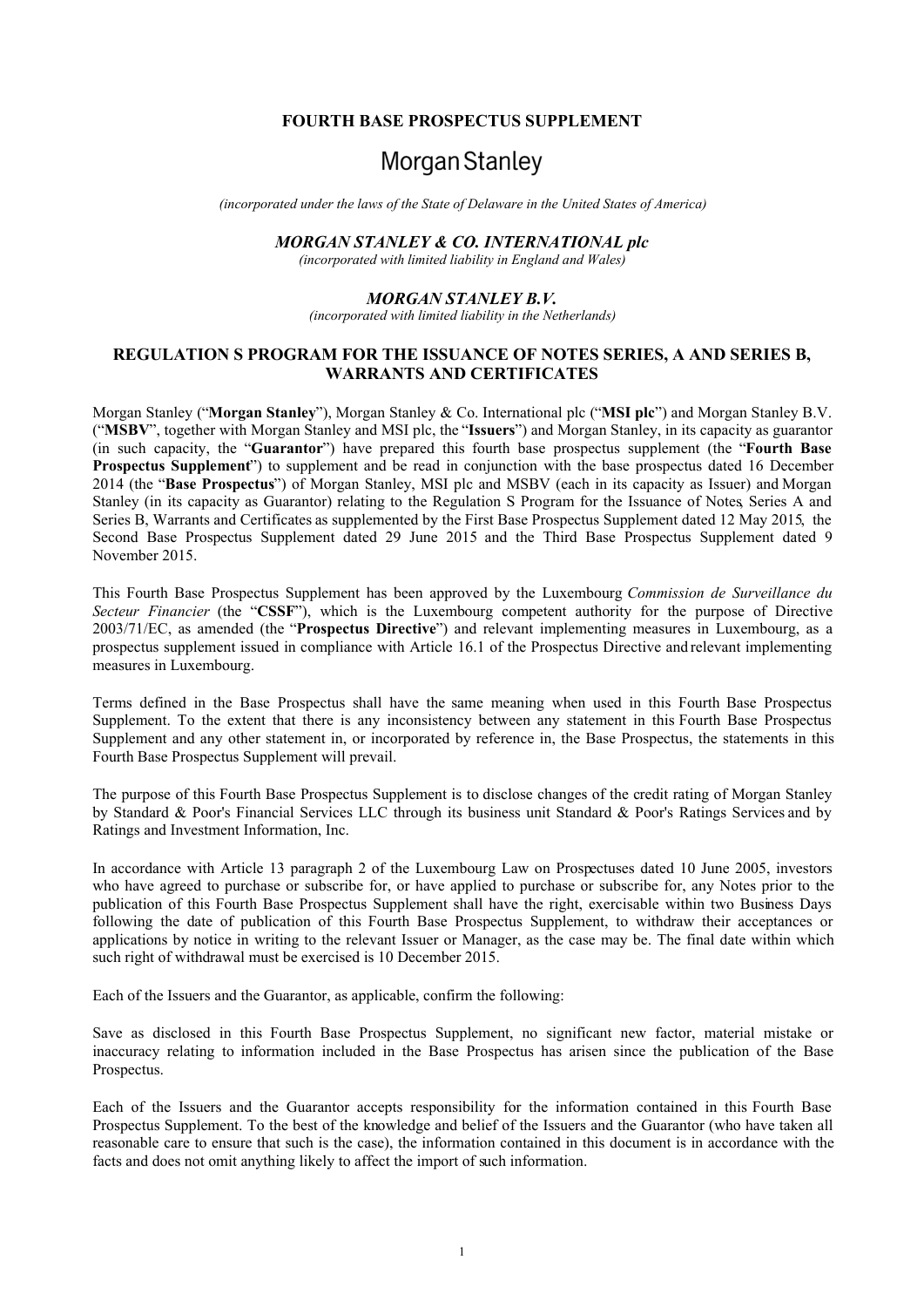This Fourth Base Prospectus Supplement is available for viewing, and copies may be obtained from, the offices of the Issuers and the Paying Agents. This Fourth Base Prospectus Supplement is also available on Morgan Stanley's website at www.morganstanleyiq.eu and on the website of the Luxembourg Stock Exchange at www.bourse.lu.

7 December 2015

## **MORGAN STANLEY**

# **MORGAN STANLEY & CO. INTERNATIONAL PLC**

## **MORGAN STANLEY B.V.**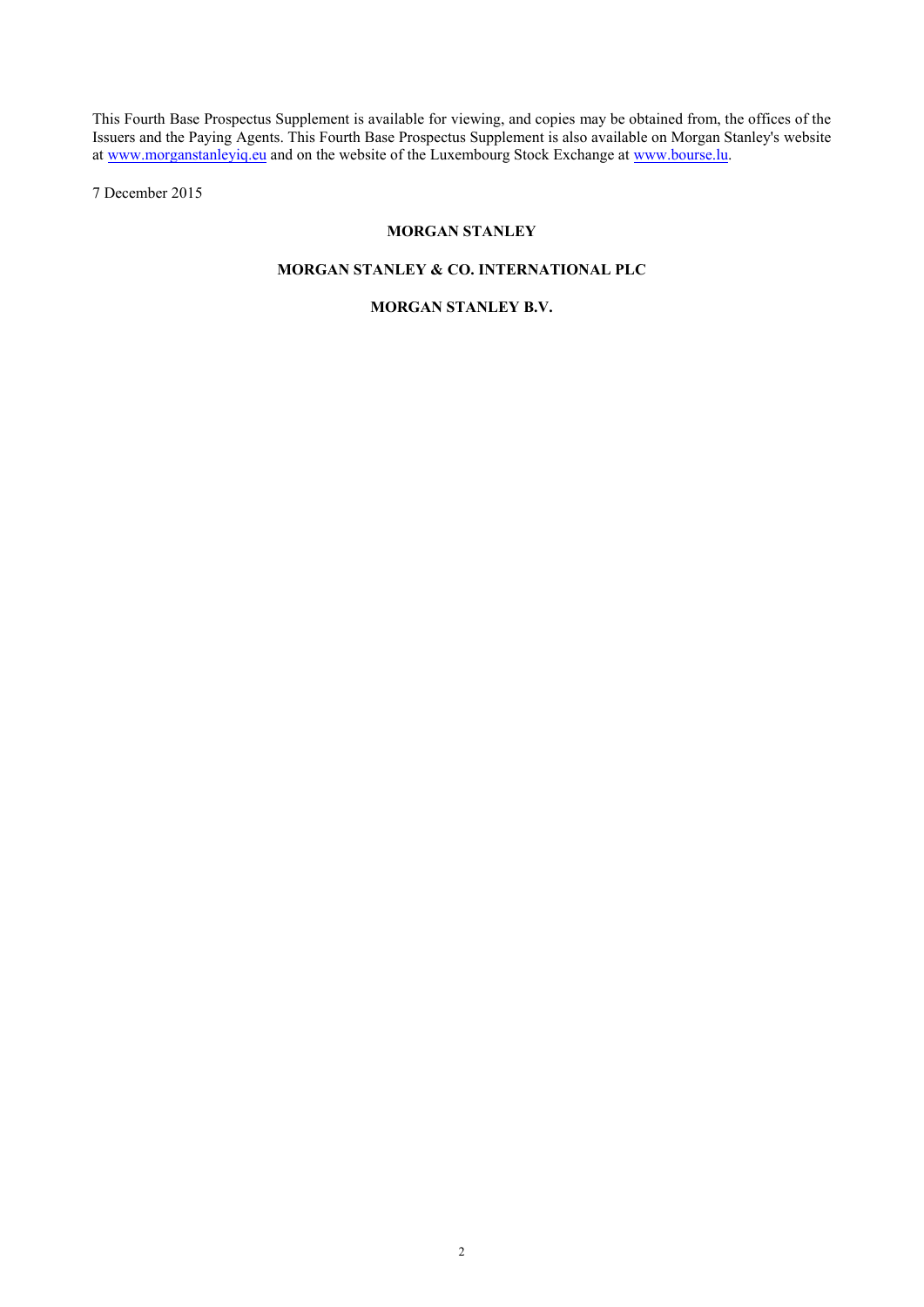# **CONTENTS**

Page

| PART A |  |
|--------|--|
| PART B |  |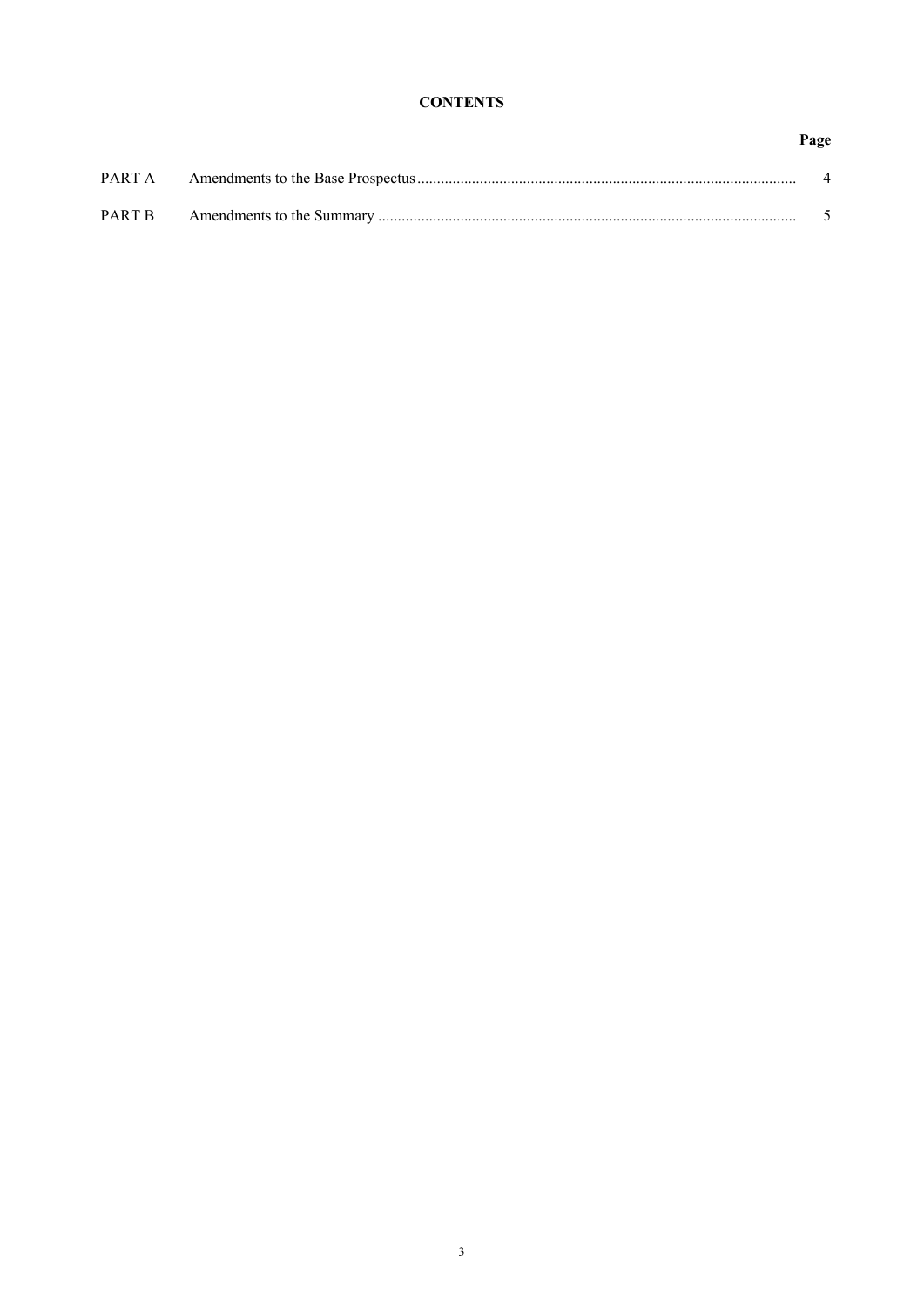## **PART A**

## **AMENDMENTS TO THE BASE PROSPECTUS**

The Base Prospectus is hereby amended as follows:

On page 748 of the Base Prospectus, the last paragraph of the section entitled "Credit Ratings" shall be deemed to be deleted in its entirety and replaced by the following:

"With effect from 2 December and as at 7 December 2015, Morgan Stanley's short-term and long-term debt has been respectively rated (i) R-1 (middle) and A (high), with a stable outlook, by Dominion Bond Rating Service Limited. ("**DBRS"**), (ii) F1 and A, with a stable outlook, by Fitch Ratings, Inc. ("**Fitch**"), (iii) P-2 and A3, with a stable outlook, by Moody's Investors Service, Inc. ("**Moody's"**), (iv) a-1 and A-, with a stable outlook, by Ratings and Investment Information, Inc. ("**R&I"**) and (v) A-2 and BBB+, with a stable outlook, by Standard & Poor's Financial Services LLC through its business unit Standard & Poor's Ratings Services ("**S&P**")."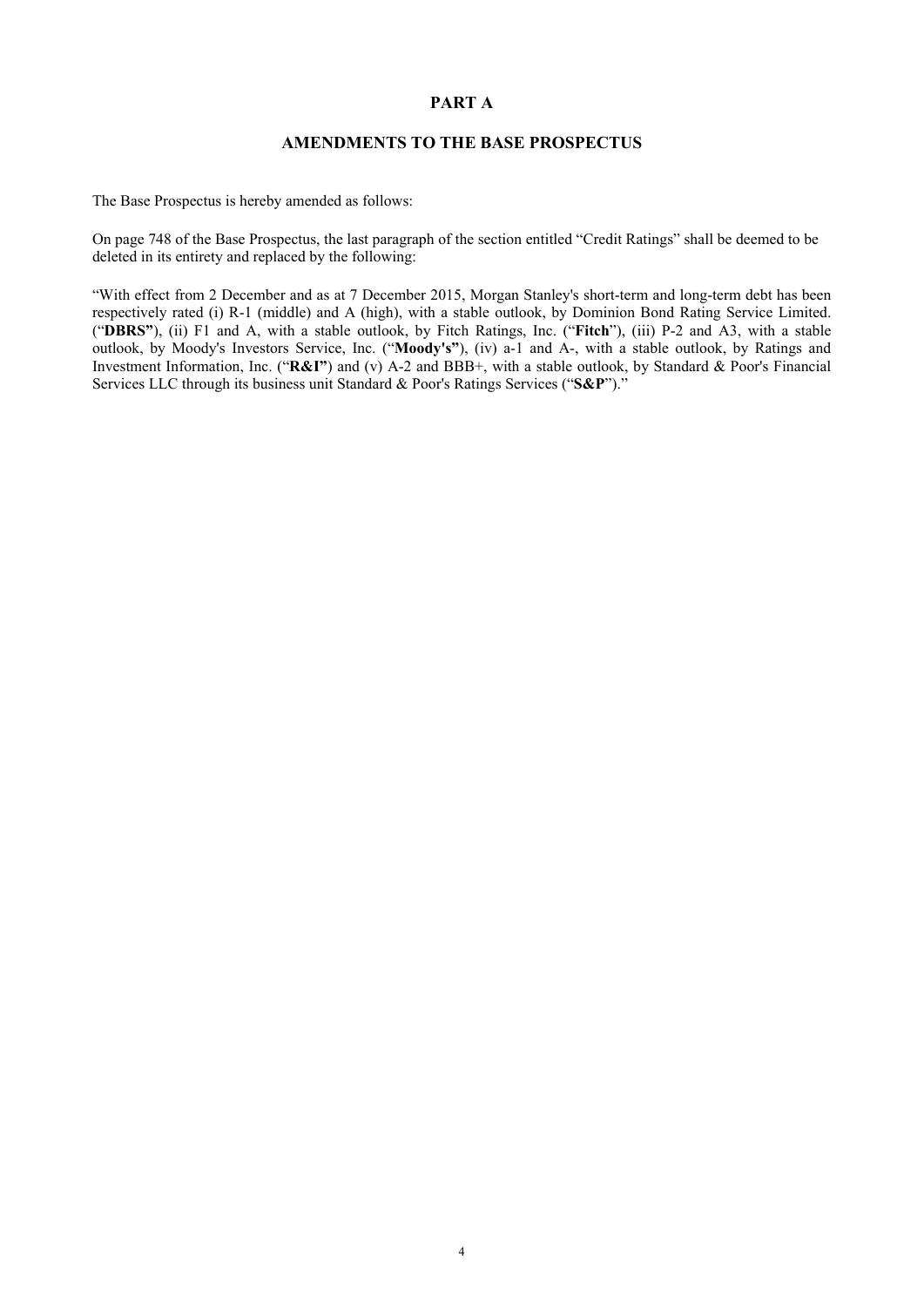# **PART B**

## **AMENDMENTS TO THE SUMMARY**

## **Sub-Section II – Changes to Elements B.17 and B.19 (B.17)**

The credit ratings information in relation to Morgan Stanley, MSI plc and MSBV at Element B.17 of the summary in the Base Prospectus (set out on page 6 of the Base Prospectus) shall be replaced with the information below:

| <b>B.17</b> | <b>Credit Ratings:</b> | [With effect from 2 December and as at 7 December 2015, Morgan Stanley's short-                                                                                                                                                                                                                                                                                                                                   |
|-------------|------------------------|-------------------------------------------------------------------------------------------------------------------------------------------------------------------------------------------------------------------------------------------------------------------------------------------------------------------------------------------------------------------------------------------------------------------|
|             |                        | term and long-term debt has been respectively rated (i) R-1 (middle) and A (high),                                                                                                                                                                                                                                                                                                                                |
|             |                        | with a stable outlook, by Dominion Bond Rating Service Limited. ("DBRS"), (ii) F1                                                                                                                                                                                                                                                                                                                                 |
|             |                        | and A, with a stable outlook, by Fitch Ratings, Inc. ("Fitch"), (iii) P-2 and A3, with                                                                                                                                                                                                                                                                                                                            |
|             |                        | a stable outlook, by Moody's Investors Service, Inc. ("Moody's"), (iv) a-1 and A-,                                                                                                                                                                                                                                                                                                                                |
|             |                        | with a stable outlook, by Ratings and Investment Information, Inc. (" $\mathbf{R}\&\mathbf{I}$ ") and (v)                                                                                                                                                                                                                                                                                                         |
|             |                        | A-2 and BBB+, with a stable outlook, by Standard & Poor's Financial Services LLC                                                                                                                                                                                                                                                                                                                                  |
|             |                        | through its business unit Standard & Poor's Ratings Services (" $S\&P$ ").]                                                                                                                                                                                                                                                                                                                                       |
|             |                        |                                                                                                                                                                                                                                                                                                                                                                                                                   |
|             |                        | [MSI plc's short-term and long-term debt, as at 7 December 2015, has been<br>respectively rated (i) P-1 and A1, with a stable outlook, by Moody's Investors<br>Service, Inc. and (ii) A-1 and A, with a credit watch positive outlook, by Standard $\&$<br>Poor's Financial Services LLC through its business unit Standard & Poor's Ratings<br>Services.                                                         |
|             |                        | [Not Applicable. MSBV is not rated.]                                                                                                                                                                                                                                                                                                                                                                              |
|             |                        | The Notes are [not rated] / [[rated $[[\bullet]]$ by DBRS, Inc.[, / and]] $[[\bullet]]$ by Fitch Ratings,<br>Inc. [, / and]] [ $\lceil \bullet \rceil$ by Moody's Investors Service, Inc. [, / and]] $\lceil \bullet \rceil$ by Ratings and<br>Investment Information Inc. [, / and]] $[[\bullet]]$ by Standard & Poor's Financial Services<br>LLC through its business unit Standard & Poor's Ratings Services]. |

The credit ratings information in relation to Morgan Stanley at Element B.19 (B.17) of the summary in the Base Prospectus (set out on pages 8-9 of the Base Prospectus) as amended by the Third Base Prospectus Supplement in Sub-Section IV in Part B shall be replaced with the information below:

| <b>B.19</b> | <b>Credit Rating:</b> | With effect from 2 December and as at 7 December 2015, Morgan Stanley's short-                            |
|-------------|-----------------------|-----------------------------------------------------------------------------------------------------------|
| (B.17)      |                       | term and long-term debt has been respectively rated (i) R-1 (middle) and A (high),                        |
|             |                       | with a stable outlook, by Dominion Bond Rating Service Limited. ("DBRS"), (ii) F1                         |
|             |                       | and A, with a stable outlook, by Fitch Ratings, Inc. ("Fitch"), (iii) P-2 and A3, with                    |
|             |                       | a stable outlook, by Moody's Investors Service, Inc. ("Moody's"), (iv) a-1 and A-,                        |
|             |                       | with a stable outlook, by Ratings and Investment Information, Inc. (" $\mathbf{R}\&\mathbf{I}$ ") and (v) |
|             |                       | A-2 and BBB+, with a stable outlook, by Standard & Poor's Financial Services LLC                          |
|             |                       | through its business unit Standard & Poor's Ratings Services (" $S\&P$ ").                                |
|             |                       |                                                                                                           |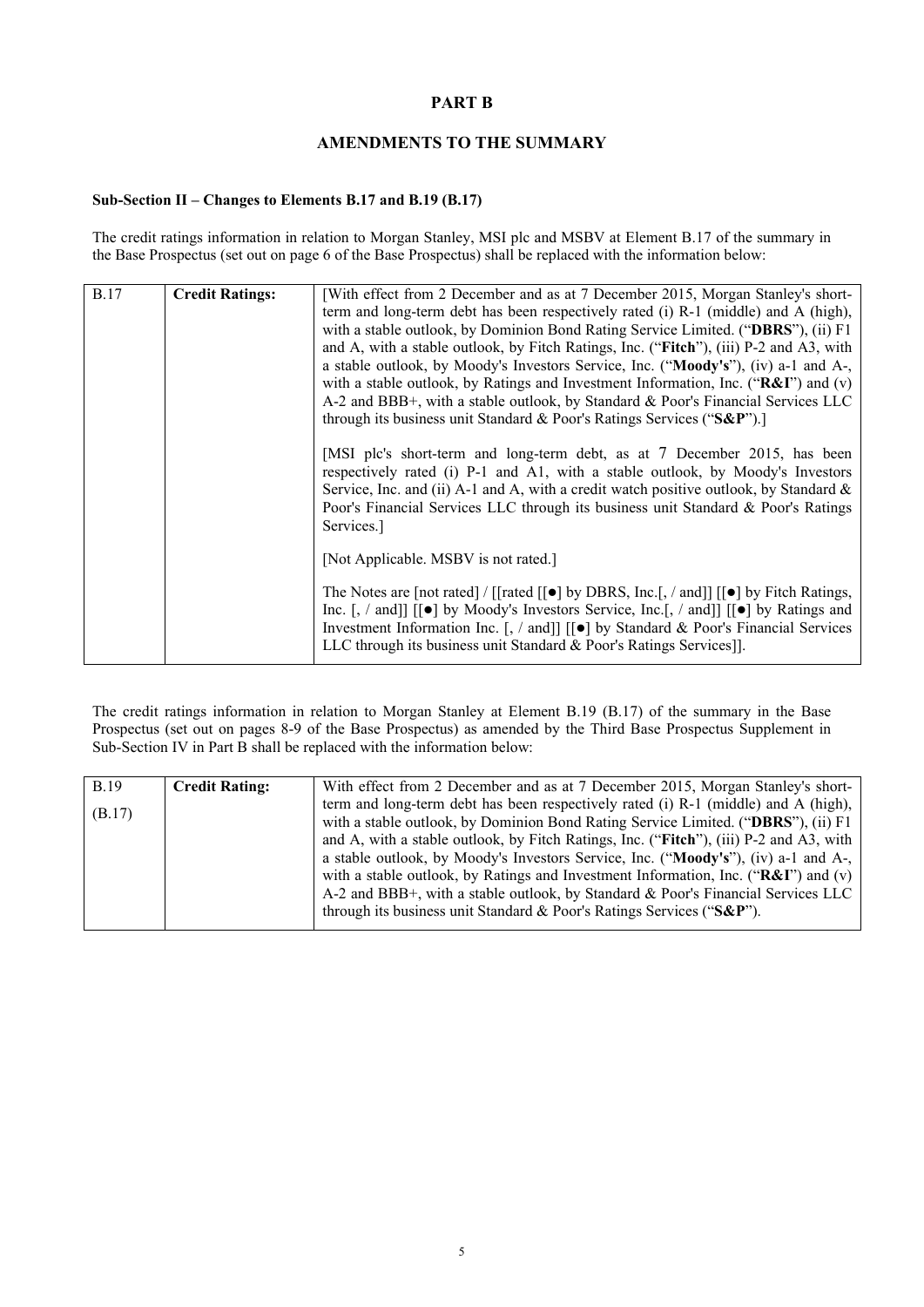#### **SAMMANFATTNING**

*Sammanfattningar upprättas utifrån informationskrav kallade "Punkter". Dessa punkter numreras i Avsnitt A till E (A.1 - E.7).* 

*Denna Sammanfattning innehåller alla de Punkter som ska ingå i en sammanfattning för denna typ av värdepapper och emittent. Eftersom vissa Punkter inte behöver behandlas här så kan det finnas luckor i nummerföljden av Punkterna.*

*Även om en viss Punkt ska ingå i Sammanfattningen mot bakgrund av den aktuella typen av värdepapper och emittent, kan det förhålla sig så att ingen information finns att återge under den Punkten. I dessa fall anges endast en kort beskrivning av Punkten i Sammanfattningen och med angivande av "Ej tillämplig"*

|     |                                   | <b>Avsnitt A - Introduktion och varningar</b>                                                                                                                                                                                                                                                                                                                                                                                                                                                                                                                                                                                                                                                                                                                                                                                                                                                                                                                                                                                                                                                                                                                                                                                                                                                                                                                        |
|-----|-----------------------------------|----------------------------------------------------------------------------------------------------------------------------------------------------------------------------------------------------------------------------------------------------------------------------------------------------------------------------------------------------------------------------------------------------------------------------------------------------------------------------------------------------------------------------------------------------------------------------------------------------------------------------------------------------------------------------------------------------------------------------------------------------------------------------------------------------------------------------------------------------------------------------------------------------------------------------------------------------------------------------------------------------------------------------------------------------------------------------------------------------------------------------------------------------------------------------------------------------------------------------------------------------------------------------------------------------------------------------------------------------------------------|
| A.1 | Introduktion<br>och<br>varningar: | Denna sammanfattning ska läsas som en introduktion till Grundprospektet. Varje beslut att<br>investera i värdepapperen ska ske med beaktande av detta Grundprospekt i dess helhet utav<br>investeraren. Om krav med bäring på informationen i detta Grundprospekt framställs i<br>domstol kan käranden, enligt nationell rätt i Medlemsstaterna, vara skyldig att stå för<br>kostnaden för att översätta detta Grundprospekt innan den juridiska processen inleds.<br>Civilrättsligt ansvar kan uppkomma för de personer som har lagt fram denna<br>Sammanfattning, inklusive varje översättning härav, men endast om Sammanfattningen är<br>missvisande, felaktig eller oförenlig när den läses tillsammans med övriga delar av detta<br>Grundprospekt eller om den inte, tillsammans med andra delar av detta Grundprospekt, ger<br>nyckelinformation för att hjälpa investerare när de överväger att investera i sådana<br>Obligationer.                                                                                                                                                                                                                                                                                                                                                                                                                          |
| A.2 | Samtycke:                         | [infoga om någon auktoriserad finansiell mellanhand erhåller samtycke att använda<br>Grundprospektet: Emittenten [och Garanten] samtycker till användandet av detta<br>Grundprospekt i samband med ett erbjudande av Obligationer som inte görs enligt ett<br>undantag till att upprätta ett prospekt under Prospektdirektivet (Direktiv 2003/71/EG, så<br>som förändrat) (ett "Icke-undantaget Erbjudande") under erbjudandeperioden, från och<br>med [datum] till men exklusive [datum], i [Österrike][,/och] [Belgien][,/och]<br>[Tjeckien][,/och] [Danmark][,/och] [Finland][,/och] [Frankrike][,/och] [Tyskland][,/och]<br>[Grekland][,/och] [Irland][,/och] [Italien][,/och] [Liechtenstein][,/och] [Luxemburg][,/och]<br>[Norge][,/och] [Portugal][,/och] [Spanien][,/och] [Sverige][,/och] [Nederländerna][,/och]<br>[Storbritannien]], av någon finansiell mellanhand som är auktoriserad att lämna sådana<br>erbjudanden under direktivet (Direktiv 2004/39/EG) om marknader för finansiella<br>instrument (varje sådan person är en "Auktoriserad Erbjudare"), med förbehåll för<br>följande villkor: [•].<br>Någon Auktoriserad Erbjudare som önskar använda Grundprospektet i samband<br>med ett Icke-undantaget Erbjudande så som angivet ovan måste, under hela den<br>relevanta erbjudnadeperioden, offentliggöra på sin webplats att denne använder |
|     |                                   | Grundprospektet för sådant Icke-undantaget Erbjudande i enlighet med samtycke<br>lämnat av Emittenten och villkoren förknippade därmed.                                                                                                                                                                                                                                                                                                                                                                                                                                                                                                                                                                                                                                                                                                                                                                                                                                                                                                                                                                                                                                                                                                                                                                                                                              |
|     |                                   | [infoga om endast specificerade finansiella mellanhänder erhåller samtycke att använda<br>Grundprospektet: Emittenten [och Garanten] samtycker till användandet av detta<br>Grundprospekt i samband med ett erbjudande av Obligationer som inte görs enligt ett<br>undantag till att upprätta ett prospekt under Prospektdirektivet (Direktiv 2003/71/EG, så<br>som förändrat) (ett "Icke-undantaget Erbjudande") under erbjudandeperioden, från och<br>med [datum] till men exklusive [datum], i [Österrike][/och] [Belgien][/och]<br>[Tjeckien][,/och] [Danmark][,/och] [Finland][,/och] [Frankrike][,/och] [Tyskland][,/och]<br>[Grekland][,/och] [Irland][,/och] [Italien][,/och] [Liechtenstein][,/och] [Luxemburg][,/och]<br>[Norge][,/och] [Portugal][,/och] [Spanien][,/och] [Sverige][,/och] [Nederländerna][,/och]<br>[Storbritannien]], av [var och en av] [•][,[•] och [•]] (som [är]/[var för sig är] auktoriserad<br>att lämna sådana erbjudanden under direktivet (Direktiv 2004/39/EG) om marknader för<br>finansiella instrument (varje sådan person är en "Auktoriserad Erbjudare"), med<br>förbehåll för följande villkor: [•].]                                                                                                                                                                                                                  |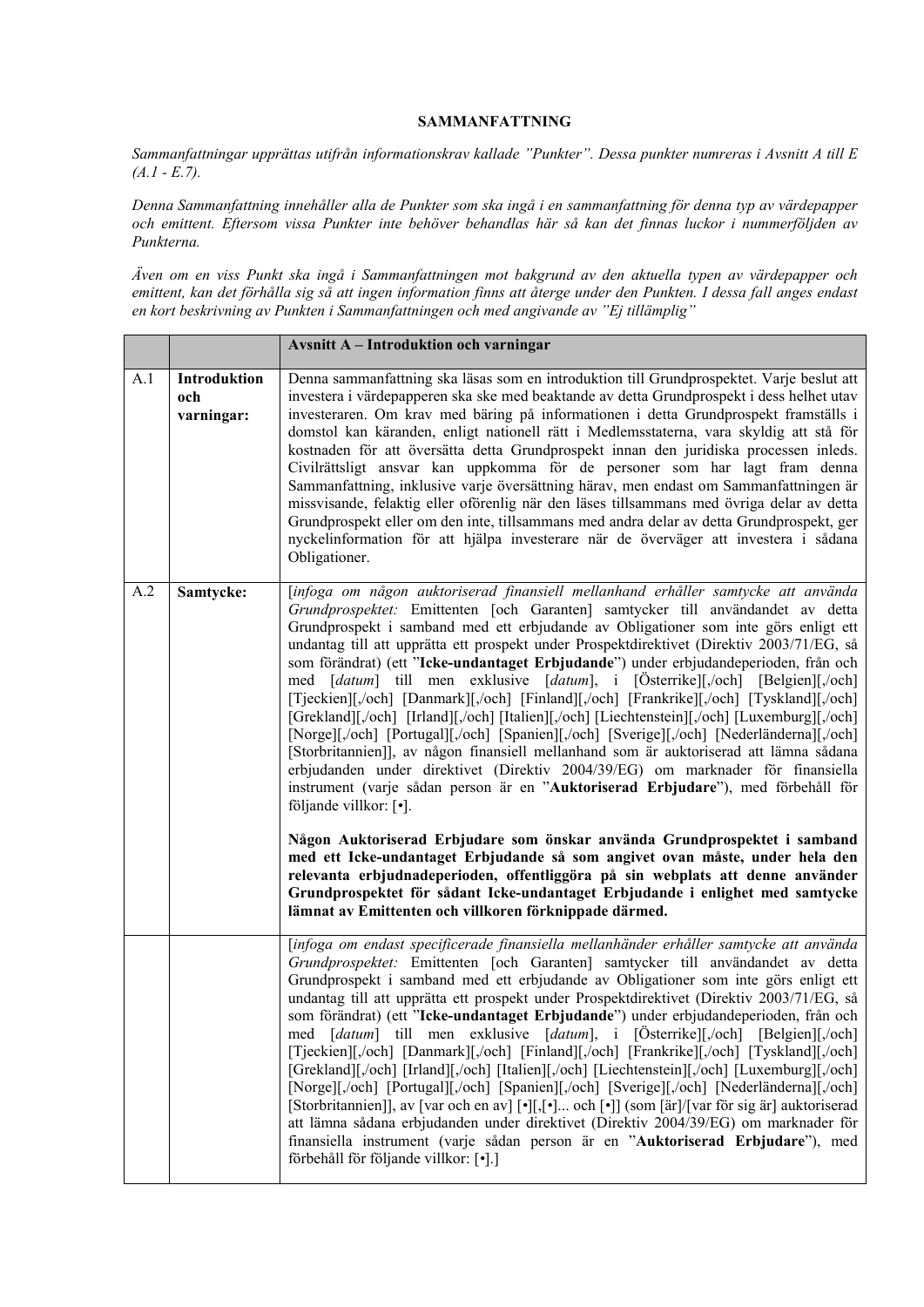|          |                                                                                                                                                           | En investerare som har för avsikt att köpa några Obligationer från en Auktoriserade<br>Erbjudare kommer göra det, och erbjudande och försäljning kommer göras, i enlighet med<br>de villkor och andra arrangemang som finns på plats mellan sådan Auktoriserad Erbjudare<br>och sådan investerare, inklusive villkor om pris, allokering, avvecklingsarrangemang och<br>eventuella kostnader och skatter som tas ut från investeraren ("Villkoren för det Icke-<br>undantagna Erbjudandet"). Varken Emittenten [eller Garanten] kommer vara någon part i<br>investerare<br>något<br>sådant<br>arrangemang<br>med<br>(med<br>undantag<br>för<br>$\lceil \bullet \rceil$<br>("Distributionsombudet")) i samband med erbjudande och försäljning av Obligationerna,<br>och följaktligen innehåller detta Grundprospekt och de slutliga villkoren för Obligationerna<br>(de "Slutliga Villkoren") inte sådan information. Om ett Icke-undantaget Erbjudande<br>lämnas av en Auktoriserad Erbjudare så ska Villkoren för sådant Icke-undantaget<br>Erbjudande erhållas till Investerarna av den Auktoriserade Erbjudanden vid den<br>relevanta tidpunkten när erbjudandet lämnas. Ingen av Emittenterna, Garanten,<br>Distributionsombudet eller någon Auktoriserad Erbjudare har något ansvar för sådan<br>information.                                                                                                                                                                                                                                                    |
|----------|-----------------------------------------------------------------------------------------------------------------------------------------------------------|-----------------------------------------------------------------------------------------------------------------------------------------------------------------------------------------------------------------------------------------------------------------------------------------------------------------------------------------------------------------------------------------------------------------------------------------------------------------------------------------------------------------------------------------------------------------------------------------------------------------------------------------------------------------------------------------------------------------------------------------------------------------------------------------------------------------------------------------------------------------------------------------------------------------------------------------------------------------------------------------------------------------------------------------------------------------------------------------------------------------------------------------------------------------------------------------------------------------------------------------------------------------------------------------------------------------------------------------------------------------------------------------------------------------------------------------------------------------------------------------------------------------------------------------------------------------------|
|          |                                                                                                                                                           | <b>Avsnitt B - Emittent och Garant</b>                                                                                                                                                                                                                                                                                                                                                                                                                                                                                                                                                                                                                                                                                                                                                                                                                                                                                                                                                                                                                                                                                                                                                                                                                                                                                                                                                                                                                                                                                                                                |
| B.1      | <b>Emittentens</b><br>juridiska och<br>kommersiella<br>namn:                                                                                              | [Morgan Stanley ("Morgan Stanley")]<br>[Morgan Stanley & Co. International plc ("MSI plc")]<br>[Morgan Stanley B.V. ("MSBV")]                                                                                                                                                                                                                                                                                                                                                                                                                                                                                                                                                                                                                                                                                                                                                                                                                                                                                                                                                                                                                                                                                                                                                                                                                                                                                                                                                                                                                                         |
| B.2      | Säte och<br>juridisk form<br>för<br>Emittenten,<br>lagstiftning<br>under vilken<br>Emittenten<br>bedriver<br>verksamhet<br>och dess land<br>för bildande: | [Morgan Stanley bildades enligt lagstiftningen (General Corporation Law) i delstaten<br>Delaware. Som ett finansiellt holdingbolag, regleras Morgan Stanley av Board of<br>Governors of the Federal Reserve System under amerikansk lagstiftning (Bank Holding<br>Company Act) från 1956, så som förändrad. Morgan Stanley har sitt registrerade kontor i<br>Delaware, USA.]                                                                                                                                                                                                                                                                                                                                                                                                                                                                                                                                                                                                                                                                                                                                                                                                                                                                                                                                                                                                                                                                                                                                                                                          |
|          |                                                                                                                                                           | [MSI plc bildades som ett privat aktiebolag under engelsk lagstiftning (Companies Act<br>1985) och bedriver verksamhet under engelsk lagstiftning (Companies Act 2006). MSI plc<br>omregistrerades som ett publikt aktiebolag. MSI plc har sitt registrerade kontor i London.]<br>[MSBV bildades som ett privat aktiebolag (besloten vennootschap met beperkte                                                                                                                                                                                                                                                                                                                                                                                                                                                                                                                                                                                                                                                                                                                                                                                                                                                                                                                                                                                                                                                                                                                                                                                                        |
|          |                                                                                                                                                           | aansprakelijkheid) under lagarna i Nederländerna. MSBV är registrerat i handelsregistret<br>hos Handelskammaren i Amsterdam (Kamer van Koophandel). Bolagets säte är<br>Amsterdam, Nederländerna är underkastat lagarna i Nederländerna.]                                                                                                                                                                                                                                                                                                                                                                                                                                                                                                                                                                                                                                                                                                                                                                                                                                                                                                                                                                                                                                                                                                                                                                                                                                                                                                                             |
| B.4<br>b | <b>Trender:</b>                                                                                                                                           | Morgan Stanleys verksamhet [, holdingbolag för [MSI plc] / [MSBV],] har tidigare, och<br>kan i framtiden fortsätta att materiellt påverkas av många faktorer, inklusive effekten av<br>ekonomiska och politiska förhållanden och geopolitiska händelser; effekten av<br>marknadsförhållanden, i synnerhet händelser på de globala aktiemarknaderna,<br>räntemarknaderna, kreditmarknaderna och råvarumarknaderna, inklusive marknaderna för<br>företags- och inteckningsutlåning (kommersiell som bostad) och kommersiella fastigheter,<br>effekterna av aktuell lagstiftning, lagstiftning under beredning och framtida lagstiftning<br>(inklusive "Dodd-Frank Wall Street Reform" och Konsumentskyddslagen ("Dodd-Frank<br>lagen")), bestämmelser (inklusive tillgångar, hävstång och krav på likvida tillgångar),<br>policies (inklusive skatterättsliga och monetära) och legala samt juridiska förfaranden i<br>United States of America ("USA") och globalt, nivån och volatiliteten hos priser för aktier,<br>räntepapper, och råvaror, räntenivåer, valutanivåer, värden för valuta och andra<br>marknadsindex; tillgängligheten till och kostnaden för både kredit och kapital, liksom<br>kreditbetyg som tilldelats Morgan Stanleys osäkerställda kortfristiga och långfristiga<br>skulder, investerar-, kund- och verksamhetsatmosfär och förtroende för de finansiella<br>marknaderna, utvecklingen för Morgan Stanleys förvärv, avyttringar, samarbetsbolag,<br>strategiska allianser eller andra strategiska arrangemang, (inklusive de med Mitsubishi, |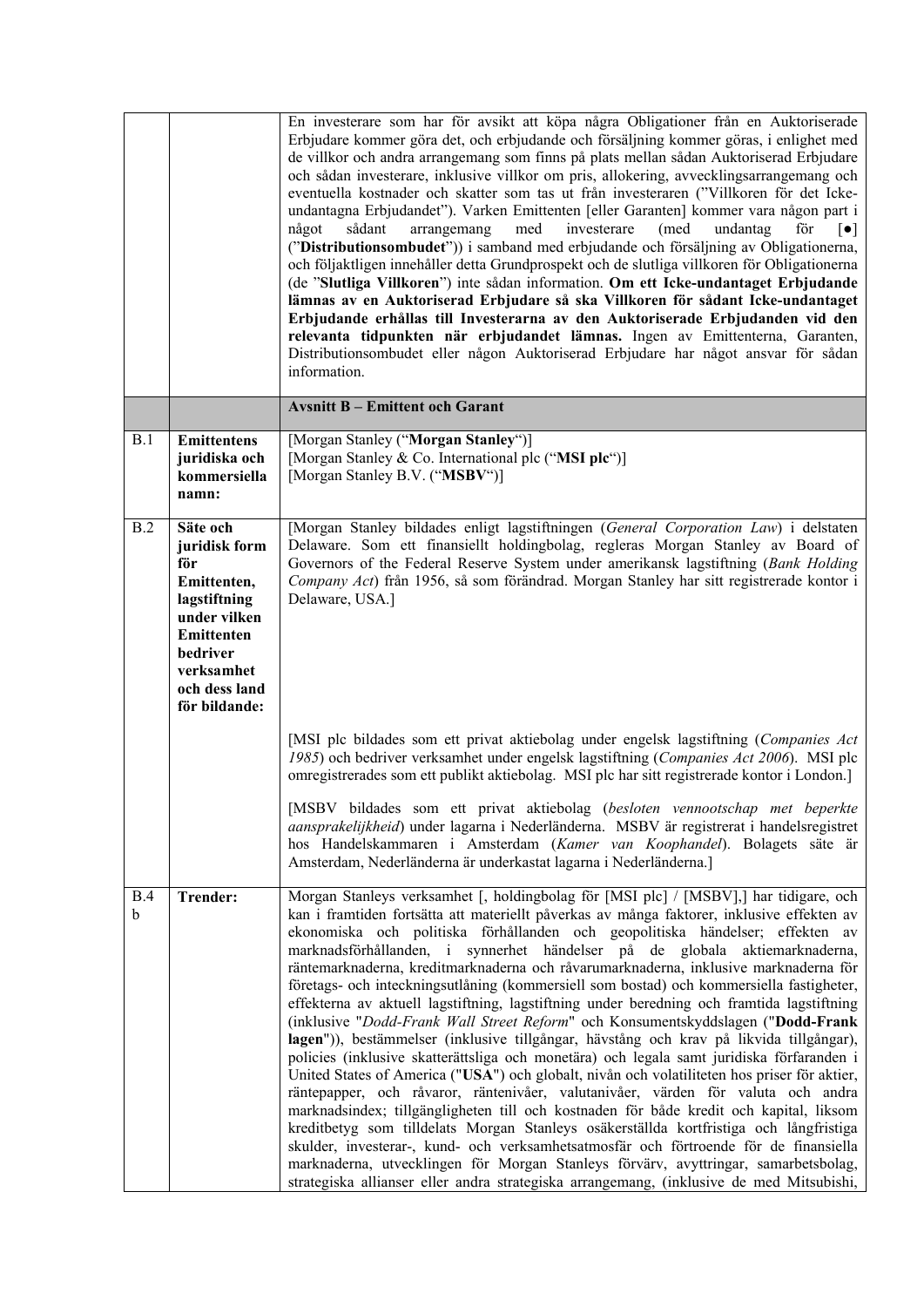|                       |                                                      | UFJ Financial Group, Inc. ("MUFG"); Morgan Stanley's rykte, inflation, naturkatastrofer<br>och krigshandlingar eller terrorism; åtgärder och initiativ företagna av såväl nuvarande som<br>potentiella konkurrenter som regeringar, lagstiftare och självreglerande organisationer,<br>effektiviteten hos Morgan Stanleys riskhanteringspolicies; och teknologiska förändringar<br>samt risker, inklusive risker relaterade till internet, eller en kombination av dessa eller<br>andra faktorer. Dessutom, lagstiftande, legal och regulatorisk utveckling som relaterar till<br>Morgan Stanleys verksamhet medför sannolikt ökade kostnader som därigenom påverkar<br>resultatet av verksamheten. Dessa faktorer kan också ha en negativ påverkan på Morgan<br>Stanleys förmåga att nå dess strategiska mål. |                |                 |                                                        |                    |  |
|-----------------------|------------------------------------------------------|----------------------------------------------------------------------------------------------------------------------------------------------------------------------------------------------------------------------------------------------------------------------------------------------------------------------------------------------------------------------------------------------------------------------------------------------------------------------------------------------------------------------------------------------------------------------------------------------------------------------------------------------------------------------------------------------------------------------------------------------------------------------------------------------------------------|----------------|-----------------|--------------------------------------------------------|--------------------|--|
| B.5                   | Koncernen<br>och<br><b>Emittentens</b>               | [Morgan Stanley är det yttersta moderbolaget i koncernen bestående av Morgan Stanley<br>och dess konsoliderade dotterföretag ("Morgan Stanley-Koncernen").]                                                                                                                                                                                                                                                                                                                                                                                                                                                                                                                                                                                                                                                    |                |                 |                                                        |                    |  |
|                       | position inom<br>koncernen:                          | [MSI plc utgör del av en koncern med bolag inkluderande MSI plc och samtliga dess<br>dotterbolag och närstående ("MSI plc-Koncernen"). MSI plc:s yttersta brittiska<br>moderbolag är Morgan Stanley International Limited och MSI plc:s yttersta morderbolag<br>och kontrollerande bolag är Morgan Stanley.]                                                                                                                                                                                                                                                                                                                                                                                                                                                                                                   |                |                 |                                                        |                    |  |
|                       |                                                      | [MSBV har inga dotterföretag. MSBV står under kontroll ytterst av Morgan Stanley.]                                                                                                                                                                                                                                                                                                                                                                                                                                                                                                                                                                                                                                                                                                                             |                |                 |                                                        |                    |  |
| B.9                   | <b>Vinstprognos</b>                                  | Inte tillämpligt. [Morgan Stanley] / [MSI plc] / [MSBV] upprättar inga vinstprognoser.                                                                                                                                                                                                                                                                                                                                                                                                                                                                                                                                                                                                                                                                                                                         |                |                 |                                                        |                    |  |
| B.1<br>0              | <b>Reservationer</b><br>i revisions-<br>berättelsen: | Inte tillämpligt. Det finns inga reservationer i revisionsberättelsen [infoga för MSBV / MSI<br>$plc$ : i de finansiella redovisningarna för [MSI plc] / [MSBV] avseende åren som slutade<br>den 31 december 2012 och 31 december 2013] / [infoga för MS: i de finansiella<br>redovisningarna för Morgan Stanley avseende åren som slutade den 31 december 2012 och<br>31 december 2013, så som framgår av Morgan Stanleys Årsredovisning av formulär 10-K<br>för året som slutade den 31 december 2013].                                                                                                                                                                                                                                                                                                      |                |                 |                                                        |                    |  |
| B.1<br>$\overline{c}$ | <b>Utvald</b><br>historisk<br>finansiell             | [Utvald finansiell nyckelinformation avseende Morgan Stanley:                                                                                                                                                                                                                                                                                                                                                                                                                                                                                                                                                                                                                                                                                                                                                  |                |                 |                                                        |                    |  |
|                       | nyckelinform<br>ation:                               | Balansräkning (i miljontals<br>$\mathcal{S}$                                                                                                                                                                                                                                                                                                                                                                                                                                                                                                                                                                                                                                                                                                                                                                   | 31 dec<br>2013 | 31 dec<br>2014  | Nio månader som<br>slutade den<br>30 september<br>2014 | 2015               |  |
|                       |                                                      | Totala tillgångar                                                                                                                                                                                                                                                                                                                                                                                                                                                                                                                                                                                                                                                                                                                                                                                              | 832 702        | 801 510         | 814 511                                                | 834 113            |  |
|                       |                                                      | Totala skulder, inlösenbara<br>minoritetsintressen och eget<br>kapital                                                                                                                                                                                                                                                                                                                                                                                                                                                                                                                                                                                                                                                                                                                                         | 832 702        | 801 510         | 814 511                                                | 834 113            |  |
|                       |                                                      | Konsoliderad                                                                                                                                                                                                                                                                                                                                                                                                                                                                                                                                                                                                                                                                                                                                                                                                   |                |                 | Nio månader som                                        |                    |  |
|                       |                                                      | resultaträkning (i miljontals<br>$\mathcal{S}$                                                                                                                                                                                                                                                                                                                                                                                                                                                                                                                                                                                                                                                                                                                                                                 | 31 dec<br>2013 | 31 dec<br>2014  | slutade den<br>30 september                            |                    |  |
|                       |                                                      |                                                                                                                                                                                                                                                                                                                                                                                                                                                                                                                                                                                                                                                                                                                                                                                                                |                |                 | 2014                                                   | 2015               |  |
|                       |                                                      | Nettointäkter<br>Resultat från fortlöpande                                                                                                                                                                                                                                                                                                                                                                                                                                                                                                                                                                                                                                                                                                                                                                     | 32 417         | 34 275          | 26 5 11                                                | 27417              |  |
|                       |                                                      | verksamhet före skatt<br>Nettoresultat                                                                                                                                                                                                                                                                                                                                                                                                                                                                                                                                                                                                                                                                                                                                                                         | 482<br>3 6 1 3 | 3 5 9 1<br>3667 | 6 5 2 2<br>5 2 5 3                                     | 7 0 5 6<br>5 3 4 3 |  |
|                       |                                                      | Det har inte förekommit några betydande negativa förändringar avseende Morgans<br>Stanleys utsikter sedan den 31 december 2014, som är datumet för den senast<br>offentliggjorda reviderade årsredovisningen för Morgan Stanley. Det föreligger inte heller<br>någon betydande förändring av den finansiella positionen eller handelspositionen för                                                                                                                                                                                                                                                                                                                                                                                                                                                            |                |                 |                                                        |                    |  |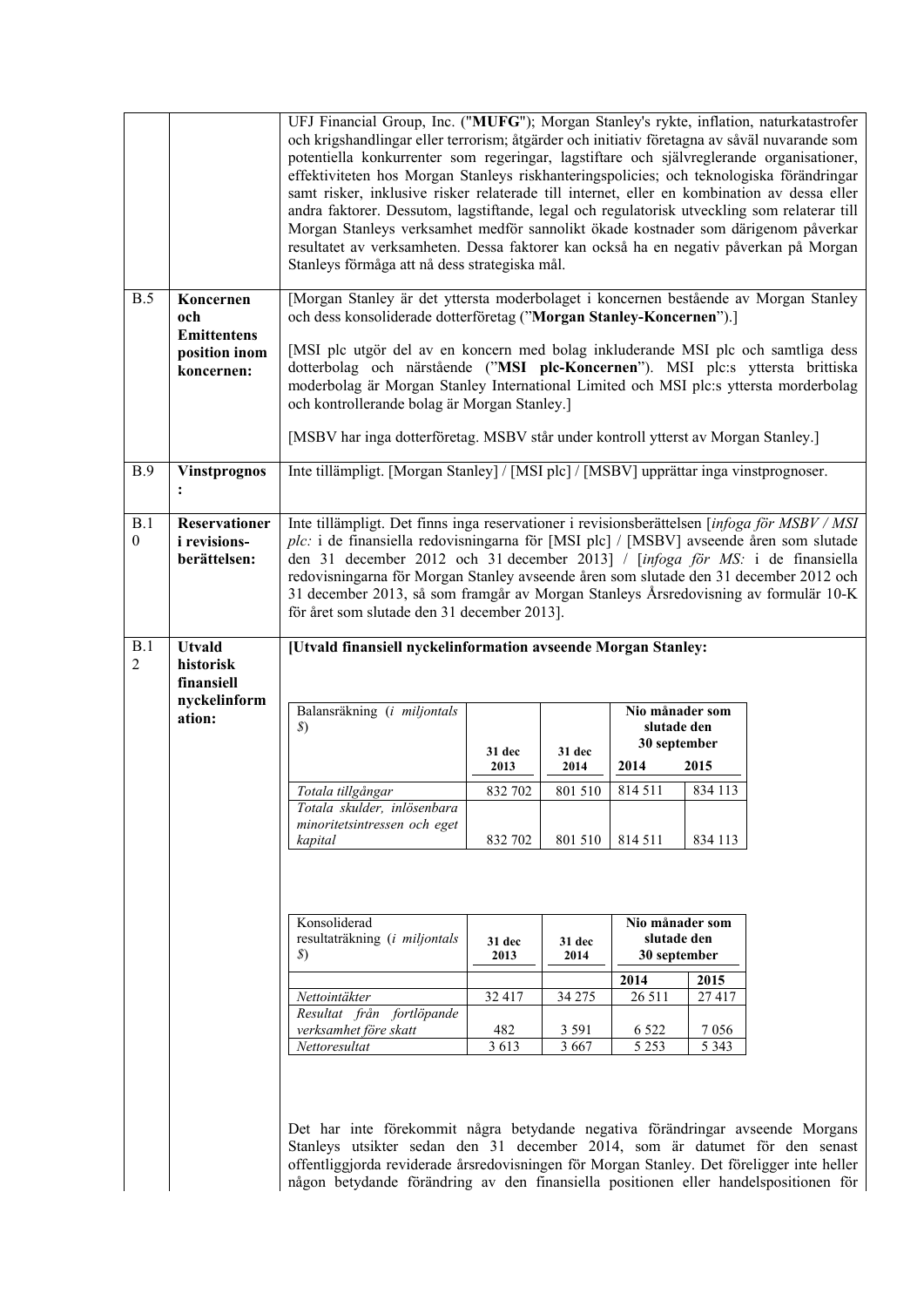Morgan Stanley sedan den 30 september 2015, som är dagen för den senaste offentliggjorda (oreviderade) delårsrapporten för Morgan Stanley.]

#### **[Utvald finansiell nyckelinformation avseende MSI plc:**

| Balansräkning ( <i>i miljontals</i><br>$\mathcal{S}$ | 31 dec  | 31 dec  | Sex månader som<br>slutade den 30 juni |         |
|------------------------------------------------------|---------|---------|----------------------------------------|---------|
|                                                      | 2013    | 2014    | 2014                                   | 2015    |
| Totala tillgångar                                    | 519 566 | 448 526 | 471 255                                | 431 277 |
| skulder<br>och<br>Totala<br>eget                     | 519 566 | 448 526 | 471 255                                | 431 277 |
| Kapital                                              |         |         |                                        |         |

| Konsoliderad<br>Resultaträkning (i miljontals<br>$\mathcal{S}$                                | <b>31 dec</b><br>2013 | <b>31 dec</b><br>2014 | Sex månader som<br>slutade den 30 juni |         |
|-----------------------------------------------------------------------------------------------|-----------------------|-----------------------|----------------------------------------|---------|
|                                                                                               |                       |                       | 2014                                   | 2015    |
| på finansiella<br><b>Nettovinst</b><br>klassificerade<br>instrument<br>som innehav för handel | 4 0 8 2               | 2 7 7 5               | 2 2 0 1                                | 2 2 5 8 |
| Vinst (förlust) före skatt                                                                    | 173                   | (677)                 | 362                                    | 831     |
| (förlust)<br>för<br>Vinst<br>året/perioden                                                    | 37                    | (713)                 | 234                                    | 548     |

Det har inte förekommit några betydande negativa förändringar avseende MSI plc:s utsikter sen den 31 december 2014, som är datumet för den senast offentliggjorda reviderade årsredovisningen för MSI plc. Det föreligger inte heller någon betydande förändring av den finansiella positionen eller handelspositionen för MSI plc sedan den 30 juni 2015, som är dagen för den senaste offentliggjorda delårsrapporten för MSI plc.]

## **[Utvald finansiell nyckelinformation avseende MSBV:**

| Balansräkning (i euro<br>'000 | 31 dec<br>2013 | 31 dec<br>2014 | Sex månader som<br>slutade den 30 juni<br>2014 | 2015      |
|-------------------------------|----------------|----------------|------------------------------------------------|-----------|
|                               |                | 8 0 8 1 8 0 2  | 10 367 333                                     | 9480695   |
| Totala tillgångar             | 8 170 610      |                |                                                |           |
| och<br>Totala<br>skulder      |                | 8 0 8 1 8 0 2  | 10 367 333                                     | 9 480 695 |
| eget kapital                  | 8 170 610      |                |                                                |           |

| resultaträkning<br>Total<br>$(i$ euro '000)                                                        | 31 dec<br><b>31 dec</b><br>2013<br>2014 |           | Sex månader som<br>slutade den 30 juni |          |
|----------------------------------------------------------------------------------------------------|-----------------------------------------|-----------|----------------------------------------|----------|
|                                                                                                    |                                         |           | 2014                                   | 2015     |
| Nettovinst/(-förlust) på<br>finansiella instrument<br>klassificerade<br>som<br>innehav för handel  | 509 271                                 | 185 570   | 428 918                                | 309 733  |
| Nettovinst/(-förlust) på<br>finansiella instrument<br>angivna till verkligt<br>värde över resultat | (509 271)                               | (185 570) | (428918)                               | (309733) |
| Vinst före skatt                                                                                   | 6 0 9 4                                 | 6.658     | 3 1 0 1                                | 2 603    |
| Vinst för året/perioden                                                                            | 4 5 7 6                                 | 4993      | 2 3 2 6                                | 1952     |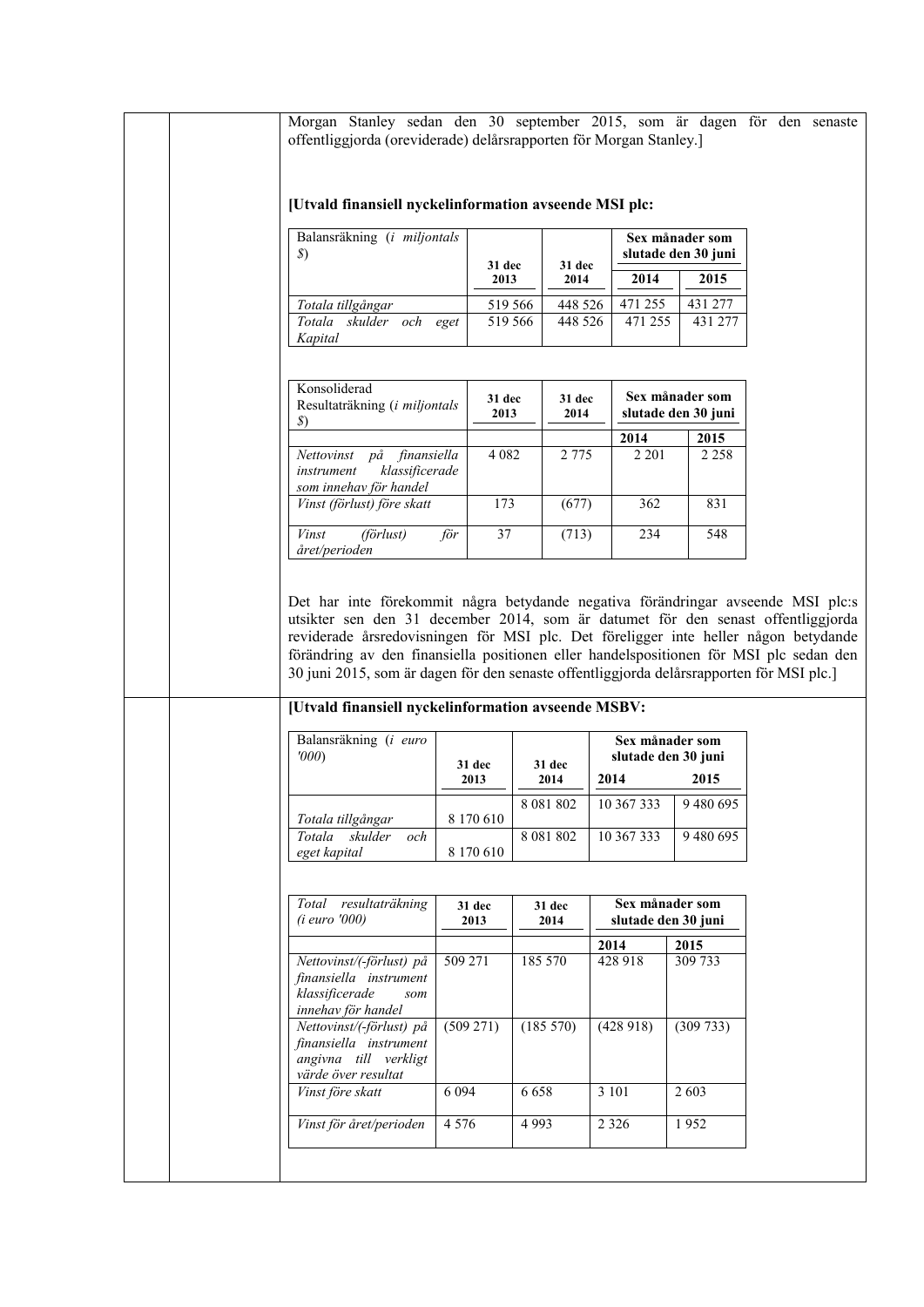|          |                                                                                                                                  | Det har inte förekommit några betydande negativa förändringar avseende MSBV:s utsikter<br>sedan den 31 december 2014, som är datumet för den senast offentliggjorda reviderade<br>årsredovisningen för MSBV. Det föreligger inte heller någon betydande förändring av den<br>finansiella positionen eller handelspositionen för MSBV sedan den 30 juni 2015, som är<br>dagen för den senaste offentliggjorda delårsrapporten för MSBV.]                                                                                                                                                                         |
|----------|----------------------------------------------------------------------------------------------------------------------------------|-----------------------------------------------------------------------------------------------------------------------------------------------------------------------------------------------------------------------------------------------------------------------------------------------------------------------------------------------------------------------------------------------------------------------------------------------------------------------------------------------------------------------------------------------------------------------------------------------------------------|
| B.1<br>3 | <b>Nyligen</b><br>inträffade<br>händelser<br>som är<br>relevant för<br>bedömning av<br>solvens<br>avseende<br><b>Emittenten:</b> | Inte tillämpligt. [Morgan Stanley] / [MSI plc] / [MSBV] anser att ingen särskild händelse<br>har inträffat avseende sig själv och på ett sätt som är betydande relevant för att bedöma<br>dess solvens, sedan offentliggörandet av dess senaste årsredovisning.                                                                                                                                                                                                                                                                                                                                                 |
| B.1<br>4 | <b>Beroende</b> av<br>andra enheter                                                                                              | Se Punkt B.5 för koncernen och Emittentens position inom koncernen.                                                                                                                                                                                                                                                                                                                                                                                                                                                                                                                                             |
|          | inom<br>koncernen:                                                                                                               | [Morgan Stanley är ett holdingbolag och är beroende av betalningar från dess dotterföretag<br>för att kunna finansiera betalningar för utdelningar och för att finansiera dess åtaganden,<br>inkluderande skuldåtaganden.]                                                                                                                                                                                                                                                                                                                                                                                      |
|          |                                                                                                                                  | [MSI plc:s yttersta moderbolag och kontrollerande enhet är Morgan Stanley. Det finns ett<br>betydande antal internrelationer mellan MSI plc och Morgan Stanley samt även mellan<br>andra bolag inom Morgan Stanley-Koncernen, inkluderande avseende finansiering, kapital,<br>tjänster och logistiskt stöd till eller från MSI plc, jämväl ordinera eller delade<br>verksamhetsplattformar eller operationella plattformar, inkluderande anställda.]                                                                                                                                                            |
|          |                                                                                                                                  | [MSBV kontrolleras ytterst av Morgan Stanley.]                                                                                                                                                                                                                                                                                                                                                                                                                                                                                                                                                                  |
| B.1<br>5 | <b>Emittentens</b><br>huvudsakliga<br>verksamhet:                                                                                | [Morgan Stanley, ett finansiellt holdingbolag, är ett globalt finansiellt tjänsteföretag som<br>bibehåller betydande marknadspositioner i var och en av sina företagssegment -<br>Securities<br>(Värdepapper<br>för Institutioner),<br>Institutional<br>Wealth<br>Management<br>(Förmögenhetsförvaltning) och Investment Management (Investeringsförvaltning). Genom<br>dess dotterföretag och närstående, erbjuder de en stor variation av produkter och tjänster till<br>en stor och diversifierad grupp av klienter och kunder, inkluderande bolag, regeringar,<br>finansiella institutioner och individer.] |
|          |                                                                                                                                  | [Den huvudsakliga verksamheten för MSI plc-Koncernen är erbjudandet av finansiella<br>tjänster till bolag, regeringar och finansiella institutioner. MSI plc har global närvaro.<br>Koncernen bedriver verksamhet genom filialer i Dubai International Financial Centre,<br>Frankrike, Korea, Nederländerna, Nya Zeeland, Polen, Qatar Financial Centre and<br>Schweiz.]                                                                                                                                                                                                                                        |
|          |                                                                                                                                  | [MSBV:s huvudsakliga verksamhet är emission av finansiella instrument och hedgning av<br>åtaganden med anledning av sådana emissioner.]                                                                                                                                                                                                                                                                                                                                                                                                                                                                         |
| B.1<br>6 | Kontrolleran<br>de personer:                                                                                                     | [Inte tillämpligt; Morgan Stanley är ett bolag med spritt ägande och noterat på New York-<br>börsen och kontrolleras inte direkt eller indirekt av någon aktieägare eller närstående<br>grupp av aktieägare.]                                                                                                                                                                                                                                                                                                                                                                                                   |
|          |                                                                                                                                  | [MSI plc ägs direkt av Morgan Stanley UK Group (70% innehav), Morgan Stanley<br>Services (UK) Limited (10% innehav), Morgan Stanley Finance Limited (10% innehav)<br>och Morgan Stanley Strategic Funding Limited (10% innehav) och är ytterst kontrollerat av<br>Morgan Stanley.]                                                                                                                                                                                                                                                                                                                              |
|          |                                                                                                                                  | [MSBV kontrolleras ytterst av Morgan Stanley.]                                                                                                                                                                                                                                                                                                                                                                                                                                                                                                                                                                  |
| B.1<br>7 | Kredit-<br>värderings-<br>betyg:                                                                                                 | [Med verkan från den 2 december och per den 7 december 2015 hade Morgan Stanleys<br>kortfristiga och långfristiga skulder var för sig erhållit följande kreditbetyg: (i) R-1<br>(mellan) och A (hög), med en stabil utsikt, från Dominion Bond Rating Service Limited<br>("DBRS"), (ii) F1 och A, med stabila utsikter, från Fitch Ratings, Inc. ("Fitch"), (iii) P-2                                                                                                                                                                                                                                           |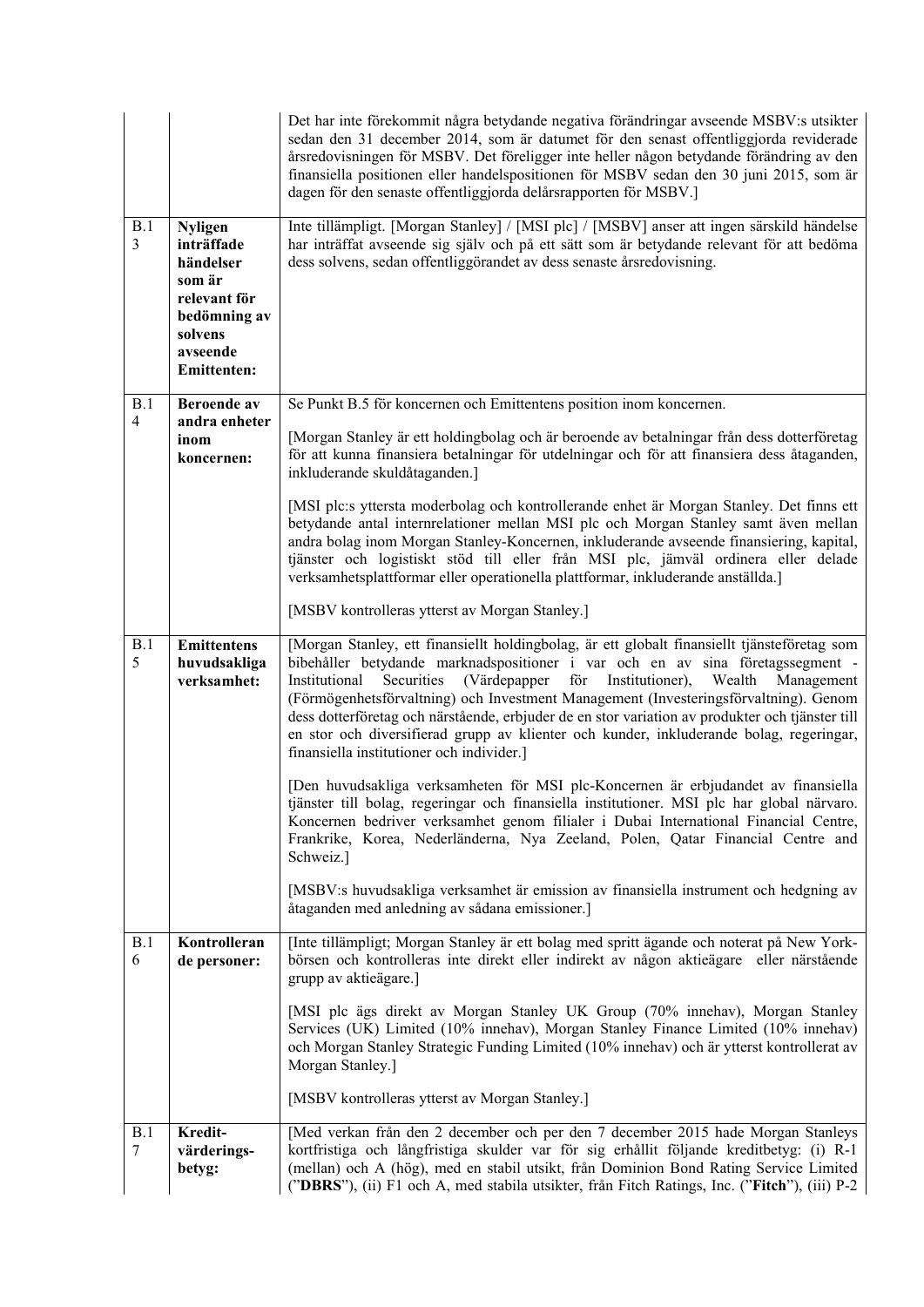|                         |                                                                                                                                                      | och A3, med en stabil utsikt, från Moody's Investors Service, Inc. ("Moody's"), (iv) a-1<br>och A-, med en stabil utsikt, av Ratings and Investment Information Inc. ("R&I") och (v)<br>A-2 och BBB+, med en stabil utsikt, från Standard & Poor's Financial Services LLC<br>genom dess verksamhetsgren Standard & Poor's Rating Services ("S&P").]<br>[MSI plc:s kortfristiga och långfristiga skulder, per den 7 december 2015, har var för sig<br>erhållit följande kreditbetyg: (i) P-1 och A1, med en stabil utsikt, från Moody's Investors<br>Service, Inc. och (ii) A1 och A, med en kredit bevakning positiv utsikt, från Standard &<br>Poor's Financial Services LLC genom dess verksamhetsgren Standard & Poor's Ratings<br>Services.]<br>[Inte tillämpligt. MSBV har inte erhållit något kreditbetyg.]<br>[har inte erhållit något kreditvärderingsbetyg] / [[har erhållit<br>Obligationerna<br>kreditvärderingsbetyg [[•] från DBRS, Inc.[, / och]] [[•] från Fitch Ratings, Inc. [, / och]]<br>[[•] från Moody's Investors Service, Inc.[, / och]] [[•] från Ratings and Investment<br>Information Inc. [, / och]] [[•] från Standard & Poor's Financial Services LLC genom dess<br>verksamhetsgren Standard & Poor's Ratings Services]]. |
|-------------------------|------------------------------------------------------------------------------------------------------------------------------------------------------|--------------------------------------------------------------------------------------------------------------------------------------------------------------------------------------------------------------------------------------------------------------------------------------------------------------------------------------------------------------------------------------------------------------------------------------------------------------------------------------------------------------------------------------------------------------------------------------------------------------------------------------------------------------------------------------------------------------------------------------------------------------------------------------------------------------------------------------------------------------------------------------------------------------------------------------------------------------------------------------------------------------------------------------------------------------------------------------------------------------------------------------------------------------------------------------------------------------------------------------------------------|
| B.1<br>8                | Typ av och<br>omfattning av<br>Garantin:                                                                                                             | [Inte tillämpligt. Obligationerna är inte garanterade.]                                                                                                                                                                                                                                                                                                                                                                                                                                                                                                                                                                                                                                                                                                                                                                                                                                                                                                                                                                                                                                                                                                                                                                                                |
|                         |                                                                                                                                                      | [Betalningsförpliktelserna för MSBV avseende Obligationerna är ovillkorligt och<br>oåterkalleligt garanterade av Morgan Stanley i enlighet med en garanti daterad den 17 juli<br>2013 och är underkastad New York rätt. Garantens förpliktelser under Garantin utgör<br>direkta och generella förpliktelser för Garanten som kommer rangordnas lika sinsemellan.]                                                                                                                                                                                                                                                                                                                                                                                                                                                                                                                                                                                                                                                                                                                                                                                                                                                                                      |
| B.1<br>9                | <b>Information</b><br>om Garanten:                                                                                                                   | [Inte tillämpligt, Obligationerna är inte garanterade.] [om inte tillämpligt, ta bort<br>återstående villkor nedan.]                                                                                                                                                                                                                                                                                                                                                                                                                                                                                                                                                                                                                                                                                                                                                                                                                                                                                                                                                                                                                                                                                                                                   |
|                         |                                                                                                                                                      | [Vänligen se nedan i förhållande till Garanten.]                                                                                                                                                                                                                                                                                                                                                                                                                                                                                                                                                                                                                                                                                                                                                                                                                                                                                                                                                                                                                                                                                                                                                                                                       |
| [B.1]<br>9<br>(B.1)     | Garantens<br>juridiska och<br>kommersiella<br>namn:                                                                                                  | Morgan Stanley                                                                                                                                                                                                                                                                                                                                                                                                                                                                                                                                                                                                                                                                                                                                                                                                                                                                                                                                                                                                                                                                                                                                                                                                                                         |
| B.1<br>9<br>(B.2)       | Säte och<br>juridisk form<br>för Garanten,<br>lagstiftning<br>under vilket<br>Emittenten<br>bedriver<br>verksamhet<br>och dess land<br>för bildande: | Morgan Stanley bildades enligt lagstiftningen (General Corporation Law) i delstaten<br>Delaware. Som ett finansiellt holdingbolag, regleras Morgan Stanley av Board of<br>Governors of the Federal Reserve System under amerikansk lagstiftning (Bank Holding<br>Company Act) från 1956, så som förändrad. Morgan Stanley har sitt registrerade kontor i<br>Delaware, USA.                                                                                                                                                                                                                                                                                                                                                                                                                                                                                                                                                                                                                                                                                                                                                                                                                                                                             |
| B.1<br>9<br>(B.4)<br>b) | <b>Trender:</b>                                                                                                                                      | Morgan Stanleys verksamhet har tidigare, och kan i framtiden fortsättningsvis komma att<br>materiellt påverkas av ett flertal faktorer, inklusive effekten av ekonomiska och politiska<br>förhållanden och geopolitiska händelser; effektena av marknadsförhållanden, i synnerhet<br>händelser på de globala aktiemarknaderna, räntemarknaderna, kreditmarknaderna och<br>råvarumarknaderna; inklusive marknaderna för företags- och inteckningsutlåning<br>(kommersiell som bostad) och kommersiella fastigheter, effekterna av aktuell lagstiftning,<br>lagstiftning under beredning och framtida lagstiftning (inklusive reformen Dodd-Frank<br>Wall Street och Konsumentskyddslagen ("Dodd-Frank lagen")), bestämmelser (inklusive<br>tillgångar, hävstång och krav på likvida tillgångar), policies (inklusive skatterättsliga och<br>monetära) och legala samt juridiska förfaranden i United States of America ("USA") och<br>globalt, nivån och volatiliteten hos priser för aktier, räntepapper, och råvaror, räntenivåer,<br>valutanivåer, värden för valuta och andra marknadsindex; tillgängligheten till och<br>kostnaden för både kredit och kapital, liksom kreditbetyg som tilldelats Morgan Stanleys                                  |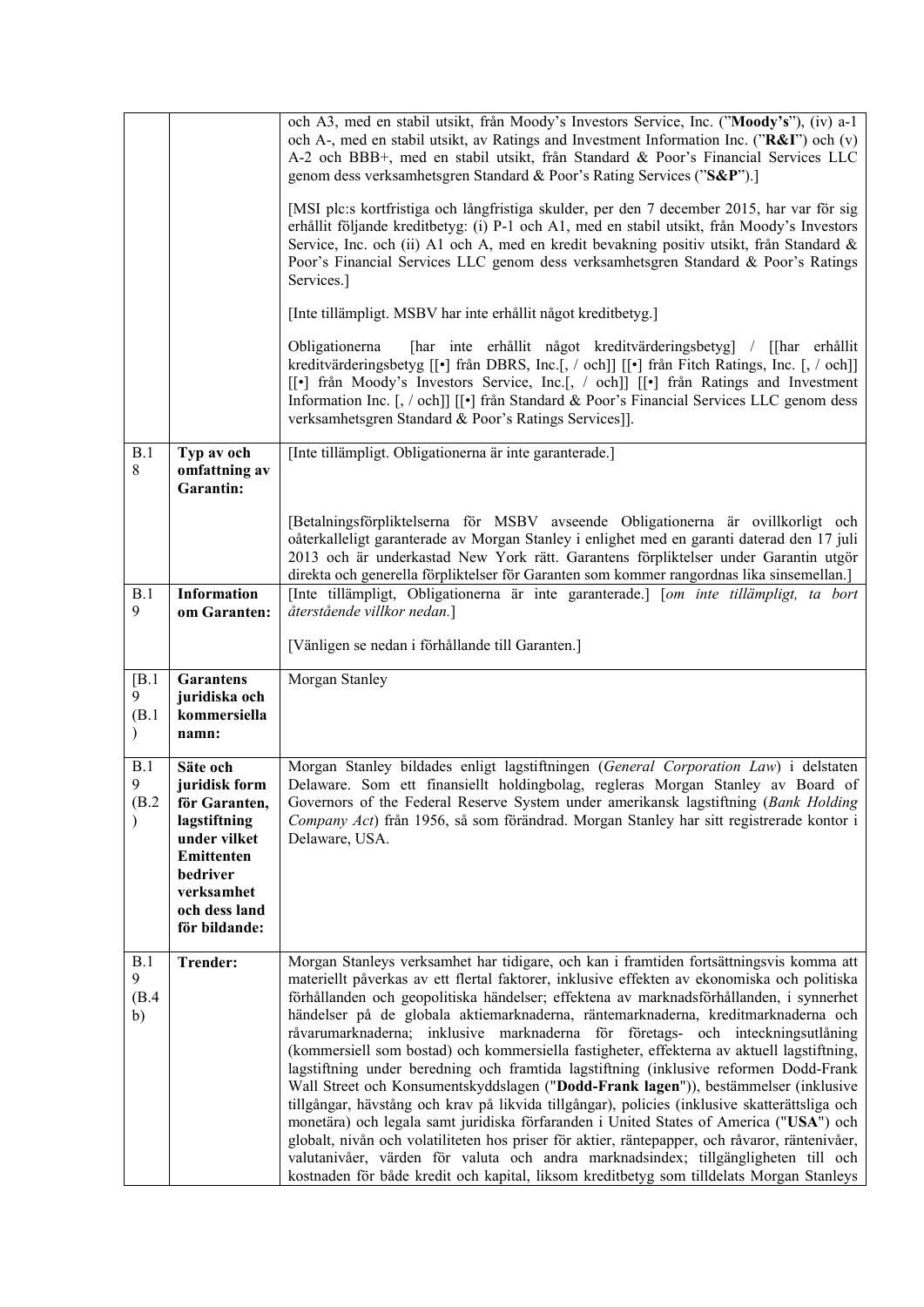| B.1                         | Koncernen                                              | osäkerställda<br>kortfristiga<br>verksamhetsatmosfär och förtroende för de finansiella marknaderna, utvecklingen för<br>Morgan Stanleys förvärv, avyttringar, samarbetsbolag, strategiska allianser eller andra<br>strategiska arrangemang, (inklusive de med Mitsubishi, UFJ Financial Group, Inc.<br>("MUFG"); Morgan Stanley's rykte, inflation, naturkatastrofer och krigshandlingar eller<br>terrorism; åtgärder och initiativ företagna av såväl nuvarande som potentiella konkurrenter<br>som regeringar, lagstiftare och självreglerande organisationer, effektiviteten hos Morgan<br>Stanleys riskhanteringspolicies; och teknologiska förändringar och risker, inklusive risker<br>relaterade till internet, eller en kombination av dessa eller andra faktorer. Dessutom,<br>lagstiftande, legal och regulatorisk utveckling som relaterar till Morgan Stanleys<br>verksamhet orsakar sannolikt ökade kostnader som därigenom påverkar resultatet av<br>verksamheten. Dessa faktorer kan också ha en negativ påverkan på Morgan Stanleys<br>förmåga att nå dess strategiska mål.<br>Morgan Stanley är det yttersta moderbolaget i koncernen bestående av Morgan Stanley och | och                | långfristiga       | skulder,                                               | investerar-,       | kund-<br>och |
|-----------------------------|--------------------------------------------------------|----------------------------------------------------------------------------------------------------------------------------------------------------------------------------------------------------------------------------------------------------------------------------------------------------------------------------------------------------------------------------------------------------------------------------------------------------------------------------------------------------------------------------------------------------------------------------------------------------------------------------------------------------------------------------------------------------------------------------------------------------------------------------------------------------------------------------------------------------------------------------------------------------------------------------------------------------------------------------------------------------------------------------------------------------------------------------------------------------------------------------------------------------------------------------------------|--------------------|--------------------|--------------------------------------------------------|--------------------|--------------|
| 9<br>(B.5)<br>$\mathcal{E}$ | och<br><b>Garantens</b><br>position inom<br>koncernen: | dess konsoliderade dotterföreag ("Morgan Stanley-Koncernen").                                                                                                                                                                                                                                                                                                                                                                                                                                                                                                                                                                                                                                                                                                                                                                                                                                                                                                                                                                                                                                                                                                                          |                    |                    |                                                        |                    |              |
| B.1<br>9<br>(B.9)           | <b>Vinstprognos</b>                                    | Inte tillämpligt. Morgan Stanley upprättar inga vinstprognoser.                                                                                                                                                                                                                                                                                                                                                                                                                                                                                                                                                                                                                                                                                                                                                                                                                                                                                                                                                                                                                                                                                                                        |                    |                    |                                                        |                    |              |
| B.1<br>9<br>(B.1)<br>(0)    | Reservationer<br>i revisions-<br>berättelsen:          | Inte tillämpligt. Det finns inga reservationer i revisionsberättelsen i de finansiella<br>redovisningarna för Morgan Stanleyavseende åren som slutade den 31 december 2012 och<br>31 december 2013, så som framgår av Morgan Stanleys Årsredovisning av formulär 10-K<br>för året som slutade den 31 december 2013.                                                                                                                                                                                                                                                                                                                                                                                                                                                                                                                                                                                                                                                                                                                                                                                                                                                                    |                    |                    |                                                        |                    |              |
| B.1<br>9<br>(B.1)<br>2)     | <b>Utvalda</b><br>finansiell<br>nyckelinform<br>ation: | Balansräkning (i miljontals<br>$\mathcal{S}$                                                                                                                                                                                                                                                                                                                                                                                                                                                                                                                                                                                                                                                                                                                                                                                                                                                                                                                                                                                                                                                                                                                                           | 31 dec<br>2013     | 31 dec<br>2014     | Nio månader som<br>slutade den<br>30 september<br>2014 | 2015               |              |
|                             |                                                        |                                                                                                                                                                                                                                                                                                                                                                                                                                                                                                                                                                                                                                                                                                                                                                                                                                                                                                                                                                                                                                                                                                                                                                                        |                    |                    |                                                        |                    |              |
|                             |                                                        | Totala tillgångar<br>Totala skulder, inlösenbara<br>minoritetsintressen och eget<br>kapital                                                                                                                                                                                                                                                                                                                                                                                                                                                                                                                                                                                                                                                                                                                                                                                                                                                                                                                                                                                                                                                                                            | 832 702<br>832 702 | 801 510<br>801 510 | 814 511<br>814 511                                     | 834 113<br>834 113 |              |
|                             |                                                        | Konsoliderad<br>resultaträkning (i miljontals<br>$\mathcal{S}$                                                                                                                                                                                                                                                                                                                                                                                                                                                                                                                                                                                                                                                                                                                                                                                                                                                                                                                                                                                                                                                                                                                         | 31 dec<br>2013     | 31 dec<br>2014     | Nio månader som<br>slutade den<br>30 september         |                    |              |
|                             |                                                        |                                                                                                                                                                                                                                                                                                                                                                                                                                                                                                                                                                                                                                                                                                                                                                                                                                                                                                                                                                                                                                                                                                                                                                                        |                    |                    | 2014                                                   | 2015               |              |
|                             |                                                        | Nettointäkter                                                                                                                                                                                                                                                                                                                                                                                                                                                                                                                                                                                                                                                                                                                                                                                                                                                                                                                                                                                                                                                                                                                                                                          | 32 417             | 34 275             | 26 5 11                                                | 27417              |              |
|                             |                                                        | Resultat från fortlöpande<br>verksamhet före skatt                                                                                                                                                                                                                                                                                                                                                                                                                                                                                                                                                                                                                                                                                                                                                                                                                                                                                                                                                                                                                                                                                                                                     | 482                | 3 5 9 1            | 6 5 2 2                                                | 7 0 5 6            |              |
|                             |                                                        | Nettoresultat<br>Det har inte förekommit några betydande negativa förändringar avseende Morgans                                                                                                                                                                                                                                                                                                                                                                                                                                                                                                                                                                                                                                                                                                                                                                                                                                                                                                                                                                                                                                                                                        | 3 6 1 3            | 3 6 6 7            | 5 2 5 3                                                | 5 3 4 3            |              |
|                             |                                                        | Stanleys utsikter sen den 31 december 2014, som är datumet för den senast offentliggjorda<br>reviderade årsredovisningen för Morgan Stanley.                                                                                                                                                                                                                                                                                                                                                                                                                                                                                                                                                                                                                                                                                                                                                                                                                                                                                                                                                                                                                                           |                    |                    |                                                        |                    |              |
|                             |                                                        | Ej tillämpligt; det har inte inträffat någon betydande förändring av den finansiella<br>positionen eller handelspositionen för Morgan Stanley sedan den 30 september 2015, som<br>är dagen för den senaste offentliggjorda (oreviderade) delårsrapporten för Morgan Stanley.                                                                                                                                                                                                                                                                                                                                                                                                                                                                                                                                                                                                                                                                                                                                                                                                                                                                                                           |                    |                    |                                                        |                    |              |
| B.1<br>9<br>(B.1)           | <b>Nyligen</b><br>inträffade<br>händelser              | Inte tillämpligt. Morgan Stanley anser att ingen särskild händelse har inträffat avseende sig<br>själv och på ett sätt som är betydande relevant för att bedöma dess solvens, sedan                                                                                                                                                                                                                                                                                                                                                                                                                                                                                                                                                                                                                                                                                                                                                                                                                                                                                                                                                                                                    |                    |                    |                                                        |                    |              |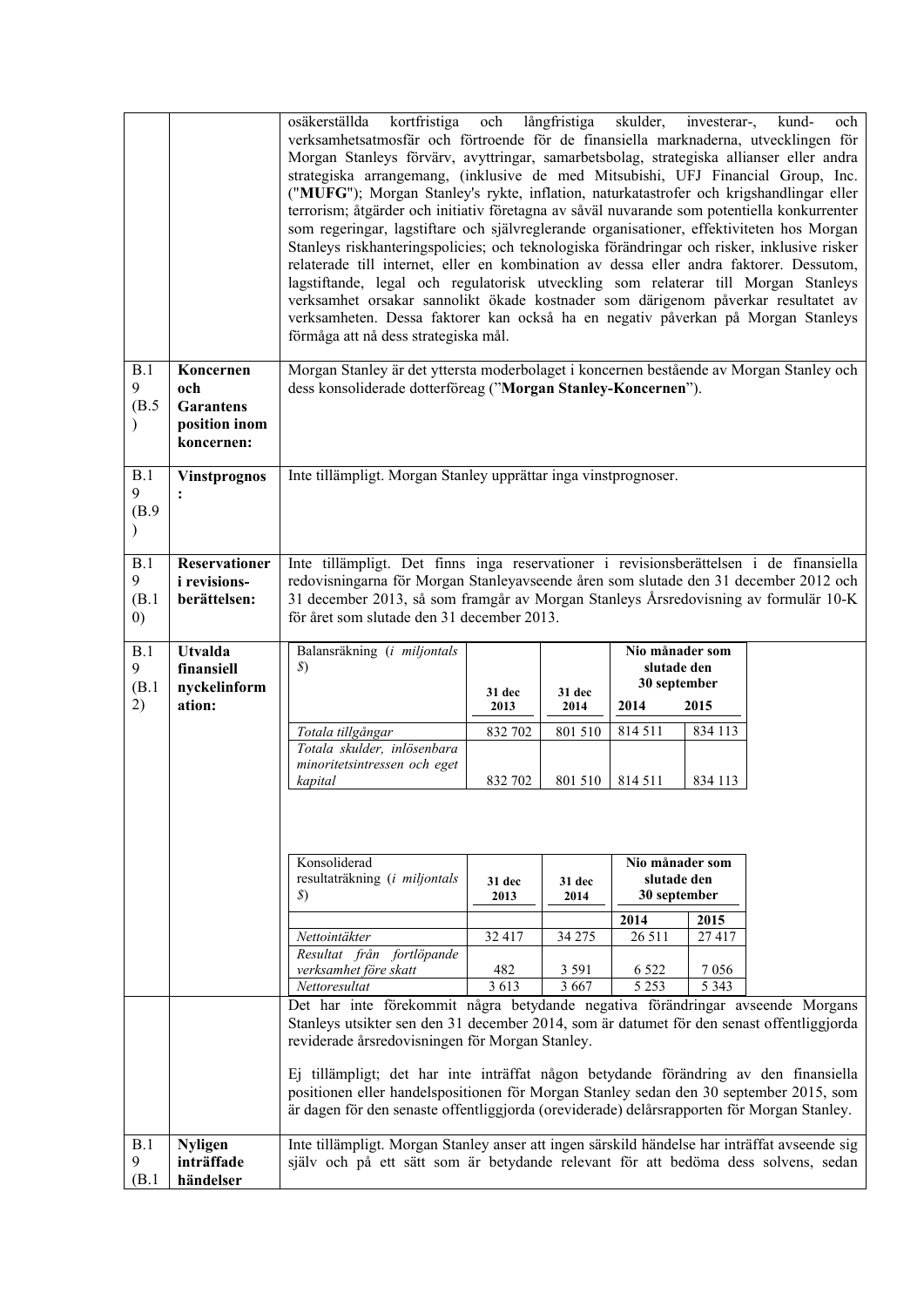| $\overline{3)}$                    | som är<br>relevant för<br>bedömning av<br>solvens<br>avseende<br>Garanten: | offentliggörandet av dess senaste årsredovisning.                                                                                                                                                                                                                                                                                                                                                                                                                                                                                                                                                                                                                                                                                                                                                                                  |
|------------------------------------|----------------------------------------------------------------------------|------------------------------------------------------------------------------------------------------------------------------------------------------------------------------------------------------------------------------------------------------------------------------------------------------------------------------------------------------------------------------------------------------------------------------------------------------------------------------------------------------------------------------------------------------------------------------------------------------------------------------------------------------------------------------------------------------------------------------------------------------------------------------------------------------------------------------------|
| B.1                                | <b>Beroende</b> av                                                         | Se Punkt B.19 (B.5) ovan för koncernen och Emittentens position inom koncernen.                                                                                                                                                                                                                                                                                                                                                                                                                                                                                                                                                                                                                                                                                                                                                    |
| 9<br>(B.1)<br>4)                   | andra enheter<br>inom<br>koncernen:                                        | Morgan Stanley är ett holdingbolag och är beroende av betalningar från dess dotterföretag<br>för att kunna finansiera betalningar för utdelningar och för att finansiera dess åtaganden,<br>inkluderande skuldåtaganden.                                                                                                                                                                                                                                                                                                                                                                                                                                                                                                                                                                                                           |
| B.1<br>$\mathbf{9}$<br>(B.1)<br>5) | <b>Garantens</b><br>huvudsakliga<br>verksamhet:                            | Morgan Stanley, ett finansiellt holdingbolag, är ett globalt finansiellt tjänsteföretag som,<br>genom dess dotterföretag och närstående, erbjuder en stor variation av produkter och<br>tjänster till en stor och diversifierad grupp av klienter och kunder, inkluderande bolag,<br>regeringar, finansiella institutioner och individer. Morgan Stanley innehar betydande<br>marknadspositioner inom var och en av dess verksamhetssegment — Institutional<br>Securities (Värdepapper för Institutioner), Wealth Management (Förmögenhetsförvaltning)<br>och Investment Management (Investeringsförvaltning).                                                                                                                                                                                                                     |
| B.1<br>9<br>(B.1)<br>6)            | Kontrolleran<br>de Personer:                                               | Inte tillämpligt; Morgan Stanley är ett bolag med spritt ägande och noterat på New York-<br>börsen och kontrolleras inte direkt eller indirekt av någon aktieägare eller närstående<br>grupp av aktieägare.                                                                                                                                                                                                                                                                                                                                                                                                                                                                                                                                                                                                                        |
| B.1<br>9<br>(B.1)<br>7)            | Kredit-<br>värderings-<br>betyg:                                           | Med verkan från den 2 december och per den 7 december 2015 hade Morgan Stanleys<br>kortfristiga och långfristiga skulder var för sig erhållit följande kreditbetyg: (i) R-1<br>(mellan) och A (hög), med en stabil utsikt, från Dominion Bond Rating Service Limited<br>("DBRS"), (ii) F1 och A, med stabila utsikter, från Fitch Ratings, Inc. ("Fitch"), (iii) P-2<br>och A3, med en stabil utsikt, från Moody's Investors Service, Inc. ("Moody's"), (iv) a-1<br>och A-, med en stabil utsikt, av Ratings and Investment Information Inc. (" $R\&I$ ") och (v)<br>A-2 och BBB+, med en stabil utsikt, från Standard & Poor's Financial Services LLC<br>genom dess verksamhetsgren Standard & Poor's Rating Services ("S&P").                                                                                                    |
|                                    |                                                                            | <b>Avsnitt C - Obligationerna</b>                                                                                                                                                                                                                                                                                                                                                                                                                                                                                                                                                                                                                                                                                                                                                                                                  |
| C.1                                | Typ och klass                                                              | $ISIN: [\cdot]$                                                                                                                                                                                                                                                                                                                                                                                                                                                                                                                                                                                                                                                                                                                                                                                                                    |
|                                    | av<br>Obligationer<br>och ISIN<br>nummer:                                  | Obligationerna är [Obligationer där inte fysisk avveckling kan vara tillämplig eller väljas<br>som tillämplig ("Kontantavvecklade Obligationer")] / [Obligationer där där fysisk<br>avveckling kan vara tillämplig eller väljas som tillämplig ("Obligationer med Fysisk<br>Avveckling")].                                                                                                                                                                                                                                                                                                                                                                                                                                                                                                                                         |
|                                    |                                                                            | [Ränta betalas under Obligationerna [till en fast nivå, så som vidare beskrivs nedan<br>("Obligationer med Fast Ränta")]] / [beräknad genom referens till en rörlig ränta, så som<br>vidare beskrivs nedan ("Obligationer med Rörlig Ränta")] / [beräknad genom referens<br>till ett värde eller utveckling på [[aktie[r]] / [andelar i [en] börshandlad[e] fond[er] (en<br>"ETF") / [[ett aktieindex] / [aktieindex] ("Aktierelaterade Ränteobligationer")] / [[en<br>råvara] / [råvaror] / [ett råvaruindex] / [råvaruindex] ("Råvarurelaterade Obligationer")]]<br>/ [inflationsindex] ("Inflationsrelaterade Ränteobligationer")] / [[en valuta] / [valutor]<br>("Valutarelaterade Ränteobligationer")] / [intressen i [en] fond[er] ("Fondrelaterade<br>Ränteobligationer")]]. [Obligationerna är "Nollkupongsobligationer"]. |
|                                    |                                                                            | Inlösenbelopp som förfaller till betalning avseende Obligationerna relaterar till värdet eller<br>utvecklingen för [[aktie[r]] / [andelar i [en] börshandlad[e] fond[er] (en "ETF") / [[ett<br>aktieindex] / [aktieindex]] ("Obligationer med Aktierelaterad Inlösen") / [[en råvara] /<br>[råvaror] / [ett råvaruindex] / [råvaruindex] ("Obligationer med Råvarurelaterad<br>Inlösen")]]/<br>inflationsindex]<br>$\sqrt{2}$<br>[inflationsindex]<br>("Obligationer<br>$\sqrt{\det}$<br>med<br>Inflationsrelaterad<br>Inlösen")] / [[en valuta] / [valutor] ("Obligationer<br>med<br>Valutarelaterad Inlösen")] / [andelar i [en] fond[er] ("Obligationer med Fondrelaterad                                                                                                                                                       |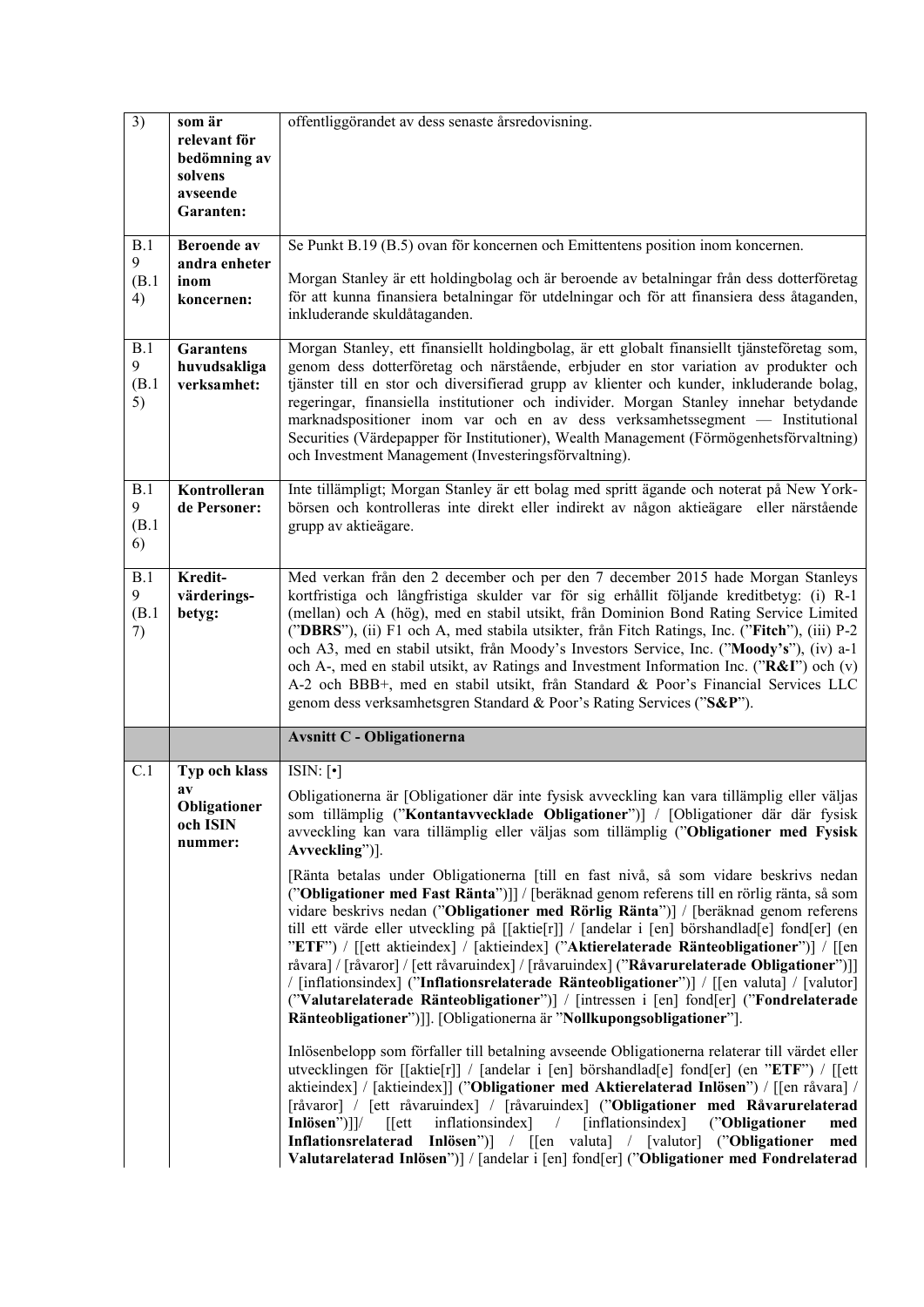|     |                                                            | Inlösen")] / [preferensaktier ("Preferensaktierelaterade Obligationer")]].                                                                                                                                                                                                                                                                                                                                                                                                                                                                                                                                                                                                                                                                                                              |
|-----|------------------------------------------------------------|-----------------------------------------------------------------------------------------------------------------------------------------------------------------------------------------------------------------------------------------------------------------------------------------------------------------------------------------------------------------------------------------------------------------------------------------------------------------------------------------------------------------------------------------------------------------------------------------------------------------------------------------------------------------------------------------------------------------------------------------------------------------------------------------|
| C.2 | Emissionsval<br>uta:                                       | Obligationerna är denominerade i [●].                                                                                                                                                                                                                                                                                                                                                                                                                                                                                                                                                                                                                                                                                                                                                   |
| C.5 | <b>Restriktioner</b><br>avseende fri<br>överförbarhet<br>: | Obligationerna kan inte erbjudas eller säljas i USA eller till Amerikanska Personer, och kan<br>inte heller innehas i USA eller av någon Amerikansk Person, vid någon tidpunkt.<br>Obligationerna får inte köpas eller innehas av, eller köpas med tillgångar av, någon<br>förmånsplan för anställda som är föremål för Title I i United States Employee Retirement<br>Income Security Act of 1974, så som förändrad ("ERISA"), något individuellt<br>pensionskonto eller pensionsplan som är föremål för Section 4975 i United States Internal<br>Revenue Code of 1986 eller någon enhet vars underliggande tillgångar inkluderar<br>"plantillgångar" enligt innebörden av Section 3(42) i ERISA pga. något sådant konto för<br>förmånsplan för anställda eller investeringsplan däri. |
|     |                                                            | OBLIGATIONERNA HAR INTE OCH KOMMER INTE ATT REGISTRERAS<br>UNDER DEN AMERIKANSKA VÄRDEPAPPERSLAGEN FRÅN 1933, SÅ SOM<br>FÖRÄNDRAD (UNITED STATES SECURITIES ACT OF 1933, AS AMENDED)<br>("SECURITIES ACT"), ELLER ENLIGT NÅGRA VÄRDEPAPPERSLAGAR I<br>NÅGON DELSTAT I USA OCH OBLIGATIONERNA ÄR FÖREMÅL FÖR<br><b>SKATTEREGLER.</b><br><b>AMERIKANSKA</b><br><b>OBLIGATIONERNA</b><br>FÅR<br><b>INTE</b><br>ERBJUDAS, SÄLJAS ELLER LEVERERAS, VID NÅGON TIDPUNKT, DIREKT<br>ELLER INDIREKT, INOM USA ELLER TILL ELLER PÅ UPPDRAG AV ELLER<br>TILL FÖRMÅN FÖR NÅGON AMERIKANSK PERSON (SÅ SOM DEFINIERAD I<br>REGULAION S I SECURITIES ACT).                                                                                                                                             |
| C.8 | Rättigheterna<br>förknippade                               | Ränta: [Se Punkt [C.9]/[C.18] nedan angående ränta som ska erläggas avseende<br>Obligationerna] / [Inte tillämpligt, Obligationerna löper inte med ränta.]                                                                                                                                                                                                                                                                                                                                                                                                                                                                                                                                                                                                                              |
|     | med<br>Obligationern<br>a,<br>rangordning<br>och           | <i>Inlösen</i> : [Se Punkt [C.9]/[C.18] nedan angående [inlösenbeloppet som ska erläggas på<br>Förfallodagen] / [beloppet för värdepapperen ("Beloppet för Fysisk Leverans") som<br>Emittenten kommer att leverera på Avvecklingsdagen].                                                                                                                                                                                                                                                                                                                                                                                                                                                                                                                                                |
|     | begränsninga<br>r av dessa<br>rättigheter:                 |                                                                                                                                                                                                                                                                                                                                                                                                                                                                                                                                                                                                                                                                                                                                                                                         |
|     |                                                            | [Förtida Inlösenoption för Obligationsinnehavarna: Obligationerna kan lösas in i förtid<br>efter beslut av Obligationsinnehavaren, sådan option kan utövas [på någon Utövandedag<br>för Inlösen (Obligationsinnehavares Option)] / [vid någon tidpunkt<br>under<br>Utövandeperioden för Inlösen (Obligationsinnehavares Option)] och, om så utövad,<br>Emittenten<br>erlägga<br>Inlösenbeloppet<br>Förtida<br>Inlösen<br>kommer<br>vid<br>att<br>(Obligationsinnehavares Option) på den omedelbart följande Inlösendagen för Förtida<br>Inlösen (Obligationsinnehavares Option).                                                                                                                                                                                                        |
|     |                                                            | Där: Inlösenbeloppet vid Förtida Inlösen (Obligationsinnehavares Option) betyder ett<br>belopp per Beräkningsbelopp motsvarande Deltagandegraden (Obligationsinnehavares<br>Option) multiplicerad med Beräkningsbeloppet; [Utövandedag för Inlösenoption<br>(Obligationsinnehavares Option) betyder [•] (upprepa utifrån behov) / [Utövandeperioden<br>för Inlösen (Obligationsinnehavares Option)] betyder från (och inklusive) [·] till (men<br>exklusive) [•][, från (och inklusive) [•] till (men exklusive) [•]]; Deltagandegrad<br>(Obligationsinnehavares Option) betyder [•] %]]                                                                                                                                                                                                |
|     |                                                            | Tillämplig rätt: Obligationerna kommer att vara underkastade och ska tolkas i enlighet<br>med engelsk rätt. Garantin kommer att vara underkastade och ska tolkas i enlighet med<br>lagen i New York.                                                                                                                                                                                                                                                                                                                                                                                                                                                                                                                                                                                    |
|     |                                                            | Uppsägningsgrundande Händelser: Om en Uppsägningsgrundande Händelse inträffar,<br>kan Obligationerna lösas in före dessas Förfallodag till Inlösenbeloppet vid Förtida<br>Inlösen om Obligationsinnehavare representerande inte mindre än 25% av det<br>sammanlagda kapitalbeloppet för Obligationerna ger skriftligt meddelande<br>till                                                                                                                                                                                                                                                                                                                                                                                                                                                |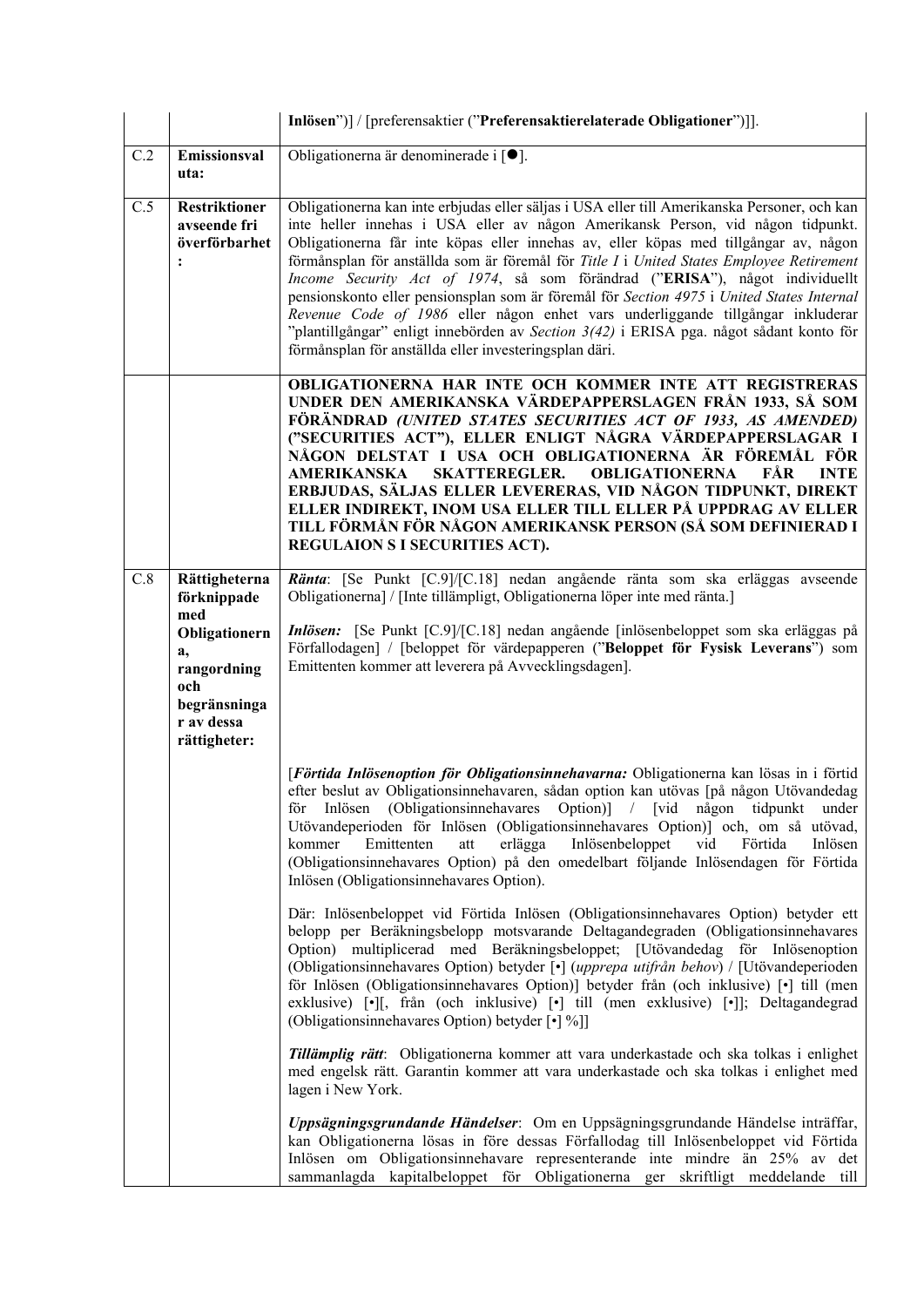|  | Emittenten med förklaring att Obligationerna är omedelbart förfallna till betalning.                                                                                                                                                                                                                                                                                                                                                                                                                                                                                                                                                                                                                                                                                                                                                                                                                                                                                                                                                                                                                                                                                                                               |  |
|--|--------------------------------------------------------------------------------------------------------------------------------------------------------------------------------------------------------------------------------------------------------------------------------------------------------------------------------------------------------------------------------------------------------------------------------------------------------------------------------------------------------------------------------------------------------------------------------------------------------------------------------------------------------------------------------------------------------------------------------------------------------------------------------------------------------------------------------------------------------------------------------------------------------------------------------------------------------------------------------------------------------------------------------------------------------------------------------------------------------------------------------------------------------------------------------------------------------------------|--|
|  | [Obligationerna är Nollkupongobligationer och det Förtida Inlösenbeloppet fastställs<br>genom att multiplicera Referenskursen (som är [•]), dagräkningskonventionen och den<br>Ackumulerade Avkastningen (som är [•]%).] / [Inlösenbeloppet vid Förtida Inlösen<br>under Obligationerna kommer att vara ett belopp per Beräkningsbelopp som motsvarar<br>produkten av den Angivna Kursen (som är [·]%) och Beräkningsbeloppet.] /Det Förtida<br>Inlösenbeloppet kommer fastställas av Fastställelseombudet som det belopp som en<br>kvalificerad finansiell institution (som är en finansiell institution organiserad under<br>lagarna i någon av följande juridisdiktioner: USA, Europeiska Unionen eller Japan och<br>som uppfyller vissa kreditvärderingskriterier, som Fastställelseombudet utser för detta<br>ändamål vid tidpunkten när det Förtida Inlösenbeloppet ska fastställas) skulle ta ut för att<br>överta samtliga av Emittentens åtaganden under Obligationerna eller att ikläda sig<br>förpliktelser som skulle få effekten att bevara den ekonomiska motsvarigheten av varje<br>betalning av Emittenten till Obligationsinnehavarna avseende Obligationerna.]                                   |  |
|  | Uppsägningsgrundande Händelser tillämpliga på Obligationerna är som följer:                                                                                                                                                                                                                                                                                                                                                                                                                                                                                                                                                                                                                                                                                                                                                                                                                                                                                                                                                                                                                                                                                                                                        |  |
|  | (1)<br>utebliven betalning av Emittenten [eller Garanten] av något belopp av<br>kapital (inom sju dagar från förfallodagen) eller något belopp av ränta (inom<br>30 dagar från förfallodagen) avseende Obligationerna;                                                                                                                                                                                                                                                                                                                                                                                                                                                                                                                                                                                                                                                                                                                                                                                                                                                                                                                                                                                             |  |
|  | (2)<br>underlåtenhet att i uppfyllandet eller iakttagandet av Emittenten [eller<br>Garanten] avseende någon av deras andra (icke-betalningsrelaterade)<br>skyldigheter under eller avseende Obligationerna och sådan underlåtenhet<br>fortgår utan att rättas under 60 dagar (efter skriftligt meddelande till<br>Emittenten av Obligationsinnehavare som representerar inte mindre än 25% i<br>sammanlagt kapitalbelopp för den relevanta Serien); och                                                                                                                                                                                                                                                                                                                                                                                                                                                                                                                                                                                                                                                                                                                                                            |  |
|  | (3)<br>Emittenten [eller Garanten] blir insolvent eller oförmögen att betala sina<br>skulder när dessa förfaller, eller en förvaltare eller likvidator utsedd avseende<br>Emittenten [eller Garanten], eller helheten av eller en betydande del av dess<br>företag, tillgångar eller intäkter (förutom när det gäller för att genomföra eller<br>som ett led i genomförandet av en sammanslagning, rekonstruktion eller<br>omorganisering medan den är solvent) eller Emittenten [eller Garanten] vidtar<br>någon åtgärd för att ingå ett ackord med eller till förmån för sina borgenärer i<br>allmänhet, eller en order ges eller ett effektivt beslut fattas om att Emittenten<br>[eller Garanten] ska upplösas, likvideras eller upplösas (förutom när det gäller<br>för att genomföra eller som ett led i genomförandet av en sammanslagning,<br>rekonstruktion eller omorganisering medan den är solvent) [infoga för Morgan<br>Stanley som Emittent eller Garant: och [avseende Garanten] sådan order ges<br>eller ett effektivt beslut är fortsatt i kraft och har inte upphävts, återkallats<br>eller åtsidosatts under 60 dagar efter det datum då sådan order gavs eller<br>effektivt beslut fattades]. |  |
|  | Obligationernas status: Obligationerna utgör direkta och allmänna förpliktelser för<br>Emittenten och rangordnas jämsides sinsemellan.                                                                                                                                                                                                                                                                                                                                                                                                                                                                                                                                                                                                                                                                                                                                                                                                                                                                                                                                                                                                                                                                             |  |
|  | Begränsningar av rättigheterna:                                                                                                                                                                                                                                                                                                                                                                                                                                                                                                                                                                                                                                                                                                                                                                                                                                                                                                                                                                                                                                                                                                                                                                                    |  |
|  | <b>Preskription.</b> Anspråk på kapitalbelopp och ränta vid inlösen avseende Obligationerna ska<br>bli ogiltiga, såvida inte [infoga för Registrerade Obligationer: de relevanta certifikaten<br>avseende obligationerna överlämnas för betalning inom tio år från förfallodagen för<br>betalning] / [infoga för Svenska Obligationer: görs, beträffande kapitalbelopp, inom en<br>period om tio år från förfallodagen för betalning och, beträffande anspråk på ränta, görs<br>inom fem år från förfallodagen för betalning] [infoga för Finska Obligationer: görs inom<br>tre år från förfallodagen för betalning] [infoga för Obligationer utan Certifikat: görs inom<br>tio år från förfallodagen för betalning].                                                                                                                                                                                                                                                                                                                                                                                                                                                                                              |  |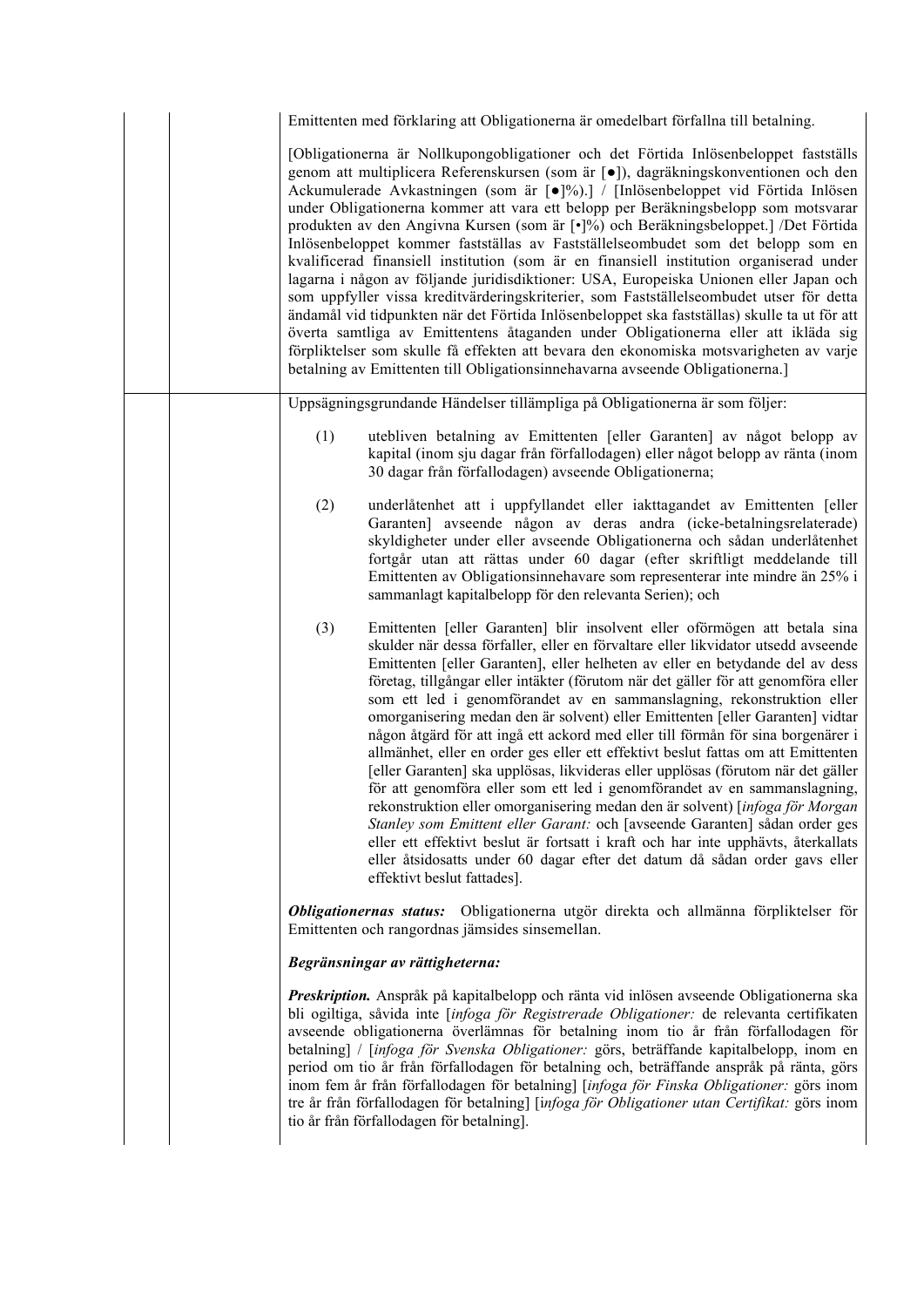#### *Förtida Inlösen.*

[*Emittentens Option:* Vid varje tidpunkt efter varje Utövandedag för Inlösen (Emittentens Option) kan Obligationerna lösas in enligt Emittentens valmöjlighet [i dessas helhet eller delvis] på varje Inlösendagen för Inlösen (Emittentens Option) till det relevanta Inlösenbeloppet vid Inlösen (Emittentens Option) på Inlösendagen för Inlösen (Emittentens Option) genom att Emittenten ger meddelande till Obligationsinnehavarna inte mindre än [•] [kalender][bank]dag[ar] och inte heller mer än [•] [kalender][bank]dag[ar], till Inlösenbeloppet vid Inlösen (Emittentens Option) plus upplupen ränta (om någon) till sådan dag).

Där: Inlösenbeloppet vid Inlösen (Emittentens Option) betyder ett belopp per Beräkningsbelopp motsvarande Deltagandegraden (Emittentens Option) multiplicerad med Beräkningsbeloppet; [Utövandedag(ar) för Inlösen (Emittentens Option) betyder [•] (*upprepa efter behov*), [Inlösendagar för Inlösen (Emittentens Option) betyder [•] (*upprepa efter behov*)]; Deltagandegrad (Emittentens Option) betyder [•] %]

[*infoga för Preferensaktierelaterade Obligationer:* Obligationerna kommer bli inlösta i förtid (samtliga men inte bara vissa) om de preferensaktierna som Obligationerna relaterar till blir inlösta i förtid i enlighet med dessas villkor.]

[*Händelse för Automatisk Förtida Inlösen* tillämpas avseende Obligationerna. Obligationerna kommer att lösas in i förtid på den omedelbart följande Inlösendagen vid Automatisk Förtida Inlösen till Inlösenbeloppet vid Automatisk Förtida Inlösen om, på Värderingsdagen för Händelse för Automatisk Förtida Inlösen, Fastställelseagenten fastställer att en Händelse för Automatisk Förtida Inlösen har inträffat. En Händelse för Automatisk Förtida Inlösen inträffar om, per någon Värderingsdag för Automatisk Förtida Inlösen, [det Relevanta Underliggande Värdet är] / [det sammanlagda beloppet av ränta som erlagts under Obligationerna fram till (och, om relevant, med) sådan dag, beräknat som ett belopp per Beräkningsbelopp, är] [större än] / [större än eller lika med] / [mindre än] / [mindre än eller lika med] Nivån för Automatisk Förtida Inlösen.

Där: Nivån för Automatisk Förtida Inlösen betyder [•] [% per Beräkningsbelopp]; Värderingsdag[ar] för Automatisk Förtida Inlösen betyder [•][, [•] och [•]]; Inlösendag[ar] för Automatisk Förtida Inlösen betyder [•][, [•] och [•]]; Inlösenbeloppet vid Automatisk Förtida Inlösen betyder ett belopp motsvarande [•] / [ett belopp fastställt i enlighet med bestämmelserna angivna nedan] / [valören för varje Obligation multiplicerad med den relevanta Kursen vid Automatisk Förtida Inlösen; Kursen vid Automatisk Förtida Inlösen betyder [•] % [avseende [*datum*], [•] procent avseende [*datum*]…].

#### **[OBLIGATIONER MED AUTOMATISK INLÖSEN (AUTOMATISK INLÖSEN 1)]**

[Om, på någon Fastställelsedag för Automatisk Förtida Inlösen] / [på någon Barriärobservationsdag hänförlig till någon Fastställelsedag för Automatisk Förtida Inlösen] / [vid någon tidpunkt under Barriärobservationsperioden hänförlig till någon Fastställelsedag för Automatisk Förtida Inlösen], Fastställelseagenten fastställes att Knockin Värdet är [större än] / [större än eller lika med] / [lika med] / [mindre än] / [mindre än eller lika med] Barriärvärdet för Automatisk Förtida Inlösen avseende sådan Fastställelsedag för Automatisk Förtida Inlösen, så kommer Obligationerna att lösas in på den omedelbart följande Inlösendagen vid Automatisk Förtida Inlösen till ett belopp per Beräkningsbelopp motsvarande produkten av (A) Beräkningsbeloppet och [(B) summan av (i) den Angivna Kursen och (ii) produkten av den relevanta Kursen vid Automatisk Förtida Inlösen och Multiplikatorn [minskat med (C) det sammanlagda beloppet av Ränta som ska erläggas enligt vad som har fastställts avseende Obligationerna fram till och med inklusive den relevanta Fastställelsedagen för Automatisk Förtida Inlösen]] / [den Angivna Kursen].]

#### **[OBLIGATIONER MED AUTOMATISK INLÖSEN (AUTOMATISK INLÖSEN 2)]**

[Om, [på någon Fastställelsedag för Automatisk Förtida Inlösen] / [vid någon tidpunkt under Barriärobservationsperioden hänförlig till den relevanta Fastställelsedagen för Automatisk Förtida Inlösen], Fastställelseagenten fastställer att Knock-in Värdet är [större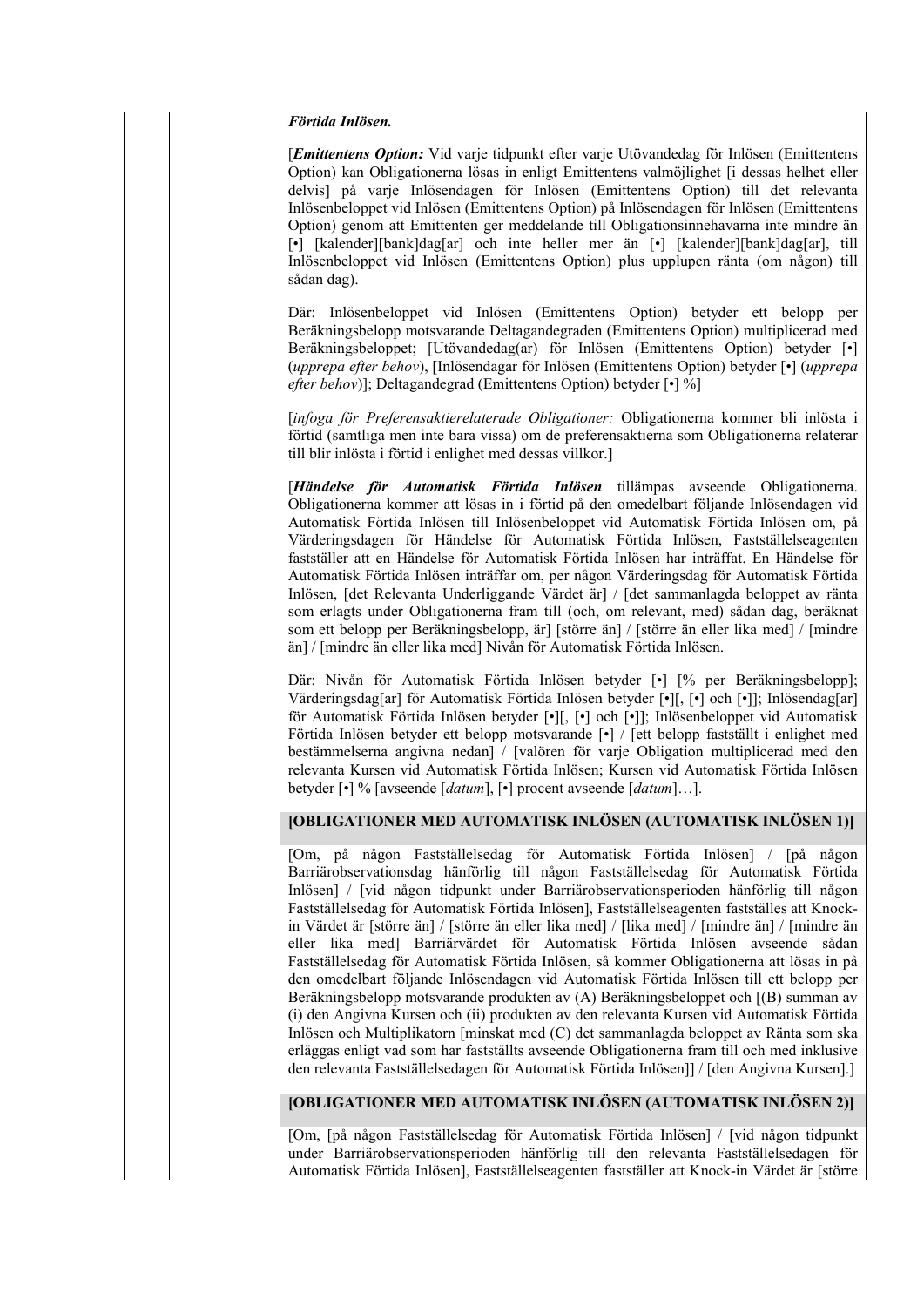än] / [större än eller lika med] / [mindre än] / [mindre än eller lika med] Barriärvärdet för Automatisk Förtida Inlösen avseende sådan Fastställelsedag för Automatisk Förtida Inlösen, så kommer Obligationerna att lösas in på den omedelbart följande Inlösendagen vid Automatisk Förtida Inlösen till ett belopp per Beräkningsbelopp motsvarande produkten av (i) Beräkningsbeloppet och [*infoga om sådan Fastställelsedag för Automatisk Förtida Inlösen är en Angiven Fastställelsedag för Förtida Inlösen*] [(ii) summan av (a) den Angivna Kursen och (b) Kursen vid Automatisk Förtida Inlösen] / [*infoga om sådan Fastställelsedag för Automatisk Förtida Inlösen inte är en Angiven Fastställelsedag för Automatisk Förtida Inlösen eller om ingen Angiven Fastställelsedag för Automatisk Förtida Inlösen är angiven*] [(ii) det större av (a) summan av (I) den Angivna Kursen och (II) Kursen vid Automatisk Förtida Inlösen och (b) summan av (I) den Angivna Kursen och (II) produkten av (A) Deltagandegraden och (B) värdet fastställt genom att dividera det Slutliga Referensvärdet (vid Automatisk Förtida Inlösen) med det Initiala Referensvärdet och den efterföljande subtraheringen av 1 från resultatet.]

#### **[OBLIGATIONER MED AUTOMATISK INLÖSEN (AUTOMATISK INLÖSEN 3)]**

[Om, [på någon Fastställelsedag för Automatisk Förtida Inlösen] / [vid någon tidpunkt under Barriärobservationsperioden hänförlig till den relevanta Fastställelsedagen för Automatisk Förtida Inlösen], Fastställelseagenten fastställer att Knock-in Värdet är [större än] / [större än eller lika med] / [mindre än] / [mindre än eller lika med] Barriärvärdet för Automatisk Förtida Inlösen avseende sådan Fastställelsedag för Automatisk Förtida Inlösen, så kommer Obligationerna att lösas in på den omedelbart följande Inlösendagen vid Automatisk Förtida Inlösen till ett belopp per Beräkningsbelopp motsvarande produkten av Beräkningsbeloppet och summan av (i) den Angivna Kursen och (ii) det större av den relevanta Kursen vid Automatisk Förtida Inlösen och den Relevanta Underliggande Utvecklingen (Automatisk Inlösen).]

Där: Inlösendag[ar] för Automatisk Förtida Inlösen betyder [•][, [•]... och [•]]; [Angiv[en][na] Fastställelsedag[ar] för Automatisk Förtida Inlösen betyder [•][, [•]… och [•]];] Initialt Referensvärde betyder [•] / [det Relevanta Underliggande Värdet per Startdag]; [Slutligt Referensvärde (vid Automatisk Förtida Inlösen) är Relevant Underliggande Värde per den relevanta Fastställelsedagen för Automatisk Förtida Inlösen;] [Relevant Underliggande Utveckling betyder utvecklingen för den Relevanta Underliggande fastställt i enlighet med Villkoren för Fastställelse av Utvecklingen angivna nedan;] [Relevant Underliggande Utveckling (Automatisk Inlösen) betyder Relevant Underliggande Utveckling fastställd av Fastställelseagenten per respektive Fastställelsedag för Automatisk Förtida Inlösen;] [Relevant Underliggande Värde är värdet för den Relevanta Underliggande, fastställt i enlighet med Villkoren för Fastställande av Värde angivna nedan;] [Knock-in Värde betyder det Relevanta Underliggande Värdet [för den sämst presterande Korgkomponenten] / [den bäst presterande Korgkomponenten] / [det aritmetiska genomsnittet för det Relevanta Underliggande Värdet för [•] stycken av de sämst presterande Korgkomponenterna] / [det aritmetiska genomsnittet för det Relevanta Underliggande Värdet för [•] stycken av de bäst presterande Korgkomponenterna], fastställt i enlighet med Villkoren för Fastställande av Värde angivna nedan;] / [den Relevanta Underliggande Utvecklingen;] [Deltagandegraden är [•]%;]/[100] procent]/[indikativt angiven till [•] men kommer [inte vara mindre än [•] procent] [och] inte större än [•] procent]]; [den Angivna Kursen är [•]%;] och Fastställelsedag[ar] för Automatisk Förtida Inlösen och de[n] motsvarande Kurs[en][erna] vid Automatisk Förtida Inlösen [,/och] [Multiplikatorn] [,/och] [Barriärvärde[t][na] för Automatisk Förtida Inlösen] [och] [Barriärobservationsdag[ar]]/[Barriärobservationsperiod[er]] anges i tabellen nedan:

| <b>Fastställelse-</b><br>för<br>dag<br><b>Automatisk</b><br>Förtida<br>Inlösen | för<br><b>Kurs</b><br><b>Automatisk</b><br>Förtida<br>Inlösen | <b>Multiplikator</b>                                                       | Barriärvärde<br>för<br><b>Automatisk</b><br>Förtida<br><b>Inlösen</b>  | [Barriär-<br>observ-<br>ations-<br>dag | [Barriär-<br>observ-<br>ations-<br>period] |
|--------------------------------------------------------------------------------|---------------------------------------------------------------|----------------------------------------------------------------------------|------------------------------------------------------------------------|----------------------------------------|--------------------------------------------|
| [Indikativt]<br>till<br>angiven                                                | $\lceil \bullet \rceil\%$                                     | $\lceil \cdot \rceil$<br>[Indikativt<br>angiven till $\lceil \cdot \rceil$ | $\lbrack \bullet \rbrack$ / $\lbrack \bullet \rbrack\%$ av<br>Initialt | $\lceil \cdot \rceil$                  | $\lceil \cdot \rceil$                      |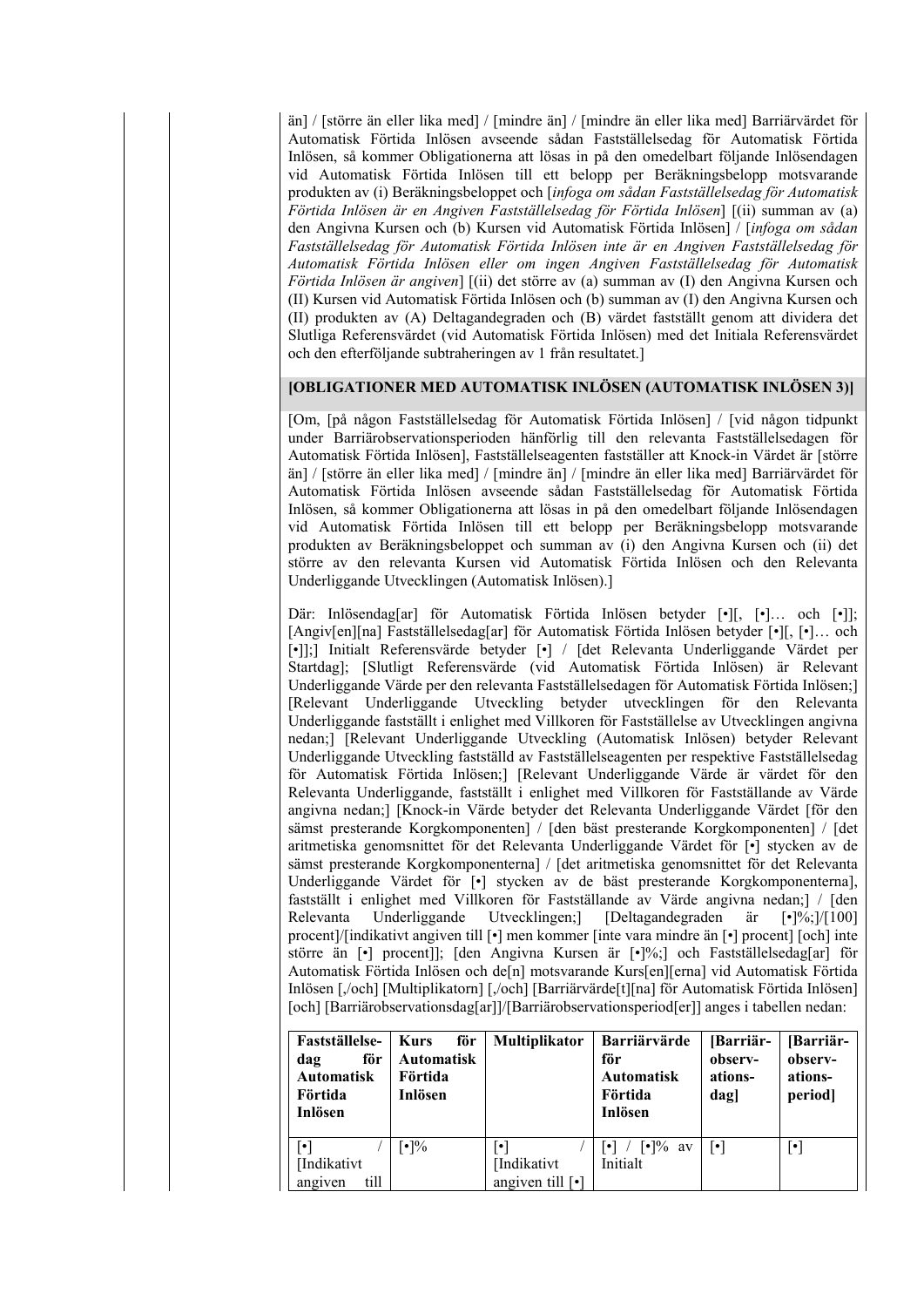|     |                                       | $[\cdot]$<br>men<br>kommer [inte<br>vara mindre<br>$\sin$ [•] $[och]$                                                                                                                                                                                                                                                                                |                                                                                                                                                                                                                                                                                                                                                                                                                                                                                                                                                                                                                                                                                                                                                                                                                                                                                                                                                                                                                                                                                                                                                                                                                                                                                                                                                                                                                                                                                                                                                                                                                                                                                                                                                                                                                                                                                                                                                                                                                                                                                                                                                                                                                                                                                                                                                                                                                                                                                                                                                                                                                                                                                                                                                                                                                                                                                                                        | men kommer<br>$[$ inte<br>vara<br>mindre än $\lceil \cdot \rceil$<br>[och]<br>[inte] | Referensvärde |  |  |
|-----|---------------------------------------|------------------------------------------------------------------------------------------------------------------------------------------------------------------------------------------------------------------------------------------------------------------------------------------------------------------------------------------------------|------------------------------------------------------------------------------------------------------------------------------------------------------------------------------------------------------------------------------------------------------------------------------------------------------------------------------------------------------------------------------------------------------------------------------------------------------------------------------------------------------------------------------------------------------------------------------------------------------------------------------------------------------------------------------------------------------------------------------------------------------------------------------------------------------------------------------------------------------------------------------------------------------------------------------------------------------------------------------------------------------------------------------------------------------------------------------------------------------------------------------------------------------------------------------------------------------------------------------------------------------------------------------------------------------------------------------------------------------------------------------------------------------------------------------------------------------------------------------------------------------------------------------------------------------------------------------------------------------------------------------------------------------------------------------------------------------------------------------------------------------------------------------------------------------------------------------------------------------------------------------------------------------------------------------------------------------------------------------------------------------------------------------------------------------------------------------------------------------------------------------------------------------------------------------------------------------------------------------------------------------------------------------------------------------------------------------------------------------------------------------------------------------------------------------------------------------------------------------------------------------------------------------------------------------------------------------------------------------------------------------------------------------------------------------------------------------------------------------------------------------------------------------------------------------------------------------------------------------------------------------------------------------------------------|--------------------------------------------------------------------------------------|---------------|--|--|
|     |                                       | [inte<br>större<br>än $[\bullet]]$                                                                                                                                                                                                                                                                                                                   |                                                                                                                                                                                                                                                                                                                                                                                                                                                                                                                                                                                                                                                                                                                                                                                                                                                                                                                                                                                                                                                                                                                                                                                                                                                                                                                                                                                                                                                                                                                                                                                                                                                                                                                                                                                                                                                                                                                                                                                                                                                                                                                                                                                                                                                                                                                                                                                                                                                                                                                                                                                                                                                                                                                                                                                                                                                                                                                        | större än [•]]                                                                       |               |  |  |
|     |                                       | VILLKOR FÖR FASTSTÄLLANDE AV VÄRDE                                                                                                                                                                                                                                                                                                                   |                                                                                                                                                                                                                                                                                                                                                                                                                                                                                                                                                                                                                                                                                                                                                                                                                                                                                                                                                                                                                                                                                                                                                                                                                                                                                                                                                                                                                                                                                                                                                                                                                                                                                                                                                                                                                                                                                                                                                                                                                                                                                                                                                                                                                                                                                                                                                                                                                                                                                                                                                                                                                                                                                                                                                                                                                                                                                                                        |                                                                                      |               |  |  |
|     |                                       | vid<br>värdet<br>[Värde med Globalt Tak betyder [•]].                                                                                                                                                                                                                                                                                                | För att fastställa [Initialt Referensvärde][,] [Slutligt Referensvärde][,]<br>[Slutligt]<br>Referensvärde (för Automatisk Förtida Inlösen)] [och] [Relevant Underliggande Värde]<br>[upprepa separat för varje om olika]: Fastställelseagenten kommer fastställa värdet på den<br>Relevanta Underliggande [vid sådan tidpunkt på den relevanta dagen som<br>Fastställelseagenten fastställer som lämplig] / [vid någon tidpunkt på den relevanta dagen] /<br>[vid den planerade öppningstiden på veckodagar för börsen] / [vid den planerade<br>stängningstiden på veckodagar för börsen] / [vid den tid som den officiella stängningsnivån<br>för Index beräknas och publiceras av Indexsponsorn] / [den högsta kursen / lägsta kursen /<br>genomsnittet av högsta kursen och lägsta kursen för den relevanta dagen] /<br>[stängningskursen / öppningskursen för den relevanta dagen ] / [köpkursen / säljkursen /<br>genomsnittet av köpkursen och säljkursen för den relevanta dagen] / [avvecklingskursen /<br>officiella avvecklingskursen / officiella kursen för den relevanta dagen] [ morgonfixingen /<br>eftermiddagsfixingen för den relevanta dagen] / [spotkursen]] / [per stängning av<br>öppettiderna i [infoga Huvudsakligt Finansiellt Center] avseende [infoga Referensvalutan]<br>på den relevanta dagen] / [per stängning av öppettiderna avseende den relevanta<br>Underliggande på Fondaffärsdagen som omedelbart följer efter den relevanta dagen] / [vid<br>Referensmånaden] / [genom att välja det högsta värde som observerats på respektive<br>Värdeobservationsdag [med förbehåll för ett tak om [•]] / [med förbehåll för ett golv om<br>[•]] / [genom att välja det lägsta värde som observerats på respektive Värdeobservationsdag<br>[med förbehåll för ett tak om [•]] / [med förbehåll för ett golv om [•]] / [genom att fastställa<br>respektive<br>Genomsnittsdag<br>och<br>därefter<br>fastställa<br>$\lceil den \rceil / \lceil det \rceil$<br>[viktade]/[aritmetiska] genomsnittet av sådana värden] / [genom att välja [det högre av<br>värdet på respektive genomsnittsdag och Golvvärdet] / [det lägre av värdet på respektive<br>genonsnittsdag och Takvärdet], och sedan fastställa [den]/[det] [viktade]/[aritmetiska]<br>genomsnittet av sådana värden] / [genom att välja det [högre av] / [lägre av] [den]/[det]<br>[viktade]/[aritmetiska] genomsnittet av värdena så som fastställda på respektive<br>Genomsnittsdag och [Värdet med Globalt Golv] / [Värdet med Globalt Tak];]<br>Där: [Referensmånad betyder [•];] [Värdeobservationsdagar betyder [•][avseende [•]] [[•]<br>[avseende [•]] och [•]<br>[ avseende [•]];][Fondaffärsdag betyder [•] / en dag på vilken<br>[infoga Fonden] / [den primära fondadministratorn] håller öppet för affärstransaktioner;]<br>[Genomsnittsdagar betyder [•][avseende [•]] [[•] [avseende [•]] och [•][ avseende [•]];]<br> |                                                                                      |               |  |  |
| C.9 | Ränta,<br>inlösen och<br>företrädare: | Se Punkt C.8 ovan för rättigheter förknippade med Obligationerna, rangordning och<br>begränsningar av dessa rättigheter. [Se vidare Punkt C.10 nedan.] (infoga om Bilaga V är<br>tillämplig)                                                                                                                                                         |                                                                                                                                                                                                                                                                                                                                                                                                                                                                                                                                                                                                                                                                                                                                                                                                                                                                                                                                                                                                                                                                                                                                                                                                                                                                                                                                                                                                                                                                                                                                                                                                                                                                                                                                                                                                                                                                                                                                                                                                                                                                                                                                                                                                                                                                                                                                                                                                                                                                                                                                                                                                                                                                                                                                                                                                                                                                                                                        |                                                                                      |               |  |  |
|     |                                       | Nominellt räntebelopp                                                                                                                                                                                                                                                                                                                                |                                                                                                                                                                                                                                                                                                                                                                                                                                                                                                                                                                                                                                                                                                                                                                                                                                                                                                                                                                                                                                                                                                                                                                                                                                                                                                                                                                                                                                                                                                                                                                                                                                                                                                                                                                                                                                                                                                                                                                                                                                                                                                                                                                                                                                                                                                                                                                                                                                                                                                                                                                                                                                                                                                                                                                                                                                                                                                                        |                                                                                      |               |  |  |
|     |                                       | [OBLIGATIONER MED FAST RÄNTA OCH/ELLER RÖRLIG RÄNTA]                                                                                                                                                                                                                                                                                                 |                                                                                                                                                                                                                                                                                                                                                                                                                                                                                                                                                                                                                                                                                                                                                                                                                                                                                                                                                                                                                                                                                                                                                                                                                                                                                                                                                                                                                                                                                                                                                                                                                                                                                                                                                                                                                                                                                                                                                                                                                                                                                                                                                                                                                                                                                                                                                                                                                                                                                                                                                                                                                                                                                                                                                                                                                                                                                                                        |                                                                                      |               |  |  |
|     |                                       | [OPTION 1 - OBLIGATIONER LÖPER INTE MED RÄNTA]                                                                                                                                                                                                                                                                                                       |                                                                                                                                                                                                                                                                                                                                                                                                                                                                                                                                                                                                                                                                                                                                                                                                                                                                                                                                                                                                                                                                                                                                                                                                                                                                                                                                                                                                                                                                                                                                                                                                                                                                                                                                                                                                                                                                                                                                                                                                                                                                                                                                                                                                                                                                                                                                                                                                                                                                                                                                                                                                                                                                                                                                                                                                                                                                                                                        |                                                                                      |               |  |  |
|     |                                       | Obligationerna [är [Nollkupongsobligationer]/[Obligationer relaterade till Preferensaktie]<br>[och] löper inte med ränta].]                                                                                                                                                                                                                          |                                                                                                                                                                                                                                                                                                                                                                                                                                                                                                                                                                                                                                                                                                                                                                                                                                                                                                                                                                                                                                                                                                                                                                                                                                                                                                                                                                                                                                                                                                                                                                                                                                                                                                                                                                                                                                                                                                                                                                                                                                                                                                                                                                                                                                                                                                                                                                                                                                                                                                                                                                                                                                                                                                                                                                                                                                                                                                                        |                                                                                      |               |  |  |
|     |                                       | <b>[OPTION 2 - OBLIGATIONER MED FAST RÄNTA, OBLIGATIONER MED</b><br><b>OBLIGATIONER MED NEDÅTGÅENDE</b><br>RÄNTA,<br>RÄNTA,<br><b>STIGANDE</b><br>RÄNTA,<br><b>OBLIGATIONER</b><br><b>FAST-TILL-RÖRLIG</b><br><b>MED</b><br><b>OCH</b><br>OM<br><b>BESTÄMMELSER</b><br>FÖR<br><b>RÄNTA</b><br>ÄR<br><b>OBLIGATIONER</b><br><b>MED</b><br><b>FAST</b> |                                                                                                                                                                                                                                                                                                                                                                                                                                                                                                                                                                                                                                                                                                                                                                                                                                                                                                                                                                                                                                                                                                                                                                                                                                                                                                                                                                                                                                                                                                                                                                                                                                                                                                                                                                                                                                                                                                                                                                                                                                                                                                                                                                                                                                                                                                                                                                                                                                                                                                                                                                                                                                                                                                                                                                                                                                                                                                                        |                                                                                      |               |  |  |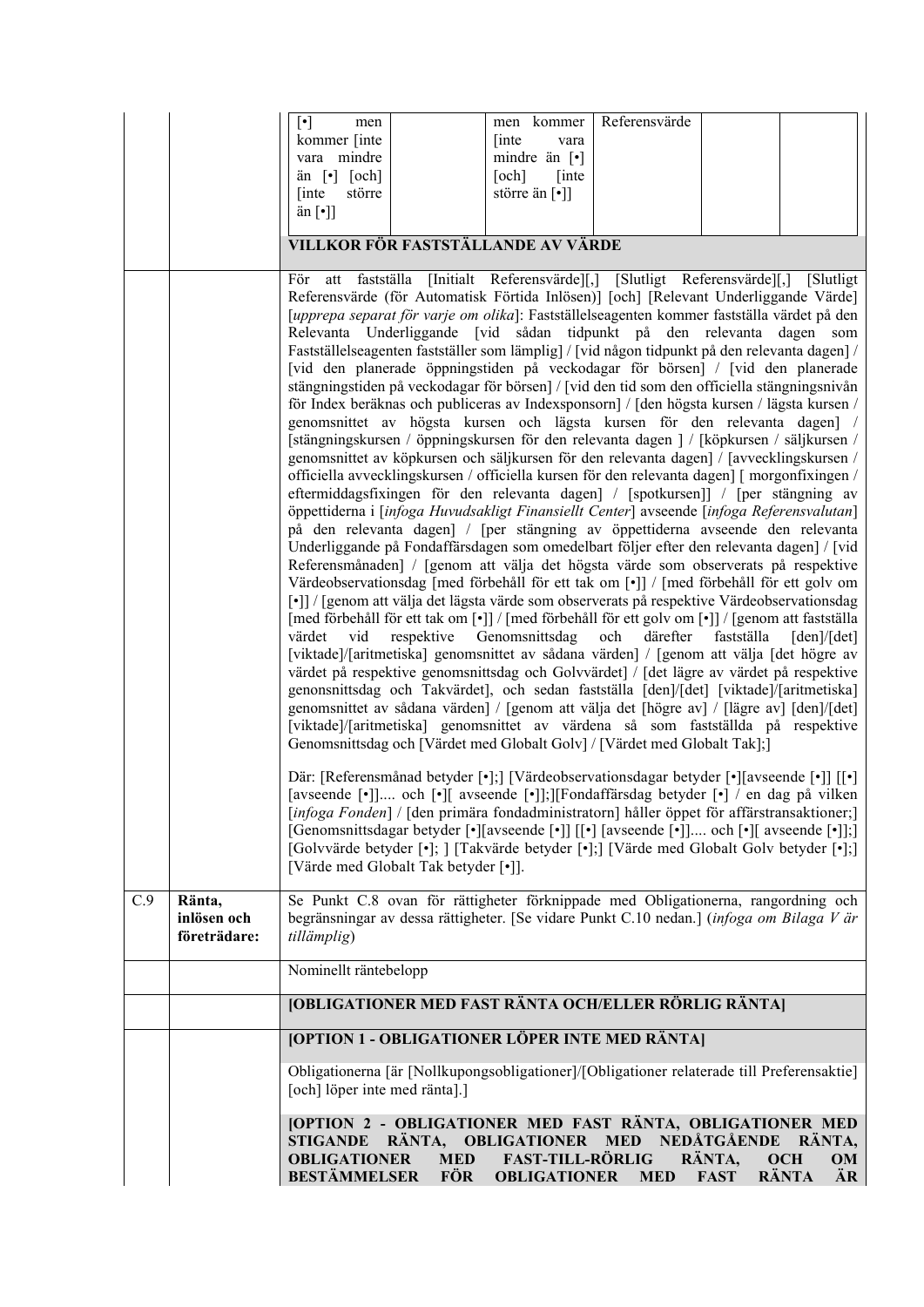## **TILLÄMPLIGA]**

Obligationerna löper med ränta från [och med] [men exklusive] [Räntestartdagen]/[Räntebetalningsdagen] [som infaller den] / [planerad att infalla den] [•] till [och med] [men exklusive] Räntebetalningsdagen [som infaller den] / [planerad att infalla den] [•], [•] efter en fast räntesats om [•] % per år att erläggas i efterskott den [•][, [•] % per år att erläggas i efterskott den [•]…och [•] % per år att erläggas i efterskott den [•]]. (*upprepa efter behov*)

**OPTION 3 - OBLIGATIONER MED RÖRLIG RÄNTA, OBLIGATIONER MED RÖRLIG RÄNTA (GOLV), OBLIGATIONER MED RÖRLIG RÄNTA (TAK), OBLIGATIONER MED RÖRLIG RÄNTA (KRAGE), OBLIGATIONER MED RÖRLIG-TILL-FAST RÄNTA, OBLIGATIONER MED FAST-TILL-RÖRLIG RÄNTA OCH OM BESTÄMMELSER FÖR OBLIGATIONER MED RÖRLIG RÄNTA ÄR TILLÄMPLIGA**

Obligationerna löper med ränta från (och med) [Räntestartdagen] / [Räntebetalningsdagen] [som infaller den] / [planerad att infalla den] [•] till (men exklusive) Räntebetalningsdagen [som infaller den] / [planerad att infalla den] [•] efetr en räntesats motsvarande [summan av [•] och]

(*infoga det följande om Fastställande (Skärm), Fastställande (ISDA) eller Enskild CMS Räntesats är tillämpligt*)

[Räntesats (Skärm) / Räntesats (ISDA) / Referensränta (CMS)] [plus/minus] [[*infoga Marginal*] procent per år] / [den tillämpliga Marginalen som anges i Räntetabellen nedan i kolumnen "Marginal" i samma rad som är hänförlig till den relevanta Räntebetalningsdagen]][, multiplicerad med [*infoga den tillämpliga Räntedeltagandegraden*] procent per år]/[den tillämpliga Räntedeltagandegraden som anges i Räntetabellen nedan i kolumnen "Räntedeltagandegrad" i samma rad som är hänförlig till den relevanta Räntebetalningsdagen]].

#### (*Infoga det följande om Spreadräntesats (CMS) är tillämpligt*)

[beloppet som motsvarar skillnaden mellan (A) Referensränta 1 (CMS) [plus/minus] [[*infoga Marginal 1*] procent per år]/[den tillämpliga Marginal 1 som anges i Räntetabellen nedan i kolumnen "Marginal 1" i samma rad som är hänförlig till den relevanta Räntebetalningsdagen]][, multiplicerad med [*infoga den tillämpliga Räntedeltagandegraden 1*] procent per år]/[den tillämpliga Räntedeltagandegraden 1 som anges i Räntetabellen nedan i kolumnen "Räntedeltagandegrad 1" i samma rad som är hänförlig till den relevanta Räntebetalningsdagen]] minus (B) Referensränta 2 (CMS) [plus/minus] [[*infoga Marginal 2*] procent per år]/[den tillämpliga Marginal 2 som anges i Räntetabellen nedan i kolumnen "Marginal 2" i samma rad som är hänförlig till den relevanta Räntebetalningsdagen]][, multiplicerad med [*infoga den tillämpliga Räntedeltagandegraden 2*] procent per år]/[den tillämpliga Räntedeltagandegraden 2 som anges i Räntetabellen nedan i kolumnen "Räntedeltagandegrad 2" i samma rad som är hänförlig till den relevanta Räntebetalningsdagen]][, med förbehåll för linjär interpolation,] [med förbehåll för [en högsta räntesats [om [•] %] / [indikativt angiven till [•] men som [inte kommer att vara mindre än [•] procent] [och] inte större än [•] procent]]] [och] [en lägsta räntesats [om [•] %] / [indikativt angiven till [•] men som [inte kommer att vara mindre än [•] procent] [och] inte större än [•] procent]]].

| Räntetabellen                              |                                                                                                                                                                                                                                                                                                          |                                                     |                                                   |                                         |  |  |
|--------------------------------------------|----------------------------------------------------------------------------------------------------------------------------------------------------------------------------------------------------------------------------------------------------------------------------------------------------------|-----------------------------------------------------|---------------------------------------------------|-----------------------------------------|--|--|
| Räntebetalnings-<br>dag                    | [Marginal]<br>$[1] % \centering \includegraphics[width=0.9\columnwidth]{figures/fig_10.pdf} \caption{The figure shows the number of times on the right, and the number of times on the right, respectively. The left and right is the number of times on the right, respectively.} \label{fig:fig:time}$ | [Marginal][2]                                       | [Räntedeltagandegrad][1]                          | [Räntedeltagandegrad]<br>$\mathbf{[2]}$ |  |  |
| $[\bullet]$<br>efter<br>(upprepa<br>behov) | $\left[ \bullet \right]$<br>upprepa)<br>efter<br>behov)                                                                                                                                                                                                                                                  | $\lceil \bullet \rceil$<br>(upprepa efter<br>behov) | $\left[ \bullet \right]$<br>(upprepa efter behov) | $[\bullet]$<br>(upprepa efter behov)    |  |  |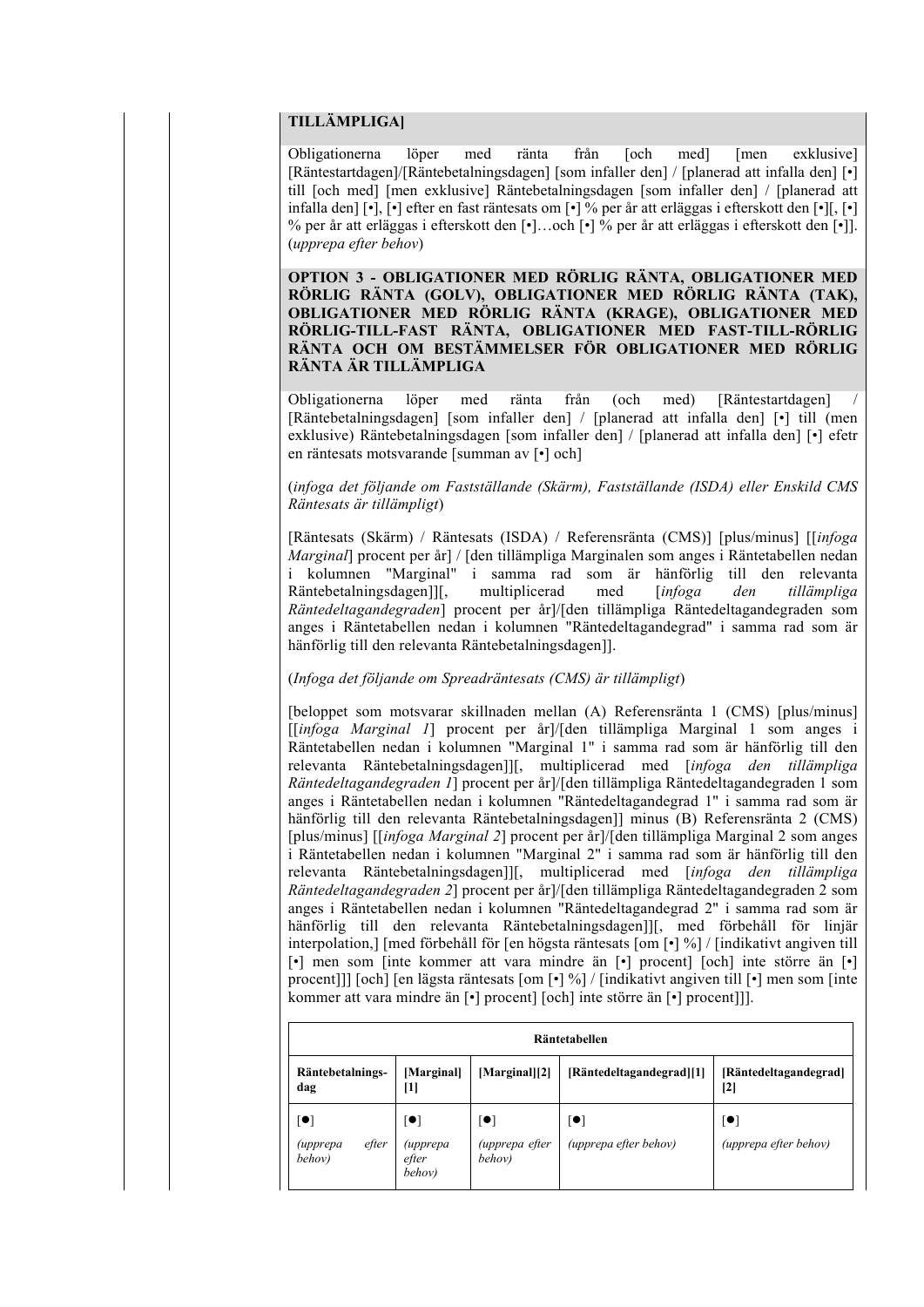#### (*upprepa efter behov*)

Där: ["Referensränta (CMS)"]["Referensränta 1 (CMS"]["Referensränta 2 (CMS)"] är [swappräntesatsen/årliga swappräntesatsen/halvårsvisa swappräntesatsen/kvartalsvisa swappräntesatsen/kvartalsvisa-årliga swappräntesatsen/kvartalsvisa-kvartalsvisa swappräntesatsen] för swapptransaktioner i [*infoga Referensvalutan*] med en löptid om [*infoga den Angivna Förfallotiden*] som framgår av [*infoga relevant Skärmsida*] per [*infoga Relevant Tid*] på [*infoga Räntefastställelseedagen*]; [Räntesats (ISDA) är [*infoga Rörlig Ränteoption*] för en period om [*infoga den Angiven Förfallotiden*] avseende [*infoga Omsättningsdag*]; [Räntesats (Skärm) är [det aritmetiska genomsnittet av] [*infoga Referensräntan[orna]*] som framgår på [*infoga Relevant Skärmsida*] per [*infoga Relevant Tid*] på [*infoga räntefastställelsedagen*];] (*upprepa efter behov*)

## **OPTION 4 - OBLIGATIONER MED INTERVALLACKUMULERING**

[Obligationerna är Obligationer med Intervallackumulering och betalar ränta från [och med] [men exklusive] [Räntestartdagen]/[Räntebetalningsdagen] [som infaller den] / [planerad att infalla den] [•] till [och med] [men exklusive] Räntebetalningsdagen [som infaller den] / [planerad att infalla den] [•], som fastställs som produkten av (i) Beräkningsbeloppet, (ii) [*infoga fastställelsebestämmelserna för Fast Ränta från Option 2 ovan*] / [*infoga fastställelsebestämmelserna för Rörlig Ränta från Option 3 ovan*], (iii) den relevanta räntedagskonventionsfaktorn och (iv) fraktionen fastställd genom att dividera (A) antalet [bankdagar]/[kalenderdagar] i en Ränteperiod på vilka [*infoga fastställelsebestämmelserna för Fast Ränta från Option 2 ovan*] / [*infoga fastställelsebestämmelserna för Rörlig Ränta från Option 3 ovan*] är [[större än] / [större än eller lika med] / [mindre än] / [mindre än eller lika med] Värdet för Kupongbarriär avseende den Ränteperioden] / [[större än] / [större än eller lika med] det Nedre Värdet för Barriären avseende den Ränteperioden och [mindre än] / [mindre än eller lika med] det Övre Värdet för Barriären avseende den Ränteperioden] med (B) det totala antalet bankdagar i den relevanta Ränteperioden [med förbehåll för [en högsta räntesats [om [•] %] / [indikativt angiven till [•] men som [inte kommer att vara mindre än [•] procent] [och] inte större än [•] procent]]] [och] [en lägsta räntesats [om [•] %] / [indikativt angiven till [•] men som [inte kommer att vara mindre än [•] procent] [och] inte större än [•] procent. [Värdet för Kupongbarriären] / [Nedre Värdet för Barriären] / [Övre Värdet för Barriären] är [•] % [avseende Ränteperioden är [•] %.] (*upprepa efter behov*)

# **OPTION 5 - OBLIGATIONER MED BARRIÄR**

[Räntan beskriven under "Nominellt Räntebelopp" ovan ska erläggas om (och endast om) på en relevant Räntefastställelsedag, [*infoga fastställelsebestämmelserna för Fast Ränta från Option 2 ovan*] / [*infoga fastställelsebestämmelserna för Rörlig Ränta från Option 3 ovan*] är [större än] / [större än eller lika med] / [mindre än] / [mindre än eller lika med] Värdet för Kupongbarriären. Räntefastställelsedagarna är [•][, [•] och [•]]. Värdet för Kupongbarriären är [•]% [avseende Räntefastställelsedagen som infaller den [•]].]

## **OPTION 3 - OBLIGATIONER MED RÄNTA RELATERAD TILL RÄNTEKURVA**

[Obligationerna är Obligationer med Ränta Relaterad till Räntekurva och löper med ränta från [•] till en räntesats för en ränteperiod [, med förbehåll för ett tak om [•],] / [med förbehåll för ett golv om [•],] / [med förbehåll för ett tak om [•] och ett golv om [•],] / [med förbehåll för Tak för Kurva,] som motsvarar (i) produkten av [*infoga Hävstång 1*] och [*infoga Räntesats 1*] minus (ii) produkten av [*infoga Hävstång 2*] och [*infoga Räntesats 2*] plus (iii) [*infoga Spread*], som fastställts avseende varje ränteperiod].

[Där: Tak för Kurva motsvarar summan av (i) produkten av [*infoga Hävstång 3*] och [*infoga Räntesats 3*] och (ii) [*infoga Spread (Kurvtak)*]]; Räntesats 1 betyder [*infoga fastställelsebestämmelserna för Fast Ränta från Option 2 ovan*] / [*infoga fastställelsebestämmelserna för Rörlig Ränta från Option 3 ovan*]; Räntesats 2 betyder [*infoga fastställelsebestämmelserna för Fast Ränta från Option 2 ovan*] / [*infoga*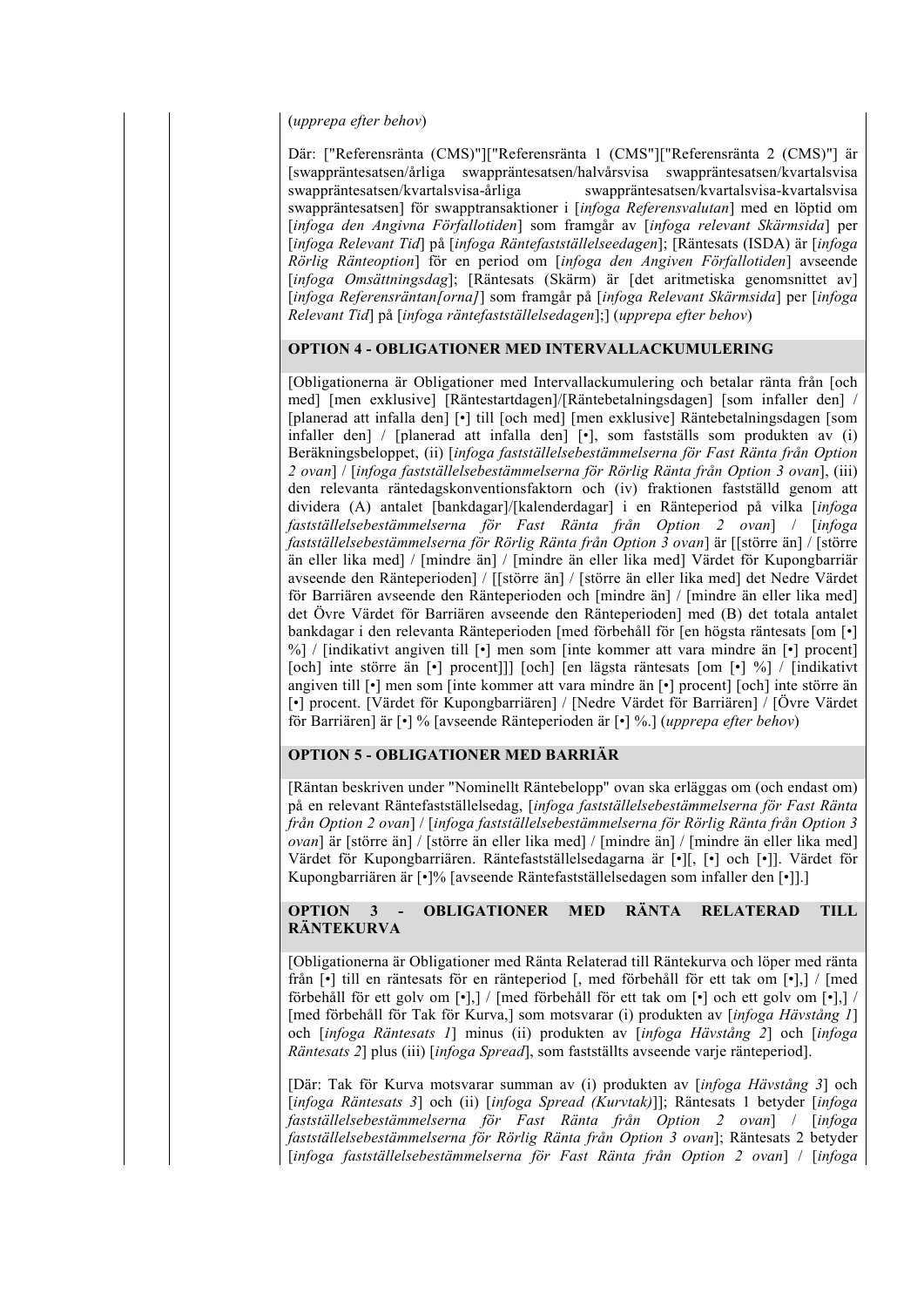*fastställelsebestämmelserna för Rörlig Ränta från Option 3 ovan*]

# **OPTION 4 - OBLIGATIONER MED DIGITAL OPTION**

[Obligationerna är Obligationer med Digital Option och löper med ränta från [•] [efter en räntesats för en ränteperiod[, med förbehåll för ett tak om [•],]/[, med förbehåll för ett golv om [•],]/[med förbehåll för ett tak om [•] och ett golv om [•]], om Referensräntan (Digital) på Fastställelsedagen för Digitalt Villkor för sådan ränteperiod är (i) [större än]/[större än eller lika med]/[mindre än]/[mindre än eller lika med] [*infoga Startvärde 1*] och (ii) [större än]/[större än eller lika med]/[mindre än/[mindre än eller lika med] [*infoga Startvärde 2*], lika med summan av (i) produkten av [*infoga Hävstång*] och [*infoga fastställelsebestämmelserna för Rörlig Ränta från Option 3 ovan*] och (ii) [*infoga Marginal*].

[Om Referensräntan (Digital) på Fastställelsedagen för Digitalt Villkor för sådan ränteperiod inte är (i) [större än]/[större än eller lika med]/[mindre än]/[mindre än eller lika med] [*infoga Startvärde 1*] och (ii) [större än]/[större än eller lika med]/[mindre än]/[mindre än eller lika med] [*infoga Startvärde 2*], kommer Obligationern att löpa med ränta från [•] efter en räntesats [för en ränteperiod som motsvarar [[•] pe rår.]/[noll]]/[motsvarande den Fast Räntan (Digitalt Villkor) hänförlig till den relevanta Ränteperioden som anges i tabellen nedan:

| Ränteperiod           |                                          |                                                           | Fast Ränta (Digitalt Villkor)        |
|-----------------------|------------------------------------------|-----------------------------------------------------------|--------------------------------------|
| Från                  | men                                      | exklusive)<br>[Räntestartdagen]/[Räntebetalningsdagen]    | $\lceil \cdot \rceil$ procent per år |
|                       |                                          | [som infaller den] / [planerad att infalla                | (upprepa efter behov)                |
| den <sub>1</sub>      | till<br>$\bullet$ 1                      | med)<br>(och<br>Räntebetalningsdagen [som infaller den] / |                                      |
|                       | [planerad att infalla den] [ $\bullet$ ] |                                                           |                                      |
| (upprepa efter behov) |                                          |                                                           |                                      |

Där: Fastställelsedagen för Digitalt Villkor för en ränteperiod är den [•]; Referensränta (Digital) motsvarar (i) produkten av [*infoga Hävstång 1*] och [*infoga Räntesats 1*] minus (ii) produkten av [*infoga Hävstång 2*] och [*infoga Räntesats*] minus (iii) [*infoga Spread*]]; Räntesats 1 betyder [*infoga fastställelsebestämmelserna för Fast Ränta från Option 2 ovan*] / [*infoga fastställelsebestämmelserna för Rörlig Ränta från Option 3 ovan*]; Räntesats 2 betyder [*infoga fastställelsebestämmelserna för Fast Ränta från Option 2 ovan*] / [*infoga fastställelsebestämmelserna för Rörlig Ränta från Option 3 ovan*]

# **OPTION 8 - OBLIGATIONER MED INVERTERAD RÖRLIG RÄNTA**

[Obligationerna är Obligationer med Inverterad Rörlig Ränta och löper med ränta från [•] efter en räntesats[, med förbehåll för ett tak om [•],]/[, med förbehåll för ett golv om [•],]/[med förbehåll för ett tak om [•] och ett golv om [•]], för en ränteperiod motsvarande (i) [*infoga fastställelsebestämmelserna för Fast Ränta från Option 2 ovan*], minus (ii) produkten av [*infoga Hävstång*] och [*infoga relevanta fastställelsebestämmelser för Rörlig Ränta från Option 3 ovan*]

#### **OPTION 9 - OBLIGATIONER MED RÄNTEKONSTRUKTIONSBYTE**

[Obligationerna är Obligationer med Räntekonstruktionsbyte och löper med ränta från [•] efter en räntesats för en ränteperiod motsvarande, om sådan ränteperiod infaller:

[*infoga för Obligationer med byte från Fast till Rörlig Ränta*]

a) före Emittentens utövande av sin valmöjlighet att konvertera räntesatsen,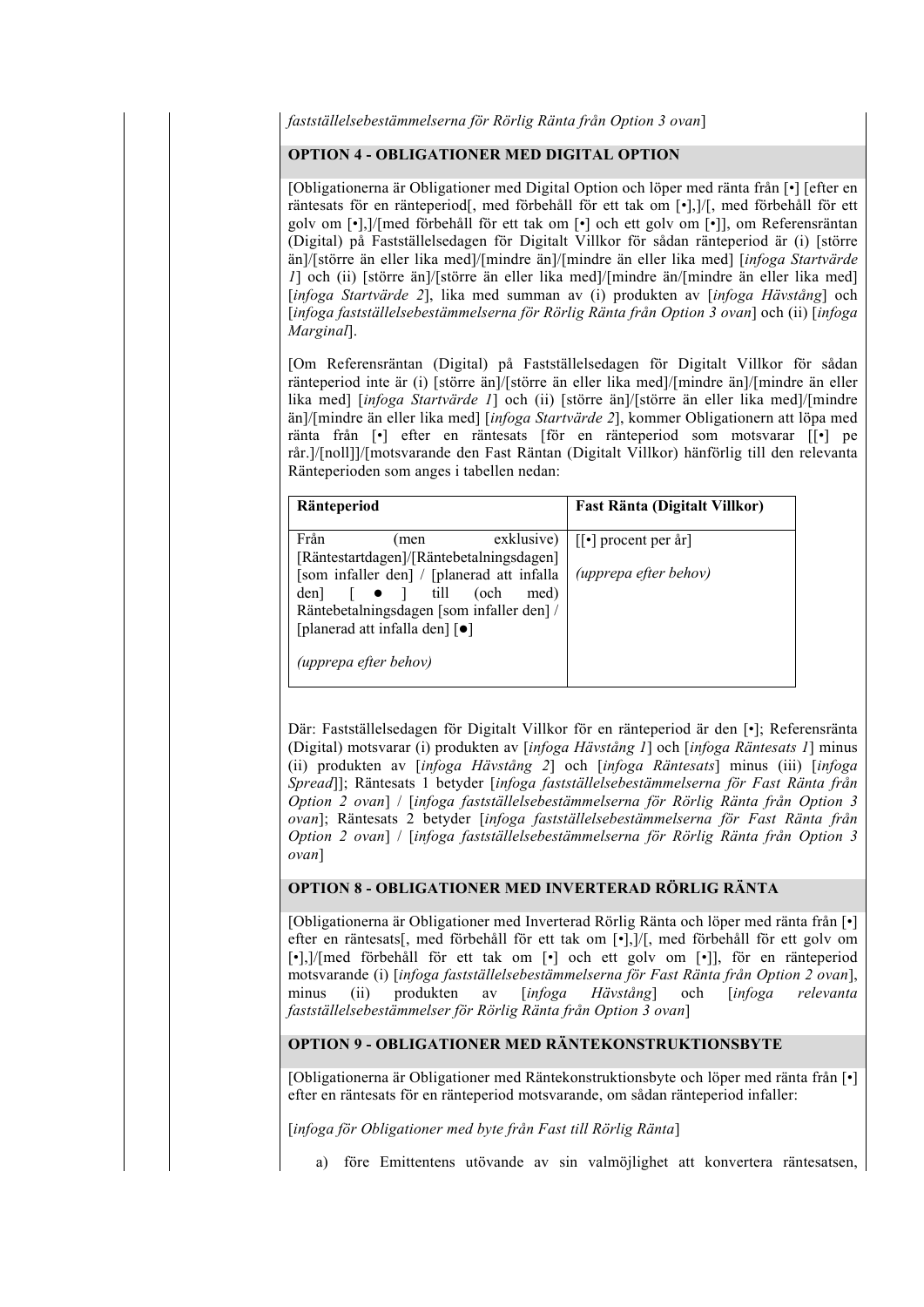[*infoga fastställelsebestämmelserna för Fast Ränta från Option 2 ovan*];

b) efter Emittentens utövande av sin valmöjlighet att konvertera räntesatsen, [*infoga relevanta fastställelsebestämmelser för Rörlig Ränta från Option 3 ovan*];

förutsatt att om Emittenten inte utövar sin valmöjlighet att konvertera räntesatsen, kommer räntesatsen att förbli [*infoga fastställelsebestämmelserna för Fast Ränta från Option 2 ovan*].

[*infoga för Obligationer med byte från Rörlig till Fast Ränta*]

- a) före Emittentens utövande av sin valmöjlighet att konvertera räntesatsen, [*infoga relevanta fastställelsebestämmelser för Rörlig Ränta från Option 3 ovan*];
- b) efter Emittentens utövande av sin valmöjlighet att konvertera räntesatsen, [*infoga fastställelsebestämmelserna för Fast Ränta från Option 2 ovan*];

förutsatt att Emittenten inte utövar sin valmöjlighet att konvertera räntesatsen, kommer räntesatsen att förbli [*infoga relevanta fastställelsebestämmelser för Rörlig Ränta från Option 3 ovan*].

Emittenten kan utöva sin valmöjlighet att konvertera räntesatsen en gång och på en Räntekonverteringsdag genom att ge meddelande till Obligationsinnehavarna inte senare än den femte bankdagen före den relevanta Konverteringsutövandedagen. Konverteringsutövandedag(ar) är [•].]

## **OBLIGATIONER MED AUTOMATISKT BYTE AV RÄNTEKONSTRUKTION**

[Räntesatsen avseende en Ränteperiod och/eller Räntebetalningsdag kommer fastställas i enlighet med Räntekonstruktionen som är tillämplig på sådan Ränteperiod och/eller Räntebetalningsdag, som kommer att vara räntekonstruktionen angiven i Tabellen över Räntekonstruktion i kolumnen benämnd "Typ av Obligation" i raden som motsvarar dagen (angiven i kolumnen "Räntebetalningsdag(ar)").

| Räntestartdag(ar)                          | Räntebetalningsdag(ar)                     | Typ av Obligation                                                                                                                                                                                                                                                                                                                                                                                                                                                                                                                                                                            |
|--------------------------------------------|--------------------------------------------|----------------------------------------------------------------------------------------------------------------------------------------------------------------------------------------------------------------------------------------------------------------------------------------------------------------------------------------------------------------------------------------------------------------------------------------------------------------------------------------------------------------------------------------------------------------------------------------------|
| datum]<br>[Infoga<br>(upprepa efter behov) | [Infoga<br>datum]<br>(upprepa efter behov) | [Nollkupongsobligationer]/<br>[Obligationer med Fast<br>$R\ddot{a}nta$ ]/<br>[Obligationer med Rörlig<br>Ränta]/<br>[Obligationer med Stigande<br>$Ränta$ ]/<br>[Obligationer<br>med<br>Nedåtgående<br>$Ränta$ ]/<br>[Obligationer med Fast till<br>Rörlig<br>$Ränta$ ]/<br>[Obligationer med Rörlig<br>till<br>Fast<br>Ränta<br>[Obligationer med Rörlnta<br>(Golv)<br>[Obligationer med Rärlig<br>Ränta<br>$(Tak)$ /<br>[Obligationer med Rörlig<br>Ränta<br>(Krage)]<br>[ <i>Obligationer</i><br>med<br>Intervallackumulering<br>[(Golv)]/[(Tak)]/[(Krage)]<br>[Obligationer med Barriär] |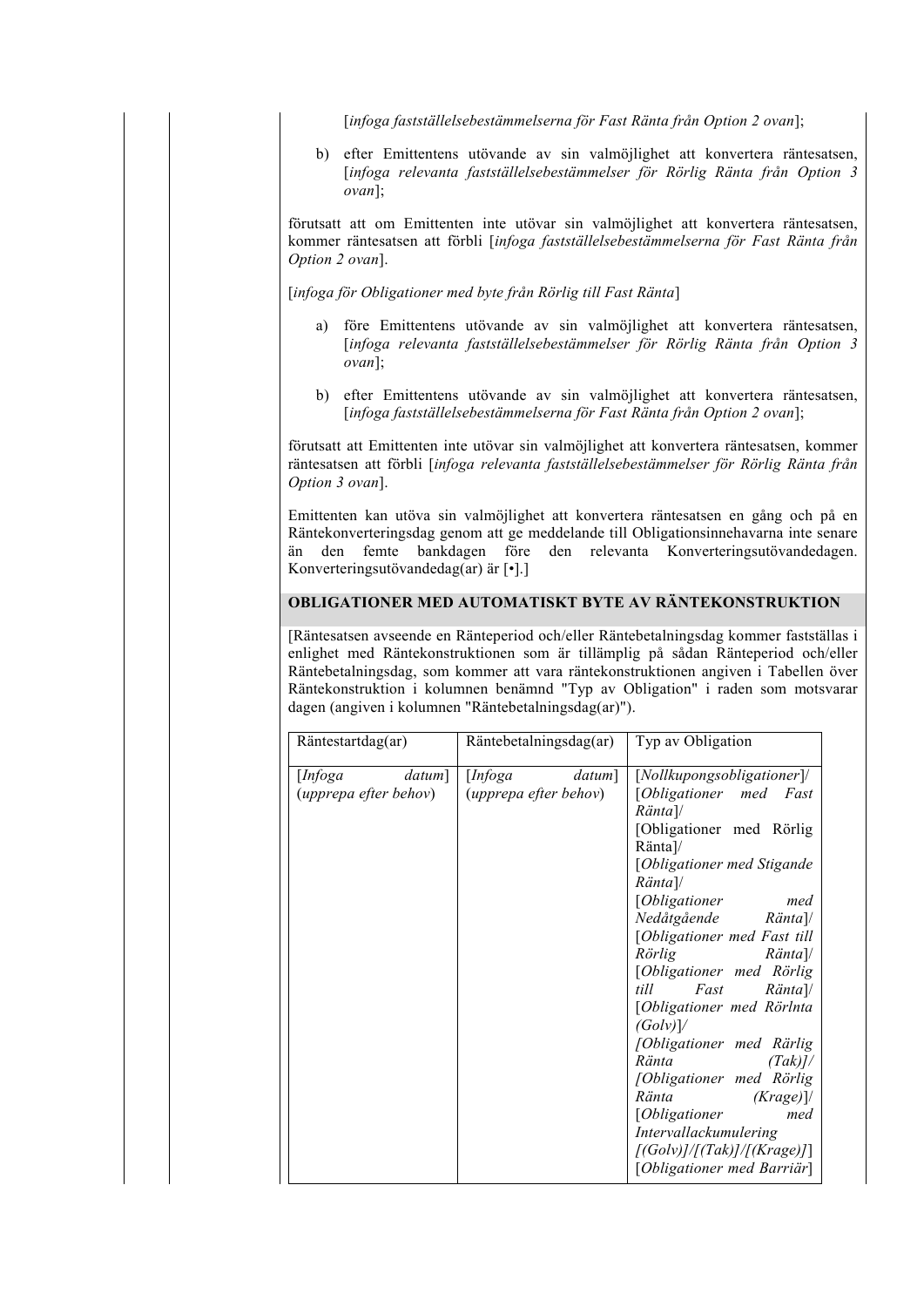| Räntebetalningsdag                               | Kupongränta                                                                           |
|--------------------------------------------------|---------------------------------------------------------------------------------------|
|                                                  |                                                                                       |
|                                                  |                                                                                       |
|                                                  |                                                                                       |
| Kupongräntorna är de som anges i tabellen nedan: |                                                                                       |
|                                                  | inflationsindex] för [månad och år]].] Räntebetalningsdagarna och de hänförliga       |
| Räntebetalningsdag                               | dividerat med (ii) [[.]/[nivån för [infoga<br>uppgifter om                            |
|                                                  | inflationsindex] för den kalendermånad som är [•] månader [före]/[efter] varje        |
|                                                  | multiplicera sådan räntesats med fraktionen som är (i) nivån för [infoga uppgifter om |
|                                                  | tillämpligt: Kupongräntan kommer att justeras av Fastställelseagenten genom att       |
|                                                  | Kupongräntan, och (ii) Beräkningsbeloppet. [infoga om "Inflationsjustering" är        |
|                                                  | Emittenten ska erlägga ränta på varje Räntebetalningsdag motsvarande produkten av (i) |
| <b>RELATERADE OBLIGATIONER (VANLIG KUPONG)]</b>  |                                                                                       |
| <b>OMVÄNDA</b><br><b>KONVERTIBLA</b>             | (VANLIG<br><b>KUPONG)</b><br><b>OBLIGATIONER</b>                                      |
| <b>[OBLIGATIONER MED AUTOMATISK INLÖSEN</b>      | (VANLIG<br>KUPONG),                                                                   |
|                                                  |                                                                                       |
|                                                  |                                                                                       |
|                                                  |                                                                                       |
|                                                  |                                                                                       |
|                                                  |                                                                                       |
|                                                  |                                                                                       |
|                                                  |                                                                                       |
|                                                  |                                                                                       |
|                                                  |                                                                                       |
|                                                  |                                                                                       |
|                                                  |                                                                                       |
|                                                  |                                                                                       |
|                                                  | (upprepa efter behov)                                                                 |
|                                                  |                                                                                       |
|                                                  | Räntekonstruktionsbyte]                                                               |
|                                                  | [Obligationer<br>med                                                                  |
|                                                  | Option] [Obligationer med<br>Inverterad Rörlig Ränta]                                 |
|                                                  | [Obligationer med Digital                                                             |
|                                                  |                                                                                       |
|                                                  | Relaterad till Räntekurva]                                                            |

| Räntebetalningsdag                          | Kupongränta                                                         |
|---------------------------------------------|---------------------------------------------------------------------|
| $\lceil \cdot \rceil$ (upprepa efter behov) | $\lceil \cdot \rceil\% / \lceil 100 \rceil$<br>procent]/[Indikativt |
|                                             | angiven till [•] men kommer [inte att                               |
|                                             | vara mindre än [•] procent] [och]                                   |
|                                             | [inte större än [•] procent]] (upprepa                              |
|                                             | efter behov)                                                        |

[Ränta på Obligationerna är relaterad till den Relevanta Underliggande.] [Se Punkt C.10 för ytterligare information.] (*infoga om Bilaga V är tillämplig*)

**[***Dag från vilken ränta ska erläggas och räntebetalningsdagarna*: [Inte tillämpligt, Obligationerna löper inte med ränta] / [Räntestartdag är [•] och Räntebetalningsdag[ar] är [•][, [•] och [•]], [med förbehåll för justering för icke-bankdagar].]

*Beskrivning av den Relevanta Underliggande till vilken räntebetalningar är relaterade*: [Räntebelopp som ska erläggas avseende Obligationerna är relaterade till värdet av eller utvecklingen för [en]/[ett]/[en korg] av [aktie[r]] / [index] / [index] / [ETF andel[ar]] / [en råvara] / [råvaror] / [ett råvaruindex] / [råvaruindex] / [inflationsindex] / [inflationsindex] / [valuta] / [valutor] / fondandelar i [en] [fond[er]] (sådan [individuell underliggande]/[korg av underliggande] utgör en "**Relevant Underliggande**". Se Punkt C.1 ovan för ytterligare information.

*Förfallodag*: [*infoga Planerad Förfallodag*][, med förbehåll för justering för [värdering]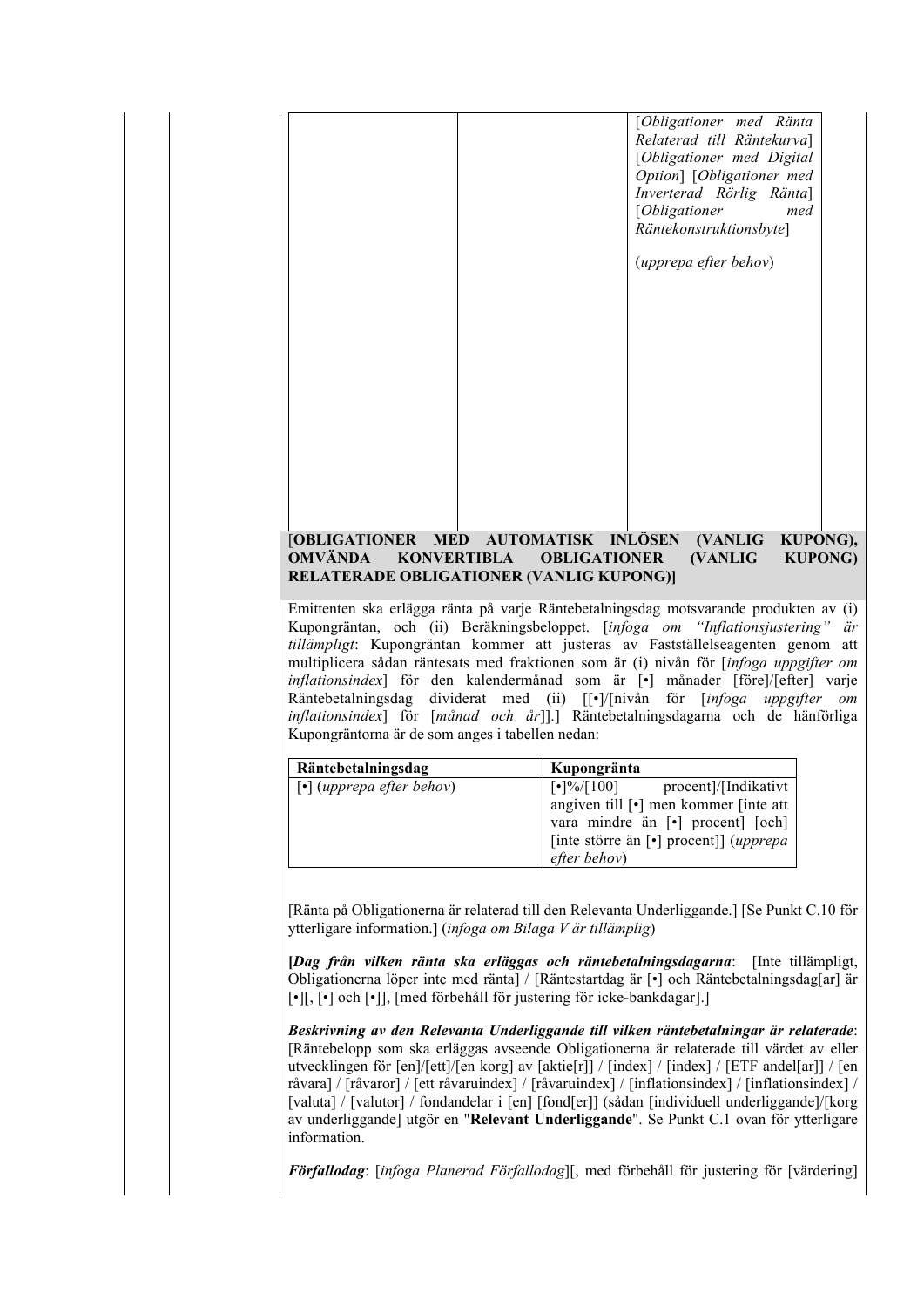[och] [icke-bankdagar]].

*Infoga för Preferensaktierelaterade Obligationer:*

*[Om Fastställelsehändelse för Underliggande är tillämpligt:*

i) om den Relevanta Underliggande blir föremål för inlösen enligt villkoren för fastställelser för underliggande som omfattas av villkoren för den Relevanta Underliggande och inlösen äger rum (eller vilken inlösen, om det inte vore för senareläggning av dagen för värdering eller fastställande beträffande den underliggande tillgången eller referensbasen (eller del därav) för den Relevanta Underliggande på eller omkring sådan dag, skulle ha inträffat), dagen som infaller [ $\bullet$ ] bankdagar efter den Slutliga Värderingsdagen (enligt vad som anges nedan); eller

(ii) annars,  $\lceil \bullet \rceil$  eller, om senare, dagen som infaller  $\lceil \bullet \rceil$  bankdagar efter den Slutliga Värderingsdagen.]

[*Om Fastställelsehändelse för Underliggande inte är tillämpligt:*

[ $\bullet$ ] eller, om senare, dagen som infaller  $\bullet$ ] bankdagar efter den Slutliga Värderingsdagen (enligt vad som anges nedan).]]

#### *Arrangemang för amortering av lånet inklusive återbetalningsprocedurer:*

[*Infoga Obligationer för Fast Ränta, Obligatoner med Rörlig Ränta, Obligationer med Fast-till-Rörlig Ränta, Obligationer med Rörlig Ränta (Golv), Obligationer med Rörlig Ränta (Tak), Obligationer med Rörlig Ränta (Krage), Obligationer med Rörlig-till-Fast Ränta:* såvida inte tidigare inlösta eller annullerade, kommer Obligationerna att lösas in på Förfallodagen till ett belopp per Beräkningsbelopp som motsvarar [*infoga om "Minimikupong" inte tillämpas;* produkten av den Angivna Räntesatsen och Beräkningsbeloppet, där den Angivna Räntesatsen är [•]%.] / [*infoga om "Minimikupong" tillämpas*: summan av (A) produkten av Beräkningsbelopp och den Angivna Räntesatsen och (B) det större av (I) noll och (II) värdet som bestäms som produkten av Beräkningsbeloppet och Minimikupongräntesatsen minus det Kumulativa Kupongbeloppet, där den Angivna Räntesatsen är [•]% och Minimikupongräntesatsen är [•]%.]

## **[OBLIGATIONER MED AUTOMATISK FÖRTIDA INLÖSEN]**

# **[OPTION 1 - OBLIGATIONER MED AUTOMATISK FÖRTIDA INLÖSEN (FAST)]**

Obligationerna, såvida inte tidigare inlösta eller annullerade, ska lösas in på Förfallodagen till ett belopp per Beräkningsbelopp motsvarande produkten av den Angivna Kursen och Beräkningsbeloppet.

**[OPTION 2 -Obligationer med Automatisk Förtida Inlösen (Kapitaliserad utan Minnesfunktion)]**

Obligationerna, såvida inte tidigare inlösta eller annullerade, ska lösas in på Förfallodagen till ett belopp per Beräkningsbelopp motsvarande produkten av Beräkningsbeloppet och summan av den Angivna Kursen och den Slutliga Inlösenkursen.

## **[OPTION 3 - OBLIGATIONER MED AUTOMATISK FÖRTIDA INLÖSEN (KAPITALISERAD MED MINNESFUNKTION)]**

Obligationerna, såvida inte tidigare inlösta eller annullerade, ska lösas in på Förfallodagen till ett belopp per Beräkningsbelopp motsvarande produkten av Beräkningsbeloppet och summan av den Angivna Kursen och den Slutliga Inlösenkursen, minskat med varje ränta som har fastställts avseende Obligationerna.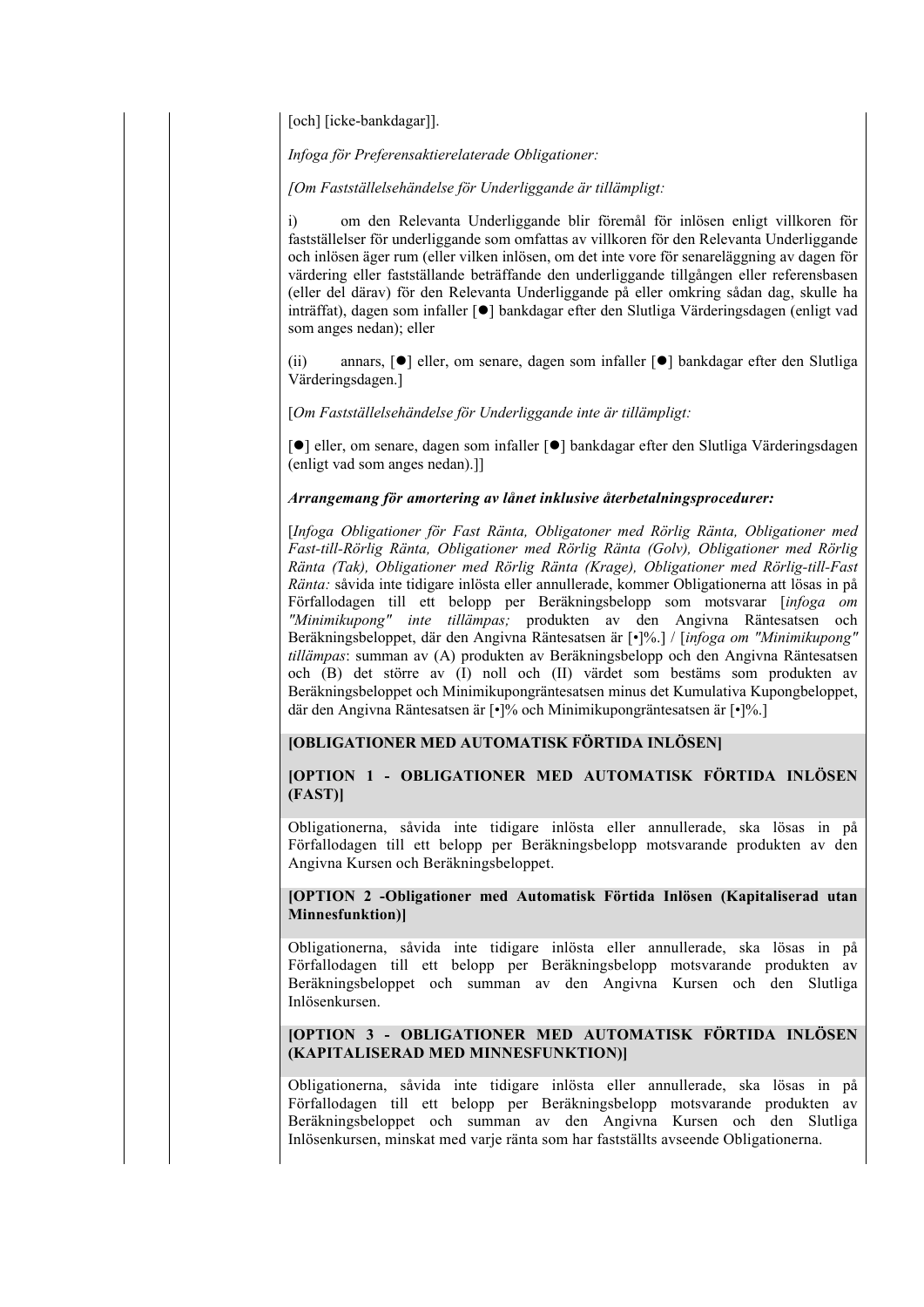#### **[OPTION 4 - OBLIGATIONER MED AUTOMATISK FÖRTIDA INLÖSEN (ENKELT RELATERAD TILL UTVECKLING)]**

Obligationerna, såvida inte tidigare inlösta eller annullerade, ska lösas in på Förfallodagen till ett belopp per Beräkningsbelopp motsvarande produkten av Beräkningsbeloppet, Deltagandegraden och värdet fastställt genom att dividera det Slutliga Referensvärdet med det Initiala Referensvärdet[, med förbehåll för [ett maximum om [•][%] per Beräkningsbelopp] [och] [ett minimum om [•][%] per Beräkningsbelopp]].]

## **[OPTION 5 - OBLIGATIONER MED AUTOMATISK FÖRTIDA INLÖSEN (EN SLUTLIG BARRIÄR FÖR INLÖSEN)]**

Om, [på Fastställelsedagen[ / [på varje Observationsdag för Slutlig Inlösen avseende Fastställelsedagen] / [vid någon tidpunkt under Observationsperioden för Barriären avseende Fastställelsedagen], Fastställelseagenten fastställer att Knock-in Värdet är [större än] / [större än eller lika med] / [lika med] / [mindre än] / [mindre än eller lika med] Värdet för den Slutliga Barriären vid Inlösen, kommer Emittenten att erlägga ett belopp per Beräkningsbelopp som motsvarar [(i)] produkten av Beräkningsbeloppet och [den Angivna Kursen 1] / [summan av den Angivna Kursen 1 och den Slutliga Inlösenkursen] [minskat med [(ii)] varje ränta som har fastställts avseende Obligationerna]] / [summan av den Angivna Kursen 1 och det större av (A) den Slutliga Inlösenkursen och (B) värdet fastställt genom att dividera det Högsta Referensvärdet med det Initiala Referensvärdet och subtrahera 1 från resultatet av sådan division.

[*Infoga om obligationer inte är fysiskt avvecklade*][I alla andra fall kommer Emittenten att erlägga ett belopp per Beräkningsbelopp som motsvarar [produkten av Beräkningsbeloppet, Deltagandegraden och värdet som är det Slutliga Referensvärdet dividerat med den Initiala Referensvärdet] / [produkten av Beräkningsbeloppet och summan av (A) den Angivna Kursen 2 och (B) produkten av Deltagandegraden och värdet som är det Slutliga Referensvärdet för den sämst presterande Korgkomponenten dividerat med det Initiala Referensvärdet för den sämst presterande Korgkomponenten] / [(A) om det Slutliga Referensvärdet är större än eller lika med Nivån för Barriär för Knock-in, produkten av Beräkningsbeloppet och summan av (i) den Angivna Kursen 2 och (ii) produkten av Deltagandegraden och värdet som är det Slutliga Referensvärdet för den sämst presterande Korgkomponenten dividerat med det Initiala Referensvärdet för den sämst presterande Korgkomponenten; annars (B) produkten av den Angivna Kursen 2 och Beräkningsbeloppet].

[*Infoga om obligationer är fysiskt avvecklade*][I alla andra fall kommer Emittenten att leverera sådant antal av den relevanta Underliggande som utgör Beloppet vid Fysisk Leverans och erlägga ett Återstående Kontantbelopp (om något). Beloppet vid Fysisk Leverans ska fastställas av Fastställelseagenten [genom att dividera det nominella beloppet för Obligationen som innehas av relevant Obligationsinnehavare med det Initiala Referensvärdet] / [avseende varje Korgkomponent, genom att dividera (i) det nominella beloppet för Obligationen som innehas av relevant Obligationsinnehavare med (ii) produkten av det Initiala Referensvärdet för sådan Korgkomponent och det totala antalet av Korgkomponenter som utgör Korgen] / [genom att dividera det nominella beloppet för intressen i Obligationer som innehas av relevant Obligationsinnehavare med det Initiala Referensvärdet av den sämst presterande Korgkomponenten]. Det Återstående Kontantbeloppet kommer att tas fram genom att subtrahera produkten av Beloppet vid Fysisk Leverans och det Initiala Referensvärdet från det nominella beloppet för Obligationer som innehas av relevant Obligationsinnehavare.]

# **[OPTION 6 - OBLIGATIONER MED AUTOMATISK FÖRTIDA INLÖSEN (DUBBLA SLUTLIGA BARRIÄRER FÖR INLÖSEN 1)]**

(I) om, [vid Fastställelsedagen[ / [vid varje Observationsdag för Slutlig Inlösen] / [vid någon tidpunkt under Observationsperioden för Barriär], Fastställelseagenten fastställer att Knock-in Värdet är [större än] / [större än eller lika med] / [mindre än] / [mindre än eller lika med] Värde 1 för den Slutliga Barriären vid Inlösen, kommer Emittenten att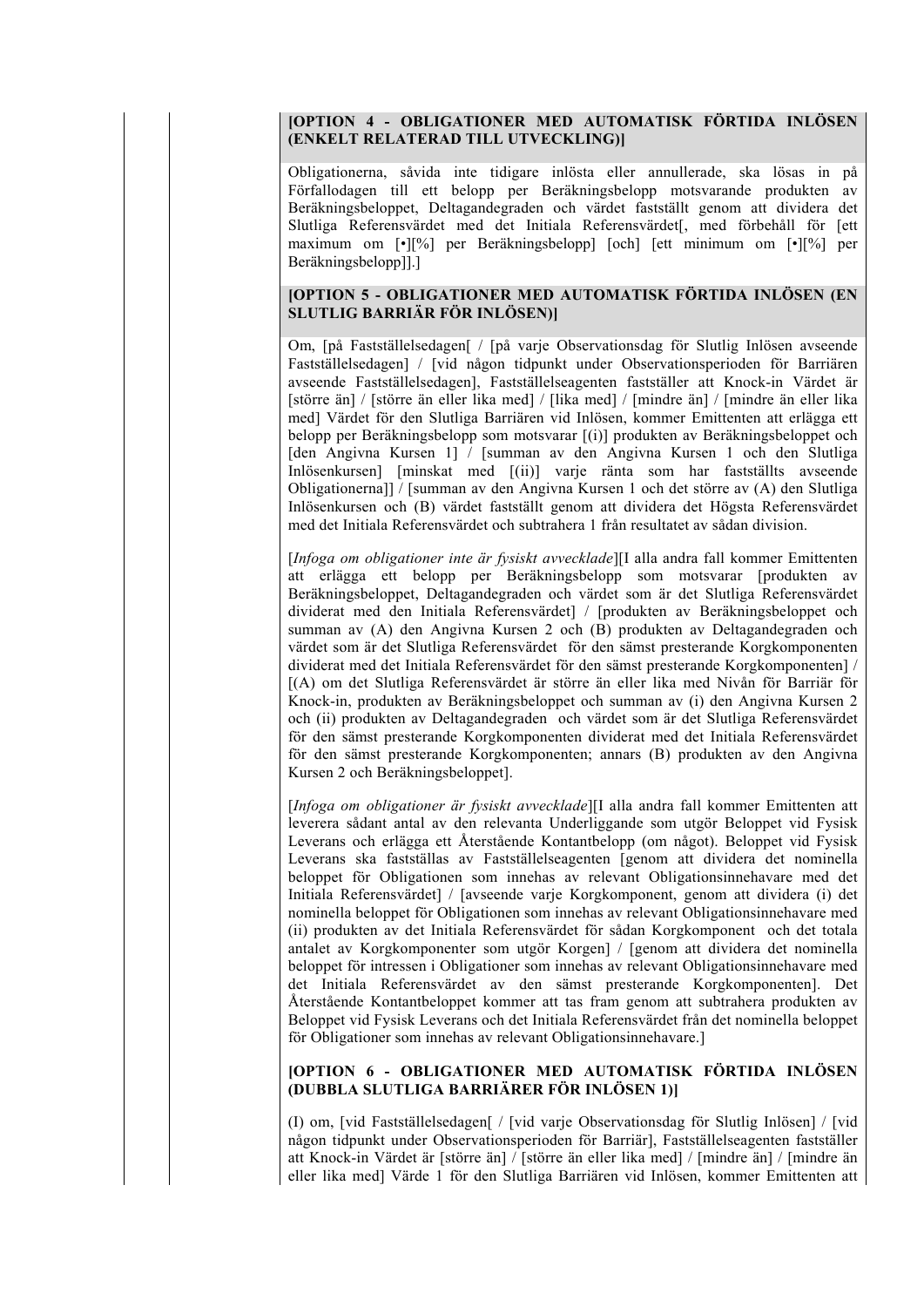erlägga ett belopp per Beräkningsbelopp som motsvarar produkten av Beräkningsbeloppet och det större av (A) summan av den Angivna Kursen 1 och den Slutliga Inlösenkursen och (B) produkten av Deltagandegraden 1 och värdet som är det Slutliga Referensvärdet dividerat med det Initiala Referensvärdet; (II) om (I) inte ska tillämpas, men om, [på Fastställelsedagen[ / [på varje Observationsdag för Slutlig Inlösen] / [vid någon tidpunkt under Observationsperioden för Barriär], Fastställelseagenten fastställer att Knock-in Värdet är [större än] / [större än eller lika med] / [mindre än] / [mindre än eller lika med] Värde 2 för den Slutliga Barriären vid Inlösen, kommer Emittenten att erlägga ett belopp per Beräkningsbelopp som motsvarar produkten av Beräkningsbeloppet och summan av den Angivna Kursen 2 och den Slutliga Inlösenkursen; eller (III) om varken (I) eller (II) ska tillämpas, kommer Emittenten att erlägga ett belopp som motsvarar produkten av (A) Beräkningsbeloppet, (B) Deltagandegraden 2 och (C) värdet som är det Slutliga Referensvärdet dividerat med det Initiala Referensvärdet.]

#### **[OPTION 7 - Obligationer med Automatisk Förtida Inlösen (Dubbla Slutliga Barriärer för Inlösen 2)]**

[(I) Om, [vid Fastställelsedagen[ / [vid varje Observationsdag för Slutlig Inlösen avseende Fastställelsedagen] / [vid någon tidpunkt under Observationsperioden för Barriär avseende Fastställelsedagen], Fastställelseagenten fastställer att Knock-in Värdet är [större än] / [större än eller lika med] / [lika med] / [mindre än] / [mindre än eller lika med] Värde 1 för den Slutliga Barriären vid Inlösen, kommer Emittenten att erlägga ett belopp per Beräkningsbelopp som motsvarar produkten av Beräkningsbeloppet och summan av (A) den Angivna Kursen 1 och (B) produkten av (i) Deltagandegrad 1, och (ii) det större av den Slutliga Inlösenkursen och den Relevanta Underliggande Utvecklingen; (II) om (I) inte ska tillämpas, men om, [på Fastställelsedagen[ / [på varje Observationsdag för Slutlig Inlösen avseende Fastställelsedagen] / [vid någon tidpunkt under Observationsperioden för Barriär avseende Fastställelsedagen], Fastställelseagenten fastställer att Knock-in Värdet är [större än] / [större än eller lika med] / [lika med] / [mindre än] / [mindre än eller lika med] Värde 2 för den Slutliga Barriären vid Inlösen, kommer Emittenten att erlägga ett belopp per Beräkningsbelopp som motsvarar produkten av (A) Beräkningsbeloppet och (B) Deltagandegraden 2 och (C) värdet som är det Slutliga Referensvärdet dividerat med det initiala Referensvärdet; eller (III) om varken (I) eller (II) är tillämpligt, kommer Emittenten att erlägga ett belopp som motsvarar produkten av (A) Beräkningsbeloppet och (B) den Angivna Kursen 2.]

## **[OPTION 8 - OBLIGATIONER MED AUTOMATISK FÖRTIDA INLÖSEN (DUBBLA BARRIÄRER FÖR SLUTLIG INLÖSEN 3)]**

[(I) Om, [vid Fastställelsedagen] / [vid varje Observationsdag för Slutlig Inlösen] / [vid någon tidpunkt under Observationsperioden för Barriär], Fastställelseagenten fastställer att Knock-in Värdet är [större än] / [större än eller lika med] / [lika med] / [mindre än] / [mindre än eller lika med] den Slutliga Barriären vid Inlösen Värde 1, kommer Emittenten att erlägga ett belopp per Beräkningsbelopp som motsvarar produkten av Beräkningsbeloppet och summan av (A) Angiven Kurs 1 och (B) Slutlig Inlösenkurs 1; (II) om (I) inte ska tillämpas, men om, [på Fastställelsedagen] / [på varje Observationsdag för Slutlig Inlösen] / [vid någon tidpunkt under Observationsperioden för Barriär], Fastställelseagenten fastställer att Knock-in Värdet är [större än] / [större än eller lika med] / [lika med] / [mindre än] / [mindre än eller lika med] den Slutliga Barriären vid Inlösen Värde 2, kommer Emittenten att erlägga ett belopp per Beräkningsbelopp som motsvarar produkten av Beräkningsbeloppet och summan av (A) Angivna Kursen 2 och (B) Slutlig Inlösenkurs 2; eller (III) om varken (I) eller (II) är tillämpligt, [infoga om "Inlösen till Nominellt Belopp" tillämpas: Emittenten kommer betala ett belopp lika med Beräkningsbeloppet.] / [Infoga om "Inlösen till Nominellt Belopp" inte tillämpas: kommer Emittenten att erlägga ett belopp som motsvarar produkten av (A) Beräkningsbeloppet och (B) värdet som bestämts genom att dividera det Slutliga Referensvärdet för den sämst utvecklade Korgkomponenten] med det Initiala Referensvärdet för den sämst utvecklade Korgkomponenten.]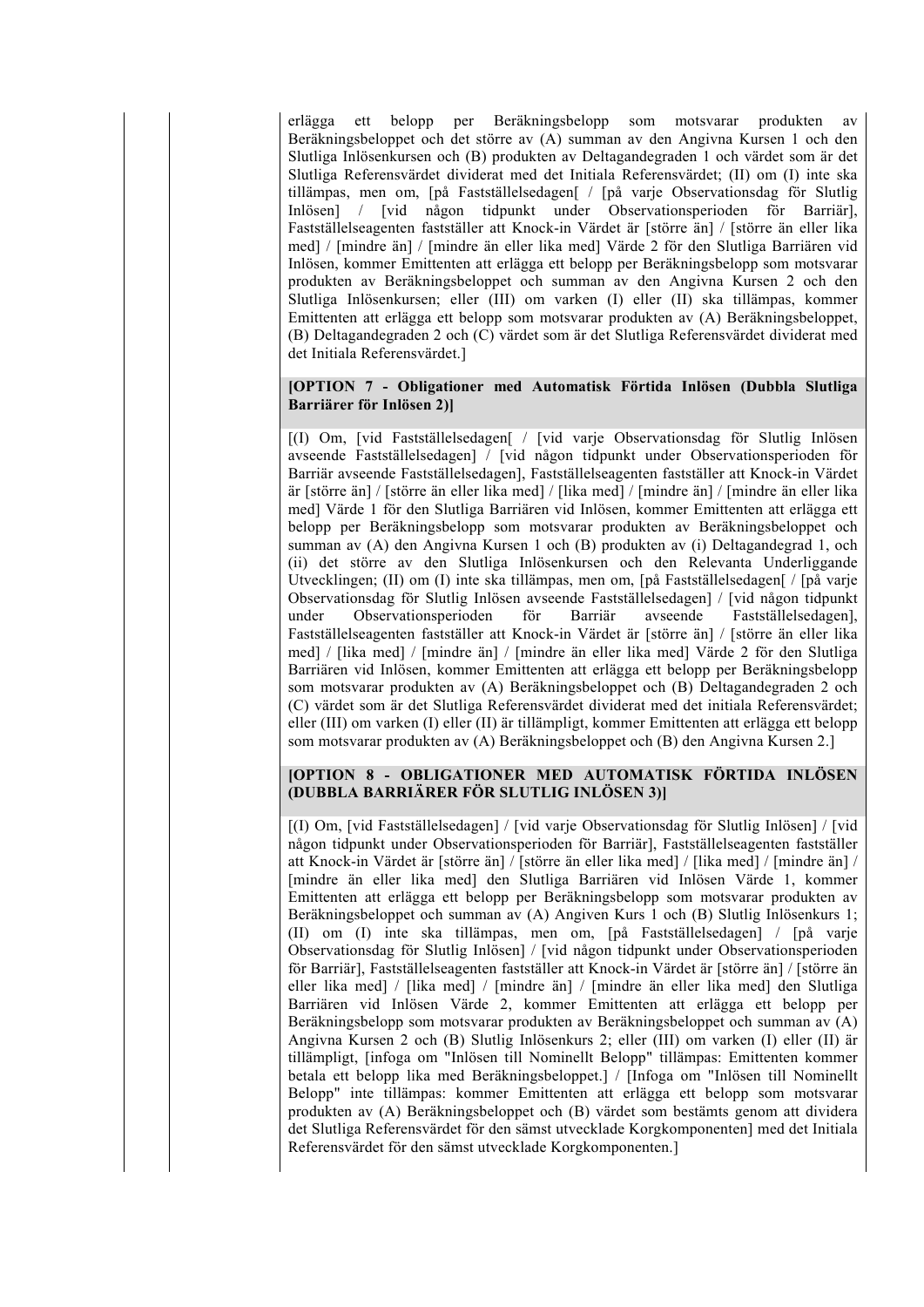[Där:

[Observationsperiod för Barriär betyder [•];] [Värde 1 för Slutlig Barriär vid Inlösen: [•] [% av det Initiala Referensvärdet]; Värde 2 för Slutlig Barriär vid Inlösen: [•] [% av det Initiala Referensvärdet];] [Värde för Slutlig Barriär vid Inlösen: [•] [% av det Initiala Referensvärdet];] [Observationsdag[ar] för Inlösen betyder [•][,[•] och [•]];] [Slutlig Inlösenkurs är [•]%/[100] procent]/[indikativt angiven till [•] men kommer [inte att vara mindre än [•] procent] [och] [inte större än [•] procent.]];] [Slulig Inlösenkurs 1 är [•]%/[100] procent]/[indikativt angiven till [•] men kommer [inte att vara mindre än [•] procent] [och] [inte större än [•] procent.]];] [Slutlig Inlösenkurs 2 är [•]%/[100] procent]/[indikativt angiven till [•] men kommer [inte att vara mindre än [•] procent] [och] [inte större än [•] procent.]];] [Slutligt Referensvärde är det Relevanta Underliggande Värdet per Fastställelsedagen; Fastställelsedagen är [•];] [Högsta Referensvärde betyder det Relevanta Underliggande Värdet fastställt av Fastställelseagenten som det högsta av de Relevanta Underliggande Värdena fastställt på varje Observationsdag för Slutlig Inlösen;] [Initialt Referensvärde är [•] / [det Relevanta Underliggande Värdet per Startdag; Startdag är [•];] [Nivå för Barriär för Knock-in: [•] [% av det Initiala Referensvärdet];] [Knock-in Värdet betyder det Relevanta Underliggande Värdet [för den sämst presterande Korgkomponenten] / [för den bäst presterande Korgkomponenten] / [det aritmetiska genomsnittet för det Relevanta Underliggande Värdet för [•] stycken av de sämst presterande Korgkomponenterna] / [det aritmetiska genomsnittet för det Relevanta Underliggande Värdet för [•] stycken av de bäst presterande Korgkomponenterna], fastställt i enlighet med Villkoren för Fastställande av Värde angivna nedan;] [Deltagandegraden 1 är [•]%/[100] procent]/[indikativt angiven till [•] men kommer [inte att vara mindre än [•] procent] [och] [inte större än [•] procent.]];] [Deltagandegraden 2 är [•]%/[100] procent]/[indikativt angiven till [•] men kommer [inte att vara mindre än  $\begin{bmatrix} \cdot \\ \cdot \end{bmatrix}$  procent] [och] [inte större än  $\begin{bmatrix} \cdot \\ \cdot \end{bmatrix}$  procent.]];] [Relevant Underliggande Värde är värdet för den relevanta Underliggande, fastställt i enlighet med Villkoren för Fastställande av Värde angivna nedan;] [Relevant Underliggande Utveckling är utvecklingen fastställd i enlighet med Villkoren för Fastställelse av Utveckling nedan] [Angiven Kurs 1 är [•]%;] [Angiven Kurs 2 är [•]%;][Återstående Kontantbelopp betyder ett belopp fastställt genom att subtrahera produkten av (i) Beloppet för Fysisk Leverans, och (ii) det Initiala Referensvärdet och (iii) värdet fastställt genom att dividera Valutakursen per valutabankdagen som omedelbart föregår Fastställelsedagen och Valutakursen per Valutabankdagen som omedelbart föregår Startdag], från det nominella beloppet för Obligationer som innehas av relevant Obligationsinnehavare.]

## **VILLKOR FÖR FASTSTÄLLANDE AV VÄRDE**

Villkoren för Fastställande av Värde för att fastställa [Initialt Referensvärde][,] [Slutligt Referensvärde][,] [Slutligt Referensvärde (för Kupong)] [och] [Relevant Underliggande Värde] [*upprepa separat för varje om olika*]: Fastställelseagenten kommer fastställa värdet på den Relevanta Underliggande [vid sådan tidpunkt på den relevanta dagen som Fastställelseagenten fastställer som lämplig] / [vid någon tidpunkt på den relevanta dagen] / [vid den planerade öppningstiden på veckodagar för börsen] / [vid den planerade stängningstiden på veckodagar för börsen] / [vid den tid som den officiella stängningsnivån för Index beräknas och publiceras av Index Sponsorn] / [den högsta kursen / lägsta kursen / genomsnittet av högsta kursen och lägsta kursen för den relevanta dagen] / [stängningskursen / öppningskursen för den relevanta dagen ] / [köpkursen / säljkursen / genomsnittet av köpkursen och säljkursen för den relevanta dagen] / [avvecklingskursen / officiella avvecklingskursen / officiella kursen för den relevanta dagen] [ morgonfixingen / eftermiddagsfixingen för den relevanta dagen] / [spotkursen]] / [per stängning av öppettiderna i [*infoga Huvudsakligt Finansiellt Center*] avseende [*infoga Referensvalutan*] på den relevanta dagen] / [per stängning av öppettiderna avseende den relevanta Underliggande på Fondaffärsdagen som omedelbart följer efter den relevanta dagen] / [vid Referensmånaden] / [genom att välja det högsta värde som observerats på respektive Värdeobservationsdag [med förbehåll för ett tak om [•]] / [med förbehåll för ett golv om [•]] / [genom att välja det lägsta värde som observerats på respektive Värdeobservationsdag [med förbehåll för ett tak om [•]] / [med förbehåll för ett golv om [•]] / [genom att fastställa värdet vid respektive Genomsnittsdag och därefter fastställa [den]/[det]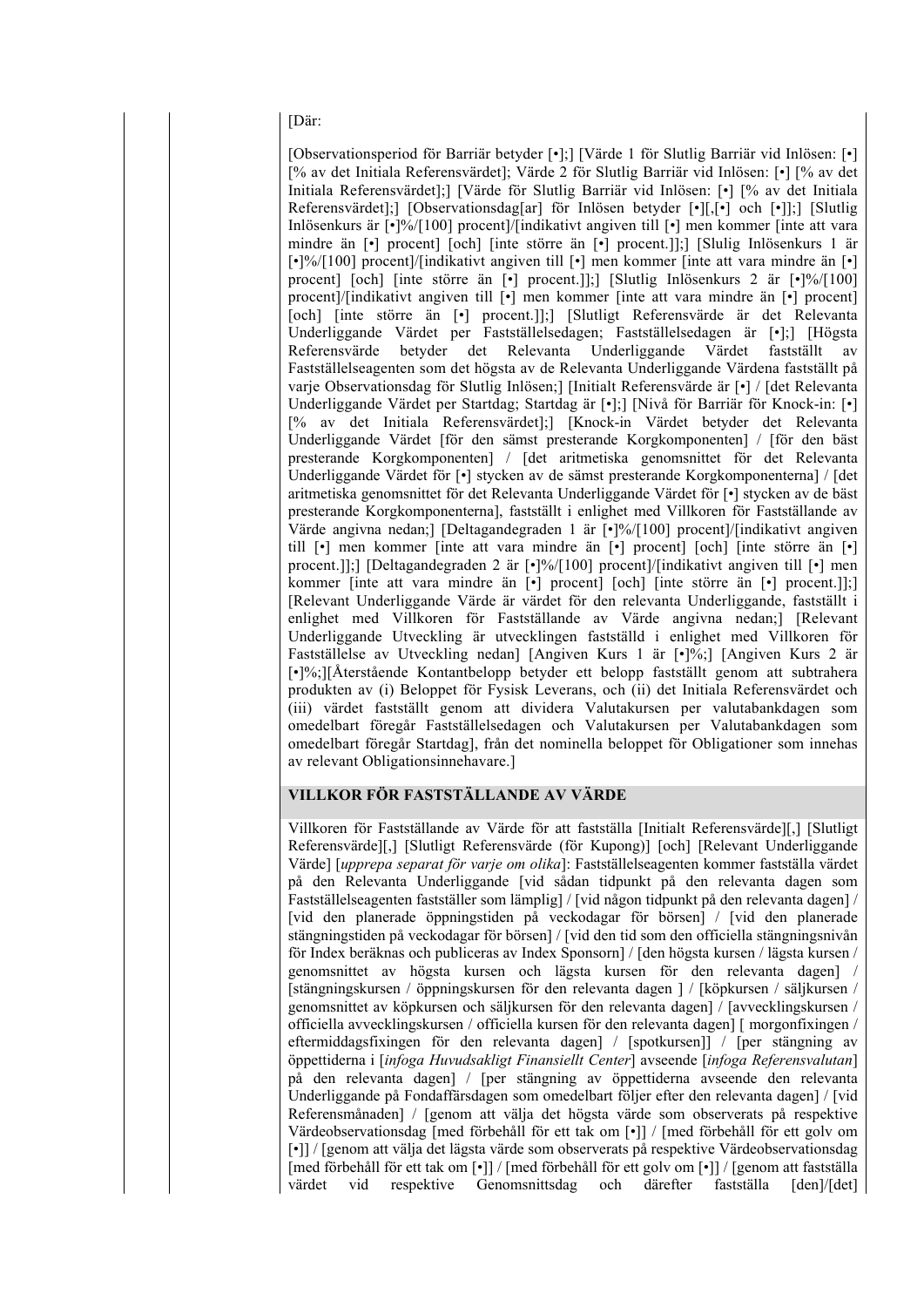[viktade]/[aritmetiska] genomsnittet av sådana värden] / [genom att välja [det högre av värdet på respektive genomsnittsdag och Golvvärdet] / [det lägre av värdet på respektive genonsnittsdag och Takvärdet], och sedan fastställa [den]/[det] [viktade]/[aritmetiska] genomsnittet av sådana värden] / [genom att välja det [högre av] / [lägre av] [den]/[det] [viktade]/[aritmetiska] genomsnittet av värdena så som fastställda på respektive Genomsnittsdag och [Värdet med Globalt Golv] / [Värdet med Globalt Tak];]

Där: [Referensmånad betyder [•];] [Värdeobservationsdagar betyder [•][avseende [•]] [[•] [avseende [•]].... och [•][ avseende [•]];][Fondaffärsdag betyder [•] / en dag på vilken [*infoga Fonden*] / [den primära fondadministratorn] håller öppet för affärstransaktioner;] [Genomsnittsdagar betyder [•][avseende [•]] [[•] [avseende [•]].... och [•][ avseende [•]];] [Golvvärde betyder [•]; ] [Takvärde betyder [•];] [Värde med Globalt Golv betyder [•];] [Värde med Globalt Tak betyder [•]].

#### **[OPTIONER FÖR OMVÄNDA KONVERTIBLA OBLIGATIONER]**

## **[OPTION 1 - OMVÄNDA KONVERTIBLA OBLIGATIONER (INLÖSEN MED BARRIÄR)]**

Om, [på Fastställelsedagen] / [på varje Fastställelsedag] / [vid varje tidpunkt under Observationsperioden], Fastställelseagenten fastställer att Knock-in Värdet är [större än] / [större än eller lika med] / [lika med] / [mindre än] / [mindre än eller lika med] Värdet för Slutlig Barriär vid Inlösen, kommer Emittenten att erlägga ett belopp per Beräkningsbelopp som motsvarar produkten av Beräkningsbeloppet och den Angivna Kursen. I alla andra fall [*infoga om Fysisk Avveckling inte är tillämpligt:* ska Inlösenbeloppet vid Slutlig Inlösen vara ett belopp per Beräkningsbelopp som motsvarar produkten av Beräkningsbeloppet och summan av (A) den Angivna Kursen och (B) produkten av Deltagandegraden och värdet som är (i) Slutligt Reverensvärde dividerat med Initialt Referensvärde, *minus* (ii) [•][, med förbehåll för [ett maximum om [•][%] per Beräkningsbelopp] [och] [ett minimum av [•][%] per Beräkningsbelopp].] / [*infoga om Fysisk Avveckling är tillämpligt*: kommer Emittenten leverera ett antal av Underliggande Värdepapper som motsvarar summan av (A) beloppet fastställt genom att dividera det nominella beloppet för Obligationer som innehas av relevant Obligationsinnehavare, med det Initiala Referensvärdet, avrundat nedåt till närmast hela antal av Underliggande Värdepapper och (B) något Återstående Kontantbelopp.]

## **[OPTION 2 - OMVÄNDA KONVERTIBLA OBLIGATIONER (INLÖSEN RELATERAD TILL ENKELT DELTAGANDE OCH UTVECKLING)]**

Obligationerna ska lösas in på Förfallodagen till ett belopp per Beräkningsbelopp som motsvarar produkten av Beräkningsbeloppet och summan av (A) den Angivna Kursen och (B) produkten av Deltagandegraden och värdet som är det Slutliga Referensvärdet dividerat med det Initiala Referensvärdet.]

#### [Där:

[Återstående Kontantbelopp betyder ett belopp fastställt genom att subtrahera produkten av (i) Beloppet för Fysisk Levererans, och (ii) det Initiala Referensvärdet[ och (iii) värdet fastställt genom att dividera Valutakursen per valutabankdagen som omedelbart efterföljande Fastställelsedagen med Valutakursen och Valutakursen per valutabankdagen som omedelbart föregår Startdag, från det nominella beloppet för Obligationen som innehas av relevant Obligationsinnehavare;] [Värde för Slutlig Barriär vid Inlösen betyder [•] [% av det Initiala Referensvärdet];] [Slutligt Referensvärde är det Relevanta Underliggande Värdet per Fastställelsedagen; Fastställelsedag betyder [•];] [Initialt Referensvärde är [•] / [det Relevanta Underliggande Värdet per Startdag]; Startdag betyder [•];] [Knock-in Värde betyder det Relevanta Underliggande Värdet [för den sämst presterande Korgkomponenten] / [för den bäst presterande Korgkomponenten] / [det aritmetiska genomsnittet av det Relevanta Underliggande Värdet för [•] stycken av de sämst presterande Korgkomponenterna] / [det aritmetiska genomsnittet av det Relevanta Underliggande Värdet för [•] stycken av de bäst presterande Korgkomponenterna], fastställt i enlighet med Villkoren för Fastställande av Värde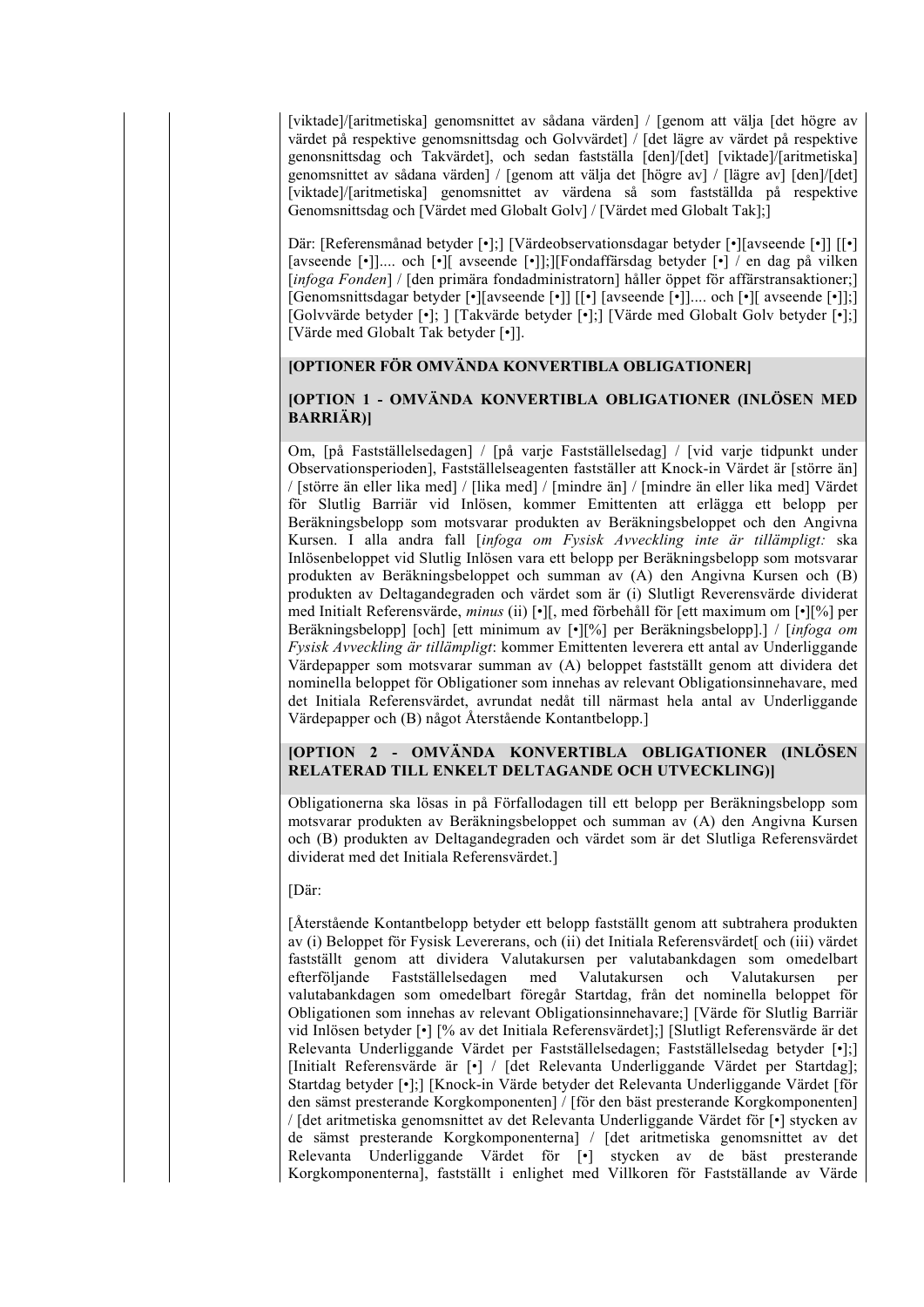angivna nedan;] [den relevanta Underliggande Utvecklingen;] [Relevant Underliggande betyder utvecklingen för Relevant Underliggande fastställt i enlighet med Villkoren för Fastställande av Utveckling angivna nedan;] [Observationsdag[ar] betyder [•][,[•]…. och [•]];] [Observationsperiod: från och med Startdag till, men exklusive, Fastställelsedagen;] [Deltagandegrad är [•]%/[100] procent]/[indikativt angiven till [•] men kommer [inte att vara mindre än [•] [och] [inte större än [•] procent;] [Relevant Underliggande Värde är värdet på Relevant Underliggande, fastställt i enlighet med Villkoren för Fastställande av Värde angivna nedan;] [Angiven Kurs 1 är [•]%;][Angiven Kurs 2 är [•]%;]] [Underliggande Värdepapper: [•];]

Villkoren för Fastställande av Värde för att fastställa [Initialt Referensvärde][,] [Slutligt Referensvärde][,] [Slutligt Referensvärde (för Kupong)] [och] [Relevant Underliggande Värde] [*upprepa separat för varje om olika*]: Fastställelseagenten kommer fastställa värdet på den Relevanta Underliggande [vid sådan tidpunkt på den relevanta dagen som Fastställelseagenten fastställer som lämplig] / [vid någon tidpunkt på den relevanta dagen] / [vid den planerade öppningstiden på veckodagar för börsen] / [vid den planerade stängningstiden på veckodagar för börsen] / [vid den tid som den officiella stängningsnivån för Index beräknas och publiceras av Index Sponsorn] / [vid Referensmånaden] / [genom att välja det högsta värde som observerats på respektive Värdeobservationsdag [med förbehåll för ett tak om [•]] / [med förbehåll för ett golv om [•]] / [genom att välja det lägsta värde som observerats på respektive Värdeobservationsdag [med förbehåll för ett tak om [•]] / [med förbehåll för ett golv om [•]] / [genom att fastställa värdet vid respektive Genomsnittsdag och därefter fastställa [den]/[det] [viktade]/[aritmetiska] genomsnittet av sådana värden] / [genom att välja [det högre av värdet på respektive genomsnittsdag och Golvvärdet] / [det lägre av värdet på respektive genonsnittsdag och Takvärdet], och sedan fastställa [den]/[det] [viktade]/[aritmetiska] genomsnittet av sådana värden] / [genom att välja det [högre av] / [lägre av] [den]/[det] [viktade]/[aritmetiska] genomsnittet av värdena så som fastställda på respektive Genomsnittsdag och [Värdet med Globalt Golv] / [Värdet med Globalt Tak];]

Där: [Referensmånad betyder [•];] [Värdeobservationsdagar betyder [•][avseende [•]] [[•] [avseende [•]].... och [•][ avseende [•]];] [Genomsnittsdagar betyder [•][avseende [•]] [[•] [avseende [•]].... och [•][ avseende [•]];] [Golvvärde betyder [•]; ] [Takvärde betyder [•];] [Värde med Globalt Golv betyder [•];] [Värde med Globalt Tak betyder [•]].

#### **[VISSA RELATERADE OBLIGATIONER]**

#### **[OPTION 1 - RELATERADE OBLIGATIONER (FAST INLÖSEN)]**

[Obligationerna kommer att lösas in på Förfallodagen till ett belopp per Beräkningsbelopp som motsvarar produkten av Beräkningsbeloppet och summan av den Angivna Kursen och den Slutliga Inlösenkursen.]

## **[OPTION 2 - RELATERADE OBLIGATIONER (INLÖSEN RELATERAD TILL DELTAGANDE OCH UTVECKLING)]**

Obligationerna kommer att lösas in på Förfallodagen till ett belopp per Beräkningsbelopp som motsvarar produkten av (I) Beräkningsbeloppet, (II) summan av (A) den Angivna Kursen; (B) produkten av (i) Deltagandegraden och (ii) det större av den Slutliga Inlösenkursen och Utvecklingen för Relevant Underliggande[ och (iii) värdet som fastställs genom att dividera Valutakursen per valutabankdagen omedelbart efterföljande Fastställelsedagen och Valutakursen per valutabankdagen som omedelbart föregår Startdag].]

#### **[OPTION 3 - RELATERADE OBLIGATIONER (INLÖSEN MED BARRIÄR)]**

[Om, [på Fastställelsedagen] / [på varje Observationsdag för Slutlig Inlösen] / [vid varje tidpunkt under Observationsperioden], Fastställelseagenten fastställer att Knock-in Värdet är [större än] / [större än eller lika med] / [mindre än] / [mindre än eller lika med] Värdet för Slutlig Barriär vid Inlösen, kommer Obligationerna, om inte tidigare inlösta eller annullerade, att lösas in på Förfallodagen till ett belopp per Beräkningsbelopp som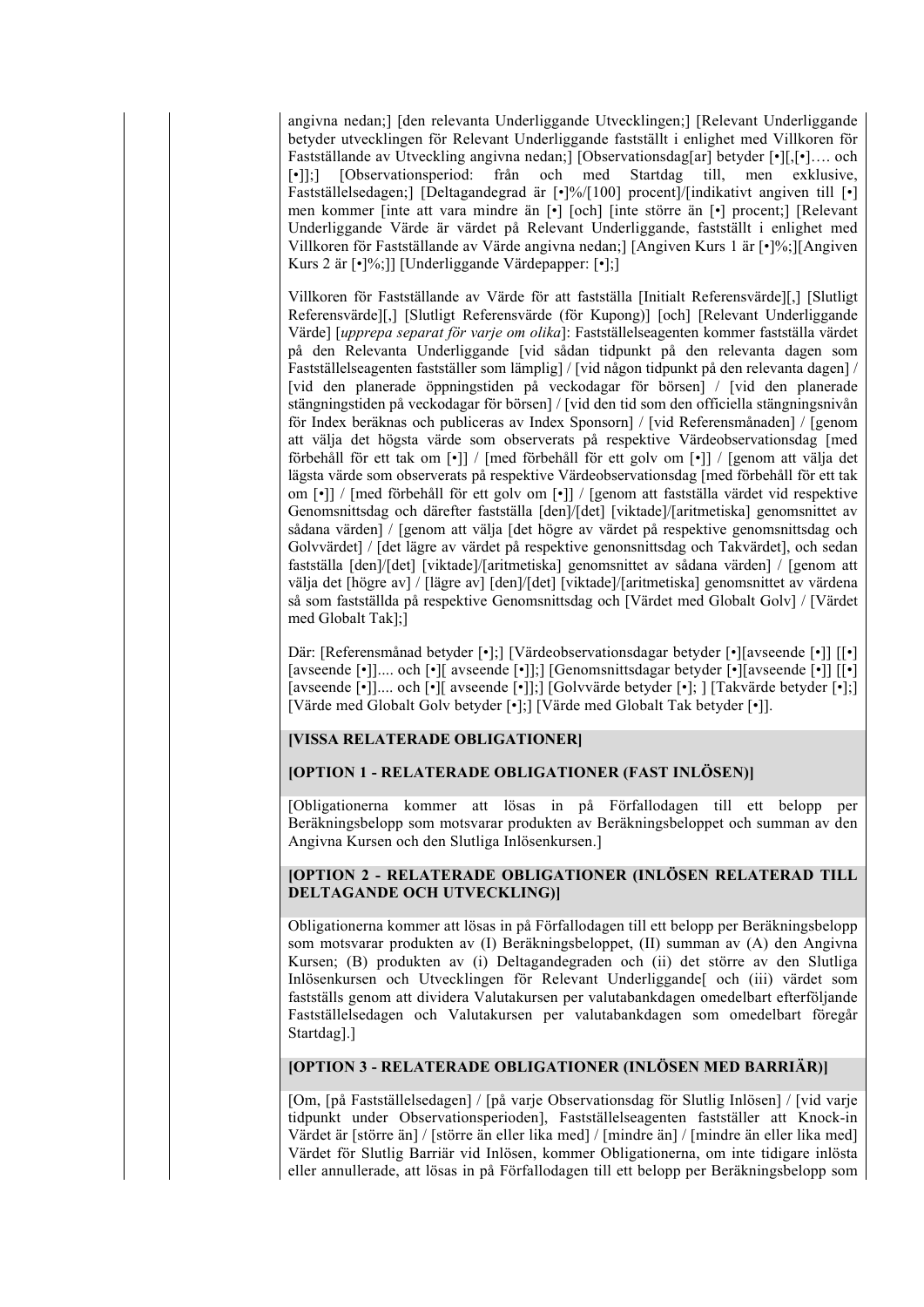motsvarar produkten av den Angivna Kursen och Beräkningsbeloppet. Annars kommer Obligationerna, om inte tidigare inlösta eller annullerade, att lösas in på Förfallodagen till ett belopp per Beräkningsbelopp som motsvarar produkten av (I) Beräkningsbeloppet, (II) summan av (A) den Angivna Kursen och (B) produkten av (i) Deltagandegraden och (ii) värdet fastställt genom att dividera det Slutliga Referensvärdet med det Initiala Referensvärdet[ och (iii) värdet som fastställs genom att dividera Valutakursen per valutabankdagen omedelbart efterföljande Fastställelsedagen med Valutakursen per valutabankdagen som omedelbart föregår Startdag].]

## **[OPTION 4 - RELATERADE OBLIGATIONER (INLÖSEN MED BARRIÄR OCH DELTAGANDE)]**

Om, [på Fastställelsedagen] / [på varje Observationsdag för Slutlig Inlösen avseende Fastställelsedagen] / [vid varje tidpunkt under Observationsperioden avseende Fastställelsedagen], Fastställelseagenten fastställer att Knock-in Värdet är [större än] / [större än eller lika med] / [lika med] / [mindre än] / [mindre än eller lika med] Värdet för Slutlig Barriär vid Inlösen, kommer Obligationerna, om inte tidigare inlösta eller annullerade, att lösas in på Förfallodagen till ett belopp per Beräkningsbelopp som motsvarar produkten av

[*Infoga följande om de Slutliga Villkoren anger att "Slutlig Inlösen 1" är tillämpligt*] [(I) Beräkningsbeloppet, (II) summan av (A) Angiven Kurs 1 och (B) produkten av (i) Deltagandegrad 1 och (ii) det större av den Slutliga Inlösenkursen och Utveckling för Relevant Underliggande [och (iii) [1]/[värdet fastställt genom att dividera Valutakursen per valutabankdagen omedelbart efterföljande Fastställelsedagen]/[1] med [Valutakursen per valutabankdagen som omedelbart föregår Startdag]/[1]].]

[*Infoga följande om de Slutliga Villkoren anger att "Slutlig Inlösen 2" är tillämpligt*] [(I) Beräkningsbeloppet, (II) summan av (A) Slutlig Inlösenkurs och (B) produkten av (i) det större av noll och värdet som bestäms som Relevant Utveckling för Underliggande minus Utvecklingskurs och (ii) [1]/[värdet som bestäms genom att dividera Valutakursen vid den valutabankdag som omedelbart efterföljer Fastställelsedagen]/[1] med [Valutakursen vid den valutabankdag som omedelbart föregår Startdagen]/[1].]

Annars kommer Obligationerna, såvida inte tidigare inlösta eller annullerade, att lösas in på Förfallodagen till ett belopp per Beräkningsbelopp som motsvarar

[*Infoga följande om de Slutliga Villkoren anger att "Sämst Utveckling" är "Inte Tillämpligt*"] [produkten av (I) Beräkningsbeloppet, (II) summan av (A) Angiven Kurs 2 och (B) produkten av (i) Deltagandegrad 2 och (ii) värdet fastställt genom att dividera Värdet för Relevant Underliggande vid Fastställelsedag[en][arna] för Slutlig Inlösen med det Initiala Referensvärdet och (iii) [1]/[värdet fastställt genom att dividera Valutakursen per valutabankdagen omedelbart efterföljande Fastställelsedagen]/[1] med Valutakursen per valutabankdagen som omedelbart föregår Startdag]/[1].]

[*Infoga följande om de Slutliga Villkoren anger att "Sämsta Utveckling" är "Tillämpligt"]* [I) Beräkningsbeloppet, (II) summan av (A) Angiven Kurs 2 och (B) produkten av (i) Deltagandegrad 2 och (ii) värdet fastställt genom att dividera Värdet för Relevant Underliggande per Fastställelsedag[en][arna] för Slutlig Inlösen för de sämst utvecklade Korgkomponenterna, med det Initiala Referensvärdet för den sämst utvecklade Korgkomponenten].]

## **[OPTION 5 - RELATERADE OBLIGATIONER (DUBBEL BARRIÄR VID INLÖSEN)]**

[(a) Om, [på Fastställelsedagen] / [på varje Observationsdag för Slutlig Inlösen] / [vid varje tidpunkt under Observationsperioden], Fastställelseagenten fastställer att Knock-in Värdet är [större än] / [större än eller lika med] / [mindre än] / [mindre än eller lika med] Värde 1 för Slutlig Barriär vid Inlösen, kommer Emittenten att erlägga ett belopp per Beräkningsbelopp som motsvarar produkten av (I) Beräkningsbeloppet, (II) summan av (A) Angiven Kurs och (B) produkten av (i) Deltagandegrad 1 och det större av den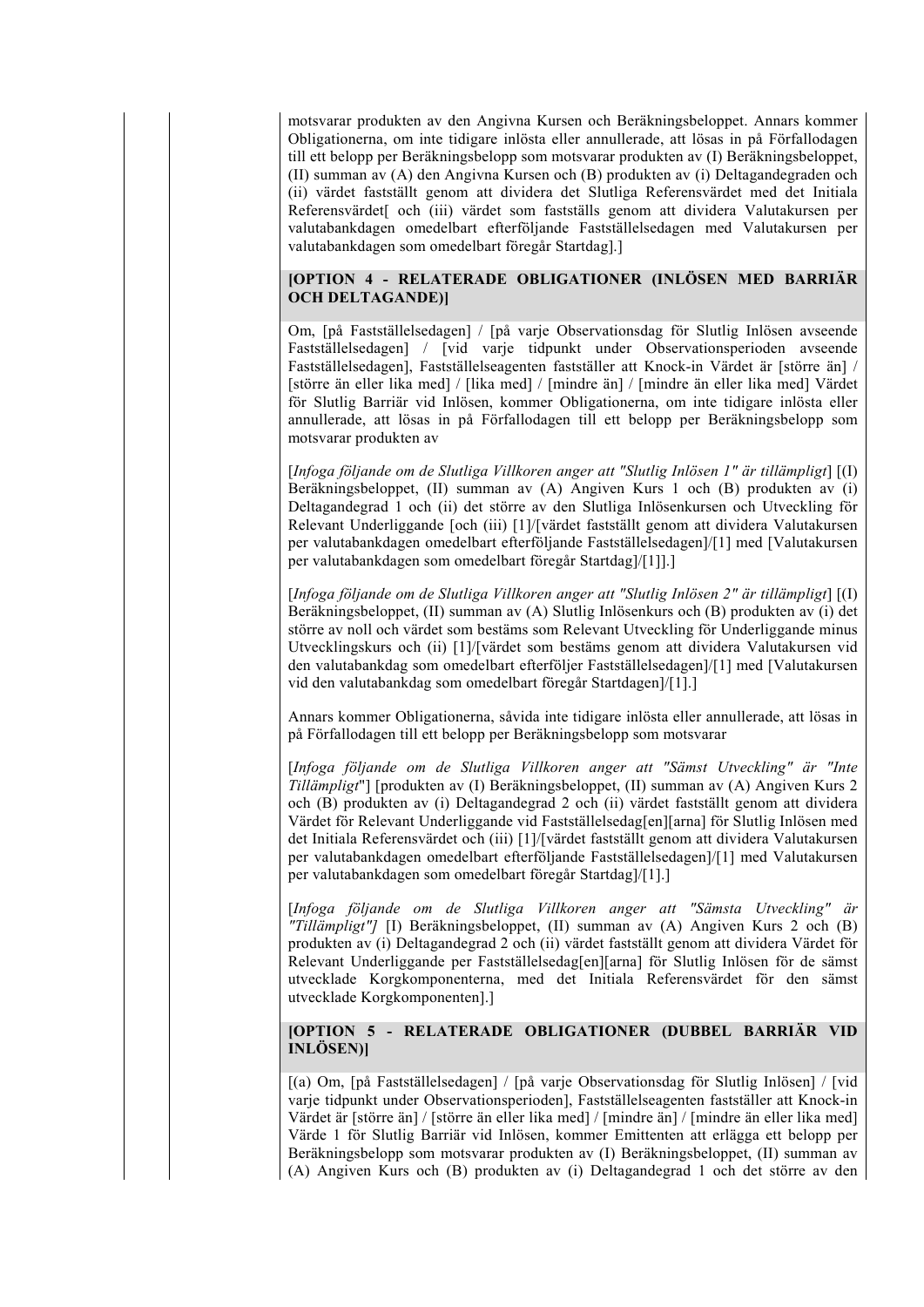Slutliga Inlösenkursen och Utvecklingen för Relevant Underliggande [och (iii) värdet fastställt genom att dividera Valutakursen per valutabankdagen omedelbart efterföljande Fastställelsedagen och Valutakursen per valutabankdagen som omedelbart föregår Startdag];

(b) om (a) ovan inte är tillämpligt, men om, [på Fastställelsedagen] / [på varje Fastställelsedag] / [vid varje tidpunkt under Observationsperioden], Fastställelseagenten fastställer att Knock-in Värdet är [större än] / [större än eller lika med] / [mindre än] / [mindre än eller lika med] Värde 2 för Slutlig Barriär vid Inlösen, kommer Emittenten att erlägga ett belopp per Beräkningsbelopp som motsvarar produkten av Angiven Kurs och Beräkningsbeloppet; eller

(c) om varken (a) eller (b) är tillämpligt, kommer Emittenten att erlägga ett belopp per Beräkningsbelopp som motsvarar produkten av (I) Beräkningsbeloppet, (II) summan av (A) den Angivna Kursen och (B) produkten av (i) Deltagandegrad 2 och (ii) värdet fastställt genom att dividera det Slutliga Referensvärdet med det Initiala Referensvärdet [och (iii) värdet fastställt genom att dividera Valutakursen per valutabankdagen omedelbart efterföljande Fastställelsedagen med Valutakursen per valutabankdagen som omedelbart föregår Startdag].]

## **[OPTION 6 - RELATERADE OBLIGATIONER (DUBBEL BARRIÄR VID INLÖSEN - TWIN WIN)]**

[(a) Om, [på Fastställelsedagen] / [på varje Observationsdag för Slutlig Inlösen] / [vid varje tidpunkt under Observationsperioden], Fastställelseagenten fastställer att Knock-in Värdet är [större än] / [större än eller lika med] / [mindre än] / [mindre än eller lika med] Värde 1 för Slutlig Barriär vid Inlösen, kommer Emittenten att erlägga ett belopp per Beräkningsbelopp som motsvarar produkten av (I) Beräkningsbeloppet, (II) summan av (A) Angiven Kurs 1 och (B) produkten av (i) Deltagandegrad 1 och (ii) det större av den Slutliga Inlösenkursen och Utvecklingen för Relevant Underliggande [och (iii) värdet fastställt genom att dividera Valutakursen per valutabankdagen omedelbart efterföljande Fastställelsedagen med Valutakursen per valutabankdagen som omedelbart föregår Startdag];

(b) om (a) ovan inte är tillämpligt, men om, [på Fastställelsedagen] / [på varje Fastställelsedag] / [vid varje tidpunkt under Observationsperioden], Fastställelseagenten fastställer att Knock-in Värdet är [större än] / [större än eller lika med] / [mindre än] / [mindre än eller lika med] Värde 2 för Slutlig Barriär vid Inlösen, kommer Emittenten att erlägga ett belopp per Beräkningsbelopp som motsvarar produkten av (I) Beräkningsbeloppet, (II) summan av (A) den Angivna Kursen 2 och (B) produkten av (i) Deltagandegrad 2 och (ii) det större av den Slutliga Inlösenkursen 2 och Utvecklingen för Relevant Underliggande (Sälj) [och (iii) värdet fastställt genom att dividera Valutakursen per valutabankdagen omedelbart efterföljande Fastställelsedagen och Valutakursen per valutabankdagen som omedelbart föregår Startdag;

(c) om varken (a) eller (b) är tillämpligt, kommer Emittenten att erlägga ett belopp per Beräkningsbelopp som motsvarar produkten av (I) Beräkningsbeloppet, (II) summan av (A) den Angivna Kursen 3 och (B) produkten av (i) Deltagandegrad 3 och (ii) värdet fastställt genom att dividera det Slutliga Referensvärdet med det Initiala Referensvärdet och (iii) och värdet fastställt genom att dividera Valutakursen per valutabankdagen omedelbart efterföljande Fastställelsedagen och Valutakursen per Valutabankdagen som omedelbart föregår Startdag].]

## **[OPTION 7 - RELATERADE OBLIGATIONER (INLÖSEN MED SYNTETISKT NOLL)]**

Obligationerna kommer att lösas in på Förfallodagen till ett belopp per Beräkningsbelopp som motsvarar produkten av Beräkningsbeloppet och (A) ett *minus* (B) det större av (I) 0 och (II) produkten av Deltagandegraden och värdet fastställt genom att *dividera* (i) det Angivna Initiala Startvärdet *minus* det Initiala Referensvärdet *med* (ii) det Slutliga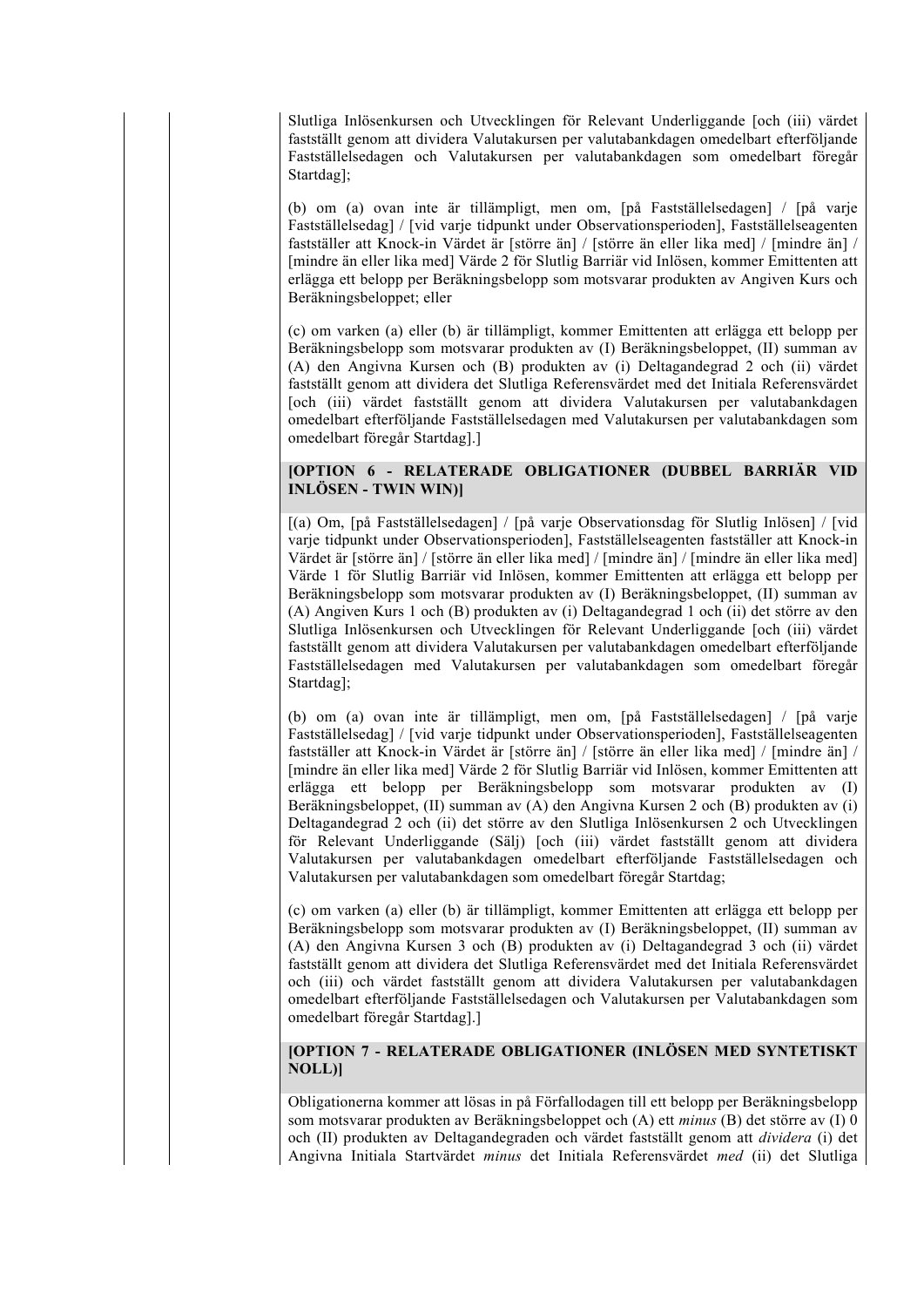Referensvärdet.]

# **[OPTION 8 - RELATERADE OBLIGATIONER (INLÖSEN MED STEGVIS INLÅSNING)]**

[Obligationerna kommer att lösas in på Förfallodagen till ett belopp per Beräkningsbelopp som motsvarar produkten av (I) Beräkningsbeloppet, och (II) summan av (A) den Angivna Kursen och (B) produkten av (i) Deltagandegraden och (ii) det större av (a) den Slutliga Inlösenkursen, (b) produkten av Multiplikatorn och den högsta Inlåsningssteget som uppnåtts på någon Observationsdag för Inlåsning (och Inlåsningssteget avseende en viss Observationsdag för Inlåsning kommer att vara det högsta Inlåsningssteget som översteg (eller vara lika med) Utvecklingen för Relevant Underliggande) och (c) Utvecklingen för Relevant Underliggande<sup>[</sup> och (iii) värdet fastställt genom att dividera Valutakursen per valutabankdagen omedelbart efterföljande Fastställelsedagen med Valutakursen per valutabankdagen som omedelbart föregår Startdag.]

#### **[OPTION 9 - Relaterade Obligationer (Inlösen med Stegvis Inlåsning och Barriär)**

[(1) Om, [på Fastställelsedagen] / [på varje Observationsdag för Slutlig Inlösen] / [vid varje tidpunkt under Observationsperioden], Fastställelseagenten fastställer att Knock-in Värdet är [större än] / [större än eller lika med] / [mindre än] / [mindre än eller lika med] Värde för Slutlig Barriär vid Inlösen, kommer Emittenten att erlägga ett belopp per Beräkningsbelopp som motsvarar produkten av (I) Beräkningsbeloppet, (II) summan av (A) Angiven Kurs 1 och (B) produkten av (i) Deltagandegrad 1 och (ii) det större av (a) den Slutliga Inlösenkursen, (b) produkten av Multiplikatorn och det högsta Inlåsningssteget som uppnåtts per någon Observationsdag för Inlåsning (och Inlåsningssteget avseende en viss Observationsdag för Inlåsning kommer att vara det högsta Inlåsningssteget som översteg (eller vara lika med) Utvecklingen för Relevant Underliggande) och (c) Utvecklingen för Relevant Underliggande[ och (iii) värdet som fastställs genom att dividera Valutakursen per valutabankdagen omedelbart efterföljande Fastställelsedagen med Valutakursen per valutabankdagen som omedelbart föregår Startdag];

(2) om (1) ovan inte ska tillämpas, kommer Emittenten att erlägga ett belopp per Beräkningsbelopp som motsvarar produkten av (I) Beräkningsbeloppet, (II) summan av (A) Angiven Kurs och (B) produkten av (i) Deltagandegrad 2, (ii) värdet fastställt genom att dividera Valutakursen per valutabankdagen omedelbart efterföljande Fastställelsedagen och Valutakursen per valutabankdagen som omedelbart föregår Startdag och (iii)][och (ii)] värdet som är det Slutliga Referensvärdet [*infoga om "Sämsta Utveckling" är tillämpligt:* av Korgkomponenten med sämst utveckling] dividerat med det Initiala Referensvärdet [*infoga om "Sämst Utveckling" är tillämpligt:* för Korgkomponenten med sämst utveckling];

## **[OPTION 10 - RELATERADE OBLIGATIONER (INLÖSEN MED RANGORDNADE UNDERLIGGANDE)]**

[Obligationerna kommer att lösas in på Förfallodagen till ett belopp per Beräkningsbelopp som motsvarar produkten av (I) Beräkningsbeloppet och (II) summan av (A) den Angivna Kursen och (B) produkten av (i) Deltagandegraden och (ii) det större av den Slutliga Inlösenkursen och Utvecklingen för den Högst Rankade Underliggande [och (iii) värdet fastställt genom att dividera Valutakursen per valutabankdagen omedelbart efterföljande Fastställelsedagen med Valutakursen per valutabankdagen som omedelbart föregår Startdag].]

## **[OPTION 11 - RELATERADE OBLIGATIONER (INLÖSEN MED FLERA BARRIÄRER)]**

[Om, [på Fastställelsedagen] / [på varje Fastställelsedag] / [vid varje tidpunkt under Observationsperioden], Fastställelseagenten fastställer att Knock-in Värdet är [större än] / [större än eller lika med] / [mindre än] / [mindre än eller lika med] något Angivet Värde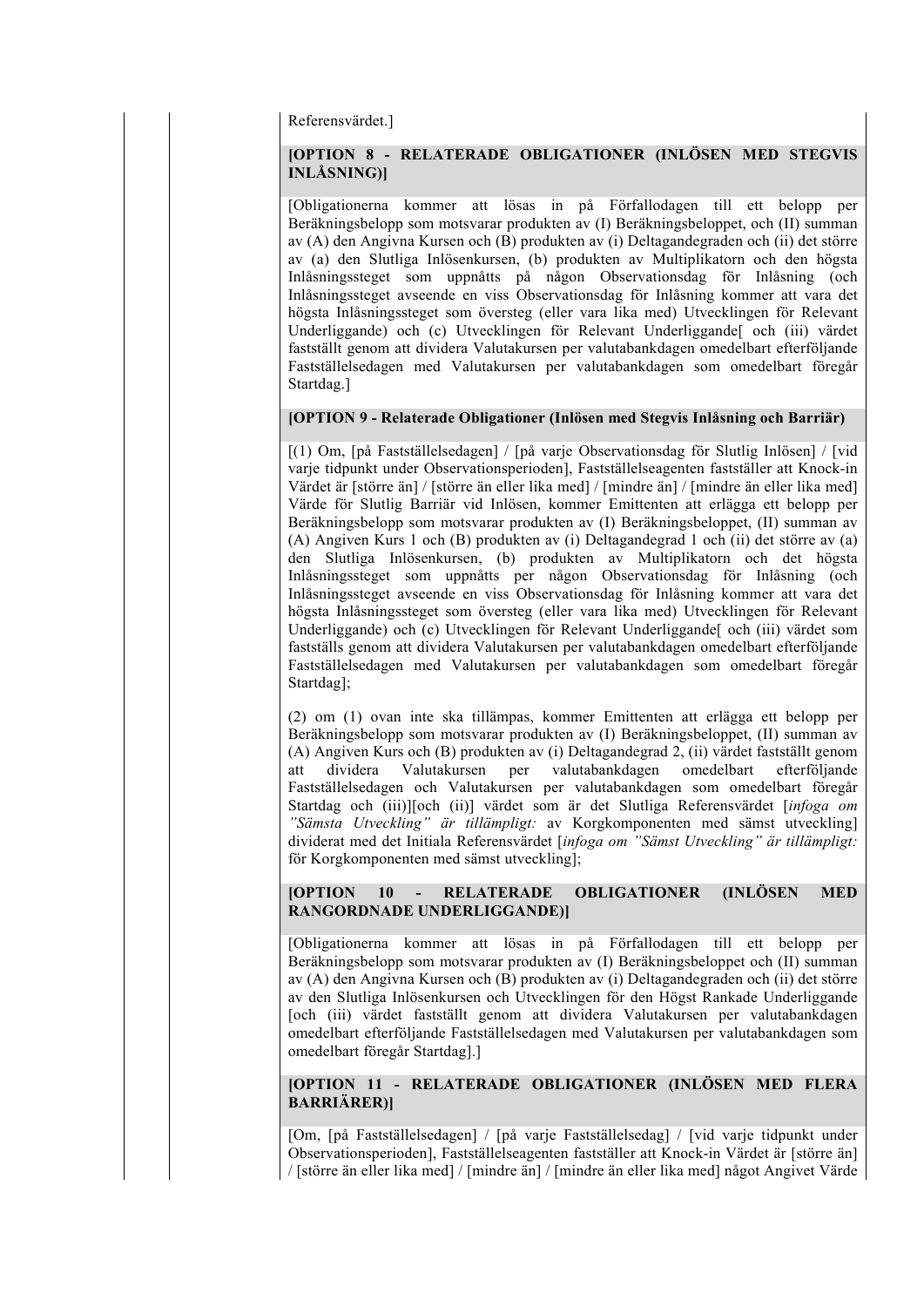för Slutlig Barriär vid Inlösen, kommer Obligationerna att lösas in till ett belopp per Beräkningsbelopp som motsvarar produkten av Beräkningsbeloppet och den Angivna Slutliga Inlösenkursen angiven för sådant Angivet Värde för Slutlig Barriär vid Inlösen.]

#### **[OPTION 12 - RELATERADE OBLIGATIONER (INFLATIONSRELATERAD INLÖSEN)]**

[Obligationerna kommer att inlösas på Förfallodagen till ett belopp per Beräkningsbeloppet lika med det större av (a) noll och (b) produkten av (i) Beräkningsbeloppet och (ii) summan av (A) Angiven Kurs och (B) produkten av (x) Deltagandegraden och (y) värdet fastställt genom att subtrahera ett från värdet som fastställs genom att dividera KPI(Slutlig) med KPI(Initial), [,med förbehåll om ett tak om [•],] / [med förbehåll för ett golv om [•],] / [med förbehåll för ett tak om [•] och ett golv om [•],]

#### **[SLUT PÅ OPTIONERNA FÖR VISSA RELATERADE OBLIGATIONER.]**

Där:

[Där:

[Observationsperiod för Barriär betyder [•];] [Fastställelsedag är [•];] [Fastställelsedag[ar] för Slutlig Inlösen betyder [•], [•] och [•];] [Observationsdag[ar] för Slutlig Inlösen betyder [•], [•] och [•];] [Värde 1 för Slutlig Barriär vid Inlösen: [•] [% av det Initiala Referensvärdet]; Värde 2 för Slutlig Barriär vid Inlösen: [•] [% av det Initiala Referensvärdet];] [Värde för Slutlig Barriär vid Inlösen: [•] [% av det Initiala Referensvärdet];] [Slutlig Inlösenkurs är [•]%/[100] procent]/[indikativt angiven till [•] men kommer [inte att vara mindre än [•] procent] [och] [inte större än [•] procent.]];] [Slulig Inlösenkurs 1 är [•]%/[100] procent]/[indikativt angiven till [•] men kommer [inte att vara mindre än [•] procent] [och] [inte större än [•] procent.]];] [Slutlig Inlösenkurs 2 är [•]%/[100] procent]/[indikativt angiven till [•] men kommer [inte att vara mindre än [•] procent] [och] [inte större än [•] procent.]];] [Valutakurs betyder valutakursen, fastställd (och avrundad till fyra decimaltecken) [som den dagliga fixingen publicerad på [*ange Relevant Skärmsida*] vid [•] [förmiddag/eftermiddag] [*stad*]-tid avseende växling av ett belopp i [*ange Angiven Valuta*] till ett belopp i [*ange Andra Valutan*]] / [genom att divdera (i) den dagliga fixingen publicerad på [ange Relevant Skärmsida] vid [•][*stad*] tid avseende växling av ett belopp i [*ange Angiven Valuta*] till ett belopp i Euro med (ii) den dagliga fixingen publicerad på [*ange Relevant Skärmsida*] vid [•] [förmiddag/eftermiddag] [*stad*]-tid avseende växling av ett belopp i Euro till ett belopp i [*ange Andra Valutan*]; [Initialt Referensvärde är [•] / [det Relevanta Underliggande Värdet per den Initiala Fastställelsedagen];] [Knock-in Värdet betyder det Relevanta Underliggande Värdet [för den sämst presterande Korgkomponenten] / [för den bäst presterande Korgkomponenten] / [det aritmetiska genomsnittet för det Relevanta Underliggande Värdet för [•] stycken av de sämst presterande Korgkomponenterna] / [det aritmetiska genomsnittet för det Relevanta Underliggande Värdet för [•] stycken av de bäst presterande Korgkomponenterna], fastställt i enlighet med Villkoren för Fastställande av Värde angivna nedan;] / [Utvecklingen för Relevant Underliggande];] [Inlåsningssteg betyder [•]%, [•]%... och [•];] [Multiplikator betyder [•];] [Deltagandegraden 1 är [•]%/[kommer att vara en procentsats, [inte att vara mindre än [•] •] [och] [inte större än [•] %] fastställd av Fasställelseagenten vid slutet av erbjudandeprioden avseende Obligationerna i enlighet med marknadsförhållandena vid sådan tidpunkt och som kommer att meddelas Obligationsinnehavarna därefter genom publicering på [*infoga webbplatsadress*];] [Deltagandegraden 2 är [•]%/[kommer att vara en procentsats, [inte att vara mindre än [•] •] [och] [inte större än [•] %] fastställd av Fasställelseagenten vid slutet av erbjudandeprioden avseende Obligationerna i enlighet med marknadsförhållandena vid sådan tidpunkt och som kommer att meddelas Obligationsinnehavarna därefter genom publicering på [*infoga webbplatsadress*];] [Deltagandegraden 3 är [•]%/[kommer att vara en procentsats, [inte att vara mindre än [•] •] [och] [inte större än [•] %] fastställd av Fasställelseagenten vid slutet av erbjudandeprioden avseende Obligationerna i enlighet med marknadsförhållandena vid sådan tidpunkt och som kommer att meddelas Obligationsinnehavarna därefter genom publicering på [*infoga webbplatsadress*];] [Deltagandegraden är [•]%/[kommer att vara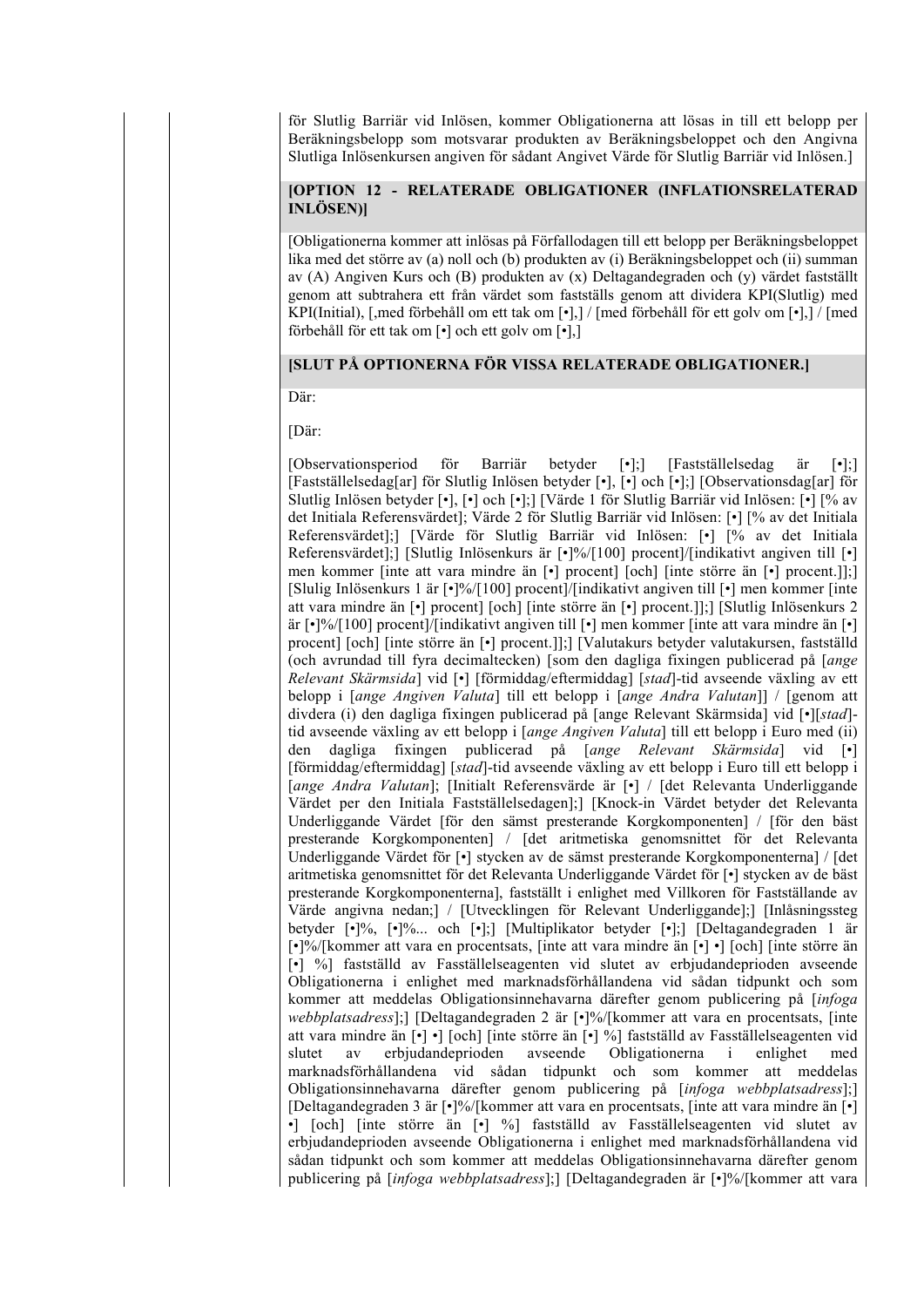en procentsats, [inte att vara mindre än [•] •] [och] [inte större än [•] %] fastställd av Fasställelseagenten vid slutet av erbjudandeprioden avseende Obligationerna i enlighet med marknadsförhållandena vid sådan tidpunkt och som kommer att meddelas Obligationsinnehavarna därefter genom publicering på [*infoga webbplatsadress*];] [Utvecklingskurs är [•]%;] [Utveckling för Relevant Underliggande (Sälj) betyder Utvecklingen för Relevant Underliggande fastställd som om "Utveckling (Sälj)" hade angivits som tillämplig avseende de relevanta Villkoren för Fastställande av Utveckling angivna nedan;] [Utveckling för Relevant Underliggande är utvecklingen fastställd i enlighet med Villkoren för Fastställelse av Utveckling nedan;] [Relevant Underliggande Värde är värdet för relevant underliggande fastställt i enlighet med Villkoren för Fastställelse av Värde angivna nedan;] [Angiven Kurs 1 är [•]%;] [Angiven Kurs 2 är [•]%;] [Angiven Kurs 3 är [•]%;]

[Angivet Startvärde betyder [•];] [Startdag är [•];] [Högst Rangordnad Underliggande Utveckling betyder den Utvecklingen för Relevant Underliggande fastställd som om Utvald Genomsnittlig Högsta Rangordnad Utveckling hade varit de tillämpliga Villkoren för Fastställelse av Utveckling;] [och de Angivna Barriärvärdena för Slutlig Inlösen och de hänförliga Angivna Slutliga Inlösenkurserna anges i tabellen nedan:

Angivna Barriärvärden för Slutlig Angiven Slutlig Inlösenkurs Inlösen

 $\begin{bmatrix} \bullet \end{bmatrix}$  /  $\begin{bmatrix} \bullet \end{bmatrix}$ % av det Initiala  $\begin{bmatrix} \bullet \end{bmatrix}$ % Referensvärdet

 $\begin{bmatrix} 1 & 1 & 1 \end{bmatrix}$ 

Där: Angiven Kurs är [•]; Deltagandegrad är [•]; KPI(Slutlig) är inflationsindex publicerat för [månad, år], med förbehåll för justering, KPI(initial) är [•] / Inflationsindex publicerat för [månad, år], med förbehåll för justering;] [Inflationsindex betyder [•];]

#### **[PREFERENSAKTIERELATERADE OBLIGATIONER]**

[Obligationerna kommer bli inlösta på Förfallodagen till ett belopp per Beräkningsbelopp fastställt av Fastställelseagenten som produkten av (i) Beräkningsbeloppet, (ii) Deltagandegraden (som är [●]%) och (iii) värdet som är (A) det rimliga marknadsvärdet för Relevant Underliggande (så som fastställts av Beräkningsagenten) vid den Slutliga Värderingsdagen *dividerat med* (B) det rimliga marknadsvärdet för Relevant Underliggande (så som fastställts av Beräkningsagenten) vid den Initiala Värderingsdagen. För dessa ändamål:

"**Slutlig Värderingsdag**" betyder dagen som infaller [●] bankdagar efter Fastställelsedagen för Preferensaktie;

"**Initial Värderingsdag**" betyder Emissionsdagen eller, om sådan dag inte är en Bankdag, den närmast följande bankdagen; [och]

"**Fastställelsedag för Preferensaktie**" betyder:

*[Om Fastställelsehändelse för Underliggande är tillämpligt:*

i) om den Relevanta Underliggande blir föremål för inlösen enligt villkoren för fastställelser för underliggande som omfattas av villkoren för den Relevanta Underliggande, Värderingsdagen vid Fastställelsehändelse för Underliggande som infaller under det år då sådan inlösen äger rum (eller vilken inlösen, om det inte vore för senareläggning av dagen för värdering eller fastställande beträffande den underliggande tillgången eller referensbasen (eller del därav) för den Relevanta Underliggande på eller omkring sådan dag, skulle ha inträffat); eller

(ii) annars,  $[\bullet]$ 

eller, i varje situation, om någon(ra) dag(ar) för värdering av eller något fastställande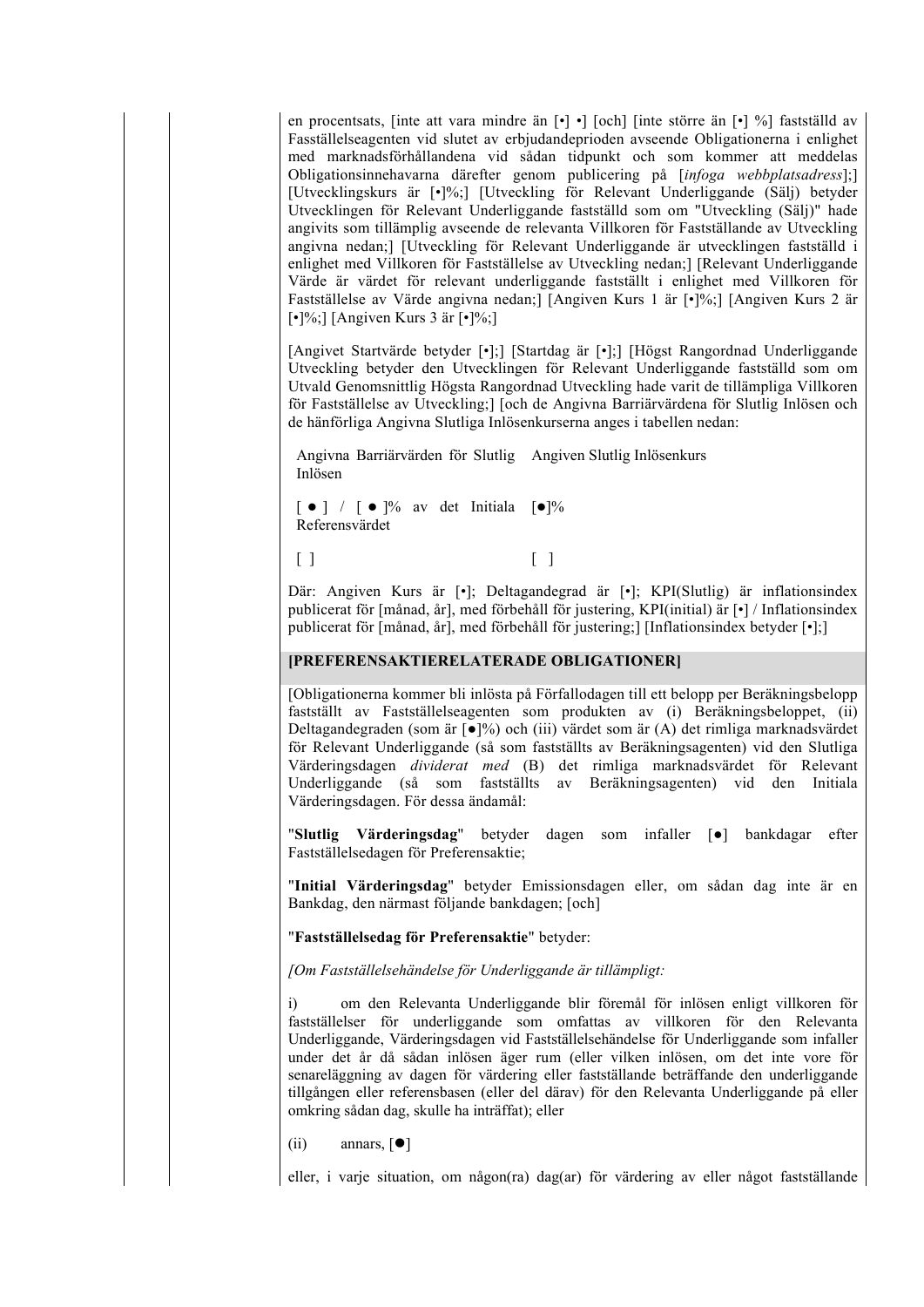avseende den underliggande tillgången eller referensbasen (eller del därav) för den Relevanta Underliggande infaller på eller omkring sådan dag, ska senareläggas i enlighet med villkoren för den Relevanta Underliggande till följd av en störnings- eller justeringshändelse, ska Fastställelsedagen för Preferensaktie vara sådan senarelagd värderings- eller fastställelsedag(ar), allt enligt Fastställelseagentens fastställanden; och

## "**Värderingsdag vid Fastställelsehändelse för Underliggande**" betyder [●][, [●] [och ●]].]

#### [*Om Fastställelsehändelse för Underliggande inte är tillämpligt:*

[]eller om någon(ra) dag(ar) för värdering av eller något fastställande avseende den underliggande tillgången eller referensbasen (eller del därav) för den Relevanta Underliggande infaller på eller omkring sådan dag, ska senareläggas i enlighet med villkoren för den Relevanta Underliggande till följd av en störnings- eller justeringshändelse, ska Fastställelsedagen för Preferensaktie vara sådan senarelagd värderings- eller fastställelsedag(ar), allt enligt Fastställelseagentens fastställanden.]

## **VILLKOR FÖR FASTSTÄLLANDE AV VÄRDE**

Villkor för Fastställande av Värde för att fastställa [Initialt Referensvärde][,] [Slutligt Referensvärde][,] [,] [PIDD Referensvärde] [och] [Värde för Relevant Underliggande] [*upprepa separat för varje om olika*]: Fastställelseagenten kommer fastställa värdet på den Relevanta Underliggande [vid sådan tidpunkt på den relevanta dagen som Fastställelseagenten fastställer som lämplig] / [vid någon tidpunkt på den relevanta dagen] / [vid den planerade öppningstiden på veckodagar för börsen] / [vid den planerade stängningstiden på veckodagar för börsen] / [vid den tid som den officiella stängningsnivån för Index beräknas och publiceras av Index Sponsorn] / [*för Råvarurelaterade Obligationer* [den högsta kursen / lägsta kursen / genomsnittet av högsta kursen och lägsta kursen för den relevanta dagen] / [stängningskursen / öppningskursen för den relevanta dagen ] / [köpkursen / säljkursen / genomsnittet av köpkursen och säljkursen för den relevanta dagen] / [avvecklingskursen / officiella avvecklingskursen / officiella kursen för den relevanta dagen] [ morgonfixingen / eftermiddagsfixingen för den relevanta dagen] [spotkursen]] / [vid Referensmånaden] / [genom att välja det högsta värde som observerats på respektive Värdeobservationsdag [med förbehåll för ett tak om [•]] / [med förbehåll för ett golv om [•]] / [genom att välja det lägsta värde som observerats på respektive Värdeobservationsdag [med förbehåll för ett tak om [•]] / [med förbehåll för ett golv om [•]] / [genom att fastställa värdet vid respektive Genomsnittsdag och därefter fastställa [den]/[det] [viktade]/[aritmetiska] genomsnittet av sådana värden] / [genom att välja [det högre av värdet på respektive genomsnittsdag och Golvvärdet] / [det lägre av värdet på respektive genonsnittsdag och Takvärdet], och sedan fastställa [den]/[det] [viktade]/[aritmetiska] genomsnittet av sådana värden] / [genom att välja det [högre av] / [lägre av] [den]/[det] [viktade]/[aritmetiska] genomsnittet av värdena så som fastställda på respektive Genomsnittsdag och [Värdet med Globalt Golv] / [Värdet med Globalt Tak];]

Där: [Referensmånad betyder [•];] [Värdeobservationsdagar betyder [•][avseende [•]] [[•] [avseende [•]].... och [•][ avseende [•]];] [Genomsnittsdagar betyder [•][avseende [•]] [[•] [avseende [•]].... och [•][ avseende [•]];] [Golvvärde betyder [•]; ] [Takvärde betyder [•];] [Värde med Globalt Golv betyder [•];] [Värde med Globalt Tak betyder [•]]

# **VILLKOR FÖR FASTSTÄLLANDE AV UTVECKLING**

[*Infoga för efter vad som är tillämpligt:* Villkor för Fastställande av Värde för fastställande av Utvecklingen för Relevant Underliggande för att fastställa [Slutligt Inlösenbelopp [och] [Knock-in Värde] (*upprepa separat för varje om olika*)

## **[OBLIGATIONER SOM RELATERAR TILL EN ENSKILD UNDERLIGGANDE]**

[*infoga om Utveckling(Sälj) inte är tillämpligt:* Fastställelseagenten kommer fastställa utvecklingen för Relevant Underliggande genom referens till det [absoluta värdet av] produkten för Utvecklingsnivån och värdet som fastställs genom att dividera det Slutliga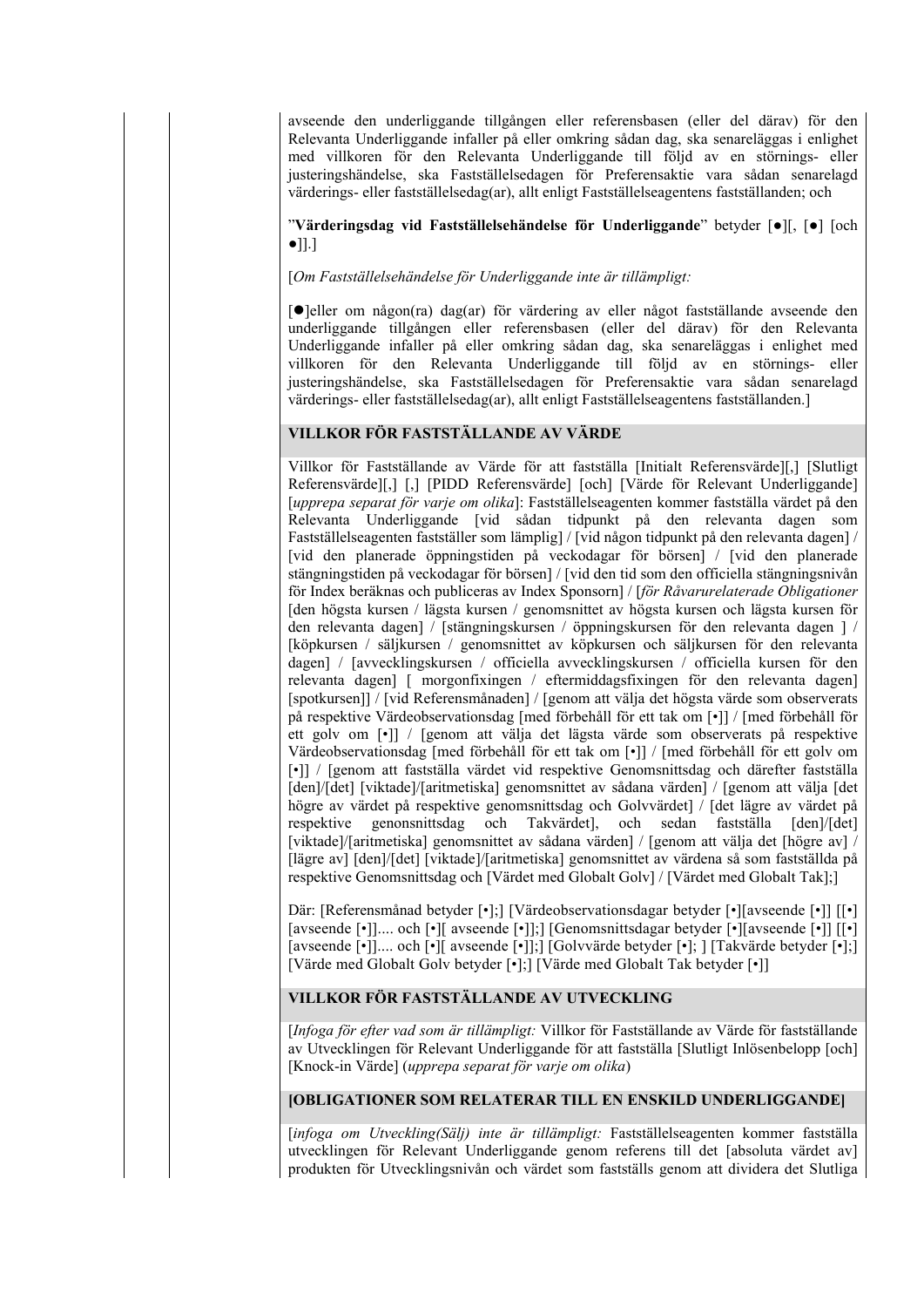Referensvärdet [minus det Optimerade Initiala Referensvärdet] med det [Initiala Referensvärdet]/[PIDD Referensvärde]/[Optimerat Initialat Referensvärde] [och den efterföljande subtraheringen av [Fastställelse]/[OTM-Nivå]] från det samma [**med förbehåll för att** [om värdet som fastställts är mindre än Golvet, kommer Fastställelseagenten välja Golvet] [och] [om värdet som fastställs är större än Taket, kommer Fastställelseagenten välja Taket].]

## **[INFOGA OM UTVECKLING(SÄLJ)ÄR TILLÄMPLIGT]**

Fastställelseagenten kommer fastställa utvecklingen för Relevant Underliggande [genom referens till det [absoluta värdet av] värdet som är (A) [Fastställelsen]/[OTM-Nivån] *minus* (B) produkten av Utvecklingsnivån och värdet som fastställs genom att dividera det Slutliga Referensvärdet [minus det Optimerade Initiala Referensvärdet med det [Initiala Referensvärdet]/[PIDD Referensvärdet]/[Optimerat Initialt Referensvärde] [**med förbehåll för att** [om värdet som fastställts är mindre än Golvet, kommer Fastställelseagenten välja Golvet] [och] [om värdet som fastställs är större än Taket, kommer Fastställelseagenten välja Taket].]

Där: [Utvecklingsnivå betyder [•];] [Fastställelse betyder [•];] [OTM-Nivå betyder [•];] [Golv betyder [•];] [Tak betyder [•];] [Initialt Referensvärde är [•] / [Värde för Relevant Underliggande vid den Initiala Fastställelsedagen];] [PIDD Referensvärde betyder Värdet för Relevant Underliggade vid RänteFastställelsedagen föregående den dag på vilken utvecklingen fastställs;] [Slutligt Refernsvärde betyder Värdet för Relevant Undeliggande vid Fastställelsedagen;] [Värdet för Relevant Underliggande är värdet för den Relevanta Underliggande, fastställt i enlighet med Villkoren för Fastställande av Värde angivet ovan;]]

#### **[INFOGA OM OBLIGATIONERNA RELATERAR TILL EN KORG]**

Fastställelseagenten kommer fastställa utvecklingen för Relevant Underliggande genom referens till [den][det] [viktade]/[aritmetiska] genomsnittet av Utvecklingsvärdet för var och en [av, så som fastställt av Fastställelseagenten, [*infoga antal*] av [de bäst utvecklade] / [de sämst utvecklade]] /[utvalda] Korgkomponter[na] [**med förbehåll för att** [om värdet som fastställts är mindre än Värdet för det Globala Golvet, kommer Fastställelseagenten att välja Värdet för det Globala Golvet] [och] [om värdet som fastställs är större än Värdet för det Globala Taket, kommer Fastställesagenten att välja Värdet för det Globala Taket].]

Där: Utvecklingsvärde betyder, avseende varje utvald Korgkomponent, [det absoluta värdet av] värdet fastställt av Fastställelseagenten som produkten av (A) Utvecklingsnivån och (B) värdet som är det Slutliga Referensvärdet för sådan Korgkomponent dividerat med [det Initiala Referensvärdet] / [PIDD Referensvärde] för sådan Korgkomponent, *minus* [Startkurs]/[OTM-Nivån för sådan Korgkomponent] [**med förbehåll för att** [om värdet som fastställs är mindre än Golvet angivet för sådan Korgkomponent, så kommer Fastställelseagenten att välja sådant Golv] [och] om värdet som fastställs är större än Taket angivet för sådan Korgkomponent, så kommer Fastställelseagenten att välja sådant Tak;] [Utvecklingsnivån betyder [•]; [Värdet för Globalt Golv betyder [•];] [Värdet för Globalt Tak betyder [•];] [Initialt Referensvärde är [•] / [så som angivet i tabellen nedan avseende respektive Korgkomponent] / [Värdet för Relevant Underliggande vid den Initiala Fastställelsedagen];] [PIDD Referensvärde betyder Värdet för Relevant Underliggande vid den Räntefastställelsedag föregående den dag på vilken utvecklingen fastställs;] [Slutligt Referensvärde betyder Värdet för Relevant Underliggande vid Fastställelsedagen;] [Värde för Relevant Underliggande är värdet för Relevant Underliggande, fastställt i enlighet med Villkoren för Fastställande av Värde angivna ovan;]] [Korgkomponenterna och motsvarande [viktningar som ska appliceras avseende respektive Korgkomponent][,]/ [och] [OTM-Nivåer][,]/ [och] [Golv][,] / [och] [Tak] finns angivna i tabellen nedan:

| Korg-<br>komponent | [Viktning] | $\overline{[OTM]}$<br>Nivål | [Golv]    | [Tak] | <i><b>Initialt</b></i><br>Referensvärdel |
|--------------------|------------|-----------------------------|-----------|-------|------------------------------------------|
|                    |            | $\bullet$                   | $\bullet$ | ۰٦.   | [Värde för<br>Relevant<br>Underliggande  |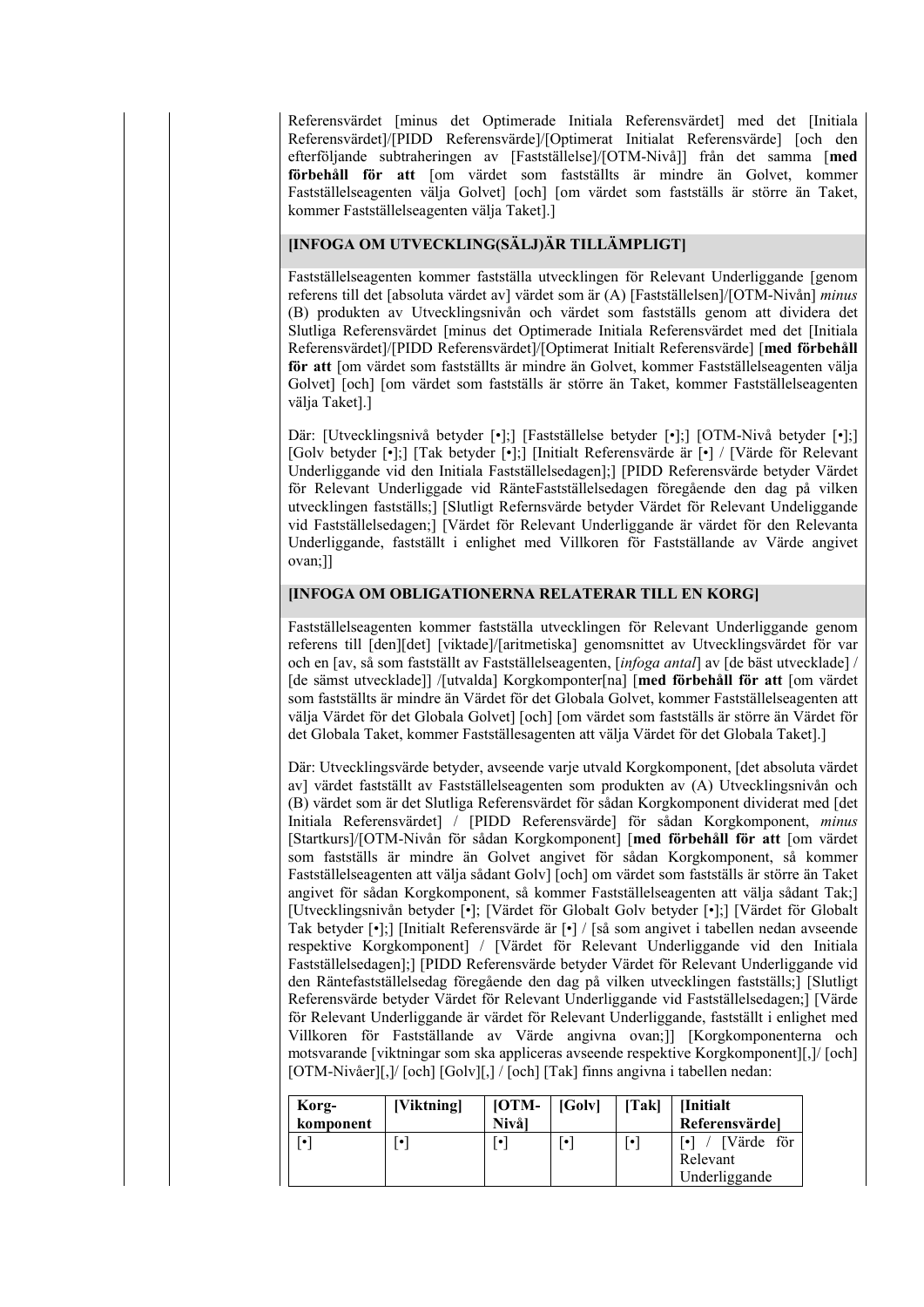|                         |                                                                                                                                           | vid den Initiala<br>Fastställelsedagen<br>fastställs<br>$\mathbf{1}$<br>enlighet<br>med<br>Villkoren<br>för<br>Fastställande<br>av<br>Värde<br>angivna<br>ovan]<br>[Infoga om "Utvald Genomsnittlig Utveckling för Högst Rangordnad" är tillämpligt:<br>Utveckingen för Relevant Underliggande kommer fastställas av Fastställelseagenten som<br>summan av (A) produkten av Standardutveckling och fraktionen som är antalet utvalda<br>Korgkomponenter dividerat med det totala antalet Korgkomponenter ingående i Korgen<br>och (B) produkten av (i) värdet som fastställs genom att dividera 1 med det totala antalet<br>Korgkomponenter ingående i Korgen och (ii) det aritmetiska genomsnittet av värdena, så<br>som fastställda avseende respektive Korgkomponent med undantag för utvalda<br>Korgkomponenter, som fås genom att dividera det Slutliga Referensvärdet för sådan<br>Korgkomponent med dess Initiala Referensvärde.<br>Där Standardutveckling betyder [•]; det Slutliga Referensvärdet är Värdet för Relevant<br>Underliggande vid Fastställelsedagen; Värdet för Relevant Underliggande är värdet för<br>Relevant Underliggande fastställt i enligeht emd villkoren för Fastställande av Värde som<br>finns angivna i tabellen nedan: |
|-------------------------|-------------------------------------------------------------------------------------------------------------------------------------------|------------------------------------------------------------------------------------------------------------------------------------------------------------------------------------------------------------------------------------------------------------------------------------------------------------------------------------------------------------------------------------------------------------------------------------------------------------------------------------------------------------------------------------------------------------------------------------------------------------------------------------------------------------------------------------------------------------------------------------------------------------------------------------------------------------------------------------------------------------------------------------------------------------------------------------------------------------------------------------------------------------------------------------------------------------------------------------------------------------------------------------------------------------------------------------------------------------------------------------------------------------|
|                         |                                                                                                                                           | Korgkomponent<br><b>Initialt Referensvärde</b><br>[•] / [Värdet för Relevant Underliggande vid den<br>$[\cdot]$<br>Initiala Fastställelsedagen fastställt i enlighet med<br>Villkoren för Fastställande av Värde angivna ovan]                                                                                                                                                                                                                                                                                                                                                                                                                                                                                                                                                                                                                                                                                                                                                                                                                                                                                                                                                                                                                             |
|                         |                                                                                                                                           | Avkastning: [Inte tillämpligt. Obligationerna är inte Obligationer med Fast Ränta.]<br>[Avkastningen på Obligationerna är [•] och beräknas på emissionsdagen baserat på<br>emissionskursen. Det är inte en indikation om framtida avkastning.]                                                                                                                                                                                                                                                                                                                                                                                                                                                                                                                                                                                                                                                                                                                                                                                                                                                                                                                                                                                                             |
|                         |                                                                                                                                           | Återbetalningsförfarande:<br>[Infoga för Registrerade Obligationer: Betalningar av<br>kapitalbelopp under Obligationerna ska göras genom att en check upprättas i samma valuta<br>som de förfallna betalningarna, eller vid ansökan från en obligationsinnehavare före sådan<br>betalning, genom överföring till obligationsinnehavarens konto som innehas i det<br>huvudsakliga finansiella centrumet för den relevanta valutan. [infoga för Globala Fysiska<br>Obligationer: När i global form ska betalningar avseende Obligationerna göras i utbyte mot<br>uppvisande och överlämnande av den globala fysiska obligationen vid det angivna kontoret<br>för betalningsombudet.]] [infoga för Icke-dokumentbaserade Obligationer: Computershare<br>Investor Services (Guernsey) limited eller någon annan efterträdare eller övertagare<br>("Euroclear Registrator") ska betala eller tillse att betalningar av kapitalbelopp avseende<br>Icke-dokumentsbaserade<br>Obligationer till den relevanta<br>obligationsinnehavarens<br>kontantkonto i enlighet med de regler för den som upprätthåller CREST-systemet.]<br>Samtliga betalningar kommer vara förbehållna skattelagar som är i kraft vid platsen för<br>[överlämnande] [och] [betalning].       |
|                         |                                                                                                                                           | Företrädare: Inte tillämpligt. Ingen företrädare för innehavarna av skuldvärdepapper är<br>utsedda.                                                                                                                                                                                                                                                                                                                                                                                                                                                                                                                                                                                                                                                                                                                                                                                                                                                                                                                                                                                                                                                                                                                                                        |
| C.1<br>$\boldsymbol{0}$ | Derivatkomp<br>onent i<br>räntebetalnin<br>g (förklaring<br>av hur värdet<br>på<br>investeringen<br>påverkas av<br>värdet för<br>Relevant | [Inte tillämpligt. Obligationerna har inte en derivatkomponent i räntebetalningen.]<br>[Derivatkomponent i räntebetalningen:                                                                                                                                                                                                                                                                                                                                                                                                                                                                                                                                                                                                                                                                                                                                                                                                                                                                                                                                                                                                                                                                                                                               |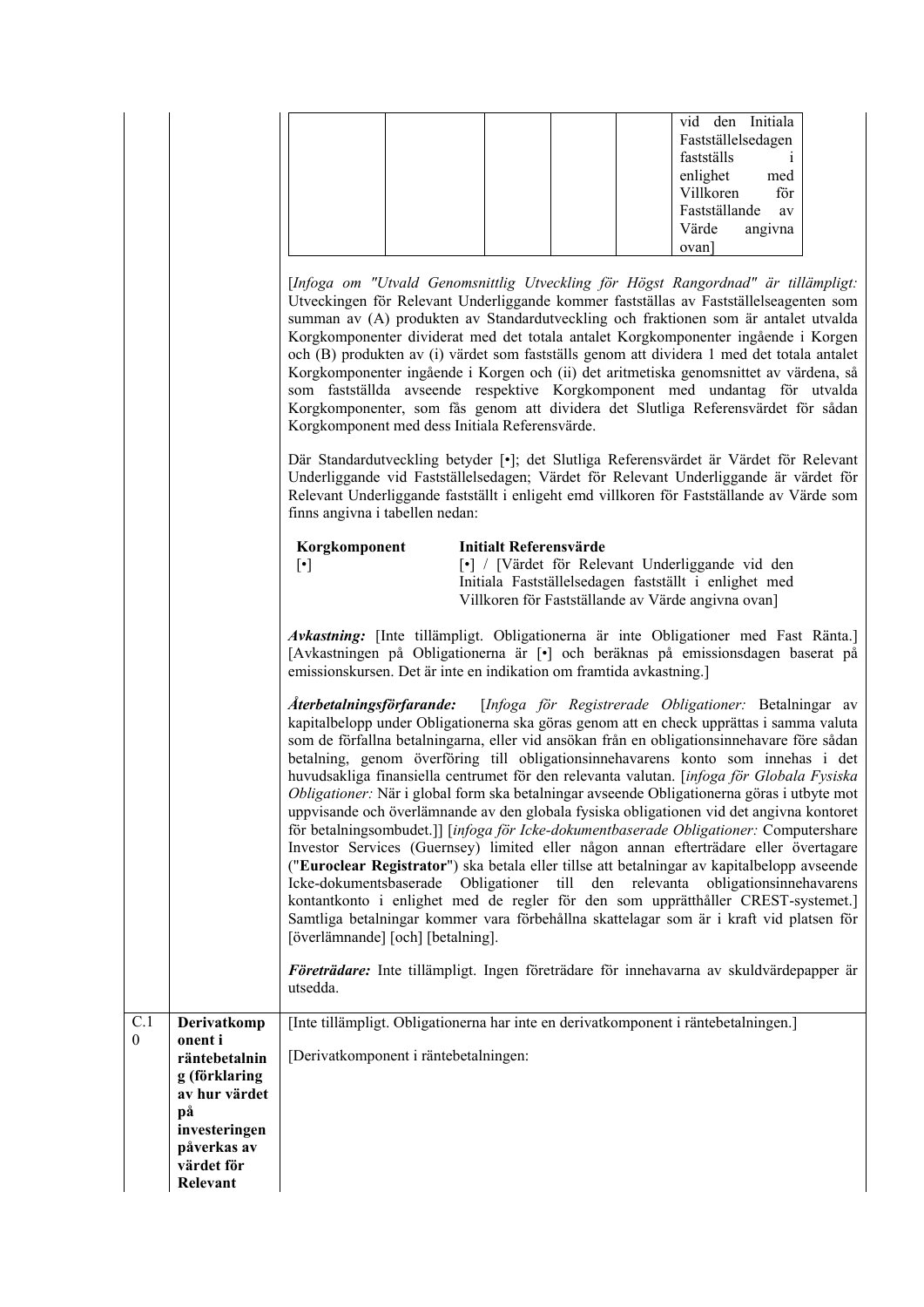**Underliggand e, särskilt under omständighet er då riskerna är mest framträdande ):**

#### **[OBLIGATIONER MED AUTOMATISK FÖRTIDA INLÖSEN (KUPONG VILLKORAD AV BARRIÄR)]**

Om [på en Räntefastställelsedag] / [på varje Observationsdag för Barriär avseende en Räntefastställelsedag] / [vid någon tidpunkt under Observationsperioden för Barriär avseende en Räntefastställelsedag], om Fastställelseagenten fastställer att Knock-in Värdet är [större än] / [större än eller lika med] / [lika med] / [mindre än] / [mindre än eller lika med] Värdet för Kupongbarriären avseende den Räntefastställelsedagen, kommer Emittenten att erlägga Kupongbeloppet på den omedelbart följande Ränteförfallodagen. Ingen ränta kommer annars att betalas av Emittenten. Kupongbeloppet, om det ska erläggas, kommer att vara ett belopp per Beräkningsbelopp som beräknas av Fastställelseagenten genom att multiplicera Kupongräntesatsen avseende den Räntefastställelsedagen och Beräkningsbeloppet [*infoga för "Villkorad Kupong med Minnesfunktion ":* och subtrahera från detta belopp varje ränta som det tidigare har fastställts att den ska erläggas avseende Obligationerna].

Där: [Initialt Referensvärde är[, avseende [infoga Korgkomponent]/[var och en av Korgkomponenterna],] [•] / [Värdet för Relevant Underliggande per Startdagen] (*upprepa efter behov*); Startdag: [•];] Knock-in Värde betyder Värdet för Relevant Underliggande [för den sämst presterande Korgkomponenten] / [för den bäst presterande Korgkomponenten] / [det aritmetiska genomsnittet av det Relevanta Underliggande Värdet för [•] stycken av de sämst presterande Korgkomponenterna] / [det aritmetiska genomsnittet av det Relevanta Underliggande Värdet för [•] stycken av de bäst presterande Korgkomponenterna], fastställd i enlighet med Villkoren för Fastställande av Värde angivna nedan; Värde för Relevant Underliggande betyder värdet för Relevant Underliggande fastställt i enlighet med Villkoren för Fastställande av Värde angivna nedan; Ränteförfallodag[ar] betyder [•][, [•]… och [•]] och Räntefastställelsedag[ar] och de motsvarande Kupongräntesatsen[erna][,/och] Värde[n] för Kupongbarriär [och] [Observationsdag[ar] för Barriär]/[Observationsperiod[er] för Barriär] anges i tabellen nedan:

| Räntefast-<br>ställelsedag | Kupong-<br>räntesats                                                                                                                                                                                                                                                               | för<br>Värde<br>Kupong-<br>barriär                                                   | [Observations- [Observations-<br>för<br>dag<br>Barriär] | period<br>för<br>Barriär]                                                                                                                                                                                                                                                                     |
|----------------------------|------------------------------------------------------------------------------------------------------------------------------------------------------------------------------------------------------------------------------------------------------------------------------------|--------------------------------------------------------------------------------------|---------------------------------------------------------|-----------------------------------------------------------------------------------------------------------------------------------------------------------------------------------------------------------------------------------------------------------------------------------------------|
| $[\cdot]$                  | $\lceil 100 \rceil$<br>procent   Referens-<br>[Indikativt värde<br>angiven<br>till<br>$\lceil \cdot \rceil$<br>men<br>kommer<br><i>l</i> inte<br>att<br>vara<br>mindre än<br>$\lceil \cdot \rceil$ $\lceil \cdot \cdot \rceil$<br>(inte<br>större<br>än<br>$\lceil \bullet \rceil$ | $[\bullet]$ % / $[\bullet]$ / $[\bullet]$ % av $[\bullet]$ , $[\bullet]$<br>Initialt | och<br>$\lceil \cdot \rceil$                            | $\lceil \cdot \rceil$ / [från [och<br>med [men]<br>exklusive $\lceil \cdot \rceil$<br>till [[men]<br>$exklusive$ ] /<br>[och med] $\lceil \cdot \rceil$ ]<br>[Varje]<br>Planerad<br>handelsdag<br>med början på<br>$(och \text{ med } [\cdot])$<br>och med slut<br>på (men<br>exklusive) [•]] |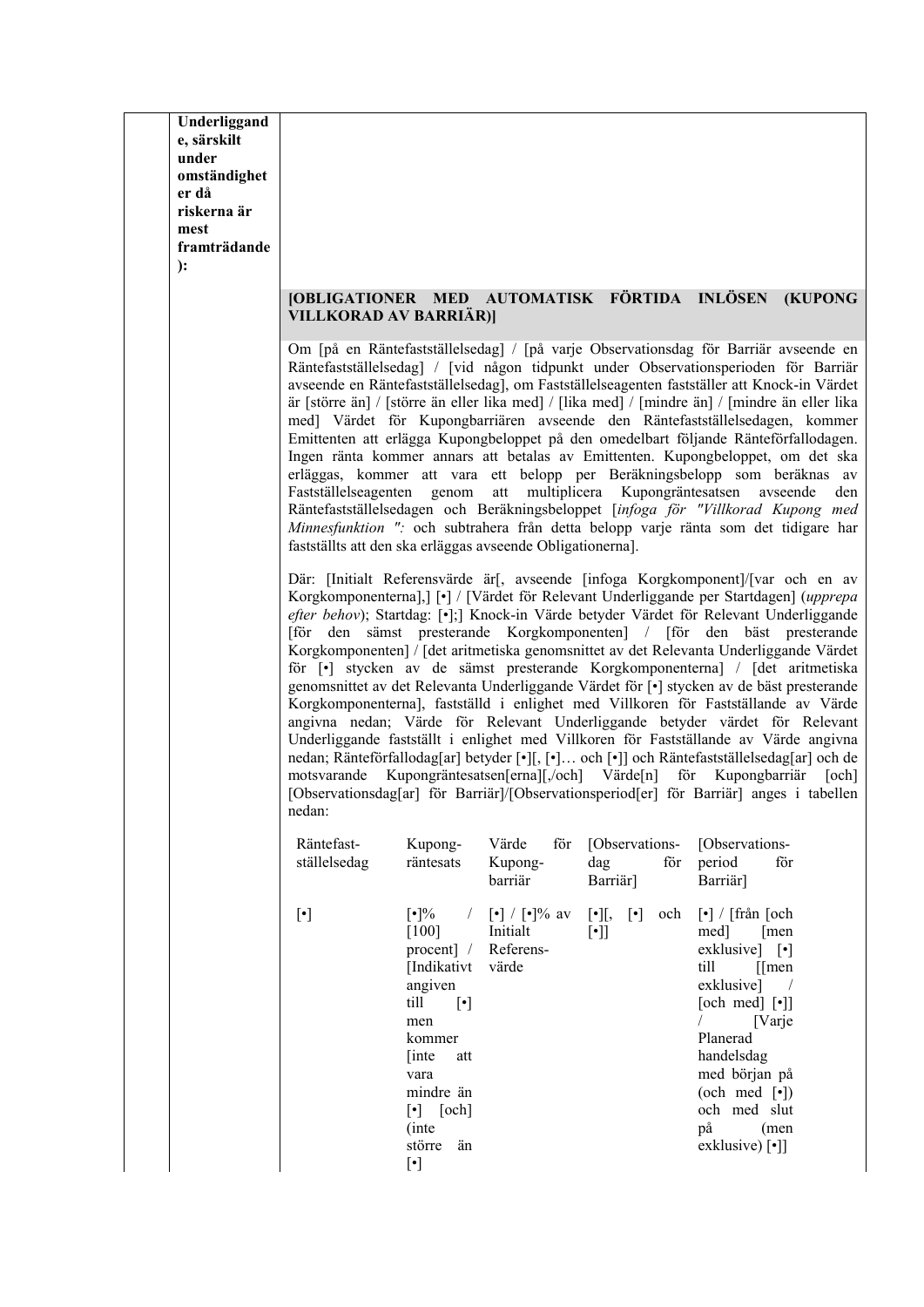# **[OMVÄNDA KONVERTIBLA OBLIGATIONER]**

#### **[OPTION 1 - TILLKOMMANDE KUPONGBELOPP VID BARRIÄR]**

"**Tillkommande Kupongbelopp vid Barriär**" är tillämpligt. Utöver ränta beräknad enligt det ovanstående, om, [på en Räntefastställelsedag] / [på varje Observationsdag för Barriär avseende en Räntefastställelsedag] / [vid någon tidpunkt under Observationsperioden för Barriär avseende en Räntefastställelsedag], Fastställelseagenten fastställer att Knock-in Värdet är [större än] / [större än eller lika med] / [mindre än] / [mindre än eller lika med] Värdet för Kupongbarriär avseende den Räntefastställelsedagen, ett tillkommande belopp, som utgörs av produkten av det Tillkommande Räntesatsen och Beräkningsbeloppet ska erläggas avseende Obligationerna.]

#### **[OPTION 2 - OMVÄNDA KONVERTIBLA OBLIGATIONER (KUPONG VILLKORAD AV BARRIÄR)]**

[Obligationerna är "**Omvända Konvertibla Obligationer (Kupong Villkorad av Barriär)**". Om [på en Räntefastställelsedag] / [på varje Observationsdag för Barriär avseende en Räntefastställelsedag] / [vid någon tidpunkt under Observationsperioden för Barriär avseende en Räntefastställelsedag], om Fastställelseagenten fastställer att Knock-in Värdet är [större än] / [större än eller lika med] / [mindre än] / [mindre än eller lika med] Värdet för Kupongbarriären avseende den Räntefastställelsedagen, kommer Emittenten att erlägga Kupongbeloppet på den omedelbart följande Ränteförfallodagen. Ingen ränta kommer annars att betalas av Emittenten. Kupongbeloppet, om det ska erläggas, kommer att vara ett belopp per Beräkningsbelopp som beräknas av Fastställelseagenten genom att multiplicera Kupongräntesatsen avseende den Räntefastställelsedagen och Beräkningsbeloppet [*infoga för "Villkorad Kupong med Minnesfunktion ":* och subtrahera från detta belopp varje ränta som det tidigare har fastställts att den ska erläggas avseende Obligationerna].

Där:

[Initialt Referensvärde är [•] / [Värdet för Relevant Underligagande per Startdag; Startdag: [•];] [Ränteförfallodag[ar] betyder [•][, [•]… och [•]];] Knock-in Värde betyder Värdet för Relevant Underliggande [för den sämst presterande Korgkomponenten] / [för den bäst presterande Korgkomponenten] / [det aritmetiska genomsnittet av det Relevanta Underliggande Värdet för [•] stycken av de sämst presterande Korgkomponenterna] / [det aritmetiska genomsnittet av det Relevanta Underliggande Värdet för [•] stycken av de bäst presterande Korgkomponenterna], fastställd i enlighet med Villkoren för Fastställande av Värde angivna nedan; Värde för Relevant Underliggande betyder värdet för Relevant Underliggande fastställt i enlighet med Villkoren för Fastställande av Värde angivna nedan; [och Räntefastställelsedag[ar] och de motsvarande Kupongräntesatsen[erna][,/och] Värde[n] för Kupongbarriär [och] [Observationsdag[ar] för

Barriär]/[Observ ationsperiod[er] för Barriär] anges i tabellen nedan:

| Räntefast-<br>ställelse-<br>dag | för<br>Värde<br>Kupong-<br>barriär                                                      | [Ytterligare]<br>Kurs]<br>[Kupongkurs]                                                                                                                                                     | [Obser-<br>vations-<br>dag för<br>Barriär]                                       | [Observ-<br>ationsperiod<br>för Barriär] |
|---------------------------------|-----------------------------------------------------------------------------------------|--------------------------------------------------------------------------------------------------------------------------------------------------------------------------------------------|----------------------------------------------------------------------------------|------------------------------------------|
| $\lceil \bullet \rceil$         | $\lbrack \bullet \rbrack$ / $\lbrack \bullet \rbrack\%$ av<br>Initialt<br>Referensvärde | $\lceil \cdot \rceil\%$ /<br>[100]<br>procent]<br>[Indikativt<br>angiven<br>till<br>$\lceil \bullet \rceil$<br>men<br>kommer [inte<br>att<br>vara<br>mindre än $[\cdot]$<br>[och]<br>(inte | $\lceil \cdot \rceil \rceil,$<br>$\lceil \bullet \rceil \ldots$<br>$och [\cdot]$ | $\lceil \cdot \rceil$                    |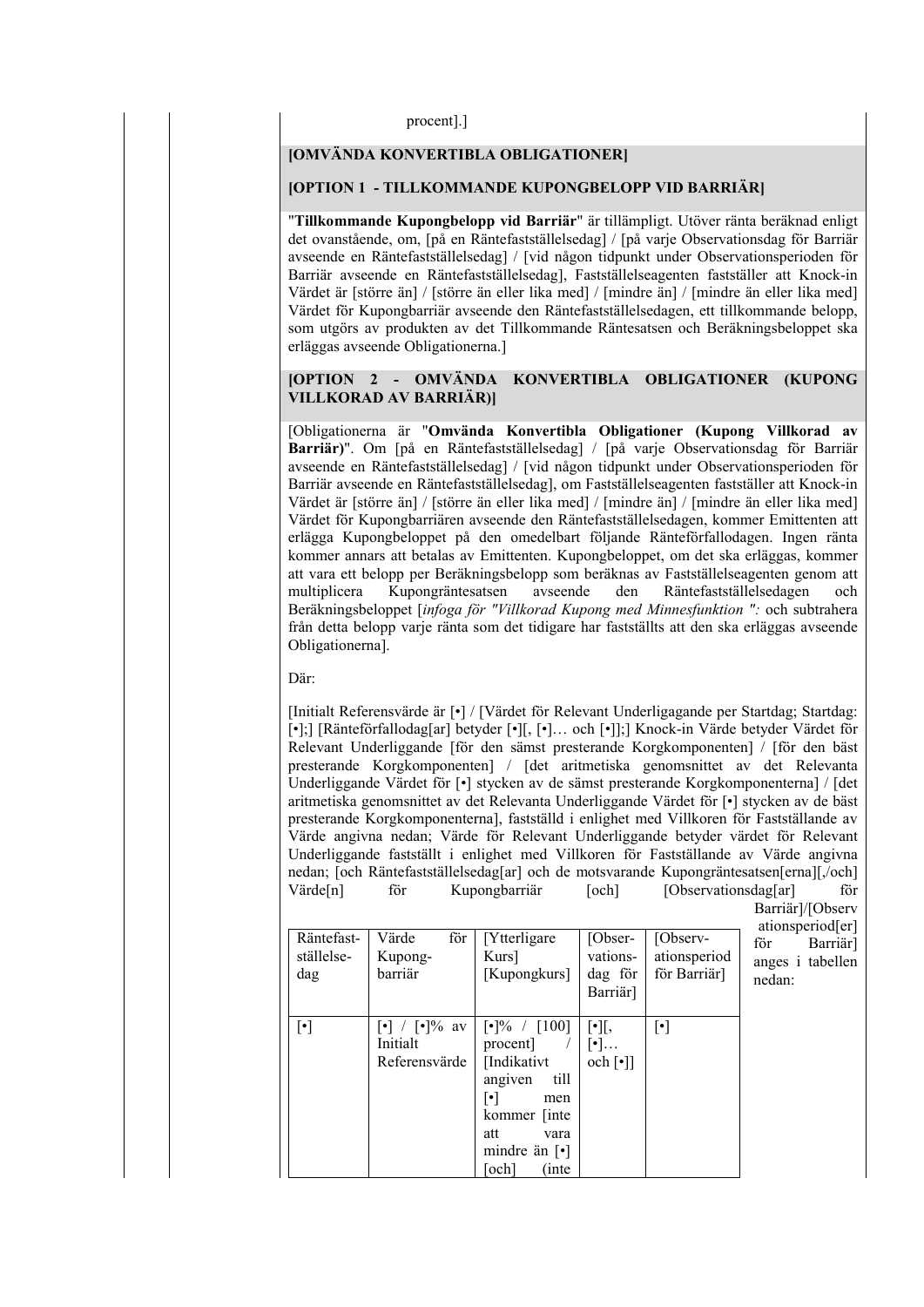|  | större än [•]<br>  procent].] |  |
|--|-------------------------------|--|
|  |                               |  |

#### **[VISSA RELATERADE OBLIGATIONER]**

## **[OPTION 1 - RELATERADE OBLIGATIONER (KUPONG VILLKORAD AV BARRIÄR)**

[Obligationerna är "**Relaterade Obligationer (Kupong Villkorad av Barriär)**". ["Kupong Villkorad av Barriär med Minnesfunktion" är tillämpligt.] Om, [på en Räntefastställelsedag] / [på varje Observationsdag för Barriär avseende en Räntefastställelsedag] / [vid någon tidpunkt under Observationsperioden för Barriär avseende en Räntefastställelsedag], om Fastställelseagenten fastställer att Knock-in Värdet är [större än] / [större än eller lika med] / [mindre än] / [mindre än eller lika med] Värdet för Kupongbarriären avseende den Räntefastställelsedagen, kommer Emittenten att erlägga Kupongbeloppet på den omedelbart följande Ränteförfallodagen. Ingen ränta kommer annars att betalas av Emittenten. Kupongbeloppet, om det ska erläggas, kommer att vara ett belopp per Beräkningsbelopp som motsvarar [*infoga om "Kupong Villkorad av Barriär med Minnesfunktion " inte är tillämpligt:* produkten av (i) Kupongräntesatsen och (ii) Beräkningsbeloppet] / [*infoga "Kupong Villkorad av Barriär med Minnesfunktion " är tillämpligt:* produkten av (i) Kupongräntesatsen och (ii) Beräkningsbeloppet och minskat med varje ränta som det tidigare har fastställts att den ska erläggas avseende Obligationerna].

#### **[OPTION 2 - RELATERADE OBLIGATIONER (KUPONG VILLKORAD AV DUBBLA BARRIÄRER)]**

[Obligationerna är "**Relaterade Obligationer (Kupong Villkorad av Dubbla Barriärer)**". (I) Om, [på en Räntefastställelsedag] / [på varje Observationsdag för Barriär avseende en Räntefastställelsedag] / [vid någon tidpunkt under Observationsperioden för Barriär avseende en Räntefastställelsedag], om Fastställelseagenten fastställer att Knock-in Värdet är [större än] / [större än eller lika med] / [mindre än] / [mindre än eller lika med] det Övre Värdet för Kupongbarriären, kommer Emittenten att erlägga ett belopp per Beräkningsbelopp som motsvarar produkten (i) av den Övre Kupongräntesatsen och (ii) Beräkningsbeloppet på den omedelbart följande Ränteförfallodagen eller (II) om (I) inte ska tillämpas, och om, [på en Räntefastställelsedag] / [på varje Observationsdag för Barriär avseende en Räntefastställelsedag] / [vid någon tidpunkt under Observationsperioden för Barriär avseende en Räntefastställelsedag], om Fastställelseagenten fastställer att Knock-in Värdet är [större än] / [större än eller lika med] / [mindre än] / [mindre än eller lika med] det Nedre Värdet för Kupongbarriären, kommer Emittenten att erlägga ett belopp per Beräkningsbelopp som motsvarar produkten (i) av den Nedre Kupongräntesatsen och (ii) Beräkningsbeloppet på den omedelbart följande Ränteförfallodagen. Ingen ränta kommer annars att erläggas av Emittenten.]

# **[OPTION 3 - RELATERADE OBLIGATIONER (KUPONG VILLKORAD AV INTERVALLBARRIÄR)]**

[Obligationerna är "**Relaterade Obligationer (Kupong Villkorad av Intervallbarriär)**". Beloppet av ränta som ska erläggas under Obligationerna kommer att beräknas per Beräkningsbelopp på varje Räntefastställelsedag genom att multiplicera: (A) Kupongräntesatsen, (B) Beräkningsbeloppet, (C) värdet fastställt genom att dividera (I) antalet av börshandelsdagar i Ränteperioden som föregår den relevanta Räntefastställelsedagen på vilka Knock-in Värdet var [[större än] / [större än eller lika med] / [mindre än] / [mindre än eller lika med] Värdet för Kupongbarriären] / [[större än] / [större än eller lika med] det Nedre Värdet för Kupongbarriären och [mindre än] / [mindre än eller lika med] det Övre Värdet för Kupongbarriären], med (II) det totala antalet börshandelsdagar i sådan Ränteperiod och (D) den relevanta Räntedagsfraktionen. Sådan ränta (som kan vara noll) kommer att erläggas på den omedelbart följande Ränteförfallodagen.]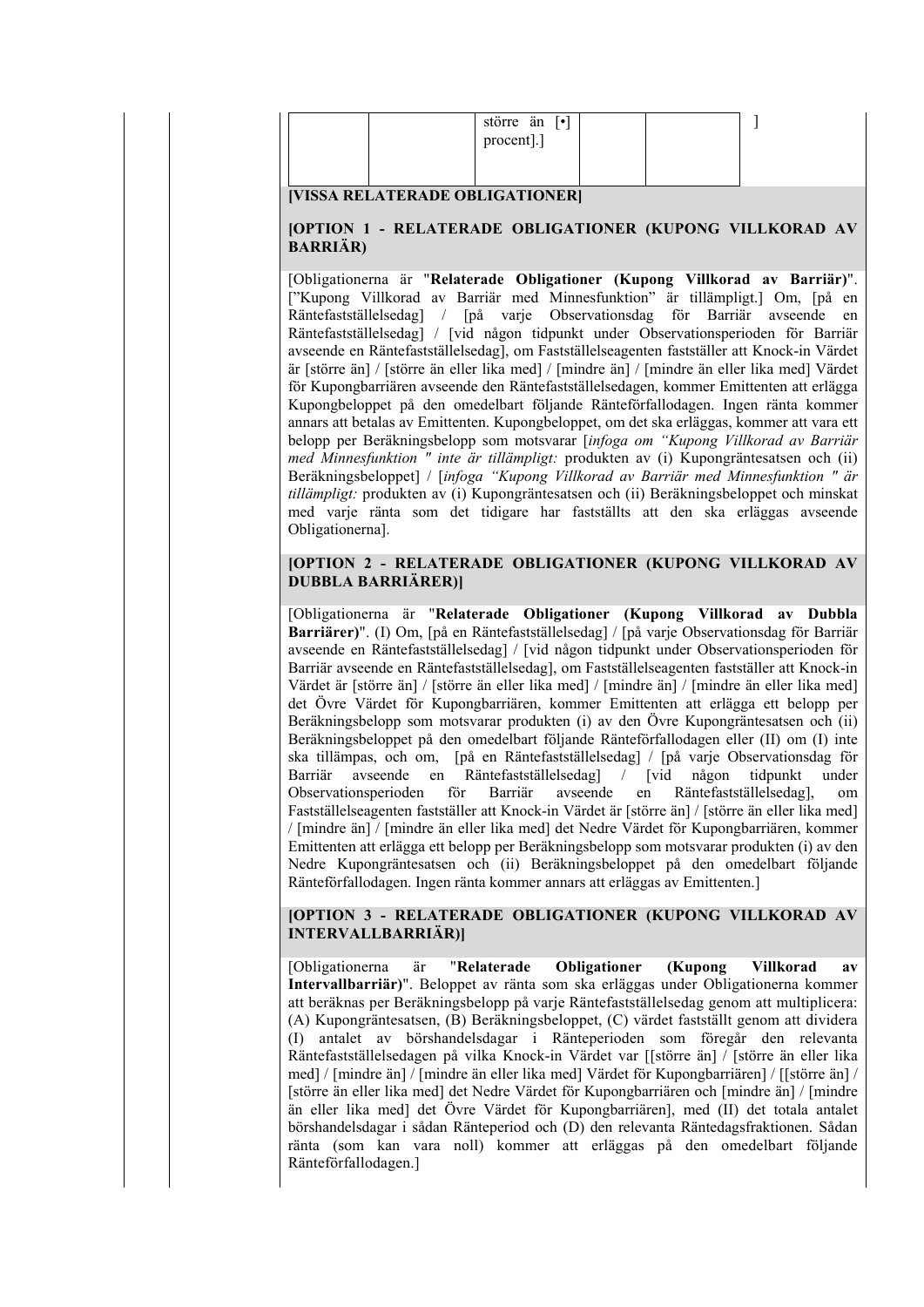#### **[OPTION 4 - RELATERADE OBLIGATIONER (KUPONG MED INTERVALLACKUMULERING)]**

[Obligationerna är "**Relaterade Obligationer (Kupong med Intervallackumulering)**". Beloppet av ränta som ska erläggas under Obligationerna kommer att beräknas per Beräkningsbelopp på varje Räntefastställelsedag genom att multiplicera: (A) Kupongräntesatsen, (B) Beräkningsbeloppet, (C) värdet fastställt genom att dividera (I) antalet av Observationsdagar i Ränteperioden som föregår den relevanta Räntefastställelsedagen på vilka Knock-in Värdet var [[större än] / [större än eller lika med] / [mindre än] / [mindre än eller lika med] Värdet för Kupongbarriären] / [[större än] / [större än eller lika med] det Nedre Värdet för Kupongbarriären och [mindre än] / [mindre än eller lika med] det Övre Värdet för Kupongbarriären], med (II) den Relevanta Faktorn och (D) den relevanta Räntedagsfraktionen. Sådan ränta (som kan vara noll) kommer att erläggas på den omedelbart följande Ränteförfallodagen.]

#### **[OPTION 5 - RELATERADE OBLIGATIONER (UTVECKLINGSRELATERAD KUPONG)]**

[Obligationerna är "**Relaterade Obligationer (Utvecklingsrelaterad Kupong)**". Räntebeloppet som ska erläggas avseende Obligationerna kommer att beräknas per Beräkningsbeloppet på varje Fastställelsedag för Ränta motsvarande produkten av (A) Beräkningsbeloppet, och (B) det större av (I) [Räntegolv][procent] och (II) värdet som fastställs genom att först dividera det Slutliga Referensvärdet (Kupong) med det Initiala Referensvärdet och sedan minus Startkurs, (C) [1]/[värdet som fastställs genom att dividera [Valutakursen per valutabankdagen som omedelbart efterföljer relevanta Räntefastställelsedagen]/[1] med [Valutakursen per valutabankdagen som omedelbart föregår Startdagen]/[1]. Sådan ränta (som kan komma att bli noll) kommer att erläggas på den omedelbart efterföljande Räntebetalningsdagen.]

## **[OPTION 6 - RELATERADE OBLIGATIONER (KUPONG RELATERAD TILL DELTAGANDE OCH UTVECKLING)]**

[Obligationerna är "**Relaterade Obligationer (Kupong relaterad till Deltagande och Utveckling)**". Räntebeloppet som ska erläggas avseende Obligationerna kommer att beräknas per Beräkningsbeloppet på varje Fastställelsedag för Ränta motsvarande produkten av (A) Beräkningsbeloppet, och (B) det större av (I) Räntegolv och (II) värdet som fastställs genom att först dividera det Slutliga Referensvärdet (Kupong) med det Initiala Referensvärdet och sedan minus Startkurs, (C) Deltagandegraden och (D) [värdet som fastställs genom att dividera Valutakursen per valutabankdagen som omedelbart efterföljer relevanta Räntefastställelsedagen med [Valutakursen per valutabankdagen som omedelbart föregår Startdagen]/[1]. Sådan ränta (som kan komma att bli noll) kommer att erläggas på den omedelbart efterföljande Räntebetalningsdagen.]

## **[OPTION 7 - RELATERADE OBLIGATIONER (INFLATIONSRELATERAD KUPONG)]**

["**Relaterade Obligationer (Inflationsrelaterad Kupong)"** och "**Inflationsrelaterad Kupong ([Hävstång/Real/Kumulativ])**" är tillämpligt: Räntebeloppet som ska erläggas avseende Obligationerna kommer att beräknas per Beräkningsbeloppet på varje Fastställelsedag för Ränta motsvarande produkten av (A) Beräkningsbeloppet och [*infoga för Inflationsrelaterad Kupong (Hävstång)*] [(B) summan av (i) produkten av (x) Hävstång och (y) värdet fastställt genom att subtrahera ett från värdet fastställt genom att dividera KPI(n) med KPI(m) och (ii) Spread och, [*infoga för Inflationsrelaterad Kupong(Real)*] [(B) produkten av (i) Hävstång och (ii) värdet fastställt genom att dividera KPI(n) med KPI (Initial) och, [*infoga för Inflationsrelaterad Kupong (Kumulativ)*] [(B) produkten av (i) Hävstång och (ii) värdet fastställt genom att subtrahera ett från värdet fastställt genom att dividera KPI(n) med KPI (Initial) och] (C) den relevanta räntedagsfraktionen[, med förbehåll för ett tak om [•],] / [ett golv om [•]],] [med förbehåll för ett tak om [•] och ett golv om [•].Sådan ränta (som kan komma att bli noll) kommer att erläggas på den omedelbart efterföljande Räntebetalningsdagen.]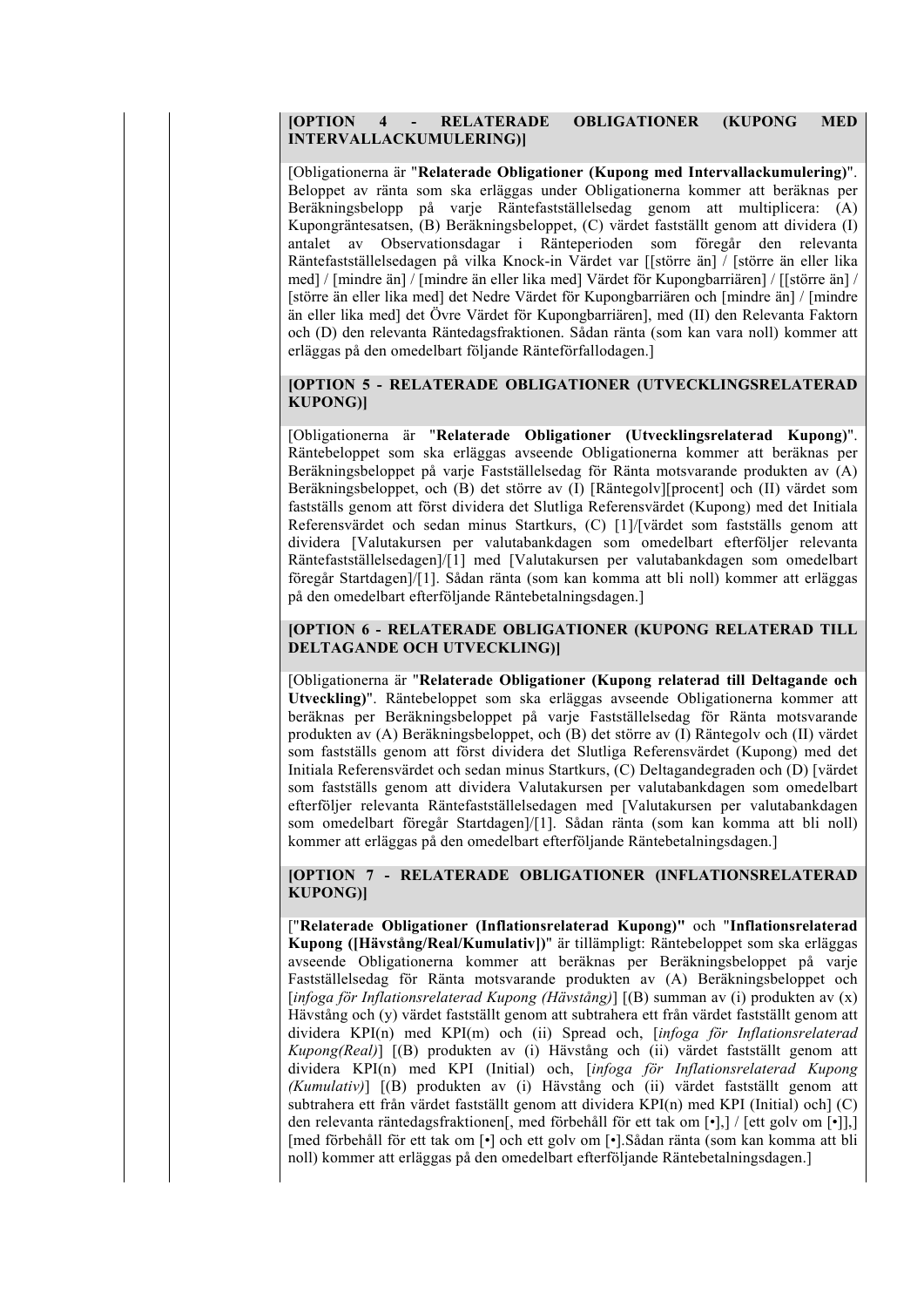Där:

[Kupongräntesats: [•]/[100] procent]/[indikativt angiven till [•] men kommer [inte vara mindre än [•] procent] [och] inte större än [•] procent]]; [avseende [*datum*], [•] procent avseende [*datum*]…];] [Slutligt Referensvärde (Kupong) är Värdet för Relevant Underliggande per varje Räntefastställelsedag;] [Valutakurs betyder valutakursen, fastställd (och avrundad till fyra decimaltecken) [som den dagliga fixingen publicerad på [*ange Relevant Skärmsida*] vid [•] [förmiddag/eftermiddag] [*stad*]-tid avseende växling av ett belopp i [*ange Angiven Valuta*] till ett belopp i [*ange Andra Valutan*]] / [genom att divdera (i) den dagliga fixingen publicerad på [ange Relevant Skärmsida] vid [•][*stad*] tid avseende växling av ett belopp i [*ange Angiven Valuta*] till ett belopp i Euro med (ii) den dagliga fixingen publicerad på [*ange Relevant Skärmsida*] vid [•] [förmiddag/eftermiddag] [*stad*]-tid avseende växling av ett belopp i Euro till ett belopp i [*ange Andra Valutan*]; [Initialt Referensvärde är [•] / [Värdet för Relevant Underliggande per Startdag; Startdag: [•]] [Ränteförfallodag[ar] betyder [•][, [•]… och [•]]; [Ränteperiod betyder perioden från och med [•] till men exklusive [•][, från och med [•] till men exklusive [•]…;] [Knock-in Värdet betyder Värdet för Relevant Underliggande [för den sämst presterande Korgkomponenten] / [för den bäst presterande Korgkomponenten] / [det aritmetiska genomsnittet av det relevanta Underliggande Värdet för [•] stycken av de sämst presterande Korgkomponenterna] / [det aritmetiska genomsnittet av det relevanta Underliggande Värdet för [•] stycken av de bäst presterande Korgkomponenterna], fastställt i enlighet med Villkoren för Fastställande av Värde angivna nedan;] /[Utveckling för Relevant Underliggande] / [Nedre Kupongräntesats: Minimikupongräntesatsen minus det Sammanlagda Kupongbeloppet, där den Angivna Räntesatsen är [•] % och Minimikupongräntesatsen är [•]%. [avseende [*datum*], [•] procent avseende [*datum*]…];] [Relevant Faktor: [•];] [Värdet för Relevant Underliggande är värdet för Relevant Underliggande, fastställt i enlighet med Villkoren för Fastställande av Värde angivna nedan;] [Utveckling för Relevant Underliggande betyder utvecklingen för den Relevanta Underliggande fastställt i enlighet med Villkoren för Fastställande av Utveckling angivna nedan;] [Övre Kupongränta: [•][•]/[100] procent]/[indikativt angiven till [•] men kommer [inte vara mindre än [•] procent] [och] inte större än [•] procent]] [avseende [*datum*], [•] procent avseende [*datum*]…];] [KPI (Initial) är [•] / Inflationsindex publicerat för [månad, år], med förbehåll för justering;]] [KPI(m) är, avseende varje Räntebetalningsdag och den relevanta Ränteperioden, Inflationsindex publicerat för fastställelsemånaden (m) avseende sådan Räntebetalningsdag, med förbehåll för justering;] KPI(n) är, avseende varje Räntebetalningsdag och den relevanta Ränteperioden, Inflationsindex publicerat för fastställelsemånaden (n) avseende sådan Räntebetalningsdag, med förbehåll för justering;] [Inflationsindex betyder [•];]

Räntefastställelsedagen[arna] och de motsvarande [Värde[en] för Kupongbarriär] [,/ och] [Nedre Värde[n] för Kupongbarriär] [och] [Värden för Övre Kupongbarriär] [och] [Observationsdag[ar] för Barriär]/[Observationsperiod[er] för Barriär] anges i tabellen nedan:

| Räntefastställe<br>lsedag | Värde för<br>Kupongba<br>rriär                                 | [Observatio]<br>nsdag<br>för<br>Barriär]              | [Observations]<br>för<br>period<br>Barriär] | $\overline{O}$ vre<br>Värde för<br>Kupongba<br>rriär]      | [Nedre<br>Värde för<br>Kupongba<br>rriär]                                            |
|---------------------------|----------------------------------------------------------------|-------------------------------------------------------|---------------------------------------------|------------------------------------------------------------|--------------------------------------------------------------------------------------|
| $[\cdot]$                 | $\lceil \cdot \rceil\%$<br>Initialt<br>av<br>Referensy<br>ärde | $[\cdot]$ ,<br>$\lceil \cdot \rceil$<br>$och [\cdot]$ | $\lceil \cdot \rceil$                       | $[\cdot] \%$<br>l٠١<br>Initialt<br>av<br>Referensy<br>ärde | $\lceil \cdot \rceil$<br>$\lceil \cdot \rceil\%$ av<br>Initialt<br>Referensy<br>ärde |
| $\lfloor  \rfloor$        | $\left   \right $                                              | []                                                    | []                                          | $\lfloor  \rfloor$                                         | $\left   \right $                                                                    |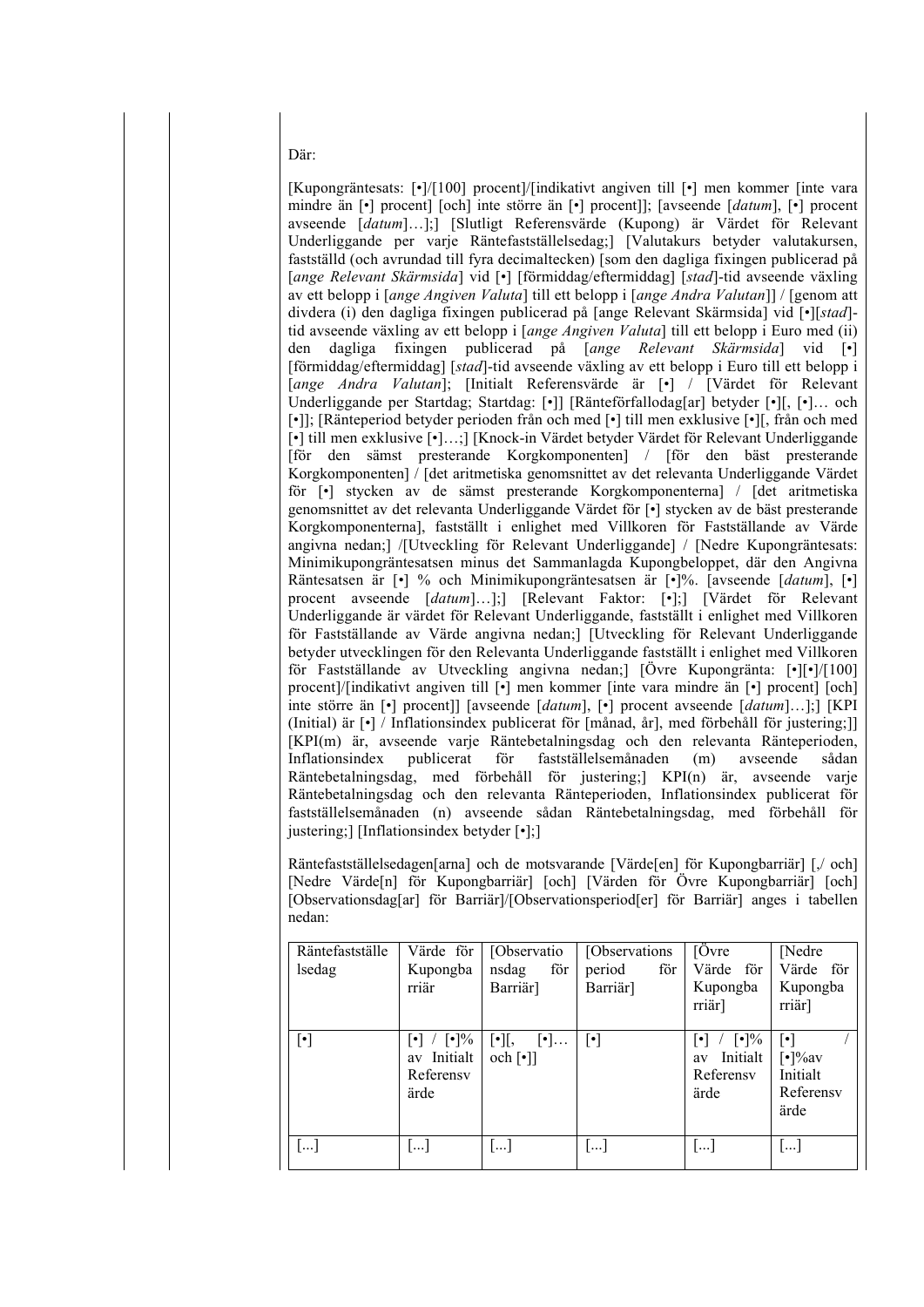och]

[Fastställelsemånad (m) är, avseende en Ränteperiod och den [Planerade] Räntebetalningsdagen på vilken sådan Ränteperiod slutar, [[[•] kalendermånad[er] [före/efter] månaden i vilken sådan [Planerad] Räntebetalningsdag [infaller]/[är planerad att infalla] /[enligt vad som anges i tabellen nedan];] [Fastställelsemånaden (n) är, avseende en Ränteperiod och den [Planerade] Räntebetalningsdagen på vilken sådan Ränteperiod slutar, [[[•] kalendermånad[er] [före/efter] månaden i vilken sådan [Planerad] Räntebetalningsdag [infaller]/[är planerad att infalla] /[enligt vad som anges i tabellen nedan];]

| Räntebetalningsdag(ar)                  | Fastställelsemånad (n)                                    | Fastställelsemånad (m)                                    |  |
|-----------------------------------------|-----------------------------------------------------------|-----------------------------------------------------------|--|
| [infoga datum] (upprepa<br>efter behov) | [infoga kalendermånad<br>och år] (upprepa efter<br>behov) | [infoga kalendermånad<br>och år] (upprepa efter<br>behov) |  |

[*Infoga för Obligationer förutom för Obligationer med Fast Ränta, Obligatoner med Rörlig Ränta, Obligationer med Fast-till-Rörlig Ränta, Obligationer med Rörlig Ränta (Golv), Obligationer med Rörlig Ränta (Tak), Obligationer med Rörlig Ränta (Krage), Obligationer med Rörlig-till-Fast Ränta, Obligationer med Intervallackumulering:*  **Villkoren för Fastställande av Värde** för att fastställa [Initialt Referensvärde][,] [Slutligt Referensvärde][,] [Slutligt Referensvärde (Kupong)][,][och] [Relevant Underliggande Värde] [*upprepa separat för varje om olika*]: Fastställelseagenten kommer fastställa värdet på den Relevanta Underliggande [vid sådan tidpunkt på den relevanta dagen som Fastställelseagenten fastställer som lämplig] / [vid någon tidpunkt på den relevanta dagen] / [vid den planerade öppningstiden på veckodagar för börsen] / [vid den planerade stängningstiden på veckodagar för börsen] / [vid den tid som den officiella stängningsnivån för Index beräknas och publiceras av Index Sponsorn] /[den högsta kursen / lägsta kursen / genomsnittet av högsta kursen och lägsta kursen för den relevanta dagen] / [stängningskursen / öppningskursen för den relevanta dagen ] / [köpkursen / säljkursen / genomsnittet av köpkursen och säljkursen för den relevanta dagen] / [avvecklingskursen / officiella avvecklingskursen / officiella kursen för den relevanta dagen] [ morgonfixingen / eftermiddagsfixingen för den relevanta dagen] / [spotkursen]] / [per stängning av öppettiderna i [*infoga Huvudsakligt Finansiellt Center*] avseende [*infoga Referensvalutan*] på den relevanta dagen] / [per stängning av öppettiderna avseende den relevanta Underliggande på Fondaffärsdagen som omedelbart följer efter den relevanta dagen] / [vid Referensmånaden] / [genom att välja det högsta värde som observerats på respektive Värdeobservationsdag [med förbehåll för ett tak om [•]] / [med förbehåll för ett golv om [•]] / [genom att välja det lägsta värde som observerats på respektive Värdeobservationsdag [med förbehåll för ett tak om [•]] / [med förbehåll för ett golv om [•]] / [genom att fastställa värdet vid respektive Genomsnittsdag och därefter fastställa [den]/[det] [viktade]/[aritmetiska] genomsnittet av sådana värden] / [genom att välja [det högre av värdet på respektive genomsnittsdag och Golvvärdet] / [det lägre av värdet på respektive genonsnittsdag och Takvärdet], och sedan fastställa [den]/[det] [viktade]/[aritmetiska] genomsnittet av sådana värden] / [genom att välja det [högre av] / [lägre av] [den]/[det] [viktade]/[aritmetiska] genomsnittet av värdena så som fastställda på respektive Genomsnittsdag och [Värdet med Globalt Golv] / [Värdet med Globalt Tak];]

Där: [Referensmånad betyder [•];] [Värdeobservationsdagar betyder [•][avseende [•]] [[•] [avseende [•]].... och [•][ avseende [•]];][Fondaffärsdag betyder [•] / en dag på vilken [*infoga Fonden*] / [den primära fondadministratorn] håller öppet för affärstransaktioner;] [Genomsnittsdagar betyder [•][avseende [•]] [[•] [avseende [•]].... och [•][ avseende [•]];] [Golvvärde betyder [•]; ] [Takvärde betyder [•];] [Värde med Globalt Golv betyder [•];] [Värde med Globalt Tak betyder [•]].

[De följande avbrottshändelserna är tillämpliga avseende den Relevanta Underliggande: [Förändring i Lag] / [Hedgingsavbrott] / [Förlust av Aktielån] / [Ökad Kostnad för Hedgning] / [Priskälleavbrott] [Handelsavbrott] / [Bortfall av Råvarupriskälla] / [Väsentlig Förändring av Formel] / [Väsentlig Förändring av Innehåll] / [Skatteavbrott]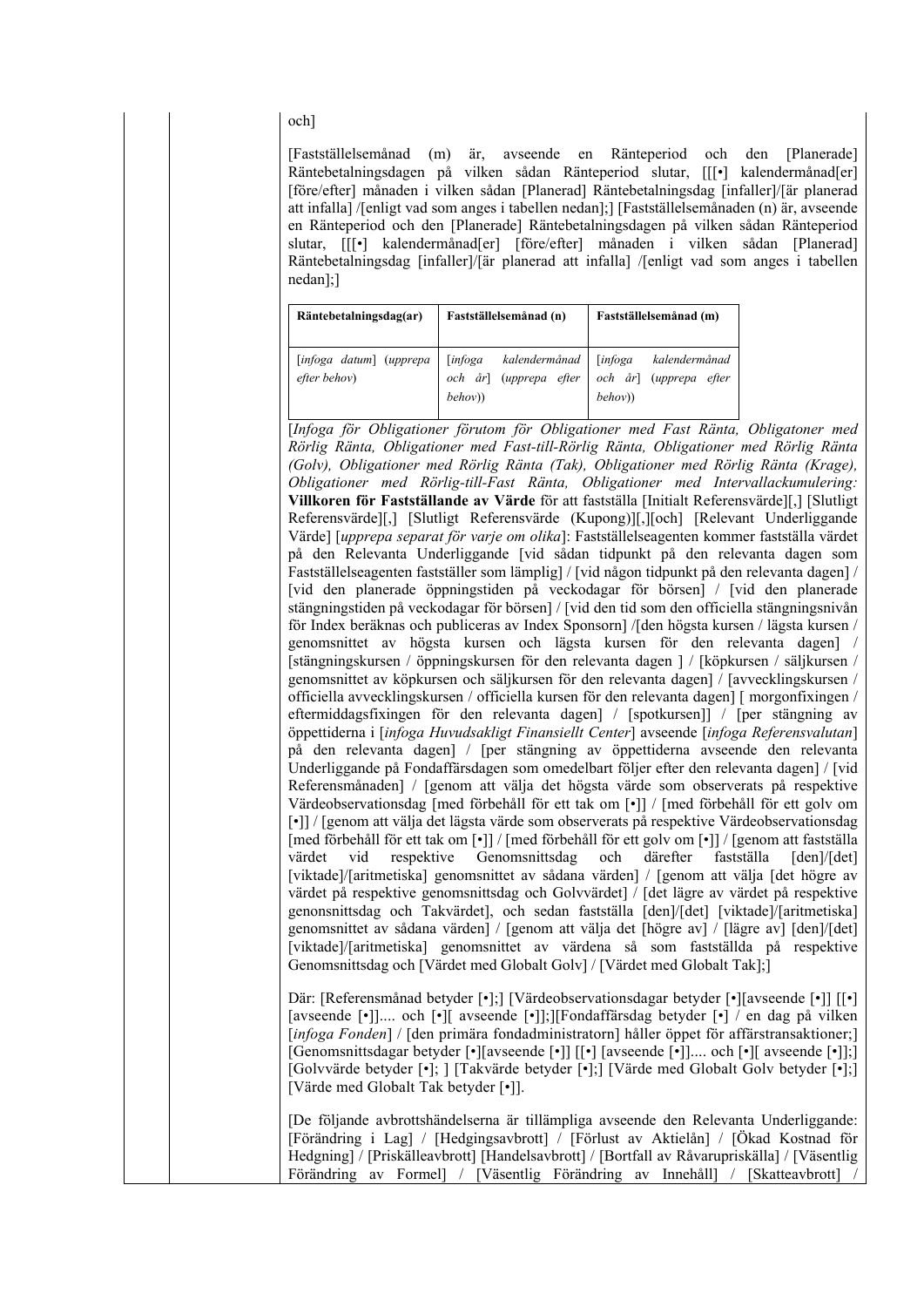|                     |                                                                        | [Nationalisering;] / [Insolvenshändelse;] / [Utlösande Händelse avseende Fondandelsvärde<br>/ Restriktion;] / [Utlösande Händelse avseende Sammanlagt Fondandelsvärde;] / [Ändring<br>av Fond eller Tjänsteleverantörer till Fond; ] / [Fondförändring;] / [Strategiöverträdelse;] /<br>[Överträdelse av Tjänsteleverantör till Fond;] / [Generell Näringsrättslig Händelse;] /<br>[Rapporteringsavbrott;] / [Tvingande Inlösen eller Överlåtelse;] / [Stängning för<br>Teckningsmöjlighet; Handelsrestriktioner;   / [Förfoganden: Väsentlig Förändring: Fusion;]<br>/ [Hedgingsavbrott;] / [Bedrägeri;] / [Särskild Näringsrättslig Händelse;] / [Force Majeure<br>Händelse;] / [Värdebegränsning;] ("Avbrottshändelser").<br>Avbrottshändelser kan påverka den Relevanta Underliggande och kan leda till justeringar |
|---------------------|------------------------------------------------------------------------|-------------------------------------------------------------------------------------------------------------------------------------------------------------------------------------------------------------------------------------------------------------------------------------------------------------------------------------------------------------------------------------------------------------------------------------------------------------------------------------------------------------------------------------------------------------------------------------------------------------------------------------------------------------------------------------------------------------------------------------------------------------------------------------------------------------------------|
|                     |                                                                        | och/eller förtida inlösen av Obligationerna. Fastställelseagenten ska fastställa huruvida<br>Obligationerna eller några börser eller priskällor påverkas av sådana händelser på en<br>relevant dag för värdering och kan komma att göra justeringar i Obligationerna eller vidta<br>andra lämpliga åtgärder, för att beakta relevanta justeringar eller händelse avseende den<br>Relevanta Underliggande. Dessutom, under vissa omständigheter, kan Emittenten lösa in<br>eller avsluta Obligationerna i förtid efter varje sådan händelse. I sådant fall, avseende varje<br>Obligation, kommer Emittenten att erlägga ett belopp (vilket belopp kan, under visa<br>omständigheter, vara det rimliga marknadsvärdet för Obligationerna vilket kan vara mindre<br>än det nominella värdet eller värdet angivet därpå).]  |
| C.1<br>$\mathbf{1}$ | Upptagande<br>till handel:                                             | [Inte tillämpligt.] / [Ansökan har gjorts för Obligationerna om att upptas till handel på [den<br>reglerade marknaden hos] [Luxembourg Stock Exchange] / [ange annan börs inom den<br>Europeiska Unionen]]                                                                                                                                                                                                                                                                                                                                                                                                                                                                                                                                                                                                              |
| C.1<br>5            | Hur värdet<br>på                                                       | [Inte tillämpligt. Avkastningen (räntebelopp eller inlösenbelopp som förfaller till betalning)<br>på Obligationerna relaterar inte till någon underliggande]                                                                                                                                                                                                                                                                                                                                                                                                                                                                                                                                                                                                                                                            |
|                     | investeringen<br>påverkas av<br>Relevant<br>Underliggand<br>e (om inte | [ELLER]                                                                                                                                                                                                                                                                                                                                                                                                                                                                                                                                                                                                                                                                                                                                                                                                                 |
|                     |                                                                        | [Marknadskursen eller värdet på Obligationer vid någon tidpunkt förväntas påverkas av<br>förändrade värden för den Relevanta Underliggande till vilken Obligationerna relaterar.                                                                                                                                                                                                                                                                                                                                                                                                                                                                                                                                                                                                                                        |
|                     | värdepappere<br>n har en                                               | [[infoga var och en av följande som är tillämplig]                                                                                                                                                                                                                                                                                                                                                                                                                                                                                                                                                                                                                                                                                                                                                                      |
|                     | denominering<br>om som lägst<br>100 000 euro:                          | [Ränta] [och] [inlösen] belopp som förfaller till betalning för Obligationerna är beroende av<br>värdet eller utvecklingen för Relevant Underliggande [når] / [inte når] ett tröskelvärde eller<br>barriär och en liten ökning eller sänkning i värde eller utveckling för den Relevanta<br>Underligande nära tröskelvärdet eller barriären kan leda till betydande ökning eller<br>minskning i avkastningen på Obligationerna [och Obligationsinnehavare] kanske inte<br>erhåller någon ränta alls.].                                                                                                                                                                                                                                                                                                                  |
|                     |                                                                        | [Ränta] [och] [inlösen] belopp som förfaller till betalning för Obligationerna relaterar till<br>värdet eller utvecklingen för Relevant Underliggande vid en eller flera förutbestämda dagar<br>och, oberoende av nivån för Relevant Underliggande mellan dessa dagar, kommer värdet<br>eller utvecklingen för Relevant Underliggande på dessa påverkas av värdet på<br>Obligationerna mer än andra faktorer.]                                                                                                                                                                                                                                                                                                                                                                                                          |
|                     |                                                                        | [Det Slutliga Inlösenbeloppet som förfaller till betalning avseende Obligationerna relaterar<br>till [en angiven procentandel av] utvecklingen frö Relevant Underliggande och<br>Obligationsinnehavare kommer inte erhåll det belopp som ursprungligen investerades, och<br>kan erhålla ett betydande lägre belopp [med förbehåll för det lägsta angivna beloppet].                                                                                                                                                                                                                                                                                                                                                                                                                                                     |
|                     |                                                                        | Marknadskursen eller värdet på Obligationerna vid någon tidpunkt förväntas påverkas av<br>förändringar i värdet för Relevant Underliggande till vilket Obligationerna relaterar.                                                                                                                                                                                                                                                                                                                                                                                                                                                                                                                                                                                                                                        |
|                     |                                                                        | [Marknadskursen eller värdet på Obligationerna kan, i vissa situationer, påverkas av<br>fluktuationer avseende faktiska eller förväntade utdelningsnivåer (om några) eller några<br>andra utdelningar på de Relevanta Underliggande.]                                                                                                                                                                                                                                                                                                                                                                                                                                                                                                                                                                                   |
|                     |                                                                        | [Fastställande av belopp som förfaller till betalning under Obligationerna görs genom<br>referens tull det aritmetiska genomsnittet av värdet eller utvecklingen för [samtliga] /<br>[utvalda] Korgkomponenter. Korgkomponenterna ges olika vikt. Ju högre tillämplig vikt                                                                                                                                                                                                                                                                                                                                                                                                                                                                                                                                              |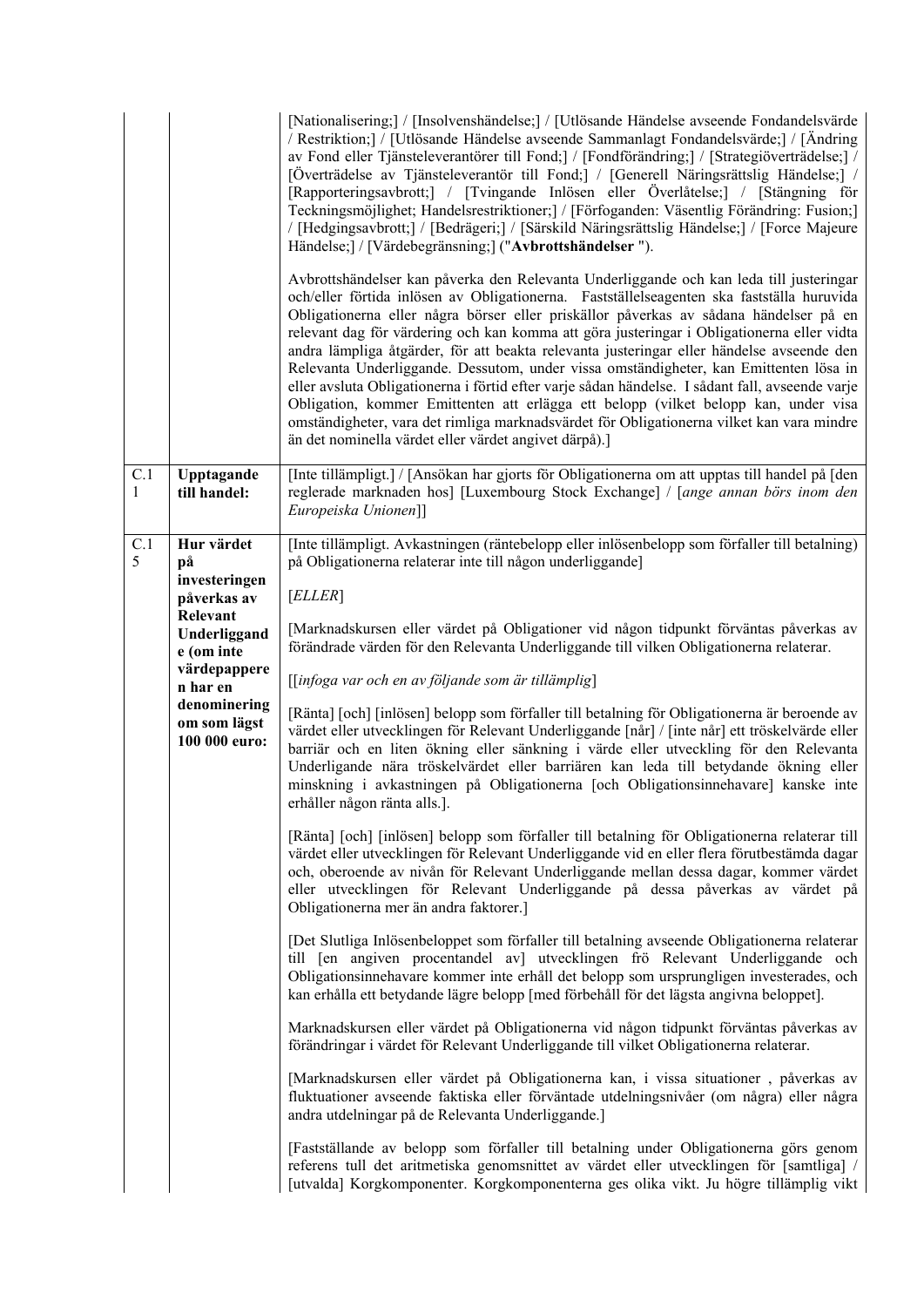|                         |                                                                                                          | för en viss Korgkomponent, desto mer kommer Obligatiosinnehavarna att vara exponerade<br>mot värdet eller utvecklingen frö den Korgkomponenten i jämförelse med återstående<br>Korgkomponenter.]                                                                                                                                                                                                                                                                                                                                                                                                                                                                                                                                                                                                                                                                                                                                                                                                                                                                                                                                                                                                                                                                                                                                                                           |
|-------------------------|----------------------------------------------------------------------------------------------------------|----------------------------------------------------------------------------------------------------------------------------------------------------------------------------------------------------------------------------------------------------------------------------------------------------------------------------------------------------------------------------------------------------------------------------------------------------------------------------------------------------------------------------------------------------------------------------------------------------------------------------------------------------------------------------------------------------------------------------------------------------------------------------------------------------------------------------------------------------------------------------------------------------------------------------------------------------------------------------------------------------------------------------------------------------------------------------------------------------------------------------------------------------------------------------------------------------------------------------------------------------------------------------------------------------------------------------------------------------------------------------|
| C.1<br>6                | Utlöpandedag<br>/ förfallodag<br>för derivat-<br>värdepapper.<br>utövandedag/<br>slutlig<br>referensdag: | [Inte tillämligt. Obligationerna är inte derivatvärdepapper.] / [Om inte inlösta före den<br>tillämpliga Förfallodagen till [dess Slutliga Inlösenbelopp] [eller] [Beloppet vid Fysisk<br>Leverans plus det Återstående Kontantbeloppet (om något)]. Värdet eller utvecklingen för<br>en Relevant Underliggande kommer fastställeas per Slutdagen. Se även Punkt C.9 ovan för<br>ytterligare information.]                                                                                                                                                                                                                                                                                                                                                                                                                                                                                                                                                                                                                                                                                                                                                                                                                                                                                                                                                                 |
| C.1<br>7                | Avvecklings-<br>förfarande<br>för derivat-<br>värdepapper:                                               | Obligationerna är [Kontavvecklade Obligationer och kommer bli inlösta genom betalning<br>av det Slutliga Inlösenbeloppet] / [Obligationer med Fysisk Avveckling, och kommer bli<br>inlösta genom betalning av det Slutliga Inlösenbeloppet, eller om villkoret för ansökan om<br>fysisk avveckling är uppfyllt, kan Obligationerna bli inlösta genom leverans av ett belopp<br>av [Relevant Underliggande] / Underliggande Värdepapper[ lika med Beloppet vid Fysisk<br>Avveckling och betalning av ett ytterligare Återstående Kontantbelopp (om något).<br>På det relevanta dagen för inlösen av Obligationerna [och inte fysisk avveckling är<br>tillämplig], ska Emittenten betala det relevanta inlösenbeloppet per Beräkningsbelopp till<br>Obligationsinnehavarna genom relevanta clearing system och sådana belopp ska krediteras<br>till relevanta Obligationsinnehavares respektive konto som antingen innehas hos sådana<br>clearing system. [Om Emittenten är ålagd att leverera det Beloppet vid Fysisk Avveckling<br>kommer Emittenten leverera den [Relevanta Underliggande] / [Underliggande<br>Värdepapper] samt betala något Återstående Kontantbeloppet till Obligationsinnehavare<br>genom de relevanta clearing systemen, vid betalning av några relevanta skatter som<br>förfaller till betalning av Obligationsinnehavare avseende sådan leverans.] |
| C.1<br>8                | Hur<br>avkastningen<br>på derivat-<br>värdepapper<br>görs:                                               | [Inte tillämpligt. Obligationerna är inte derivatvärdepapper.] / [Obligationerna är inte<br>ordinarie skuldvärdepapper och [räntan och/eller inlösenbeloppet] [är] relaterat till<br>utvecklingen för [aktie(n)(rna)] [och/eller] [index(en)] [och/eller] [(den)(de) börshandlade<br>$fonde(n)(ma)$ ]<br>[och/eller]<br>$[\text{råvara}(\text{or})]$<br>[och/eller]<br>[råvaruindex]<br>[och/eller]<br>[inflationsindex(en)] [och/eller] [fond(er)] [och/eller] [preferensaktier] identifierade som de<br>Relevanta Underliggande.<br>Relevant Underliggande: [•] (ange namnen på varje referenstillgång)]<br>[infoga bestämmelser från Punkterna C.9 och C.10 efter vad som är tillämpligt]<br>Se även Punkt C.15 ovan.                                                                                                                                                                                                                                                                                                                                                                                                                                                                                                                                                                                                                                                   |
| C.1<br>9                | Utövandekur<br>s/<br>slutlig<br>referenskurs<br>för<br>underliggand<br>e:                                | [Inte tillämpligt. Obligationerna är inte derivatvärdepapper.] / [Det Slutliga Referensvärdet<br>i syfte för att fastställa utvecklingen av en Relevant Underliggande Tillgång [kommer<br>fastställas av Fastställelseagenten genom referens till [aktiekursen] / [kursen för en<br>börshandlad fond på en relevant börds] / [nivån för ett aktieindex] / [kursen för en råvara] /<br>[nivån för ett råvaruindex] / [nivån för ett inflationsindex] / [växelkursen för ett valutapar] /<br>[kursen för ett fondintresse] / [kursen för en preferensaktie]                                                                                                                                                                                                                                                                                                                                                                                                                                                                                                                                                                                                                                                                                                                                                                                                                  |
| C.2<br>$\boldsymbol{0}$ | Typ av<br>underliggand<br>e och var<br>information<br>om den<br>underliggand<br>e kan<br>erhållas:       | [Inte tillämpligt. Obligationerna är inte derivatvärdepapper.]<br>[Obligationerna är [Aktierelaterade Ränteobligationer] / [Råvarurelaterade Obligationer] /<br>Ränteobligationer] / [Valutarelaterade<br>Ränteobligationer]<br>[Inflationsrelaterade]<br>[Fondrelaterade Ränteobligationer].<br>["Relevant Underliggande" betyder [•] [emitterade av [•]] [och] / [,] [•] emitterade av<br>[•][var för sig en "Korgkomponent", och tillsammans "Korgen"] [Viktningen tillämplig<br>avseende respektive Korgkomponent: [ $\cdot$ ] avseende [ $\cdot$ ],[ $\cdot$ ] avseende [ $\cdot$ ] och [ $\cdot$ ] avseende [ $\cdot$ ]]<br>[Obligationerna är [Obligationer med Aktierelaterad Inlösen] / [Obligationer med                                                                                                                                                                                                                                                                                                                                                                                                                                                                                                                                                                                                                                                         |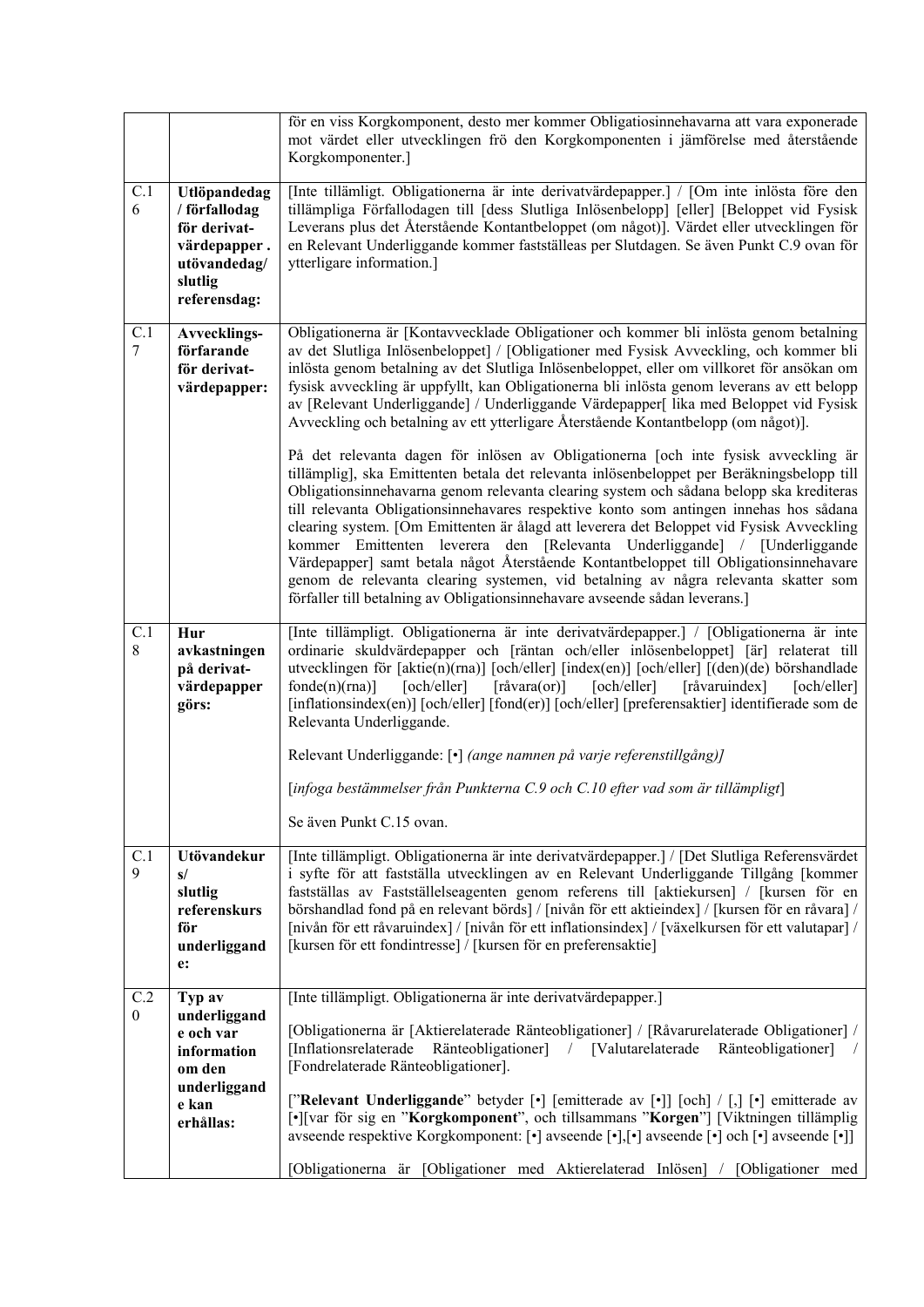| C.2<br>1 | Indikation<br>om marknad<br>där derivat-<br>värdepappere<br>n kommer<br>handlas och<br>för vilka<br>prospekt har<br>offentliggjort | Råvarurelaterad Inlösen] / [Obligationer med Inflationsrelaterad Inlösen] / [Obligationer<br>med Valutarelaterad Inlösen] / [Obligationer med Fondrelaterad Inlösen] / [Obligationer<br>med Preferensaktierelaterad Inlösen]]<br>["Relevant Underliggande" betyder [•] [emitterade av [•]] [och] / [,] [•] emitterade av<br>[•]][var för sig en "Korgkomponent", och tillsammans "Korgen"]<br>[Viktningen som är tillämplig på respektive Korgkomponent: [•] avseende[•][,[•] avseende<br>$\lceil \cdot \rceil$ och $\lceil \cdot \rceil$ avseende $\lceil \cdot \rceil$<br>Information om historisk och ytterligare utveckling för den Relevanta Underliggande och<br>dess volatilitet kan erhållas från: [•][, avseende [•], [•] avseende [•] och [•] avseende [•]].<br>[Inte tillämpligt.] / [Ansökan har gjorts för att Obligationerna ska upptas till handel på [den]<br>reglerade marknaden hos] [Luxemburgbörsen]/[ange annan börs inom den Europeiska<br>Unionen]]                                                                                                                                                                                                                                                                                                                                                                                                                                                                                                                                                                                                                                                                                                                                                                                                                                                                                                                                                                                                                                                                                                                                                                                                                                                                                                                                                                                                                                                                                                                                                                                                                                |
|----------|------------------------------------------------------------------------------------------------------------------------------------|-----------------------------------------------------------------------------------------------------------------------------------------------------------------------------------------------------------------------------------------------------------------------------------------------------------------------------------------------------------------------------------------------------------------------------------------------------------------------------------------------------------------------------------------------------------------------------------------------------------------------------------------------------------------------------------------------------------------------------------------------------------------------------------------------------------------------------------------------------------------------------------------------------------------------------------------------------------------------------------------------------------------------------------------------------------------------------------------------------------------------------------------------------------------------------------------------------------------------------------------------------------------------------------------------------------------------------------------------------------------------------------------------------------------------------------------------------------------------------------------------------------------------------------------------------------------------------------------------------------------------------------------------------------------------------------------------------------------------------------------------------------------------------------------------------------------------------------------------------------------------------------------------------------------------------------------------------------------------------------------------------------------------------------------------------------------------------------------------------------------------------------------------------------------------------------------------------------------------------------------------------------------------------------------------------------------------------------------------------------------------------------------------------------------------------------------------------------------------------------------------------------------------------------------------------------------------------------------------------------|
|          | s:                                                                                                                                 | <b>Avsnitt D - Risker</b>                                                                                                                                                                                                                                                                                                                                                                                                                                                                                                                                                                                                                                                                                                                                                                                                                                                                                                                                                                                                                                                                                                                                                                                                                                                                                                                                                                                                                                                                                                                                                                                                                                                                                                                                                                                                                                                                                                                                                                                                                                                                                                                                                                                                                                                                                                                                                                                                                                                                                                                                                                                 |
|          |                                                                                                                                    |                                                                                                                                                                                                                                                                                                                                                                                                                                                                                                                                                                                                                                                                                                                                                                                                                                                                                                                                                                                                                                                                                                                                                                                                                                                                                                                                                                                                                                                                                                                                                                                                                                                                                                                                                                                                                                                                                                                                                                                                                                                                                                                                                                                                                                                                                                                                                                                                                                                                                                                                                                                                           |
| D.2      | Huvudsaklig<br>risker<br>avseende<br>Emittenten<br>och<br>Garanten:                                                                | Följande huvudsakliga risker påverkar Morgan Stanley [och, eftersom Morgan Stanley är<br>det yttersta holdingbolaget för [MSI plc] / [MSBV], påverkas även [MSI plc] / [MSBV]:<br>Likviditetsrisk och finansieringsrisk: Likviditet är nödvändigt för Morgan Stanleys<br>verksamhet och Morgan Stanley förlitar sig till externa källor för att finansiera en<br>betydande del av dess verksamheter. Morgan Stanleys upplåningskostnader och tillgång till<br>skuldkapitalmarknader är i betydande grad beroende av dess egna kreditbetyg, som kan<br>förändras. Vidare, Morgan Stanley är holdingbolag och är beroende av betalning från dess<br>dotterföretag. Som en följd av det, finns det en risk att Morgan Stanley inte kommer kunna<br>finansiera dess verksamhet pga. förlust till tillgång till kapitalmarknader eller får<br>svårigheter att finna likviditet genom sina tillgångar. Vidare, Morgan Stanleys<br>likviditetsförhållanden och finansiella förhållande har historiskt sätt, och kan även i<br>framtiden, påverkas negativt av amerikanska och internationella marknadsförhållanden och<br>ekonomiska förhållanden.<br>Marknadsrisk: Morgan Stanleys verksamhetsresultat kan i betydande grad negativt<br>påverkas av marknadsfluktuationer och av globala och ekonomiska förhållanden och av<br>andra faktorer. Morgan Stanley kan drabbas av betydande sjunkande värden på värdet av<br>dess finansiella instrument och andra förluster relaterade till volatila och illikvida<br>marknadsförhållanden. Innehav av stora och koncentrerade positioner kan exponera<br>Morgan Stanley mot förluster. Framförallt har Morgan Stanley ådragit sig, och kan även<br>fortsatt ådra sig, betydande förluster inom fastighetssektorn. Dessa faktorer kan leda till<br>förluster för en position eller portfölj som innehas av Morgan Stanley eller dess<br>konsoliderade dotterföretag.<br>Kreditrisk: Morgan Stanley är exponerad mot risken att tredje parter som står i skuld till<br>Morgan Stanley inte kan fullgöra sina förpliktelser, samt att en konkurs för en stor<br>finansiell institution kan påverka de finansiella marknaderna generellt. Sådana faktorer ger<br>upphov till en risk om förlustrisk när en låntagare, motpart eller emittent inte fullgör sina<br>finansiella åtaganden.<br>Operationell risk: Morgan Stanley är föremål för risk för förlust, eller skada på dess<br>renommé, som ett resultat av inadekvata eller misslyckade processer, källor eller system<br>eller från externa händelser (så som bedrägeri, juridiska risker och risker avseende |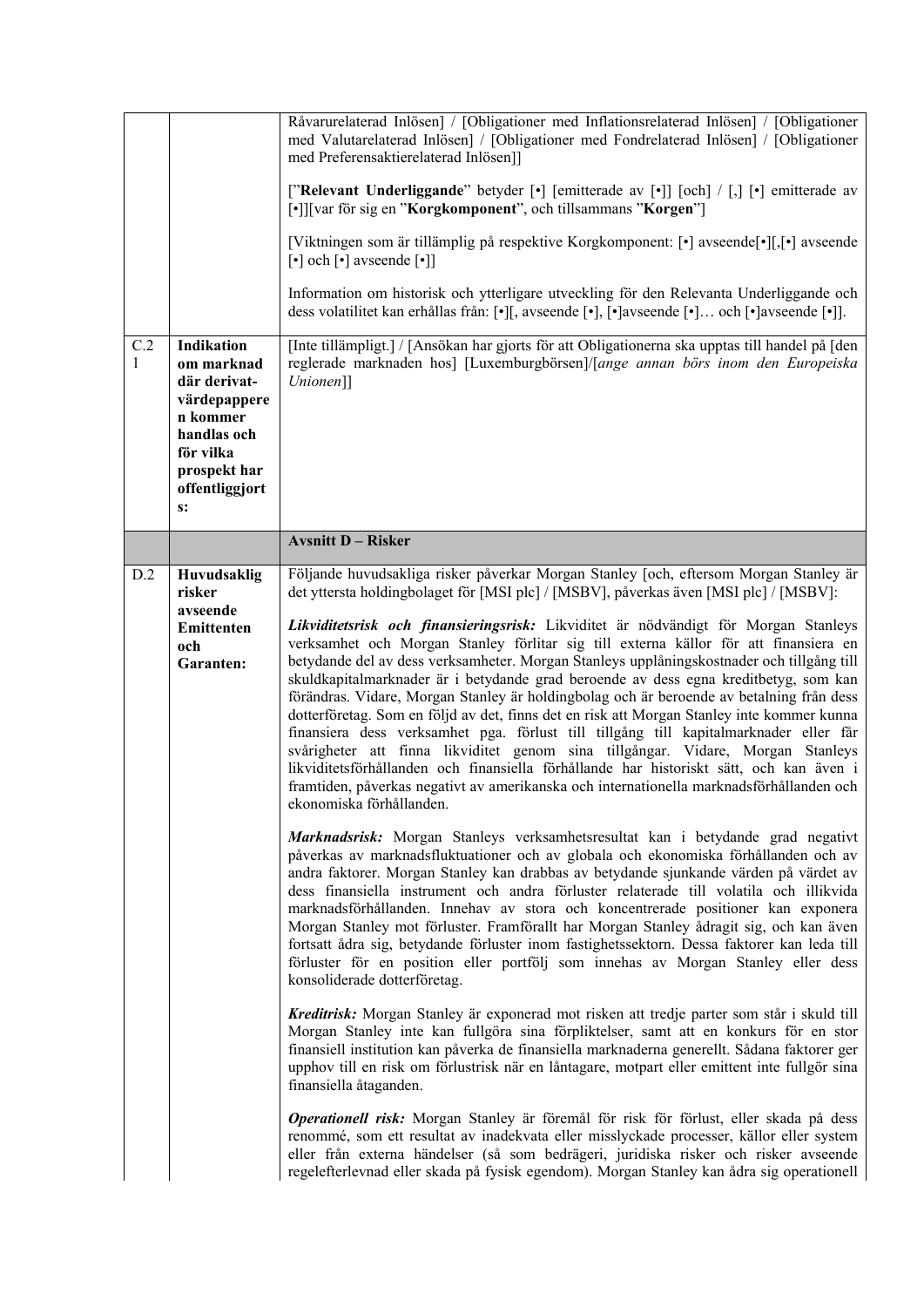risk över hela spektrumet av dess verksamhetsaktiviteter, inkluderande vinstgenererande aktiviteter (t.ex. försäljning och handel) och kontrollgrupper (t.ex. informationsteknologin och handelsförfaranden).

*Juridisk risk, näringsrättslig risk och regelefterlevnadsrisk:* Morgan Stanley är föremål för risk avseende legala och regulatoriska sanktioner, substantiell ekonomisk förlust inklusive böter, straff, domstolsavgöranden, skadestånd och/eller förlikning, eller skada på dess renommé som en konsekvens av bristerna i att efterleva lagar, regler, föreskrifter, därtill relaterade självreglerande företagsstandarder och uppförandekoder som är tillämpliga på dess verksamhet. Morgan Stanley är föremål för kontraktuella och kommersiella risker till exempel risken att en motparts leverans förpliktelser inte kommer vara verkställbara. Vidare, i dagens miljö av snabba och möjliga näringsrättsliga förändringar, så anser Morgan Stanley även näringsrättslig förändring som en komponent av legal, regulatorisk och regelefterlevnadsrisk.

*Riskhantering:* Morgan Stanleys riskhanteringsstrategier kanske inte till fullo är effektiva för att få bort dess riskexponering i samtliga marknadsförhållanden eller mot samtlig typ av risk.

*Konkurrensrisk:* Morgan Stanley är föremål för stark konkurrens från andra finansiella tjänsteföretag, vilket kan leda till press på kurser som kan betydande negativt påverka dess intäkter och vinst. Vidare automatiserade handelsmarknader kan negativt påverka Morgan Stanleys verksamhet (t.ex. genom att sätta press på courtage vid handel eller andra jämförbara avgifter). Slutligen, Morgan Stanleys möjlighet att behålla och attrahera kvalificerade anställda är nödvändigt för framgång inom dess verksamhet och misslyckande att göra detta kan betydande negativt påverka dess utveckling.

*Internationell risk:* Morgan Stanley är föremål för ett antal politiska, ekonomiska, juridiska, operationella, franchise och andra risker som ett resultat av dess internationella verksamheter (inkluderande risker av eventuellt förstatligande, expropriering, kurskontroller, kapitalkontroller, valutakontroller, ökade skatter och avgifter och andra åtgärder från regeringar som har restriktiv effekt, samt utbrott av fientlig eller politisk och statlig instabilitet) vilket negativt kan påverka dess verksamhet på många olika sätt.

*Förvärvsrisk och Joint Venture-risk*: Morgan Stanley kanske inte kan fånga de förväntade värdena från förvärv, avyttringar, joint ventures, minoritetsinnehav och strategiska allianser.

[*infoga för MSBV:* Samtliga betydande tillgångar för MSBV är åtaganden för en eller flera företag inom Morgan Stanley-koncernen och MSBV:s förmåga att fullgöra sina åtaganden är beroende av att sådana företag fullgör sina åtaganden till MSBV. Skulle sådana företags utsikter påverkas kan innehavare av värdepapper emitterade av MSBV även vara exponerade mot risk för förlust. ]

[*infoga för MSI plc:* Förekomsten av betydande interna förhållanden (inkluderande villkoren för finansiering, kapital, tjänster och logistiskt stöd till eller från MSI plc, samt gemensam eller delad verksamhet eller operationella plattformar eller system, inklusive anställda) mellan MSI plc och andra företag inom Morgan Stanley-koncernen exponerar MSI plc mot risken att, faktorer som kan påverka verksamheten och förhållandena för Morgan Stanley eller andra företag inom Morgan Stanley-Koncernen kan även påverka varsamheten och förhållandena för MSI plc. Vidare, Obligationer emitterade av MSI plc kommer inte garanteras av Morgan Stanley. ]

| D.3 | Huvudsakliga  | Värdepapperen är föremål för följande risker:                   |  |  |
|-----|---------------|-----------------------------------------------------------------|--|--|
|     | risker        | [inkludera samtliga som är tillämpliga]                         |  |  |
|     | avseende      |                                                                 |  |  |
|     | Obligationern |                                                                 |  |  |
|     | a:            |                                                                 |  |  |
|     |               |                                                                 |  |  |
|     |               | OBLIGATIONERNA ÄR INTE BANKINSÄTTNINGAR OCH ÄR INTE             |  |  |
|     |               | <b>FÖR</b><br>FÖRSÄKRADE AV<br>VARE SIG DET AMERIKANSKA BOLAGET |  |  |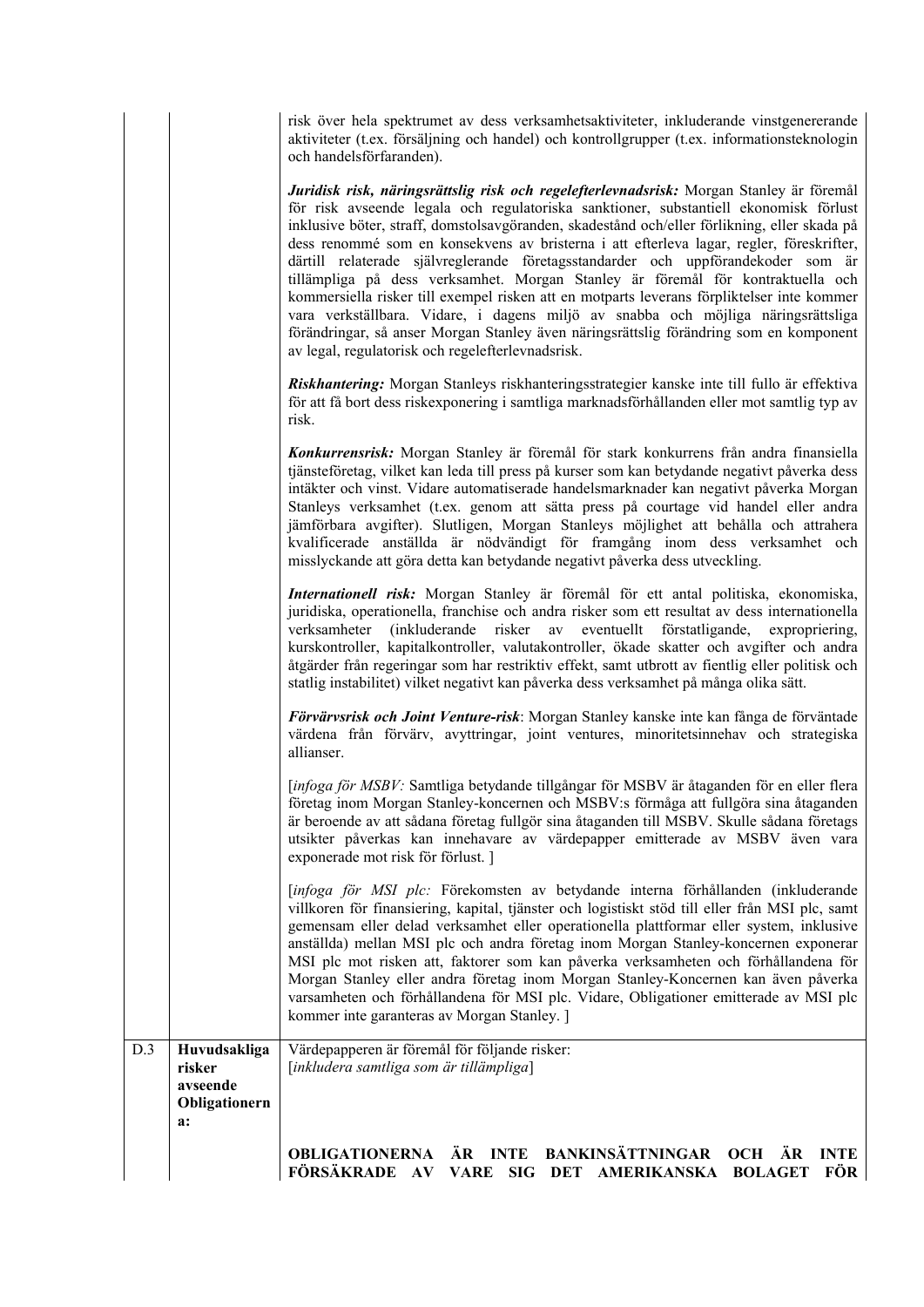#### **INSÄTTNINGSFÖRSÄKRING** *(U.S. FEDERAL DEPOSIT INSURANCE CORPORATION), UK FINANCIAL SERVICES COMPENSATION SCHEME* **ELLER NÅGON ANNAT REGERINGSORGAN. OBLIGATIONERNA UTGÖR INTE HELLER NÅGOT ÅTAGANDE FÖR, OCH GARANTERAS INTE HELLER, AV NÅGON BANK.**

[Investerare kan erhålla begränsad ränta eller inga ränta alls]

[Betalningar kan ske vid andra tidpunkter än vad som förväntas]

[Investerare kan förlora hela eller en betydande del av sin investering om värdet / utvecklingen för den Relevanta Underliggande inte rör sig i den förväntade riktningen]

[Villkoren för vissa Obligationer kan skilja sig från de för ordinarie skuldvärdepapper eftersom Obligationerna inte betalar ränta och, vid förfallodagen, beroende på utvecklingen för den Relevanta Underliggande, kan avkastningen vara mindre än det belopp som investerades eller ingenting, eller så kan avkastningen på tillgångar eller värdepapper för en emittent som inte är närstående med Emittenten, kan värdet på sådana vara mindre än det investerade beloppet.]

[Varje person som avser använda Obligationerna som ett hedgningsinstrument ska vara medveten om att Obligationerna inte exakt kan hedga en Relevant Underliggande eller en portfölj där en Relevant Underliggande utgör en del.]

[Handel på andrahandsmarknaden för Obligationerna kan vara begränsad. Vidare, om Obligationerna handlas via en eller flera elektroniska handelsystem och dessa system blir delvis eller helt otillgängliga, så kan det påverka investerarens förmåga att handla med Obligationerna.]

[Potentiella intressekonflikter kan föreligga mellan investeraren och Fastställelseombudet, som, enligt villkoren för Obligationerna, kan företa sådana justeringar som denne anser lämpliga som en följd av vissa händelser som påverkar Relevant Underliggande, och när så sker, är berättigad att utöva betydande diskretionär bestämmanderätt.]

[Eftersom [Obligationer i Global certifikatsform] kan innehas av eller på uppdrag av ett clearingsystem kommer investerare vara tvungna att förlita sig på sådana clearingsystems förfaranden för överföring, betalning och kommunikation med den relevanta Emittenten.]

[Villkoren som är tillämpliga på Obligationerna tillåter definierade majoriteter att binda samtliga innehavare av Obligationerna, inkluderande de som inte närvarade och röstade vid det relevanta mötet.]

[Emittenten kan ingå distributionsavtal med olika finansiella institutioner och andra mellanhänder, så som fastställs av Emittenten, (i) till den som en periodisk avgift kan betalas och (ii) den som kan sälja Obligationerna till investerare till en kurs som är annan än den kurs till vilken de köpte Obligationerna.]

[Uppkomsten av en avbrottshändelse vid avveckling kan försena leverans av de angivna tillgångarna som ska levereras som Beloppet vid Fysisk Leverans, och kan påverka värdet på Obligationerna.]

[Betalningar under en Obligation emitterad av Morgan Stanley kan bli föremål för amerikansk innehållande av källskatt om 30% om den faktiske ägaren av Obligationen inte uppfyller kriterierna för att vara undantagen från detta innehållande av skatt, inklusive kravet att den faktiske ägaren (och varje finansiell institution som innehar Obligatione för den egentlige ägarens räkning) iakttar vissa amerikanska skattekrav avseende identifiering och intygande. Om innehållande krävs på detta sätt, kommer ingen av Emittenterna, Garanten eller någon mellanhand att vara skyldig att betala något ytterligare belopp avseebde beloppet som innehålls på detta sätt.

[Amerikanska federala skatteregler som vanligen hänvisas till som "FATCA", kan innebära en källskatt om 30% på vissa betalningar under Obligationerna (inklusive betalningar som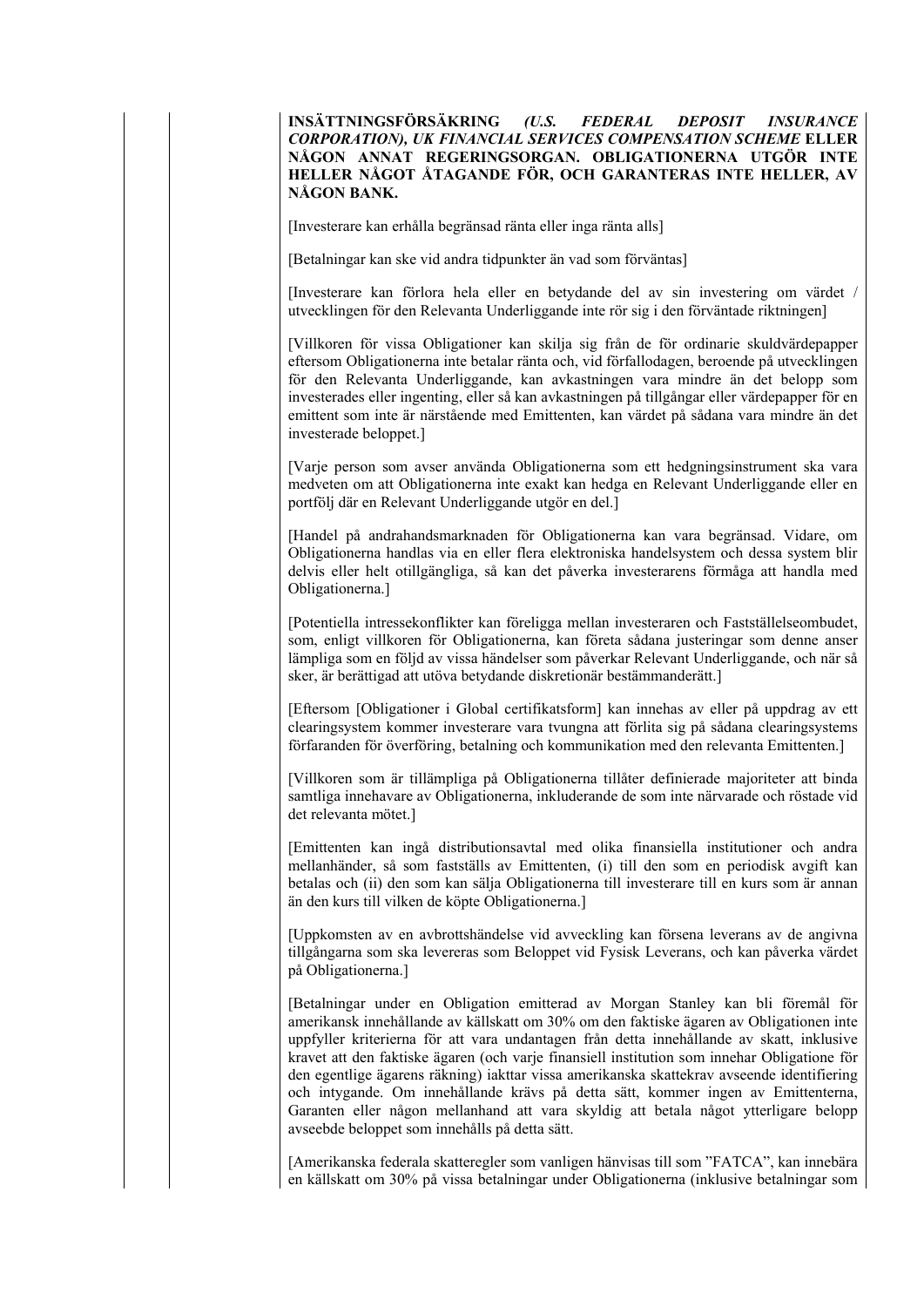görs av finansiella mellanhänder), om inte olika amerikanska informationskrav och undersökningskrav har uppfyllts. Om innehållande krävs på detta sätt, kommer ingen av Emittenterna, Garanten eller någon mellanhand att vara skyldig att betala något ytterligare belopp avseende beloppet som innehålls på detta sätt.]

Amerikanska federala skattelagar kan innebära en källskatt om upp till 30% på betalningar eller ansedda betalningar som företas till icke-Amerikanska personer som är villkorade av eller fastställs genom referens till, direkt eller indirekt, amerikanska utdelningskällor. Om innehållande krävs på detta sätt, kommer ingen av Emittenterna, Garanten eller någon mellanhand att vara skyldig att betala något ytterligare belopp avseende beloppet som innehålls på detta sätt.]

[Obligationer kan bli inlösta i förtid om Emittenten [eller Garanten] åläggs att öka de belopp som förfaller till betalning avseende några Obligationer pga. källskatt eller avdrag för eller pga., nuvarande eller framtida skatter eller avgifter.]

[Obligationer kan bli inlösta i förtid enligt Emittentens val.]

[Om en uppsägningsgrundande händelse uppkommer avseende Emittenten [eller Garanten], kommer en investerare ha ett icke-säkerställt krav gentemot Emittenten [eller Garanten] för belopp som förfaller till betalning vid förtida inlösen av Obligationerna.]

[En Emittent kan justera villkoren för Obligationerna[, Garantin] och *deed of covenant* daterad den 17 juli 2013 (så som justerad eller förändrad från en tid till en annan) avseende, bl.a., Obligationerna utan Obligationsinnehavarens samtycke om, enligt dess uppfattning, sådana justeringar som inte är betydande till nackdel för Obligationsinnehavare]

[*infoga för samtliga Relaterade Obligationer:* Marknadskursen för Obligationerna kan vara mycket volatilt. Vidare, investerare i Obligationerna kanske inte erhåller någon ränta och betalning eller betalning av kapitalbelopp eller ränta, om tillämpligt, kan ske vid en annan tid eller i en annan valuta än den förväntade. Den Relevanta Underliggande kan vara föremål för betydande fluktuationer som kanske inte korrelerar med förändringar av räntenivåer, valutor eller andra index. Tidpunkten för förändring i en Relevant Underliggande kan påverka den faktiska avkastningen för investerare, även om den genomsnittliga nivån är så som förväntat. Generellt, ju tidigare förändringen i den Relevanta Underliggande sker, desto högre är den effektiva avkastningen.]

[*infoga för samtliga Relaterade Obligationer:* Det är omöjligt att förutse hur nivån för den Relevanta Underliggande kommer variera över tiden. Den historiska utvecklingen (om någon) för den Relevanta Underliggande utgör ingen indikation om framtida utveckling för den Relevanta Underliggande,] räntenivåer, återstående löptid för Obligationerna eller valutakurser kommer påverka den kurs som investerare kommer erhålla om en investerare säljer dess Obligationer före förfallodagen.]

[Obligationerna relaterar till [[en] [ett] tillväxtmarknad [värdepapper] / [ETF] / [fond] / [valuta]] / [en korg bestående av [tillväxtmarknadsvärdepapper] / [index sammansatta, delvis eller helt, av tillväxtmarknadsvärdepapper] / [[ETF:er]/[fonder] sammansatta, delvis eller helt, av tillväxtmarknad [ETF:er]/[fonder] är föremål för en högre risk avseende fluktuationer i handelskurser.]

[Emittentens och/eller närståendes hedgningskostnader tenderar till att bli högre om lägre likviditet för Relevant Underliggande eller desto högre om skillnaden mellan "köpkurser" och "säljkurser" för Relevant Underliggande är större eller högre om de derivatkontrakt son den relevanta Underliggande Tillgången relaterar till, och detta kan påverka betalningar för Obligationerna.]

[Emittenten av Relevant Underliggande kommer inte vara en närstående till Emittenten, men Emittenten och/eller dess närstående kan nu eller från en tid till en annan ingå affärer med sådan emittent av Relevant Underliggande.]

Generella valutakursrisker och valutakontrollrisker, inklusive risken att valutakurser kommer påverka en investering i Obligationerna, kan risken för Emittentens brist på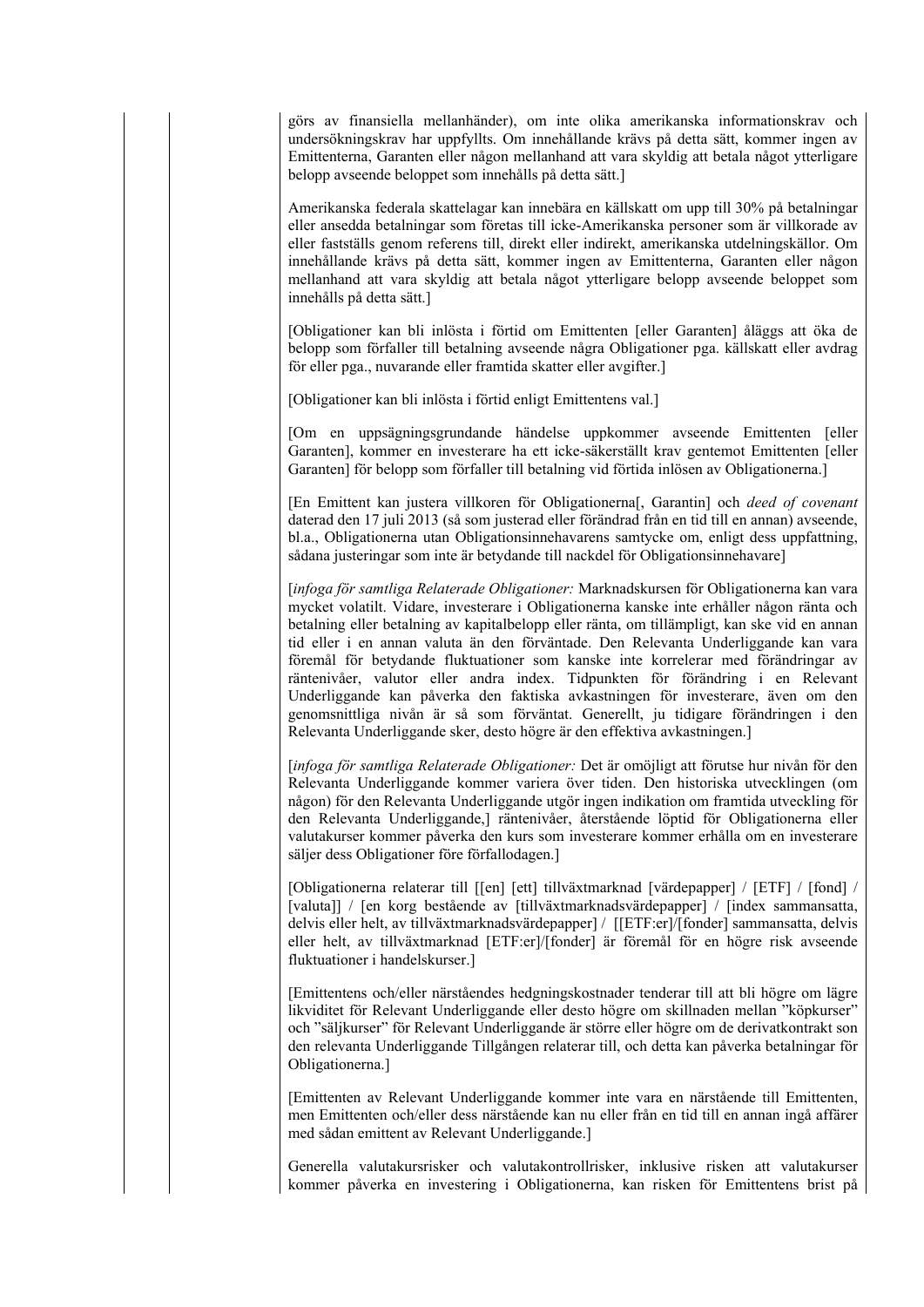kontroll över valutakurser och risken att någon valuta blir otillgänglig och om en alternativ betalningsmetod som används om betalningsvalutan blir otillgänglig.

[Fastställelseombudet kan fastställa att en Avbrottshändelse har uppkommit och sådana händelser kan påverka Relevant Underliggande och leda till justeringar och/eller förtida inlösen av Obligationerna.]

[*infoga för Obligationer med Köpoption*: Emittenten har rätt att avsluta Obligationerna på varje Utövandedag för Köpoption till ett förbestämt belopp som kan vara mindre än det belopp som en investerare skulle varit berättigad att erhålla under villkoren för Obligationerna om sådan Köpoption inte hade utövats. Emittenten kan utöva Köpoptionen vid en tidpunkt som ett avslutande av Obligationerna är minst förmånliga för investerare och därför kan detta begränsa möjligheten för investerare att till fullo realisera förväntad avkastning. Om Emittenten utövar Köpoptionen har investerare generellt inte möjlighet att återinvestera avvecklingsbeloppet till en avkastningskurs som är jämförbar med den kurs som erhålls genom Obligationerna.]

[*infoga för Fondrelaterade Obligationer:* Investeringar som erbjuder direkt eller indirekt exponering mot utvecklingen för fonder är generellt ansedda att vara speciellt riskfyllda och kan bära liknande risker, inkluderande men inte begränsat till, marknadsrisker förknippade med en direktinvestering i fonder. Risker förknippade med investeringar i Fondrelaterade Obligationer är liknande de risker som är förknippade med en direktinvestering i underliggande fond eller fonder.]

[*infoga för Indexrelaterade Obligationer:* Index består av en syntetisk portfölj med andra tillgångar, och dess utveckling kan vara beroende av utvecklingen för sådana tillgångar. Avkastning på Obligationer speglar inte en direktinvestering i underliggande aktier eller andra tillgångar som ingår i Index. En förändring av sammansättningen av Index eller nedläggande av ett Index kan negativt påverka marknadsvärdet på Obligationerna. Obligationerna säljs inte och marknadsförs inte av något Index eller av någon sponsor till sådant Index. Emittenten och dess närstående är inte ansvariga för åtgärder eller försummelser från sponsorn av ett Index, någon information avseende Index, utvecklingen för sådant Index eller användningen av Indexet i samband med Obligationerna.]

[*Infoga för Aktierelaterade Obligationer:* Ingen Aktieemittent har varken deltagit i framtagandet av de Slutliga Villkoren eller i deltagit i fastställandet av villkoten för de Aktierelaterade Obligationerna. Makroekonomiska faktorer som påverkar utvecklingen för Aktierna kan negativt påverka värdet på Aktierelaterade Obligationer. Innehavare har inga krv gentemot Aktieemittent(en)(erna) eller någon rätt till Aktierna.]

[*Infoga för Råvarurelaterade Obligationer:* Makroekonomiska faktorer som påverkar värdet av råvaror och råvaruindex kan negativt inverka på värdet av de Råvarurelaterade Obligationerna. Obligationsinnehavarena har inte några anspråk gentemot Råvarorna.]

[*Infoga för Preferensaktierelaterade Obligationer:* Värdet på Preferensaktierna kan fluktuera upp eller ner beroende på utvecklingen för relevant(a) underliggande tillgång(ar) eller referensbas till vilken Preferensaktierna relaterar. Värdet på Preferensaktierelaterade Obligationer är beroende av värdet på Preferensaktierna, som delvis kommer vara beroende på kreditvärdigheten för Preferensaktiernas emittent. [*Infoga om Fastställelsehändelse för Underliggande är tillämpligt:* Om Preferensaktien blir föremål för inlösen enligt bestämmelserna om "fastställelsehändelse för underliggande" som anges i dessas villkor, kommer Förfallodagen för Obligationerna och därigenom värderingen av Preferensaktierna att tidigareläggas och infalla tidigare än vad annars skulle ha varit fallet.]

[*Infoga för Obligationer relaterade till en Korg:* Investerare kommer bära risken för utvecklingen av varje Korgkomponent. En hög korrelation av Korgkomponenter kan få en betydande inverkan på de belopp som förfaller till betalning. Den negativa utvecklingen för en enskild Korgkomponent kan överväga en positiv utveckling för en eller flera andra Korgkomponenter.]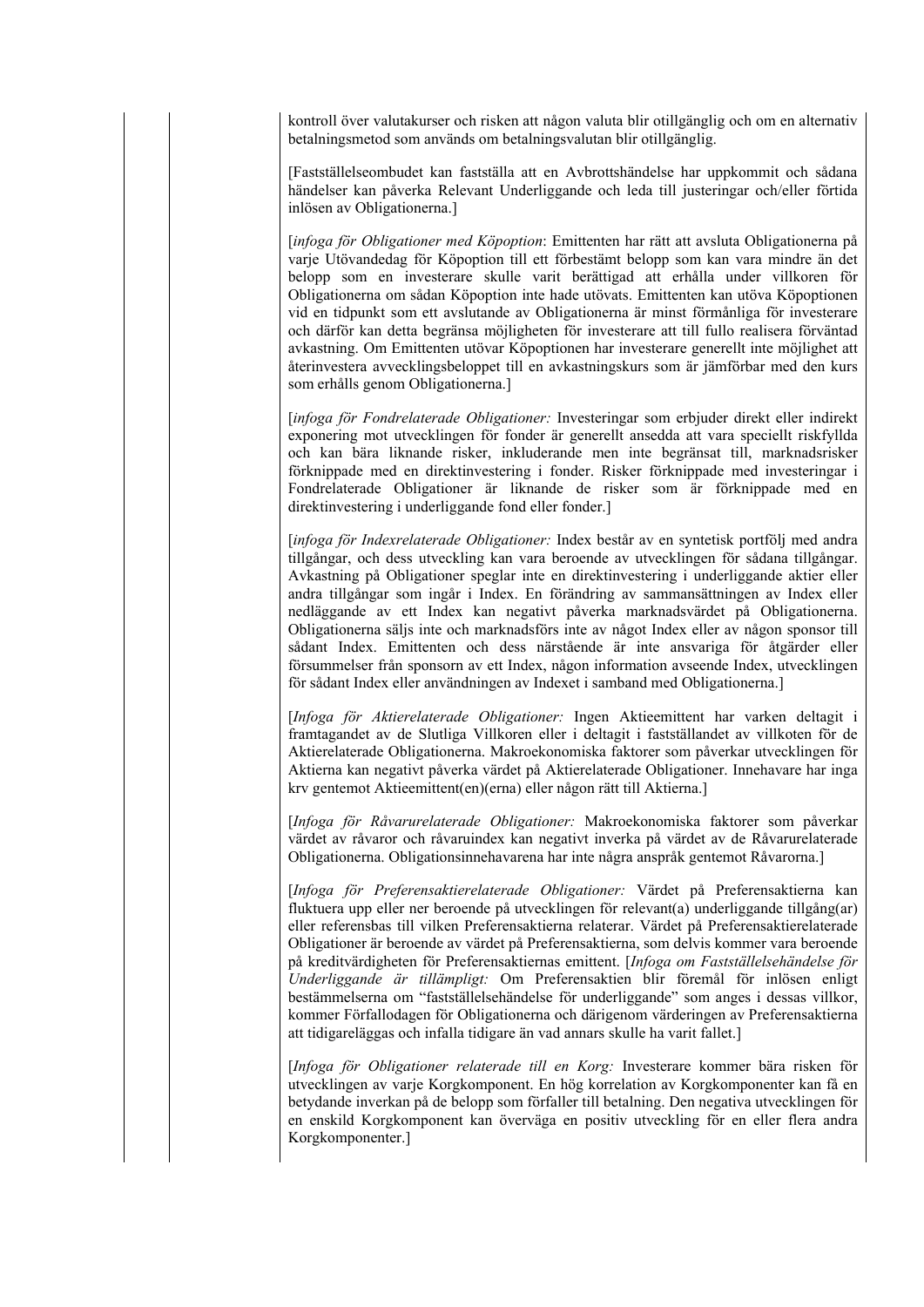[*Infoga för tak:* Belopp som förfaller till betalning för Obligationerna är begränsade av ett tak för värdet / utvecklingen för Relevant Underliggande som är tillämplig för Obligationerna.]

[*Infoga för korgar med olika viktning, små korgar och för korgar med Bäst av/Sämst av/ Urval av Genomsnittsegenskaper:* Obligationerna relaterar till en [liten] [och] [olika viktad Korg] [och fastställande av belopp som förfaller till betalning beaktar genomsnittsvärdet och/eller utvecklingen för endast ett begränsat antal av komponenter] och detta kommer generellt göra Korgen mer utsatt för förändrade värden avseende någon specifik Relevant Underliggande.]

[*Infoga för "egenskapen Sämst av Korgutveckling":* Belopp som förfaller till betalning avseende Obligationer relaterar till värdet / utvecklingen för den sämst utvecklade Korgkomponenten, oberoende av värdet / utvecklingen för andra Korgkomponeter.]

[*Infoga för "kapitaliserade" obligationer:* Investerare kommer inte erhålla någon periodisk betalning eller annan betalning av ränta för Obligationerna före Förfallodagen.]

[*Infoga om Deltagandegraden är mindre än 100%:* Formeln för beräkning av [ränta] [och ] [inlösen] belopp som förfaller till betalning på obligationer med en Deltagdegrad som är mindre än 100%, och följaktligen, kommer betalningar för Obligationerna vara mindre än om de skulle ha relaterat till det fulla värdet på utvecklingen för Relevanta Underliggande.]

[*Infoga om Angiven Nivå är mindre än 100%:* Formeln för beräkning av [ränta] [och] [inlösen] belopp som förfaller till betalning på Obligationer med en Angiven Nivå, som är mindre än 100%, och följaktligen, kommer betalningar för Obligationerna vara mindre än om beräkningsformeln tillämpadess utan användning av den Angivna Nivån.]

[*Infoga för Barriäregenskap:* Betalning av [ränta] [och] [inlösen] och [förtida inlösen] belopp för Obligationerna är villkorade av värdet eller utvecklingen för Relevant Underliggande är [större än [eller lika med]] / [mindre än [eller lika med]] ett angivet barriärvärde, och om sådant villkor (ett "**barriärvillkor**") inte är uppfyllt, så [kommer det räntebelopp som förfaller till betalning vara noll]/[ett lägre belopp som förfaller till betalning än vad som annars skulle ha betalats för obligationerna. [Vidare, barriärvillkoret måste vara uppfyllt av värdet / utvecklingen för den sämst utvecklade Korgkomponenten, oberoende av utvecklingen för andra Korgkomponenter.]]

[*Information för Automatisk inlösen:* Obligationerna kommer bli inlösta i förtid om Värdet för Relevant Underliggande [för den sämst utvecklade Korgkomponenten] på någon Värderingsdag för Automatisk Förtida Inlösen är [större än [eller lika med]] / [mindre än [eller lika med]] ett angivet barriärvärde*.*]

[*Infoga om Säljoptionsutveckling är tillämpligt:* I vissa situationer, kommer utvecklingen för Relevant Underliggande att fastställas genom referens till det värde som erhålls när man subtraherar från ett, värdet som är det Slutliga Referensvärdet dividerat med det Initiala Referensvärdet. Till skillnad från när utvecklingen för Relevant Underligande fastställs utan referens till Säljoptionsutveckling, så kommer detta värde alltid att vara mindre än 1 och relevant betalning kommer vara mindre än om Säljoptionsutveckling inte var tillämpligt.]

[*Infoga om Optimerad Utveckling (Typ 1) eller (Typ 2) är tillämpligt och det högsta av de Initiala Referensvärdena över angivna observationsdagar ska användas för att fastställa utvecklingen:* Utvecklingen för Relevant Underliggande kommer fastställas genom referens till det högsta av de Initala Referensvärdena observerade över angivna observationsdagar, och följaktligen utvecklingen för den Relevanta Underliggande kommer (och några betalningar för Obligationerna som relaterar till sådan utveckling kommer vara) vara mindre än om den lägsta av de Initiala Referensvärdena hade använts.]

En investering i Obligationerna är förknippad med risken att Emittenten [eller Garanten] inte kan fullgöra sina åtaganden avseende sådana Obligationer vid förfallodagen eller före förfallodagen för Obligationerna. I vissa situationer kan innehavare förlora hela eller en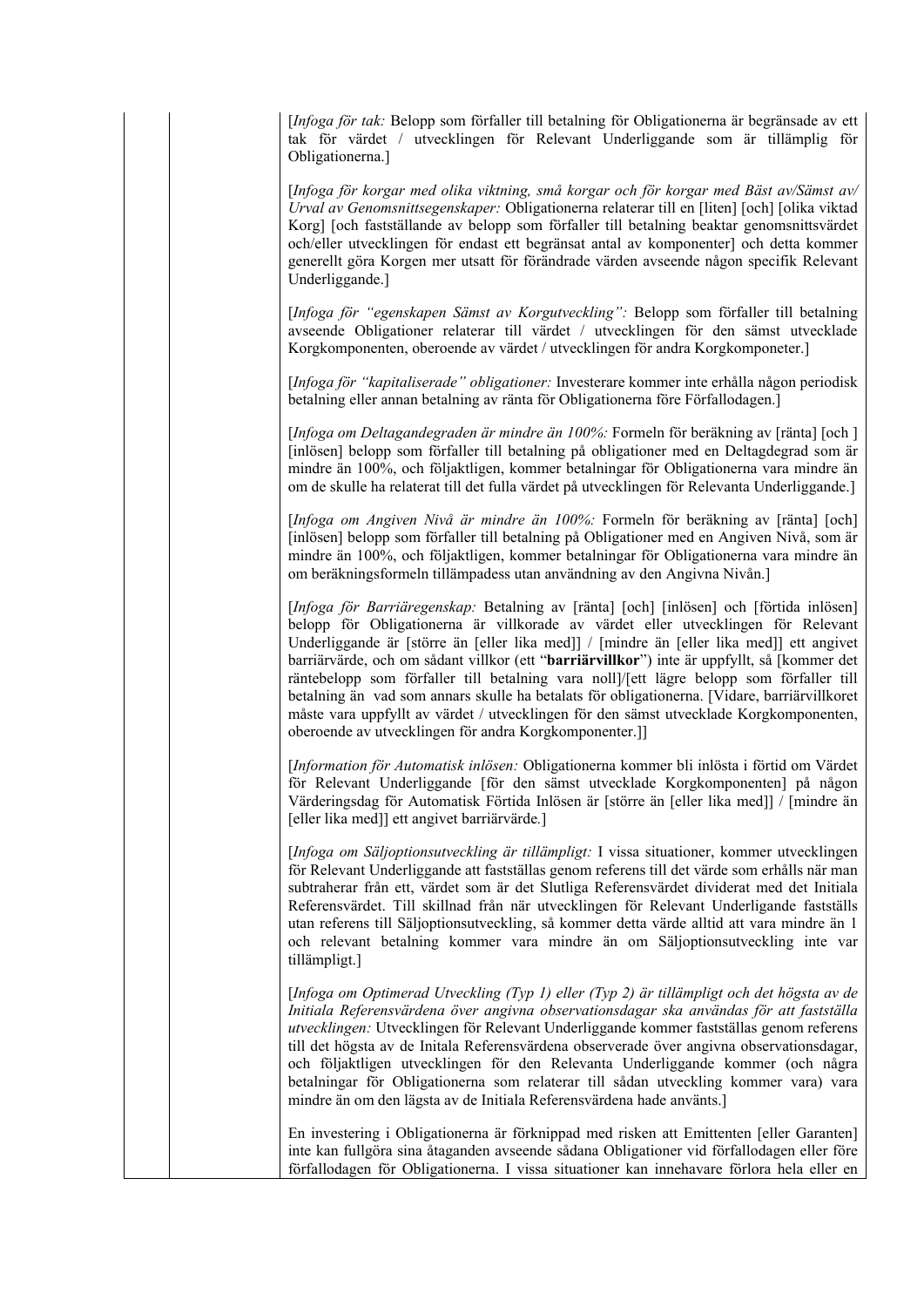|          |                                                                       | betydande del av kapitalbeloppet eller investeringen.                                                                                                                                                                                                                                                                                |
|----------|-----------------------------------------------------------------------|--------------------------------------------------------------------------------------------------------------------------------------------------------------------------------------------------------------------------------------------------------------------------------------------------------------------------------------|
| D.6      | <b>Riskvarning:</b>                                                   | [infoga nyckelrisker från D.3 efter vad som är tillämpligt]                                                                                                                                                                                                                                                                          |
|          |                                                                       | [infoga om Obligationerna inte är kapitalskyddade:                                                                                                                                                                                                                                                                                   |
|          |                                                                       | <i><b>INVESTERARE</b></i> I<br><i><b>OBLIGATIONERNA</b></i><br><b>BESTÅENDE</b><br><i>VARNING:</i><br>$\overline{AV}$<br>DERIVATVÄRDEPAPPER UNDER FÖRORDNING EG/809/2004, SÅ SOM<br>FÖRÄNDRAD, KAN FÖRLORA VÄRDET PÅ HELA ELLER DELAR AV SIN<br><b>INVESTERING.</b>                                                                  |
|          |                                                                       | <b>Avsnitt E - Erbjudande</b>                                                                                                                                                                                                                                                                                                        |
| E.2<br>b | <b>Motiv till</b><br>erbjudandet<br>och<br>användande<br>av intäkter: | Nettointäkterna för varje emission av Obligationerna kommer användas av relevant<br>Emittent för [generella bolagsändamål] [och/eller] [i samband med hedgning av dess<br>åtaganden under Obligationerna] / [ange annan].                                                                                                            |
| E.3      | Villkor för<br>Erbjudandet                                            | Villkor, erbjudandestatistik, förväntad tidtabell och åtgärder som måste företas för att<br>anmäla sig i erbjudandet                                                                                                                                                                                                                 |
|          |                                                                       | [Villkoren som erbjudandet är underkastat är [•].]                                                                                                                                                                                                                                                                                   |
|          |                                                                       | [Det totala beloppet för erbjudandet är [·].] [Den totala storleken på erbjudandet är inte<br>fastställt vid tidpunkten för Emissionen. Arrangemang och tid för offentliggörande till<br>allmänheten om det slutliga beloppet för erbjudandet är: [·].]                                                                              |
|          |                                                                       | [Erbjudandeperioden är [perioden från [och med/men exklusive] [•] till [och /men<br>exklusive] [•]/[perioden från [och med/men exklusive] [•] till [och /men exklusive] [•] för<br>Obligationerna<br>komme<br>ebrjudas<br>['webb-baserad<br>som<br>ratt<br>genom<br>försäljning']/['dörrförsäljning']] (stryk efter tillämplighet).] |
|          |                                                                       | [Beskrivning av anmälningsförfarande: [•].]                                                                                                                                                                                                                                                                                          |
|          |                                                                       | [Beskrivning av möjligheten att minska anmälningar och sätt för återbetalande av för<br>mycket erlagt anmälningsbelopp: [•].]                                                                                                                                                                                                        |
|          |                                                                       | [Lägsta anmälningsbelopp är [•]] [och] [[h]/[H]ögsta anmälningsbelopp är [•]].                                                                                                                                                                                                                                                       |
|          |                                                                       | [Beskrivning av metoden och tidsgränser för betalning av värdepapperen och för leverans<br>av värdepapperen: [•].]                                                                                                                                                                                                                   |
|          |                                                                       | [Beskrivning av sätt och den dag på vilken resultatet av erbjudandet kommer<br>offentliggöras: [•].]                                                                                                                                                                                                                                 |
|          |                                                                       | Plan för distribution och fördelning                                                                                                                                                                                                                                                                                                 |
|          |                                                                       | [Obligationerna erbjuds till [.].]                                                                                                                                                                                                                                                                                                   |
|          |                                                                       | [Obligationerna erbjuds [samtidigt i [.][,[.] och [.]].]                                                                                                                                                                                                                                                                             |
|          |                                                                       | [Tranche [•] av Obligationerna är reserverad för erbjudande i [•][[•] och [•]].]                                                                                                                                                                                                                                                     |
|          |                                                                       | [Förfarande för meddelande till anmälare om tilldelade belopp är [·]]                                                                                                                                                                                                                                                                |
|          |                                                                       | [Handel med Obligationerna [får] / [får inte] börja före tecknare har meddelats om det<br>belopp som tilldelats respektive anmälare.]                                                                                                                                                                                                |
|          |                                                                       | Kurs                                                                                                                                                                                                                                                                                                                                 |
|          |                                                                       | [Obligationerna kommer erbjudas till Emissionskursen som är [•] / Obligationerna kommer<br>erbjudas till [•]] / [Den kurs till vilken Obligationerna kommer erbjudas kommer att                                                                                                                                                      |